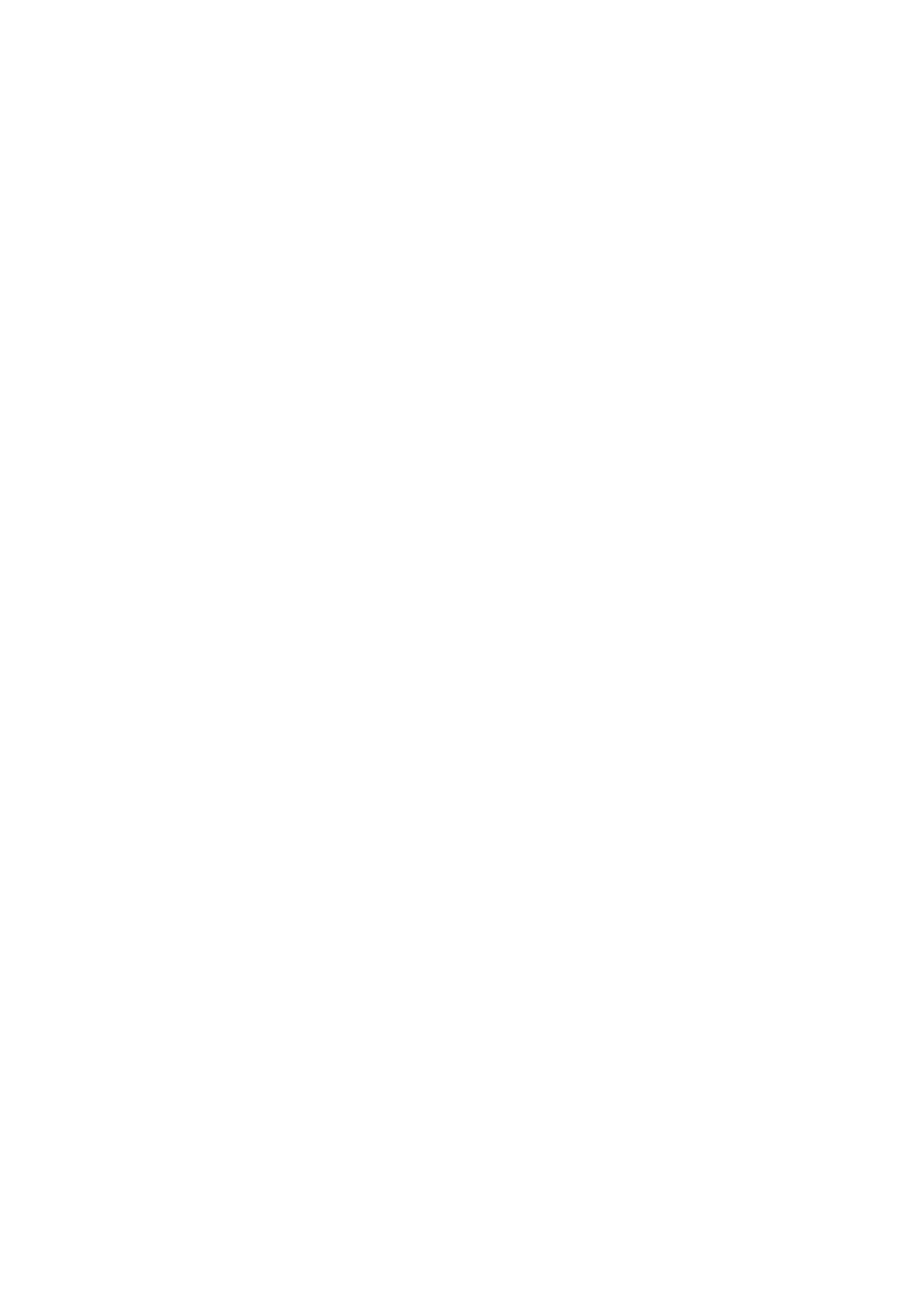# Author & Contact Details

| Date:                      | August 2008         |
|----------------------------|---------------------|
| Author:                    | <b>Roger Turner</b> |
| <b>Quality Assured by:</b> | <b>Michael Dodd</b> |

York Consulting LLP Smithfield House 92 North Street LEEDS LS2 7PN

Tel: 0113 2223545

Email: roger.turner@yorkconsulting.co.uk



This report is produced from 85% recycled products. Please recycle after use.

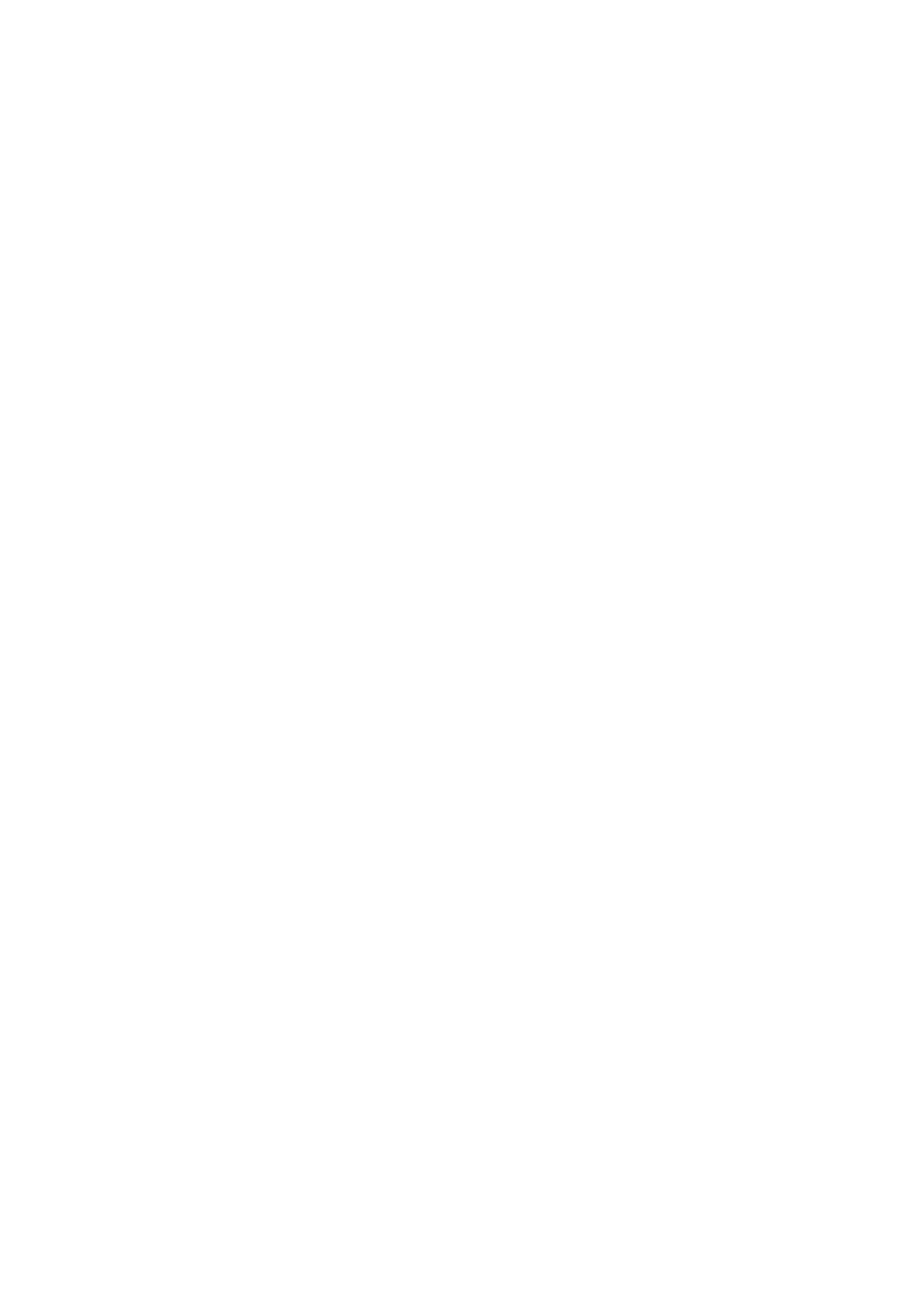# **CONTENTS**

|                           | <b>EXECUTIVE SUMMARY</b>                              |
|---------------------------|-------------------------------------------------------|
| $\mathbf{I}$              |                                                       |
| $\overline{2}$            |                                                       |
| 3                         |                                                       |
| 4                         |                                                       |
| 5                         |                                                       |
| 6                         |                                                       |
| <b>APPENDICES</b>         |                                                       |
| А.                        | Approach and methodology, including sampling approach |
| B:                        | Individual summaries for Sample Projects              |
| $\mathsf{C}^{\mathsf{.}}$ | <b>Fieldwork Tools and Survey Questionnaires</b>      |
| D:                        | <b>Survey Findings</b>                                |

- E: Strategic Added Value Examples
- F: Organisations Consulted

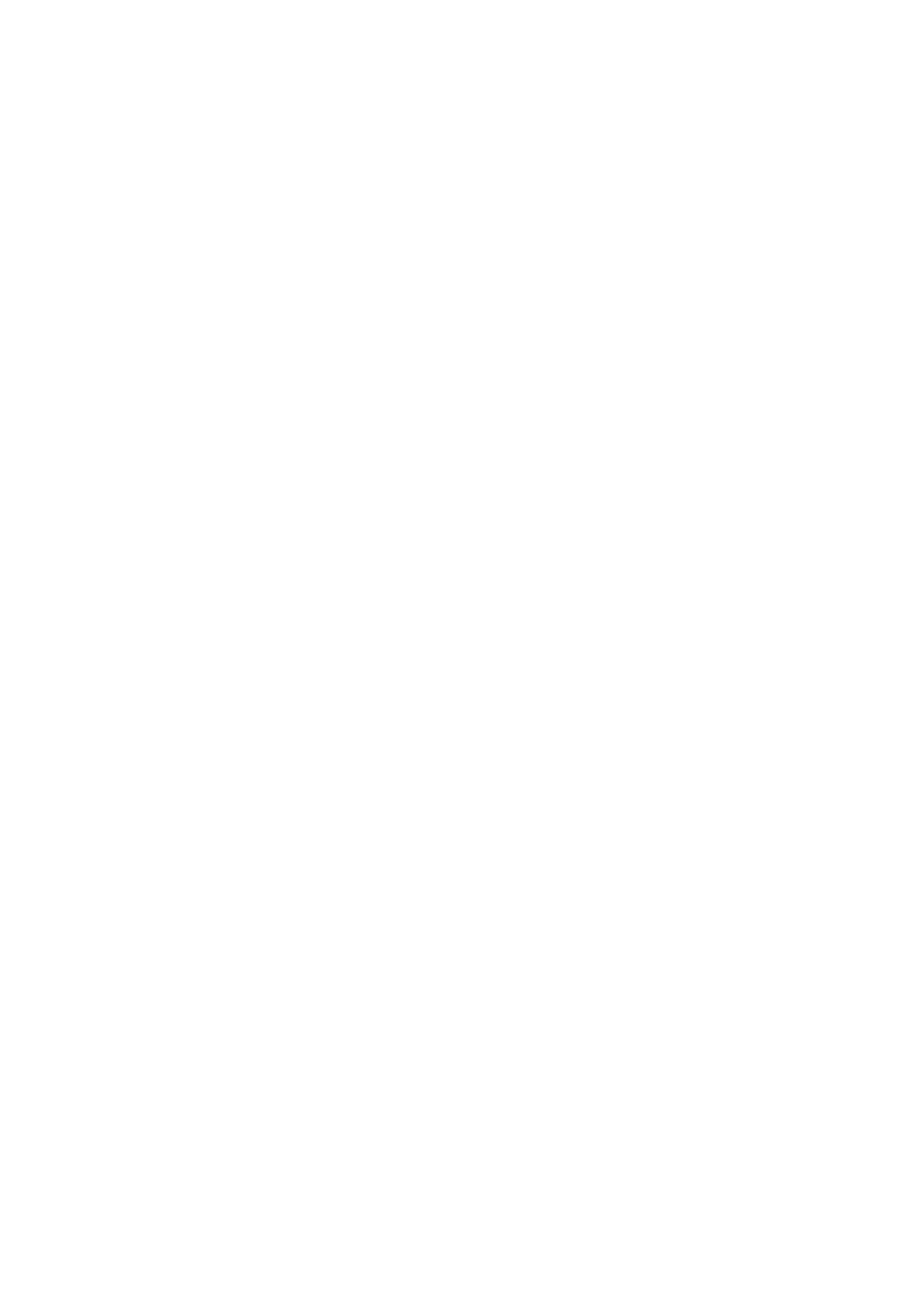# EXECUTIVE SUMMARY

### **Background**

#### Introduction

- 1. SEEDA is responsible for the economic and social development of the South East region. It aims to create a prosperous, dynamic and inspirational region by helping businesses to compete more effectively, training a highly skilled workforce, supporting and enabling its communities, while safeguarding the region's natural resources and its cultural heritage.
- 2. The Smart Growth Directorate's remit is about raising productivity through development and smart use of technology, knowledge and skills, and tackling the economic polarisation in the South East which results in pockets of deprivation, worklessness and a lack of community cohesion.

#### Evaluation Objectives

- 3. This evaluation is being undertaken as part of the review of the impact of RDAs. It focuses on the support provided by SEEDA for skills and employability initiatives over the period from 2002/03 to 2006/07. The evaluation has focused on generating evidence in relation to those areas of skills and employability activities that have not been subject to previous evaluation, or where the scope of previous evaluation activities has not included consideration of the net results of SEEDA's investments.
- 4. The evaluation objectives are:
	- to undertake an economic impact-focused evaluation of skills and employability projects that is compliant with the Impact Evaluation Framework (IEF) and which can be used to inform the National Evaluation of the Impact of RDA spending;
	- to generate evidence of the net economic impact of a sample of projects and apply this across the relevant activities within the overall scope of the evaluation in terms of skills, productivity and employment.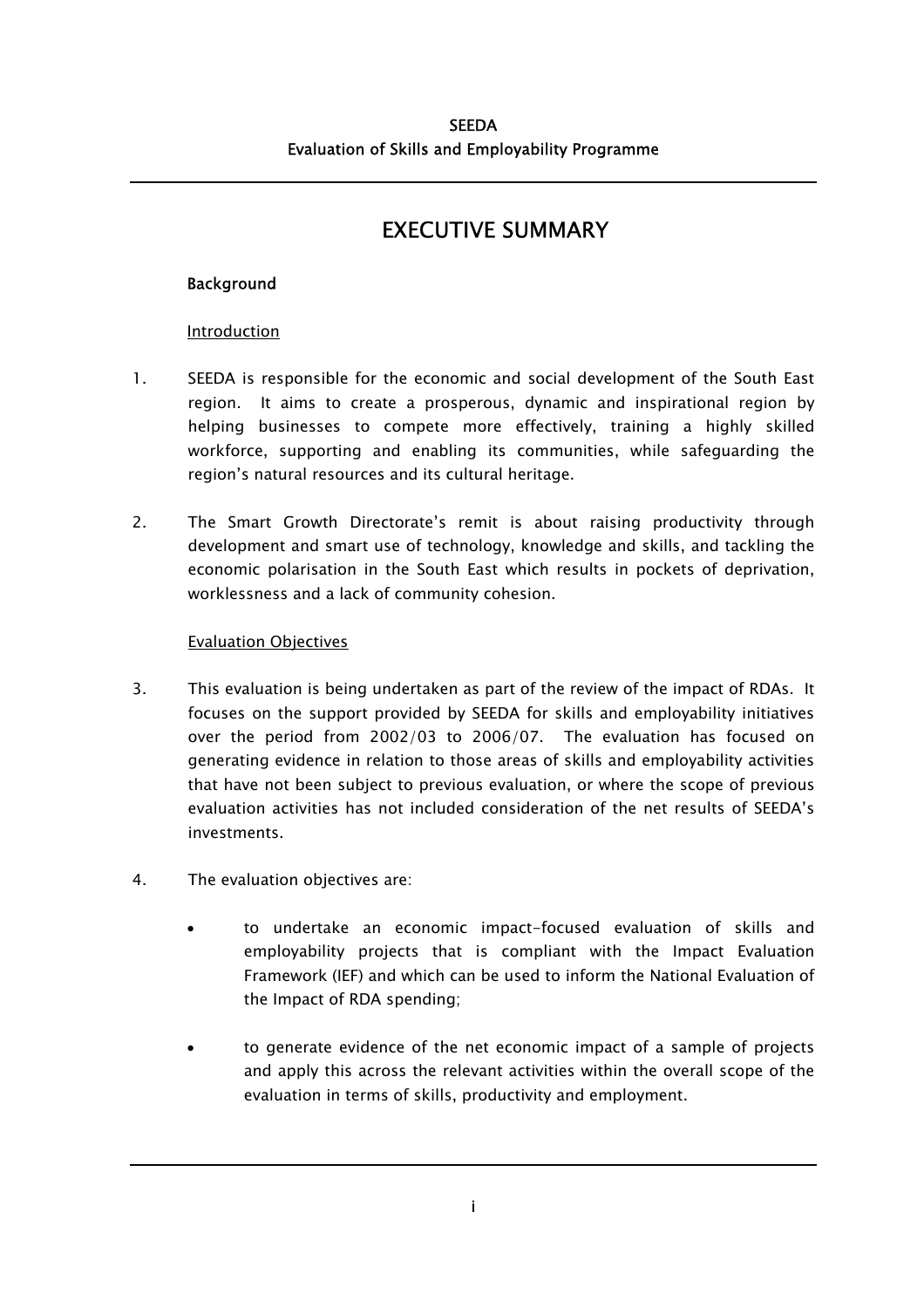5. The evaluation focuses on projects that match people to jobs, develop skills and/or support the development of educational infrastructure.

#### Evaluation Approach

- 6. Information initially provided by SEEDA indicated that, during the period from 2002/03 to 2006/07, a total of 369 projects or lines of expenditure had been supported, with total expenditure during this period of £35.36 million. The final sample frame for the evaluation, included SEEDA's expenditure on 106 projects, with total spend £14,364,611 million over the same time period.
- 7. The sample frame was used to focus on a final sample of 19 projects which provided representation by programme area, activity type, types of output generated and scale of expenditure.
- 8. Key features of the evaluation approach included:
	- a review of initial programme data;
	- design of research tools;
	- initial consultations with SEEDA project managers;
	- consultations with project managers within external organisations;
	- surveys with individual and business beneficiaries;
	- consultation with SEEDA's strategic partner and stakeholders.
- 9. The identification of programme beneficiairies including the sourcing of appropriate contact details has been problematic, resource intensive and timeconsuming. Fewer beneficiary contacts have been generated than originally expected.

#### Strategic Context

1

10. The key economic and labour market indicators demonstrate the generally positive climate operating within the South East of England<sup>1</sup>, although the headline regional figures mask some pockets of underperformance at a sub-regional level.

<span id="page-7-0"></span><sup>1</sup> The Regional Economic Strategy 2006-2016 - The Evidence Base, SEEDA, 2006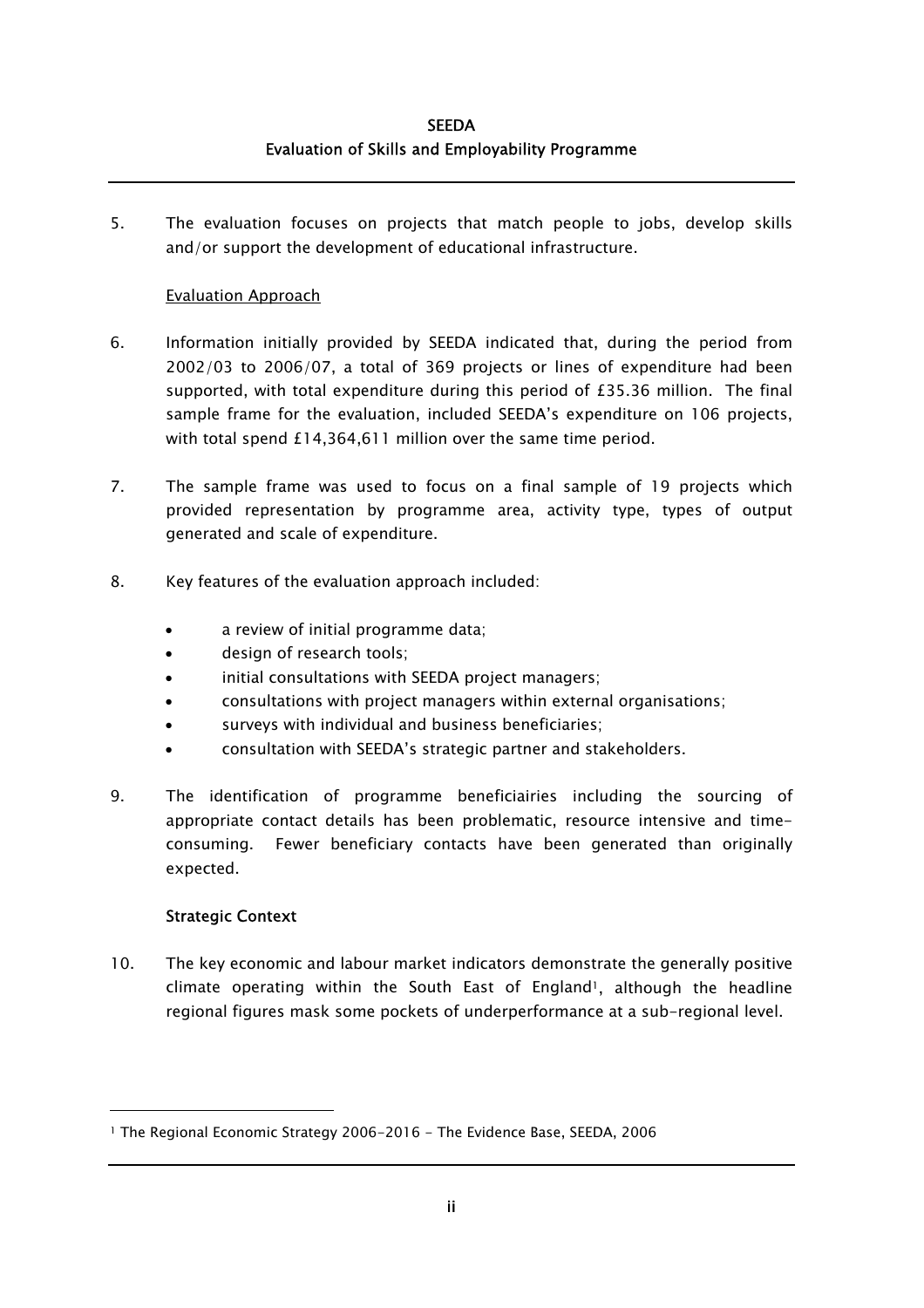#### **Productivity**

11. Between 1997 and 2003, Gross Value Added (GVA) increased by an average of 3.4% per annum, surpassing all other regions and nations of the UK. More recent data indicates that the strength of regional output continued, with GVA growing by 5.1% between 2005 and 2006 with GVA per head 15% higher than for the UK.

### Labour Market Conditions

- 12. The South East is generally regarded as having a tight labour market. Economic activity and employment rates are amongst the highest in the country. Unemployment remains low by comparison with national and international measures.
- 13. The South East has a relatively highly qualified population with over a third (36%) of all economically active people in the inner South East in 2003 qualified to NVQ Level 4 equivalent or abov[e2.](#page-8-0) The figure for the rural South East is 32.2% while for the coastal economy this figure is 26%, compared to the national average of 28.6%.
- 14. There remain significant numbers of people who lack the levels of literacy and numeracy required by the labour market. In terms of basic skills, in 2004, almost one million people in the South East of working age had poor literacy skills and around 900,000 people in the region had poor numeracy skills.

### Links to Regional Economic Strategies

- 15. The relevant period of activity for this evaluation falls within two Regional Economic Strategies (RES) – 2002 to 2012 and 2006 to 2016.
- 16. The 2002-2012 RES identified skills shortages as one of the three main problems associated with the general success of the region. The areas of skills development at all levels and maximising participation and learning for all were identified as key priorities directly related to skills and employability.

<span id="page-8-0"></span><sup>2</sup> The Regional Economic Strategy 2006-2016 - The Evidence Base, SEEDA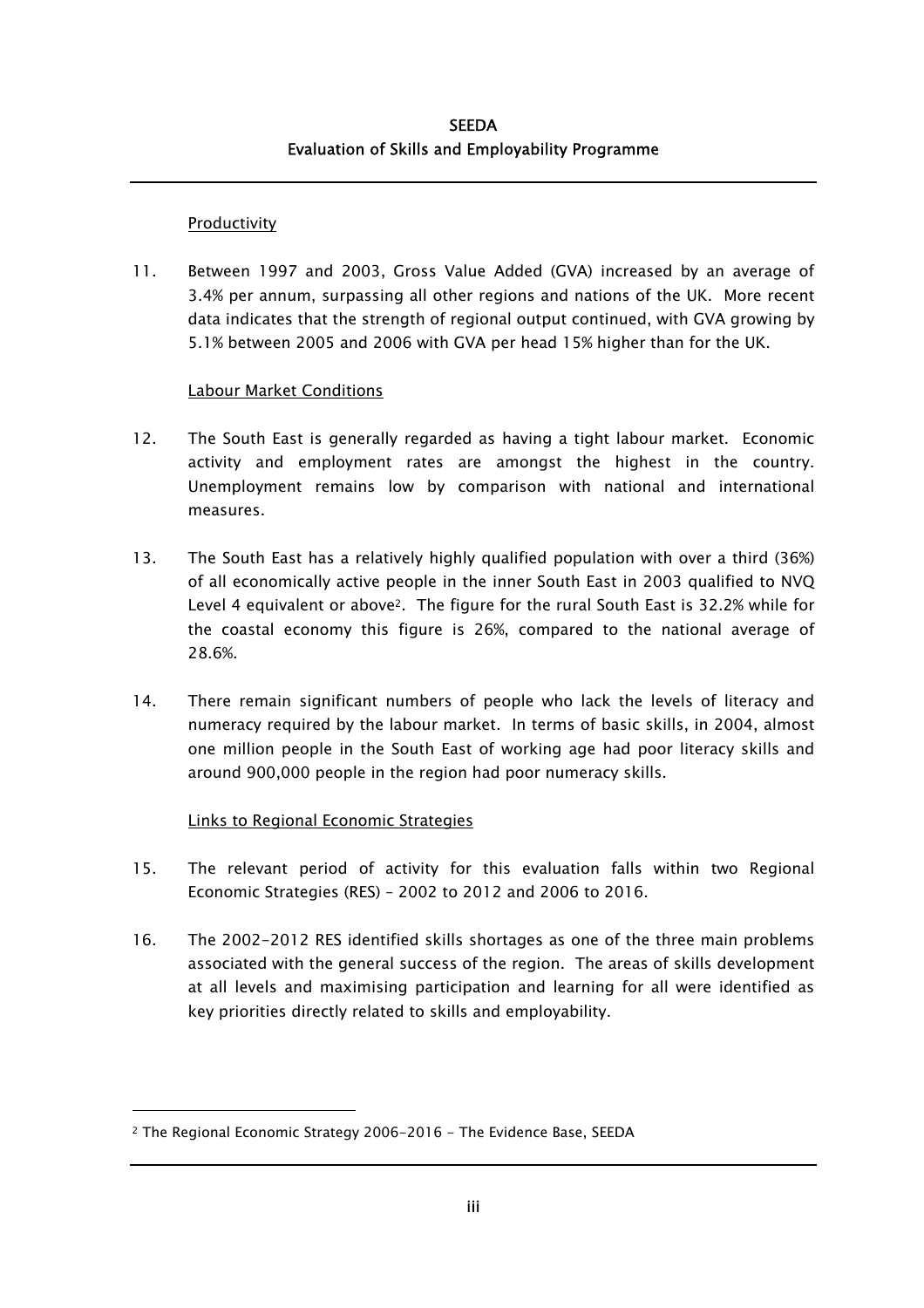17. The three key issues framed within the 'Smart growth…' strategic area in the 2006-16 RES were closing the skills gaps at all levels, improving the productivity of the workforce and increasing economic activity.

#### Links to Corporate Plans

18. SEEDA's corporate plans between 2001/02 and 2008 to 2011 articulate how the Agency intends to respond to the issues identified in the RES. The four Corporate Plans that cover the evaluation period identify key priorities in relation to skills and employability including encouraging more employers to influence and deliver learning opportunities (2001/02), developing centres of excellence for particular skills/sectors (2002-2004), implementing a comprehensive network of basic skills provision (2003 to 2006) and recognising education, skills and science as the foundation of the knowledge economy (2005 to 2008).

#### Evidence of Market Failure

- 19. A market failure reflects the situation where the market mechanism alone cannot achieve economic efficiency i.e. where nobody can be made better off without someone else being made worse off. Market failures can be classified as follows:
	- public goods the returns to potential providers are less than society, as a whole, would be willing to pay collectively, therefore the market would lead to too few public goods being produced to be socially optimal;
	- externalities when a particular activity produces benefits or costs for other activities that are not directly priced into the market;
	- imperfect information where the providers and users of a product or service do not have full information about their costs and benefits, and therefore are unable to make fully informed decisions;
	- market power where there is insufficient actual or potential competition for a product or service to ensure that the market continues to operate efficiently.
- 20. In addition to the market failures described above, an important rationale for public intervention is the achievement of equity by addressing inequalities that would otherwise exist without action being taken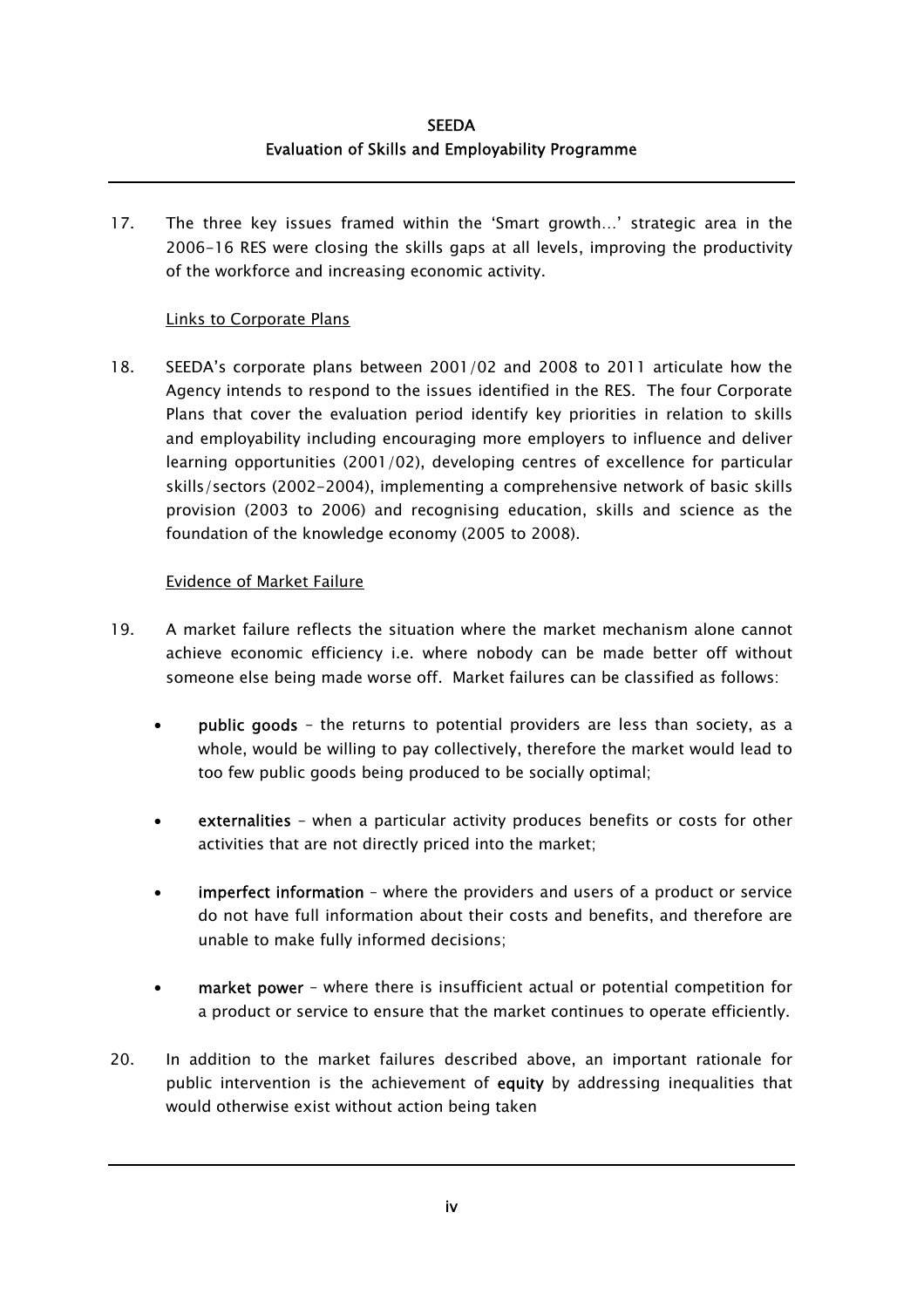21. It is important to consider the extent to which there was evidence of market failures or equity issues that indicated the need for SEEDA's investment. Table 1 shows an indicative classification of the market failures that are being addressed by SEEDA's interventions in each programme activity area.

| Table 1: Rationales for Skills and Employability Interventions  |                        |                           |                                 |                     |        |
|-----------------------------------------------------------------|------------------------|---------------------------|---------------------------------|---------------------|--------|
|                                                                 | <b>Market Failure</b>  |                           |                                 |                     |        |
| <b>Project Category</b>                                         | <b>Public</b><br>Goods | <b>Externalities</b>      | Imperfect<br><b>Information</b> | <b>Market Power</b> | Equity |
| <b>Matching People into Jobs</b>                                |                        |                           | X                               |                     | X      |
| Provision of Vocational Training or<br><b>General Education</b> |                        |                           | $\boldsymbol{\mathsf{x}}$       |                     |        |
| Provision of Basic Skills Training                              |                        | Χ                         | χ                               | χ                   |        |
| Provision of Level 2 or equivalent<br>qualifications            |                        | X                         | X                               |                     |        |
| Provision of Level 3 or above<br>qualifications                 |                        | X                         |                                 |                     |        |
| <b>Sector and Enterprise Skills</b>                             |                        | $\boldsymbol{\mathsf{x}}$ | X                               |                     |        |
| <b>Educational Infrastructure</b><br><b>Development</b>         | X                      | X                         |                                 |                     | X      |

22. SEEDA also has a pivotal role in addressing market failure by generating demand and creating markets that are currently not present. A good example of this is the education-led regeneration activities that the Agency has been leading.

#### Role of SEEDA

- 23. During the period for which data is available (2005 to 2008), SEEDA has either met or exceeded its Smart Growth targets for five out of eights output categories. The output target for jobs created/safegruarded was exceeded by 96% and the output target for employment support (number of people assisted to get a job) was exceeded by 89%. The target output related to adults achieving a Level 2 qualification was not achieved by 39%, although this is against a relatively small base target of 489 across the period. The Level 2 target was achieved across the Agency as a whole.
- 24. It is extremely important to state that although SEEDA has substantially delivered its gross tasking framework (and Tier 3) outputs, these targets are only considered to be a small but important part of what the Agency delivers. SEEDA activity is not shaped or driven by meeting these targets. For example, more emphasis is placed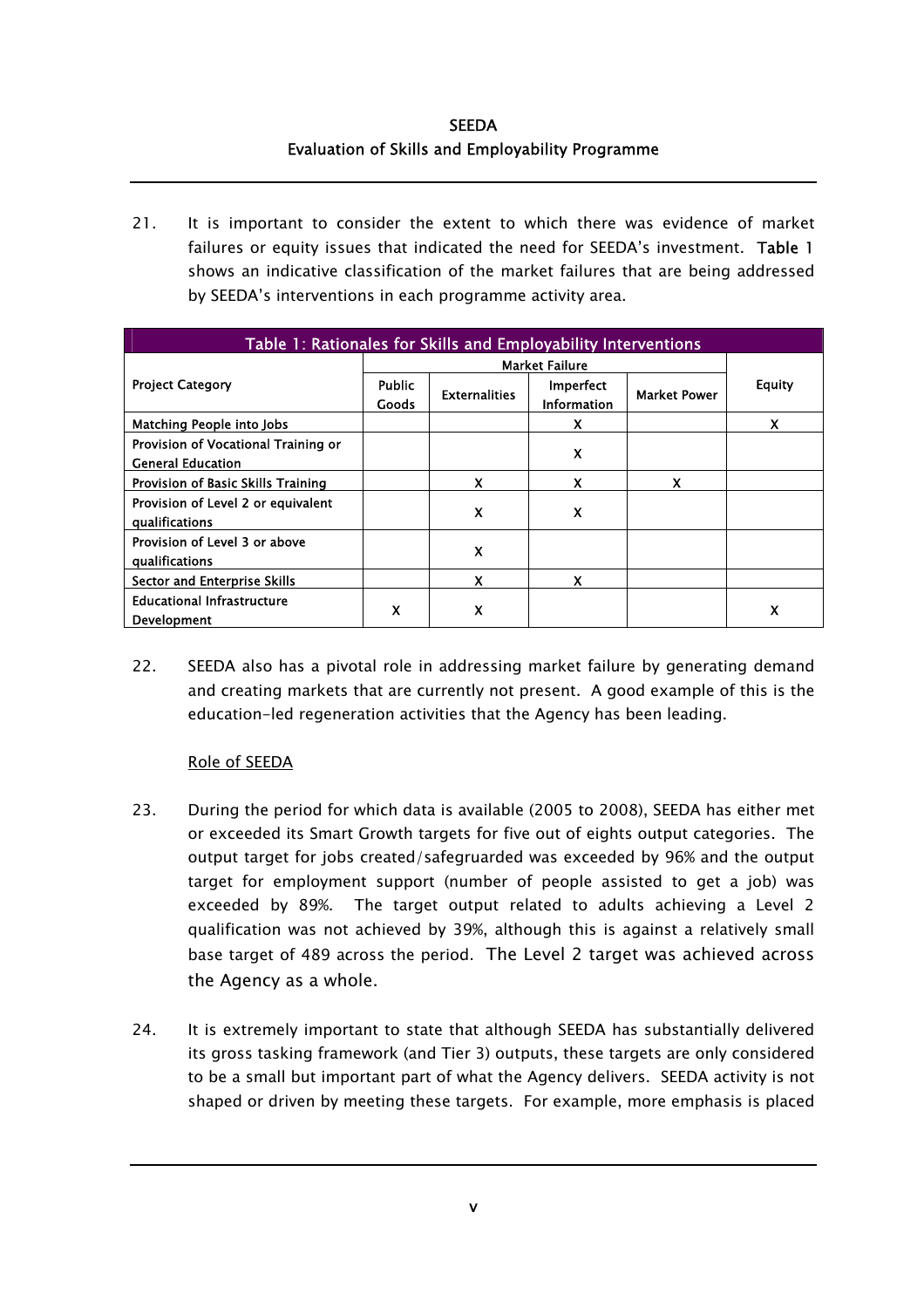on skills development, as opposed to qualification achievement, and creating markets as opposed to developing learning opportunities.

- 25. The role that SEEDA has played in relation to skills and employability actions reflects that the Agency is not a mainstream funder of skills programmes and, as such, it is not responsible for fundamental actions to address the region's skills issues. The four main areas of action identified by programme managers are catalysing activity, coordinating activities in the region and capacity building, influencing the actions of the other agencies and leading actions in response to specific issues.
- 26. The activities that have been taken forward range from large scale programmes operating across the region as a whole, to very localised support in response to specific sub-regional differences.
- 27. In reflecting the role that SEEDA plays in relation to skills and employability, programme managers have stressed that an appropriate supply of skills is an implicit enabler to the delivery of RES and Corporate Plan priorities, as well as being encompassed in specific targets and priorities.

### Skills and Employability Projects

#### Introduction

- 28. Here, we provide details of the gross expenditure and outputs generated by the projects within scope of this evaluation and reflect on the factors that have influenced their delivery. We have been able to source spend data for all projects across the whole relevant spend period. It has only been possible, however, to secure output data for all projects within the scope of the evaluation for 2004/05 to 2006/07.
- 29. Output data has been secured for the sample projects for the earlier years of activity, but we do not have comprehensive data for all projects in the sample frame. This has significant implications for the ability of the evaluation to comment conclusively on the outputs and subsequent outcomes of the activities undertaken during these early years.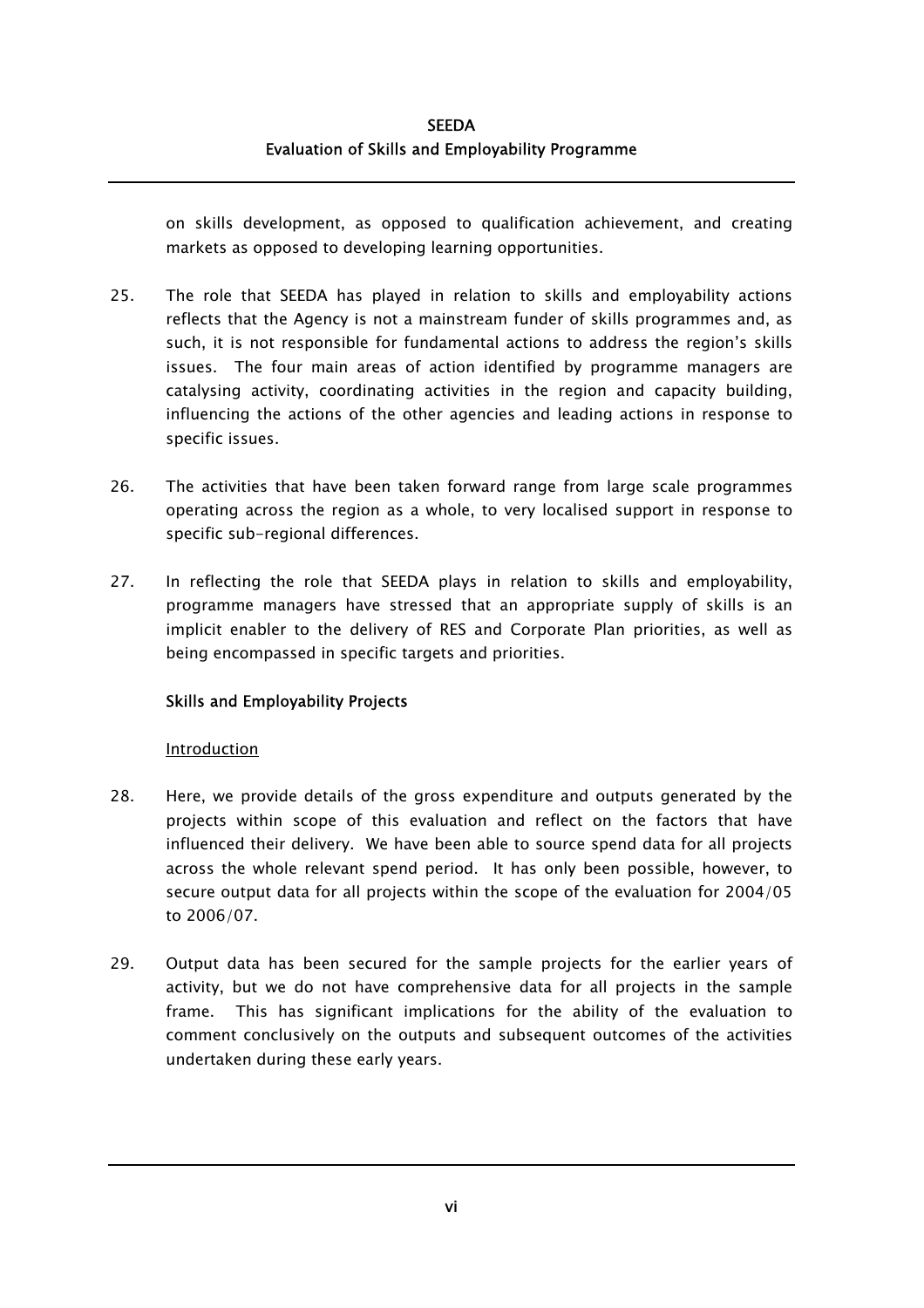- 30. It is also important to recognise that the evaluation period covers two different frameworks of output measures. With the introduction of the Single Programme in April 2002, RDAs were contractually required to report outputs under the Tier 3 framework. Following the 2004 Spending Review, the Tier 3 output measures were replaced by the Core Outputs under the New Tasking Framework, which became operational in April 2005.
- 31. The skills and employability activities supported by SEEDA have not been developed with a specific focus on delivering the outputs set out in Tier 3 and the New Tasking Framework, although all the contracted outputs have been met. SEEDA's resources have been used to *enable* the development of skills and employability in the region, rather than to fund a significant range of delivery. This therefore means that the quantitative outputs under the contractual frameworks only reflect part of the outputs of SEEDA's investments.

#### Logic Chain

- 32. It has been possible to develop a generic logic chain for each category of programme activity. The logic chains links the rationale and objectives of the programme area with the inputs, activities, outputs, outcomes and eventually impact in terms of increases in skill and/or employment levels and increases in GVA per capita.
- 33. The logic chain demonstrates that all project activities are ultimately intended to lead to improved regional competitiveness via enhancing individual's skills levels and thereby increasing business productivity. However, there are many different routes between inputs and outcomes depending on the types of projects supported and also different time lags between the initial investment and measurable impact. Measuring net additional regional competitiveness at any moment in time will only capture a partial picture of total impact.
- 34. There are indirect outputs and outcomes that are more difficult to link directly to increases in employment, skill levels and/or GVA levels within an appropriate timescale.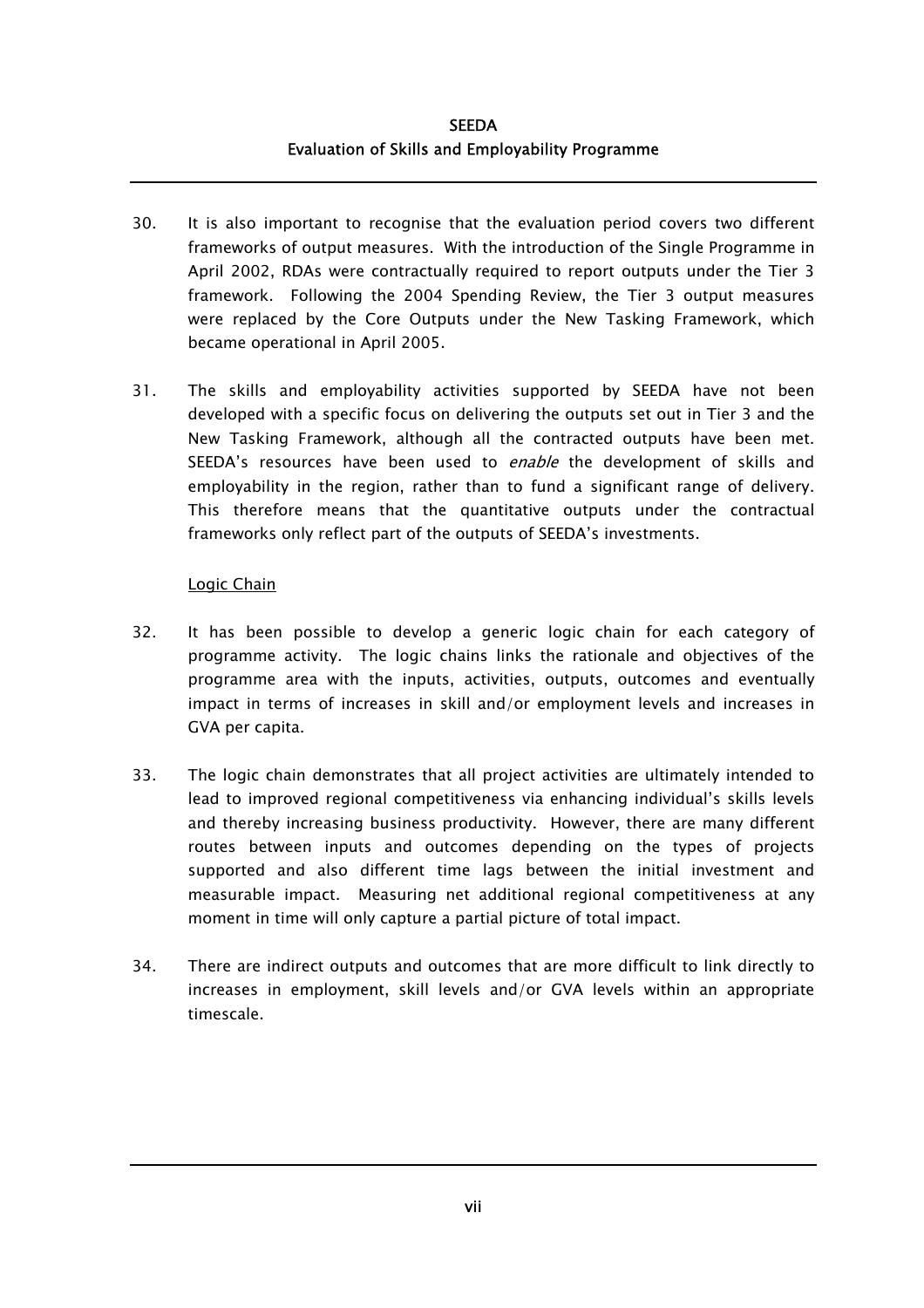#### Expenditure and Outputs 2002/03 to 2006/07

- 35. For the period from 2002/03 to 2006/07, 'people' interventions within the sample frame accounted for £14,364,611 of SEEDA expenditure. Expenditure across the relevant period has been heavily concentrated in 2006/07, which accounts for 38% of total project spend across the period. The profile of spending has implications for the delivery of outputs and, therefore the potential to identify the outcomes resulting from this spend, especially where funding has been used as a pumpprime for future activities. The expenditure is also heavily concentrated in two main areas, which together account for nearly three quarters (74%) of total relevant spend:
	- activities supporting the development of educational infrastructure accounted for 49% of spend over the period;
	- support for sector and enterprise skills accounted for 25% of relevant spend.
- 36. The gross direct outputs generated by the sample frame projects over the period from 2002/03 to 2006/07 are presented in Table 2 below.

| Table 2: Summary Outputs 2002/03 to 2006/07         |       |  |  |
|-----------------------------------------------------|-------|--|--|
| Number of jobs created                              | 157   |  |  |
| People assisted into employment                     | 26    |  |  |
| People involved in skills development               | 8,699 |  |  |
| Adults receiving basic skills training              | 1,191 |  |  |
| Adults gaining Level 2 or equivalent qualifications | 99    |  |  |
| Adults receiving high level skills                  | 1,333 |  |  |
| Individuals receiving ICT Training                  | 332   |  |  |
| Businesses assisted<br>3.263                        |       |  |  |
| Source: SEEDA PMS Data                              |       |  |  |

- 37. It is important to recognise that the outputs that have been recorded in this way reflect only those that relate directly to the contractual measures reported by SEEDA to government.
- 38. The outputs do not reflect the wider results of the catalytic and influencing role that SEEDA has played in utilising its skills and employability resources. These do not always lend themselves to quantification in a manner that fully represents the results of the activities undertaken and are a stage in the progression towards support for skills development by individuals or businesses. They include: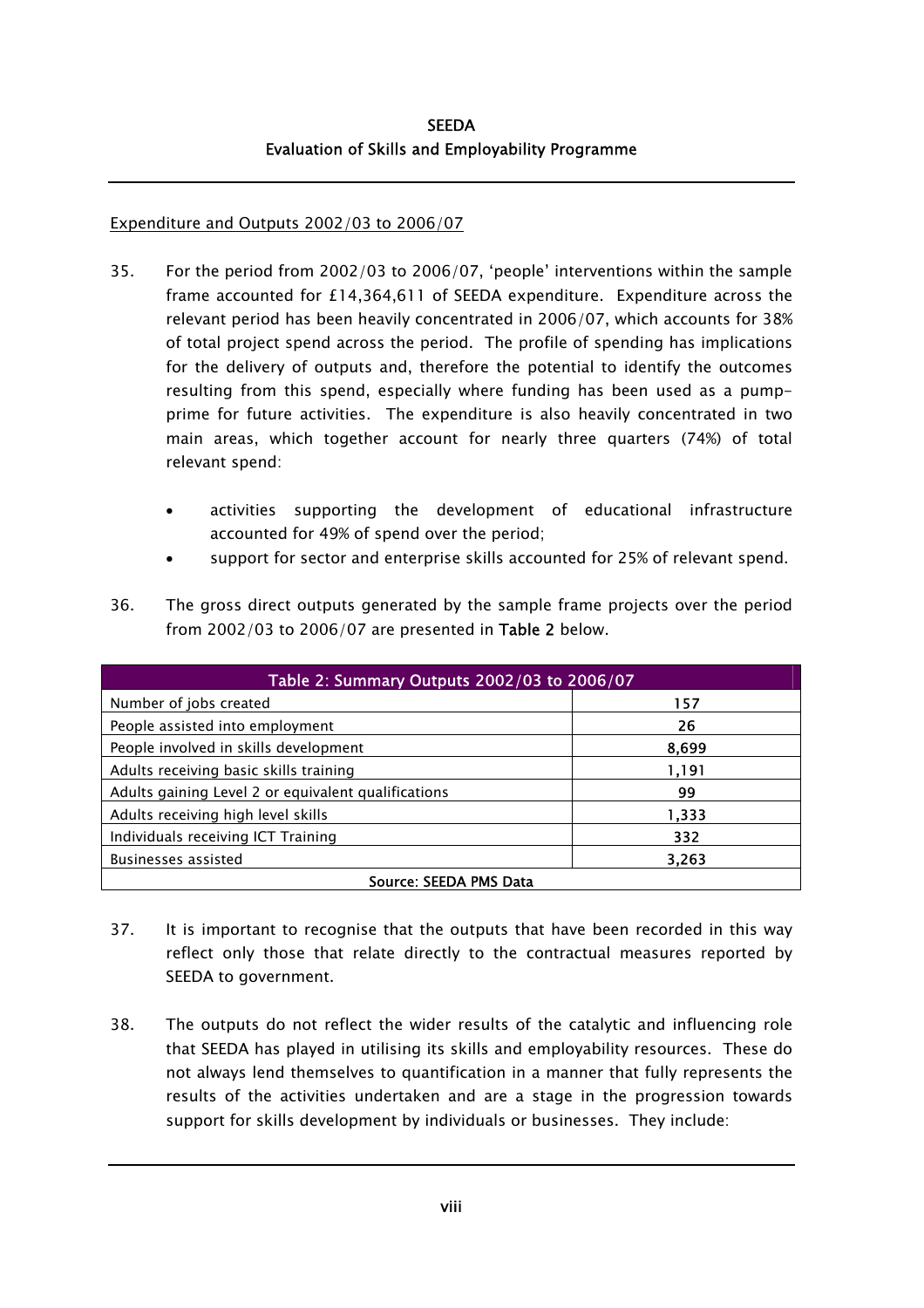- the establishment of new learning frameworks or structures;
- the development of new networks of organisations;
- support for the development of new facilities for the delivery of skills programmes.

### Expected Spend and Outputs

- 39. A total of £2,159,795 was budgeted to be spent on sample frame projects in the period 2007/08 and 2008/09 which is after the end of the relevant spend period. No further expenditure was budgeted for 2010/11. Estimated gross outputs for this period are:
	- 51 jobs created/safeguarded;
	- 170 people assisted into employment;
	- 927 businesses assisted to improve performance;
	- 81 businesses in new collaboration with the UK knowledge base;
	- 2,380 people assisted in their skills development;
	- 397 adults gaining basic skills qualifications.

### Characteristics of Projects

- 40. It is important to note the diverse characteristics of the projects that have received funding. This is reflected in the nature of the activities that have been undertaken and the way in which funds have been used. Further information on the sample projects can be found in Appendix B.
- 41. The majority of projects within the sample are *in support of* delivery or the development of skills infrastructures, rather than directly funding skills and employability support programmes reflecting SEEDA's role as an enabler and catalyser of actions.
- 42. The delivery arrangements for the sample projects reflect the diversity of the projects themselves. Delivery has been contracted to a wide range of organisations, including schools, universities, Further Education organisations, sector consortia, a Business Link, Sector Skills Council and other bodies. Stakeholders identified the range of delivery partners involved as a strength, reflecting SEEDA's ability to make use of regional strengths to take activities forward.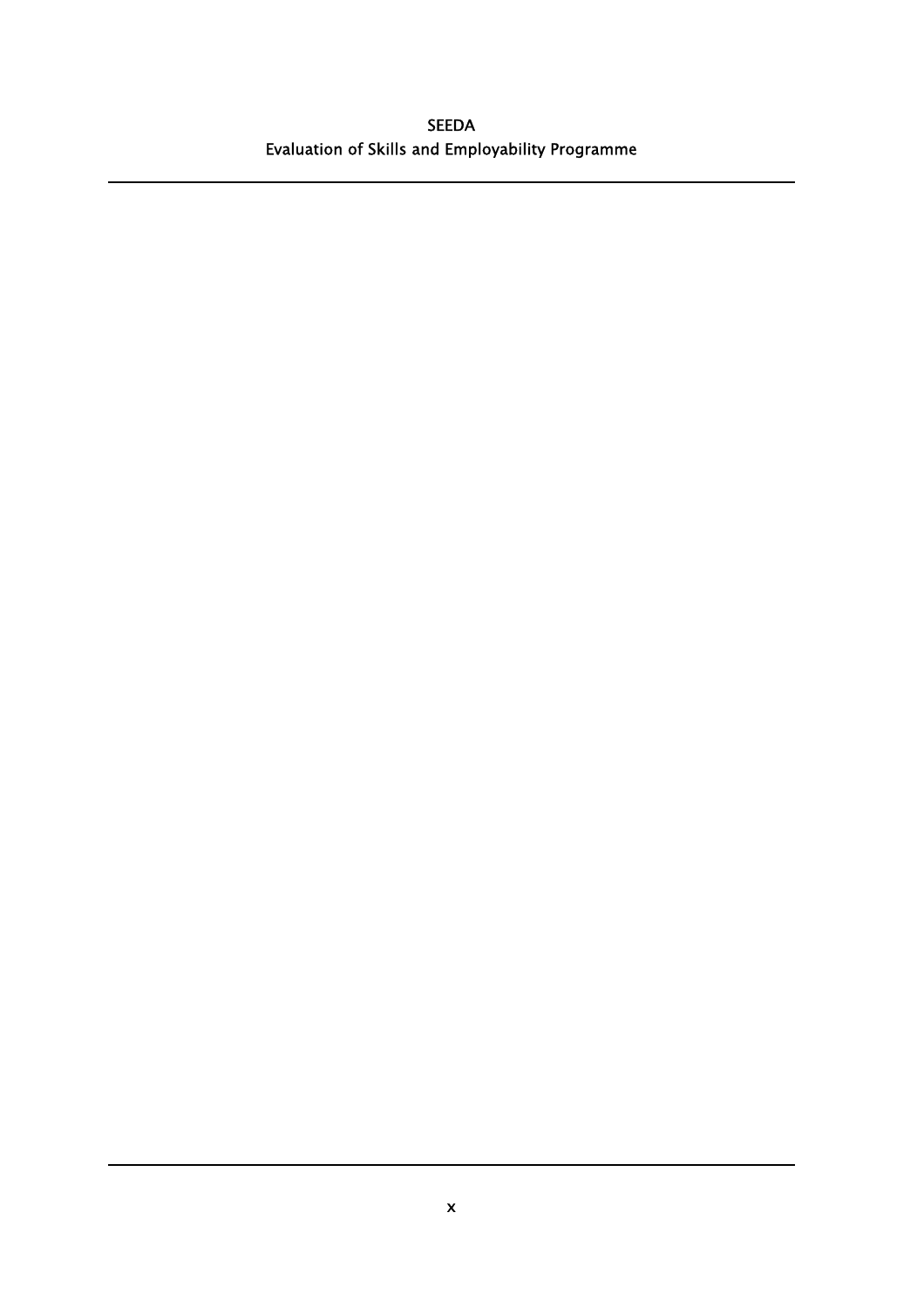# Beneficiary Characteristics

- 43. A wide range of beneficiaries have been directly supported across the sample projects including:
	- low skilled/low qualified individuals;
	- employed and unemployed;
	- employees of specific target sectors;
	- young people, parents and schools;
	- businesses;
	- FE colleges, workbased learning providers and Higher Education institutions;
	- local authorities.

### Factors Affecting Gross Outputs

- 44. This evaluation has focused on assessing the results of a broad programme of skills and employability activities. This has included a review of a sample of projects that have been funded. However, the relatively small scale of the evaluation has meant that it has not been possible to go into the same level of detail in reviewing management and delivery arrangements as would normally be the case in carrying out an evaluation at the individual project level. It is not therefore possible to comment conclusively on the effectiveness with which projects have been delivered and outputs generated. However, it has been made clear to us that all the contractual targets have been met or exceeded.
- 45. The change in the way in which learning opportunities and people assisted in their skills development have been categorised between the two sets of output classification would appear to have had a significant impact on the volume of outputs generated, and therefore the apparent value for money of some activities.
- 46. There is also a need to consider the scale of direct outputs generated versus the influence of project activities. For example, the development and introduction of the Action for Business College standard directly impacted on 30 colleges, of which 25 achieved accreditation. However, the changes to delivery approaches and approaches to employer engagement by these colleges will affect a far larger number of their clients and learners. The effect on these businesses and learners can therefore be seen as indirect outputs of the project. However, there has not been a systematic approach to gathering data across the colleges on the effects on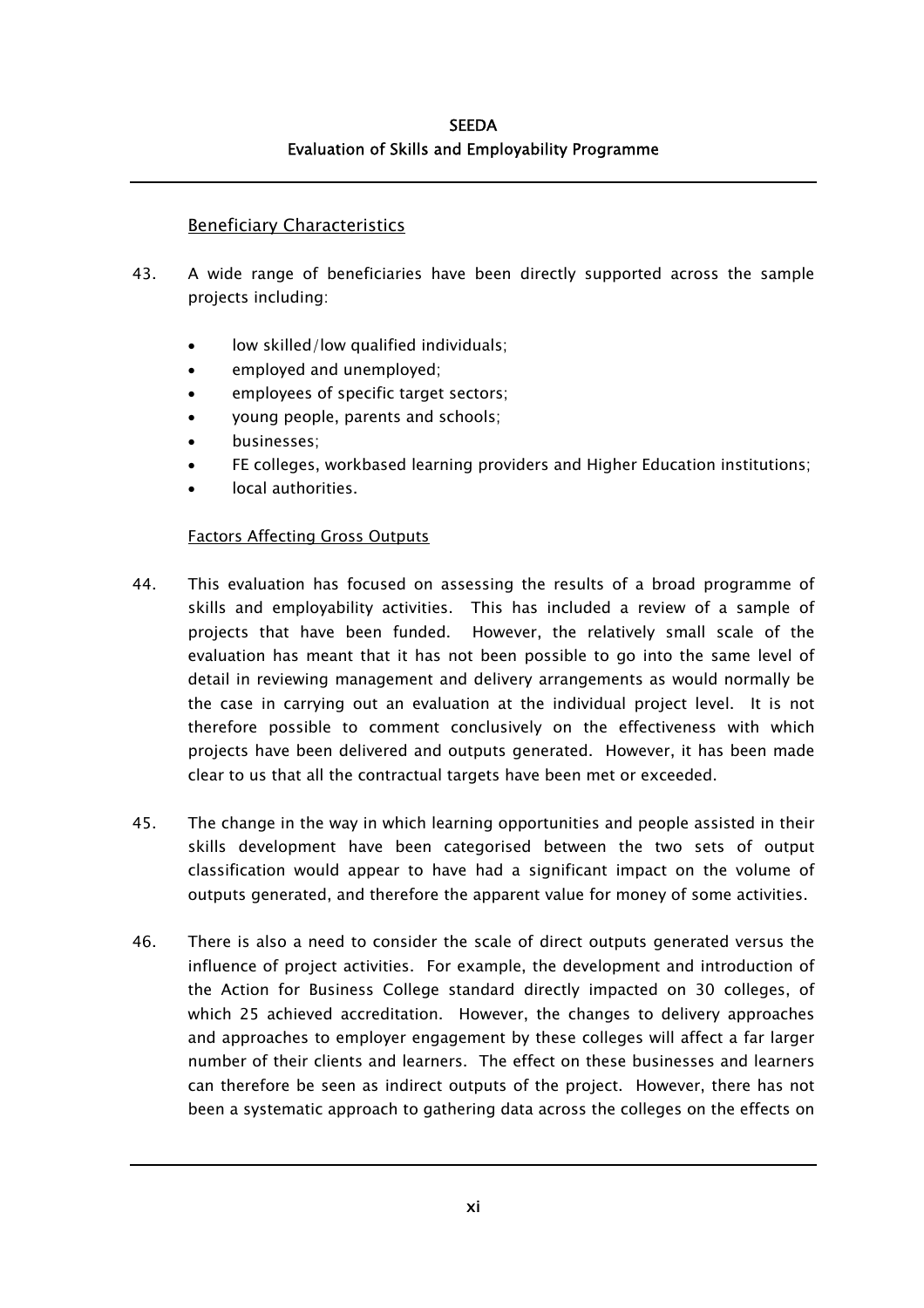businesses and learners as a result of the Action for Business results. It is therefore not possible to quantify the ultimate results of the changes made for the project as a whole. Individual colleges have collected data to demonstrate this impact as part of the new Training Quality Standard accreditation process.

#### Gross and Net Outputs Generated

47. Telephone surveys were carried out with individual and business beneficiaries of skills and employability programmes supported by SEEDA. The sample projects covered by the surveys included those where it was possible to access beneficiary details from external delivery partners. The surveys were used to gather information from the direct individual and business beneficiaries of projects that had received funding from SEEDA.

#### Survey of Individual Beneficiaries

- 48. In total, we were provided with details of 876 individual beneficiaries. Of these contacts, 531 records (60.6%) were classified as usable, either including usable contact details, or where it was possible, to append contact details. A total of 170 beneficiary interviews were completed. This represents completed interviews with 32% of the beneficiaries where usable contact details were provided.
- 49. Across the survey as a whole, the total number of interviews achieved provides a maximum 95% confidence interval of  $+/-$  7.1 percentage points. The small samples achieved, therefore, meant that analysis by project type is compromised. However, it is important to recognise that the classification by project type does not necessarily reflect the specific nature of the support provided.
- 50. Beneficiaries had undertaken a wide range of training including vocational skills (50%), literacy/language/numeracy/basic skills (15%), leadership and management skills (11%) and IT (5%). Just under a third of the training was at Entry Level/Basic Skills, 17% was at Level 2 and 15% was undertaken at Level 3.
- 51. It is significant to note that almost four fifths (78%) of those who had received a qualification, as a result of their involvement in the support indicated that they were now more highly qualified than was the case prior to their participation.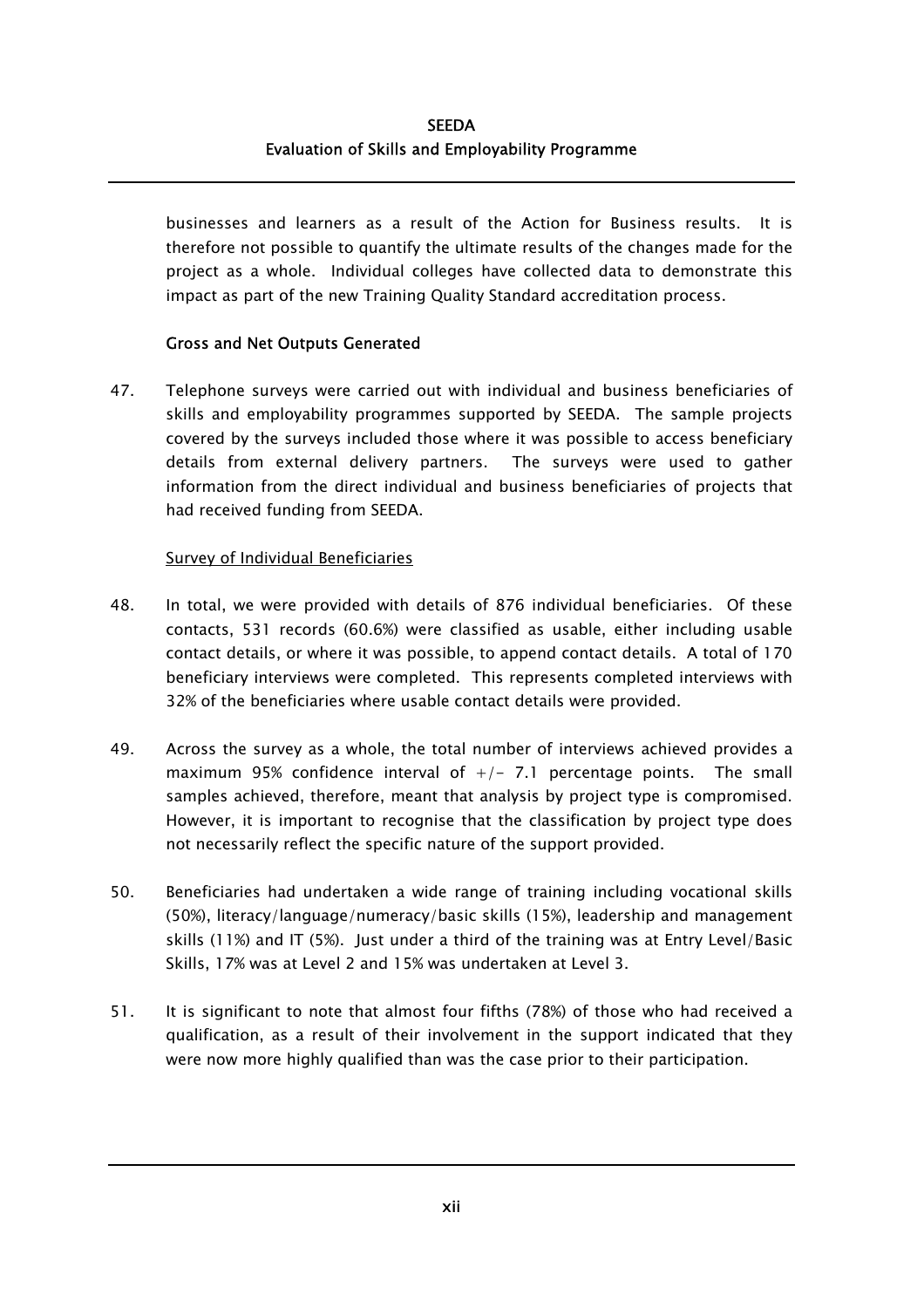- 52. In general, survey participants rated the support they received from the skills programmes highly, with the highest levels of satisfaction indicated in relation to the skills and abilities of the tutors delivering the support.
- 53. We asked participants to comment on the course of action they would have taken if the training had not been available through the programme they took part in. Sixty-six respondents (39%) stated that they would not have been able to proceed with training activities had the support not been available through the programme.
- 54. Whilst two-fifths of respondents indicated that they would have sought support from an alternative supplier if the SEEDA funded training had not been available, it is significant to note that only 19% of all respondents were actually aware of alternative suppliers of similar training.
- 55. The extent to which suitable alternative provision was actually available to these organisations is directly linked to whether SEEDA's funding was used to address a true market failure. If there is a total market failure in the provision of a particular type of support, then direct alternative support would not be available. The relative lack of awareness of alternative provision suggests that there is some evidence of market failure in terms of imperfect information.
- 56. In considering the extent to which the training would have happened in the absence of SEEDA's funding, we have focused on those respondents who indicated that they would have found alternative provision and were aware of an alternative.
- 57. The survey asked respondents to indicate the extent to which they would have paid for the training they received, if it had not been funded by SEEDA. Just over one-fifth (22%) of respondents indicated that they would have paid the full costs of the training they received, whilst the same number stated that they would have been willing to contribute part of the costs of the training. Half of respondents stated that they would not have paid for the training they received.
- 58. Combining the findings in relation to activity deadweight and financial deadweight means that the activities undertaken by 45 of the survey participants would have happened in the absence of SEEDA funding. We therefore estimate that 26.5% of participants represent deadweight, or that 73.5% of individual participants represent additional activity as a result of SEEDA's investment. The 95% confidence intervals from the survey of  $+/- 7.1%$  would suggest that the net additional activity falls in the range from 68.3% to 78.7%.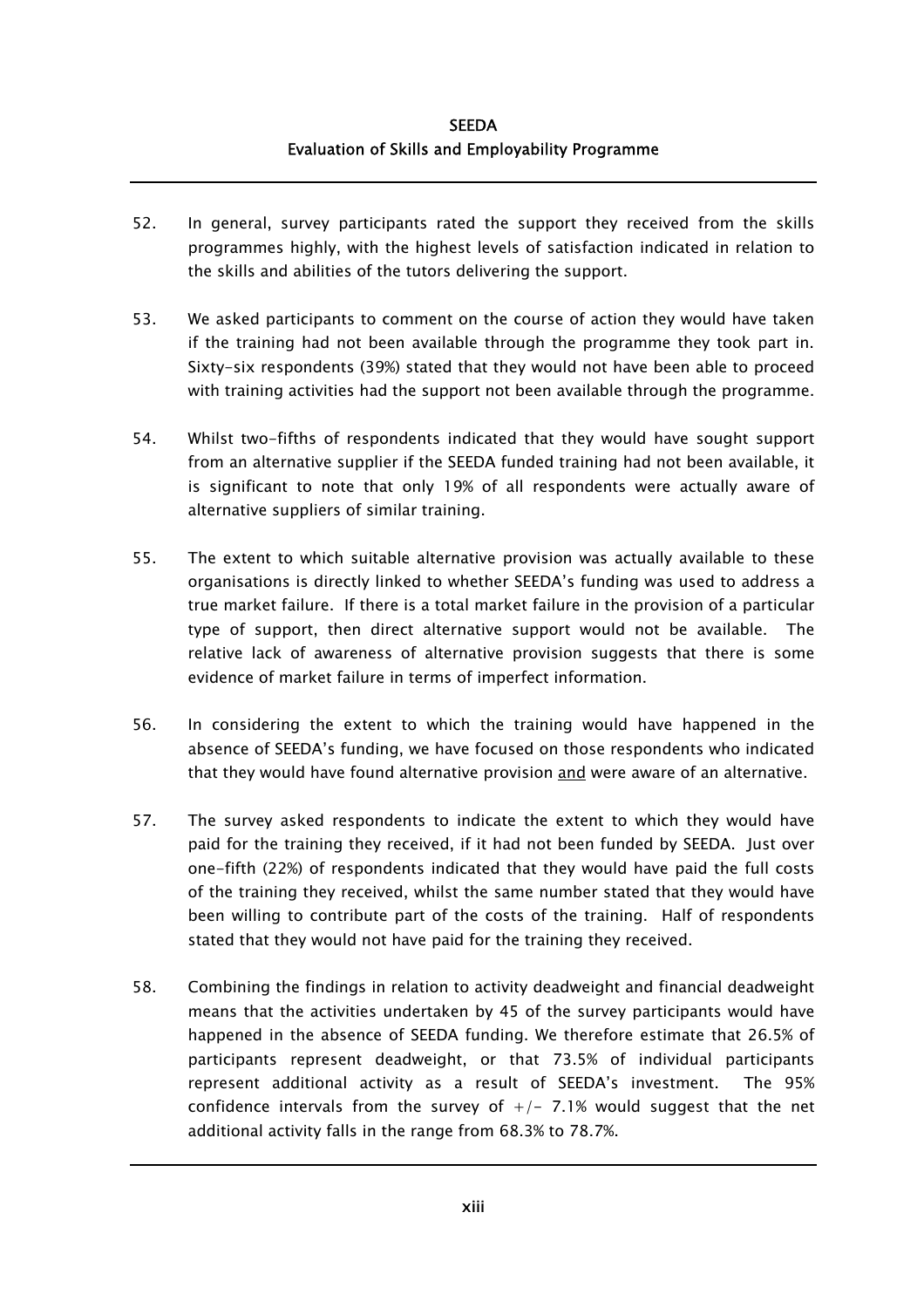59. The survey sought to identify the extent to which involvement in the SEEDA supported training was then leading on to involvement in further training activities. Just 30 respondents (18%) of those surveyed had gone on to take part in other development activities. Of these, 16 indicated that they would have probably or definitely not have gone ahead with these further activities if they had not been involved in the SEEDA funded support. Thirteen participants indicated that they would probably or definitely have taken part in this further training anyway.

#### Survey of Business Beneficiaries

- 60. The projects covered by the survey of business beneficiaries were the support for the South East Tourism Skills Network and the Regional Skills Brokerage delivery, both of which are in the category of Sector and Enterprise Support.
- 61. In total, we were provided with contact details for 481 business beneficiaries, of which 458 were classified as 'usable', either including contact details or sufficient information from which to source contact details from elsewhere.
- 62. Interviews have been completed with a total of 90 business beneficiaries, representing 19.7% of usable contacts. This included 73 businesses that received support through the Tourism Skills Network, but only 17 businesses that received support from the Regional Skills Brokerage service.
- 63. Across the survey as a whole, the total number of interviews achieved provides a maximum 95% confidence interval of  $+/-$  9.3 percentage points.
- 64. The participants in the survey provided very positive feedback on the support they received. Three quarters of respondents (76%) stated that the support met their expectations, whilst a further 16 (18%) stated that their expectations were exceeded.
- 65. When businesses were asked to rate different aspects of the support they received, each aspect was rated as good or very good by the majority of survey participants, reflecting a consistently high standard of provision.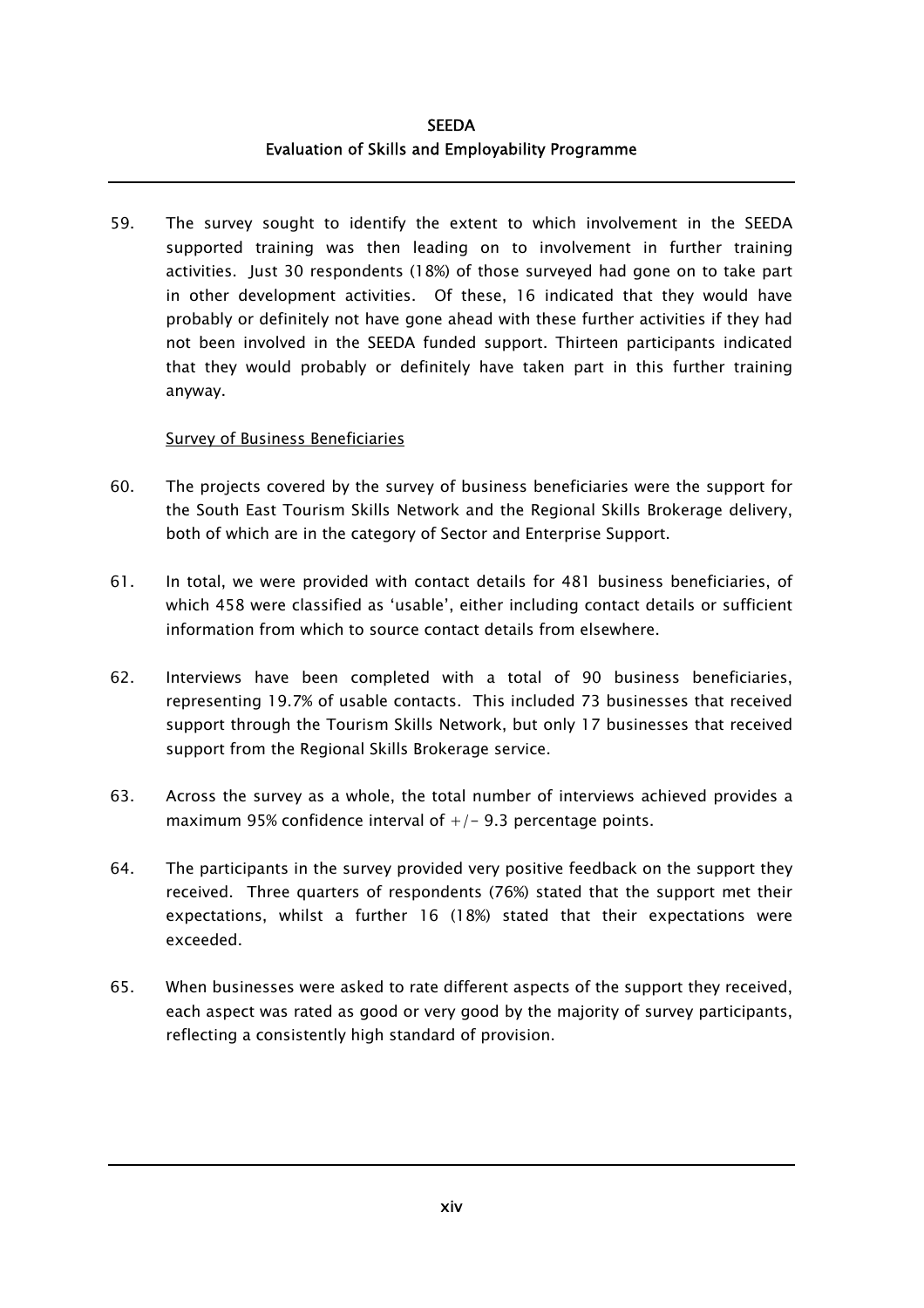- 66. Just over one third (35%) of respondents were likely to have gone ahead with the activities anyway (13% stated that this was very likely to have been the case). Over half (58%) of survey respondents stated that they would have been unlikely to take on the development activities in the absence of the support, with 31% of all respondents stating that they would have been very unlikely to proceed in the absence of the support.
- 67. The support has influenced the timing and scale of activities and, to a lesser extent, the nature of the activities undertaken for almost two thirds (63%) of the businesses likely to have proceeded with the development activities in the absence of the provided support.
- 68. Taking into account various scenarios of the likelihood of the businesses taking forward the development activities in the absence of the support provided, and the extent to which the support has actually been seen to have made a difference, 15.6% of businesses are estimated to represent activity deadweight.
- 69. Just over half (52%) of the survey participants indicated that their organisations had made a financial contribution to the costs of the support they received, although the majority of respondents were unable to state how much had been paid.
- 70. We asked survey participants about the impact on their organisation had the support not been made available to them. Two-fifths (43%) of survey respondents indicated that they would have been unable to take the training or development activities forward in the absence of the support.
- 71. However, two-thirds of businesses who expected that they would have been able to take forward some activity stated that they were unaware of alternative provision, whilst one-third indicated that they knew of an appropriate alternative.
- 72. As with the individual survey, in considering the extent to which the development activities would have happened in the absence of SEEDA's funding, we have focused on those respondents who have indicated that they would have paid the full costs for the support and were aware of an alternative supplier.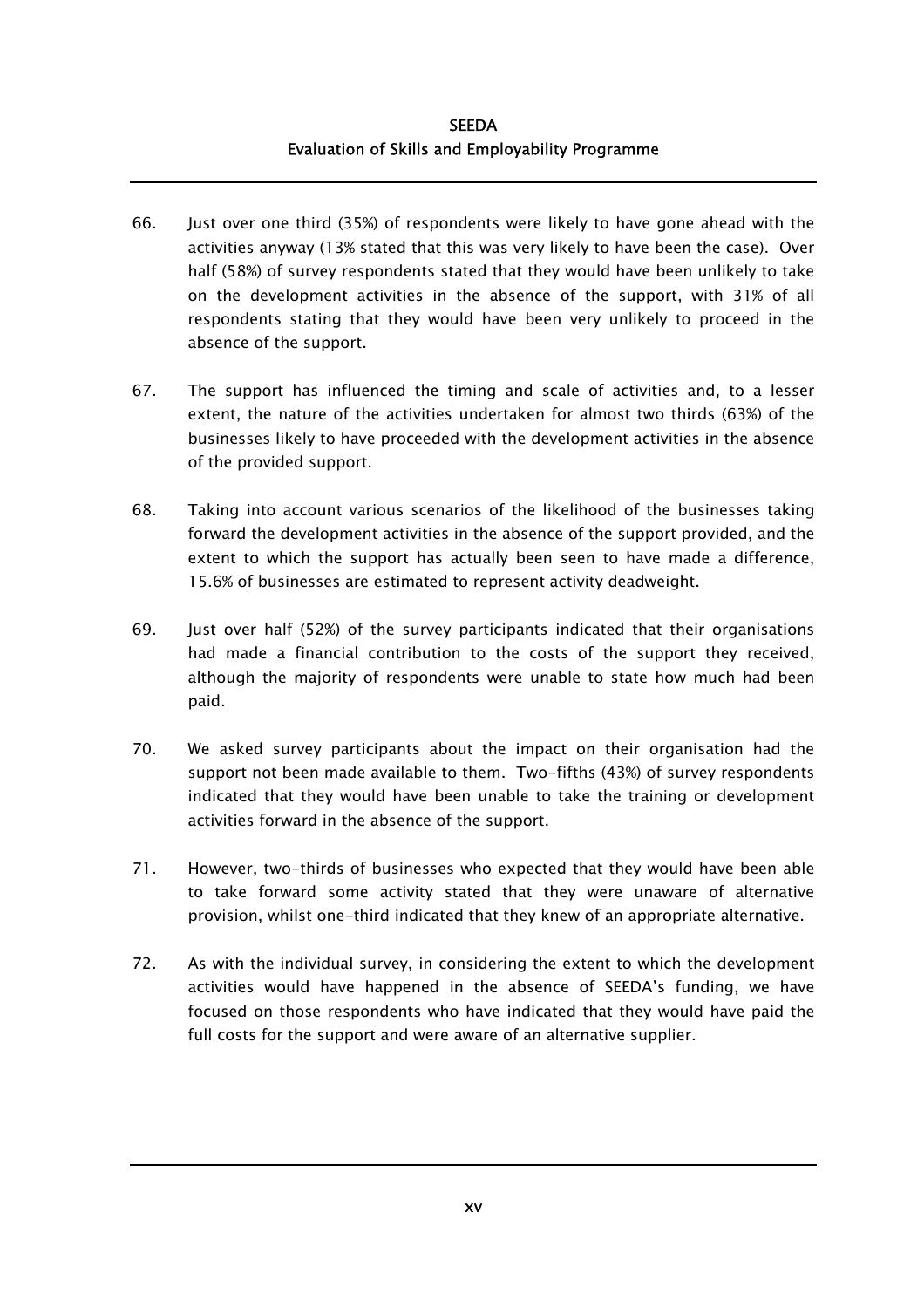- 73. Combining the estimates in relation to activity deadweight and financial deadweight, we estimate the total deadweight relating to businesses supported by these programmes of activity to be 20%, indicating net additional outputs of 80% of the gross total. The 95% confidence intervals from the survey of  $+/-$  9.3% would suggest that the net additional activity falls in the range from 72.6% to 87.4%.
- 74. The survey sought information on the extent to which the support received by beneficiary businesses led them to undertake further skills development activities. For 24 businesses (27%), this was found to be the case.

#### Adjustments to Net Outputs

- 75. The survey data has been used to generate factors that can be applied to the gross output data in order to estimate the net results of activities that have been funded by SEEDA. The three adjustment factors are as follows:
	- $\bullet$  individuals adjustment factor = 0.87
	- $\bullet$  business adjustment factor = 0.94
	- $\bullet$  jobs created adjustment factor = 0.75
- 76. The effect of applying these factors to the gross outputs is presented in Table 3.

| Table 3: Gross to Net Output Conversion 2002/03 to 2006/07 |                      |                             |                    |
|------------------------------------------------------------|----------------------|-----------------------------|--------------------|
| Output                                                     | <b>Gross Outputs</b> | Adjustment<br><b>Factor</b> | <b>Net Outputs</b> |
| Number of jobs created                                     | 157                  | 0.75                        | 117                |
| People assisted into employment                            | 26                   | 0.75                        | 20                 |
| People involved in skills development                      | 8.699                | 0.87                        | 7,568              |
| Adults receiving basic skills training                     | 1,191                | 0.87                        | 1,036              |
| Adults gaining Level 2 or equivalent qualifications        | 99                   | 0.87                        | 86                 |
| Adults receiving high level skills                         | 1,333                | 0.87                        | 1,160              |
| Individuals receiving ICT Training                         | 332                  | 0.87                        | 289                |
| Businesses assisted                                        | 3.263                | 0.94                        | 3.067              |
| Source: Calculations based on SEEDA PMS Data               |                      |                             |                    |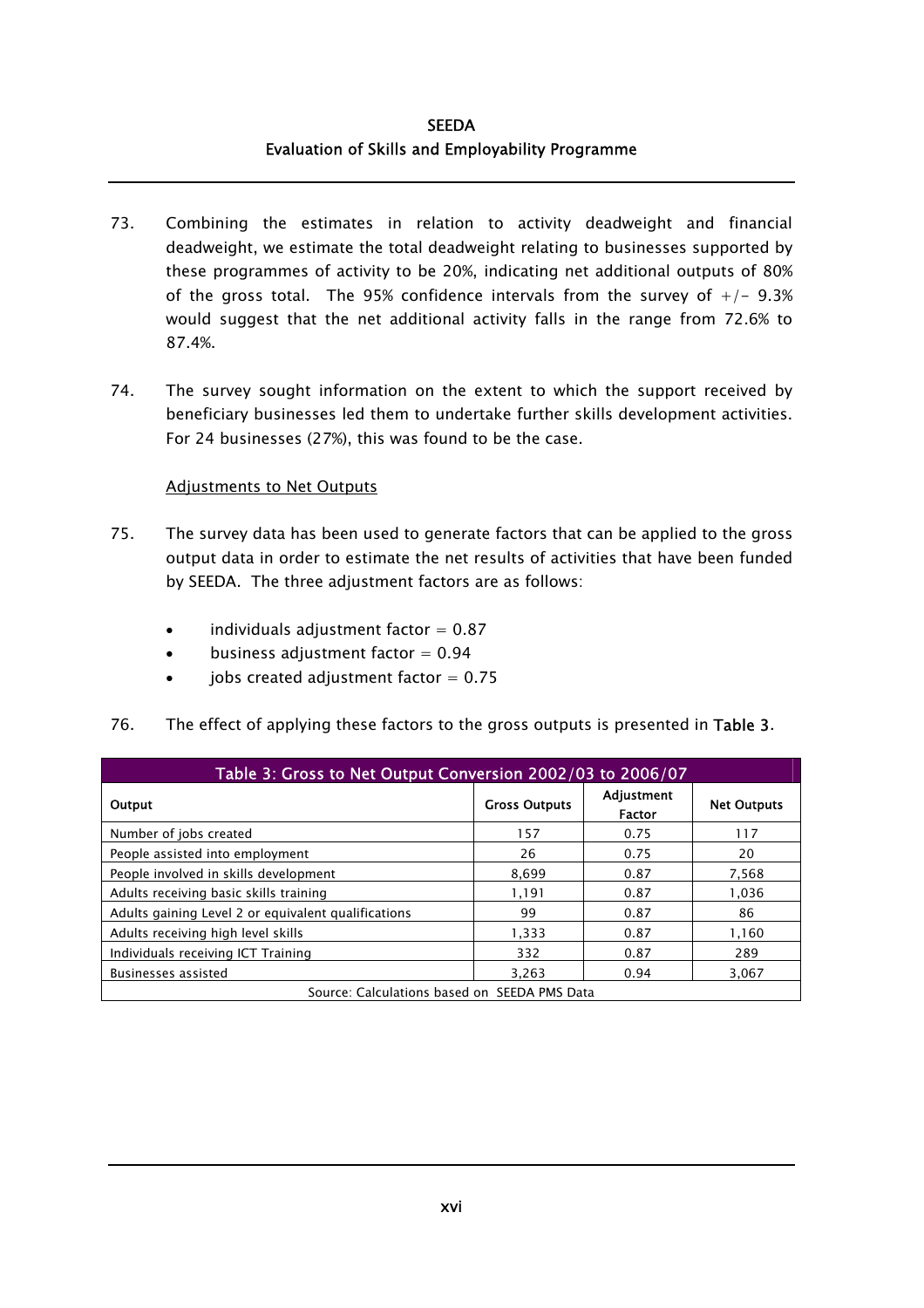#### Expected Net Outputs

77. The same adjustment factors have been applied to the expected outputs for 2007/08 to 2008/09. This results in an increase of 32% of number of jobs created, a six-fold increase in the number of people assisted into employment, an additional 27% people involved in skills development, an additional third of adults receiving basic skills training and an additional 31% of businesses assisted.

#### **Leverage**

- 78. A total of £7,466,000 additional funding (private and public) has been generated through the investment of £7,624,814 of SEEDA funding. The two projects providing the highest ratios are the University Centre Folkestone project, which levered in five times its SEEDA investment, and the South East Tourism Skills Network, which generated four times as much additional funding compared to what was invested.
- 79. Overall, each £1 of SEEDA investment has levered in an additional £1.30 of private/public funding.

### Outcomes and Strategic Added Value

80. Here, we consider the outcomes and strategic impacts that have been generated by the activities supported and the evidence available in relation to the value for money of the activities delivered. The generation of outcomes represents a step beyond the specific delivery activities yielding outputs and considers the results of the activities undertaken.

### Impacts on Individuals

81. Survey participants were asked to identify the main impacts of their participation in the training delivered by the sample projects. Two thirds (67%) of respondents indicated that they had gained new or improved skills that related directly to their jobs, whilst 14% had acquired new skills that were not directly job-related.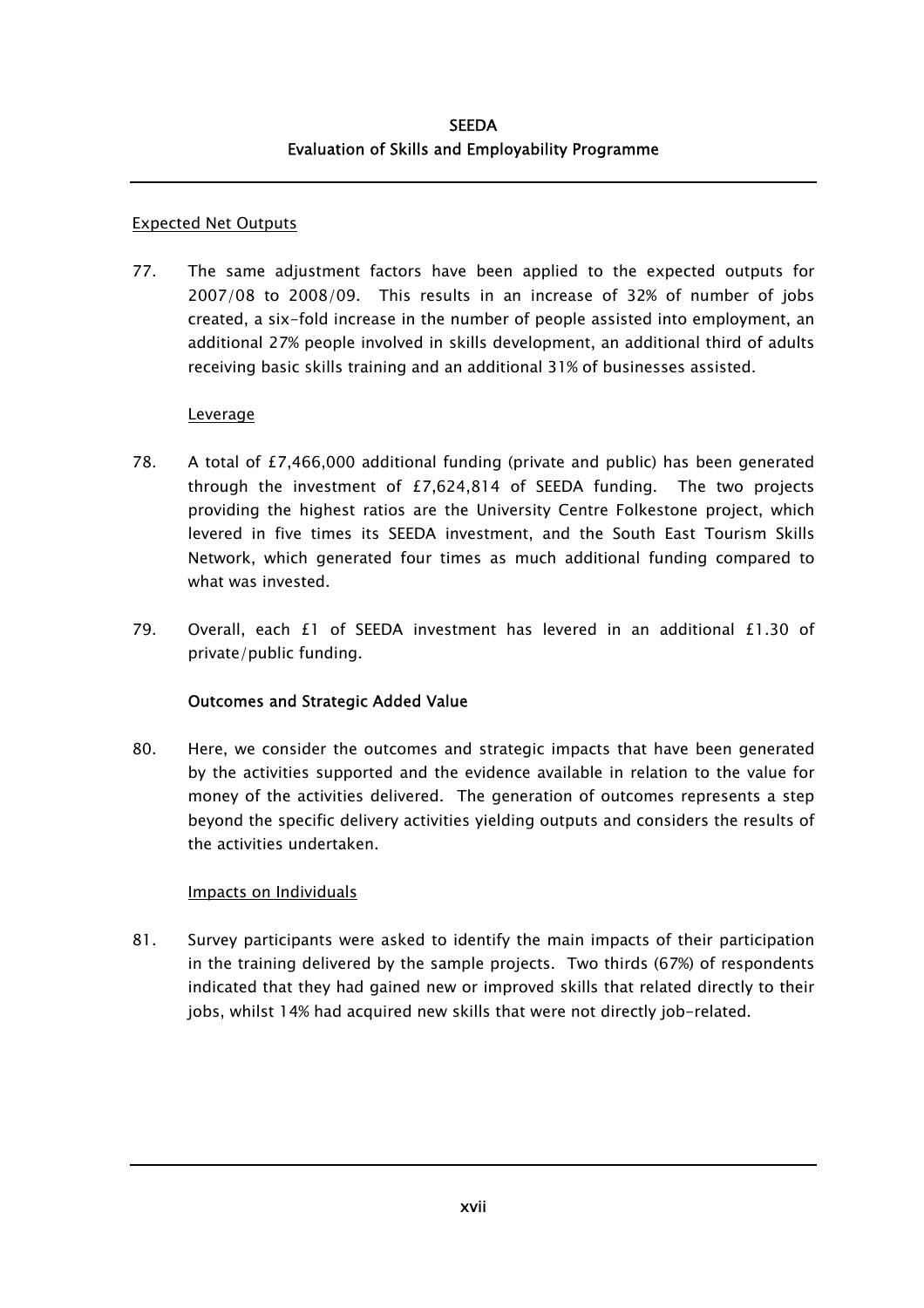- 82. Across all impacts identified, 16% of respondents indicated that the impacts were 100% due to their participation in the programme. A further 29% of respondents identified that the impacts observed were 75% due to their participation, whilst just over a quarter (28%) indicated that the impacts observed were 50% due to their participation. For 17% of respondents, the impacts they observed were regarded as being only 25% due to their participation in the training programme, whilst 8% of respondents indicated that, on reflection, the training they received had no effect on what they are now doing.
- 83. Over a third (34.8%) of individuals assisted in their skills development have acquired new skills that are job related as a direct result of the support they have received. A further 5.7% of individuals assisted have acquired new skills that are not directly related to their jobs as a result of their participation.
- 84. The very small number of people who found employment as a result of the support they received reflects that the activities supported by sample projects have not been directly focused on supporting job creation. Therefore, the primary research has not been able to address this directly.
- 85. The survey also asked beneficiaries about whether they experienced a salary increase as a result of their participation in the support. Only one of the survey participants reported this to be the case. Consequently, it has not been possible to use the survey evidence to assess the income benefits resulting from the SEEDA funded support.
- 86. The impacts of the skills improvements reported by the participants in the survey of individuals would require considerable additional research with their employing organisations to be able to isolate productivity and business performance impacts resulting from their skills development activities.

### Business Impacts

87. Participants in the business survey were asked to comment on the impacts they observed following their involvement in the programme of support and to identify the extent to which the impacts were directly attributable to their participation.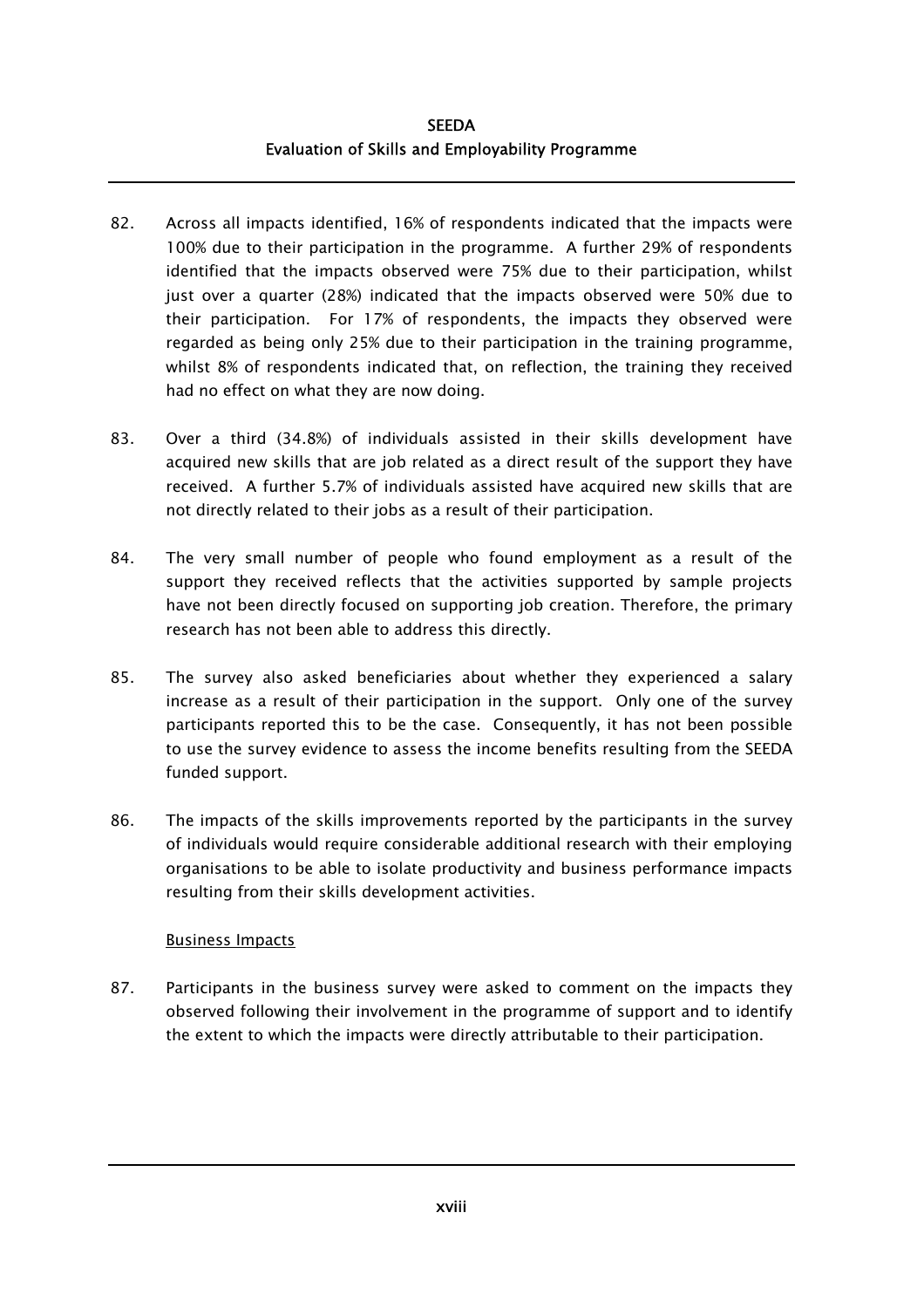- 88. Two-fifths (41%) of respondents indicated that they experienced increased productivity as a result of their involvement in the support, and the same proportion indicated that their business had an improved chance of survival following their participation.
- 89. In the majority of impacts, between a quarter and one-third of the changes observed are being directly attributed to involvement in the support. Therefore, where changes in business performance are observed, a significant proportion of the change is a direct result of the support received.
- 90. The survey also asked whether businesses had taken on any new employees as a result of the support received from the project. Five respondents specifically stated that this was the case. In all these cases, the new employees were reported to be in addition to their existing workforce, rather than displacing previous employees.

#### Economic Impacts and Value for Money

- 91. The jobs and skills outcomes created as a result of SEEDA's investment in the sample frame projects are estimated to have generated almost £11.9 million in additional GVA as a result of activities undertaken in the five years to March 2007. By March 2009, it is estimated that a further £6.3 million of GVA will have been generated.
- 92. On this basis, we estimate the cost benefit ratio to be 1.01:1 over the period from 2002/03 to 2006/07. For the expected expenditure over the period from 2007/08 to 2008/09, we estimate the cost benefit ratio to be 3.28:1. Our estimates therefore indicate a neutral or small positive return on the investment over the relevant spend period. However, in our view, this is likely to significantly under-state the true value of the impacts generated.
- 93. Consideration of value for money also relates to the unit costs of the outputs and outcomes delivered through the programme. These show a very wide range, and reflect the fact that the direct contractual outputs do not reflect the primary purpose of much of the support. Funding has not been directly focused on the delivery of measurable outputs, but rather is supporting the development of structures and frameworks to build capacity and enable later provision.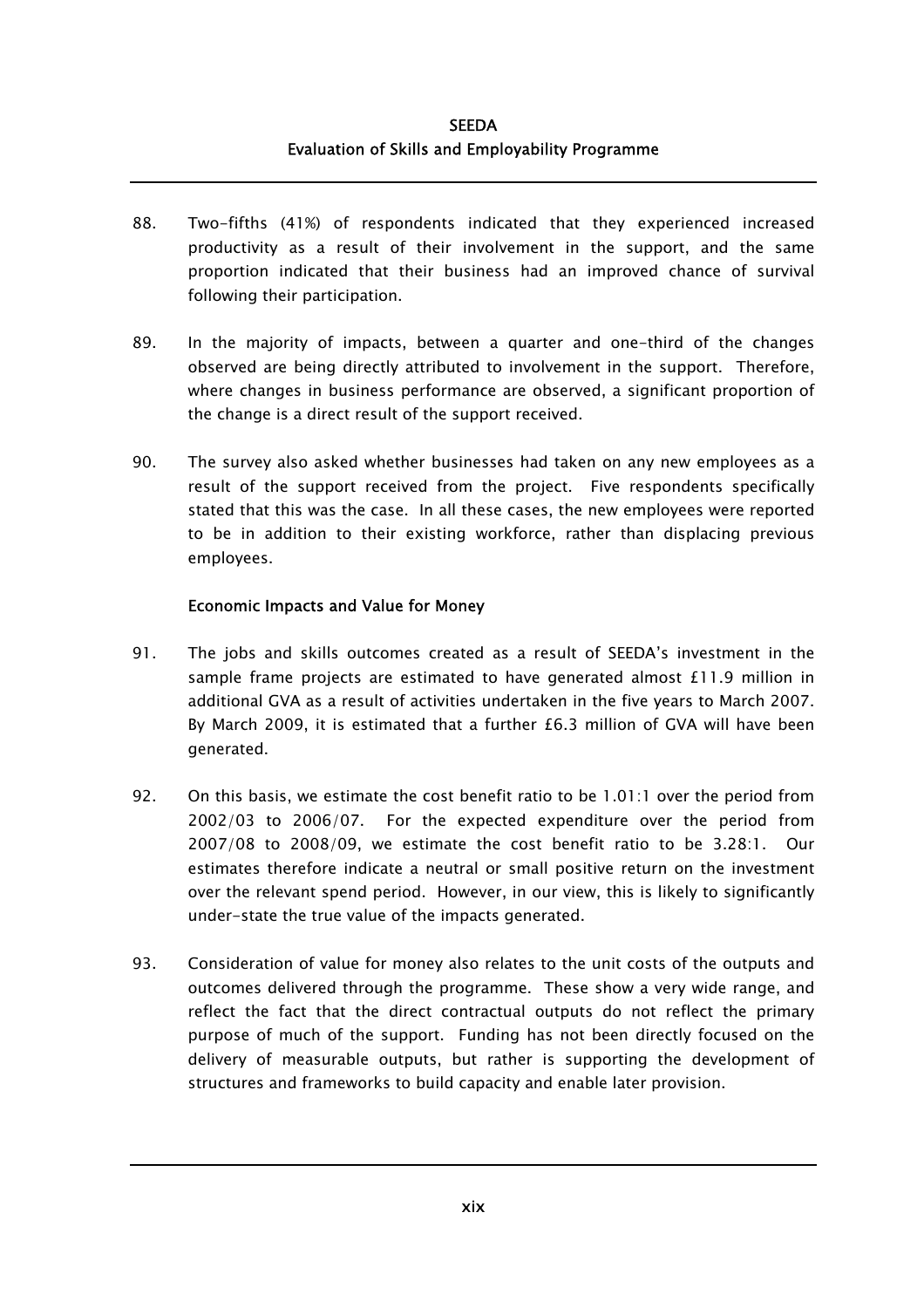#### Strategic Added Value

- 94. Throughout our consultations with SEEDA staff and external delivery partners and stakeholders, a common theme has been the strategic role of the skills and employability activities that the Agency has funded. During one SEEDA consultation, the overall philosophy of the directorate was summed up as "to try to influence and shift policy, undertake pilot work and then attempt to mainstream activity".
- 95. The philosophy adopted for supporting skills and employability activities represents a strategic approach to intervention, and reflects the relatively limited skills budgets available to SEEDA when compared to the mainstream funders of delivery. The strategic approach to supporting skills and employability has influenced the scale, nature and timing of the direct outputs and outcomes generated, but also places a heavy reliance on successful engagement of other organisations to fund and take forward actions on the back of SEEDA's pump priming and piloting.

#### Strategic Leadership and Catalyst

- 96. Stakeholders highlighted a number of key features of SEEDA acting as a strategic leader and catalyst through its skills and employability actions, including:
	- supporting the development of a range of pilot initiatives in the region that have now gone on to mainstream implementation;
	- supporting the development of learning and skills infrastructures that provide a basis through which to address key regional skills needs;
	- shaping new approaches to address skills needs where mainstream approaches have not been effective.

### Strategic Influence

97. As part of its strategic role, stakeholders have highlighted SEEDA's focus on the skills agenda helping to increase the focus of other agencies on addressing the key skills needs of the region (although it is recognised that more still needs to be done in this area). For example, the support for the development of Action for Business was said by one stakeholder to have led to increasing provider/employer engagement, which helped to improve the readiness of providers to deliver Train to Gain as it was rolled out.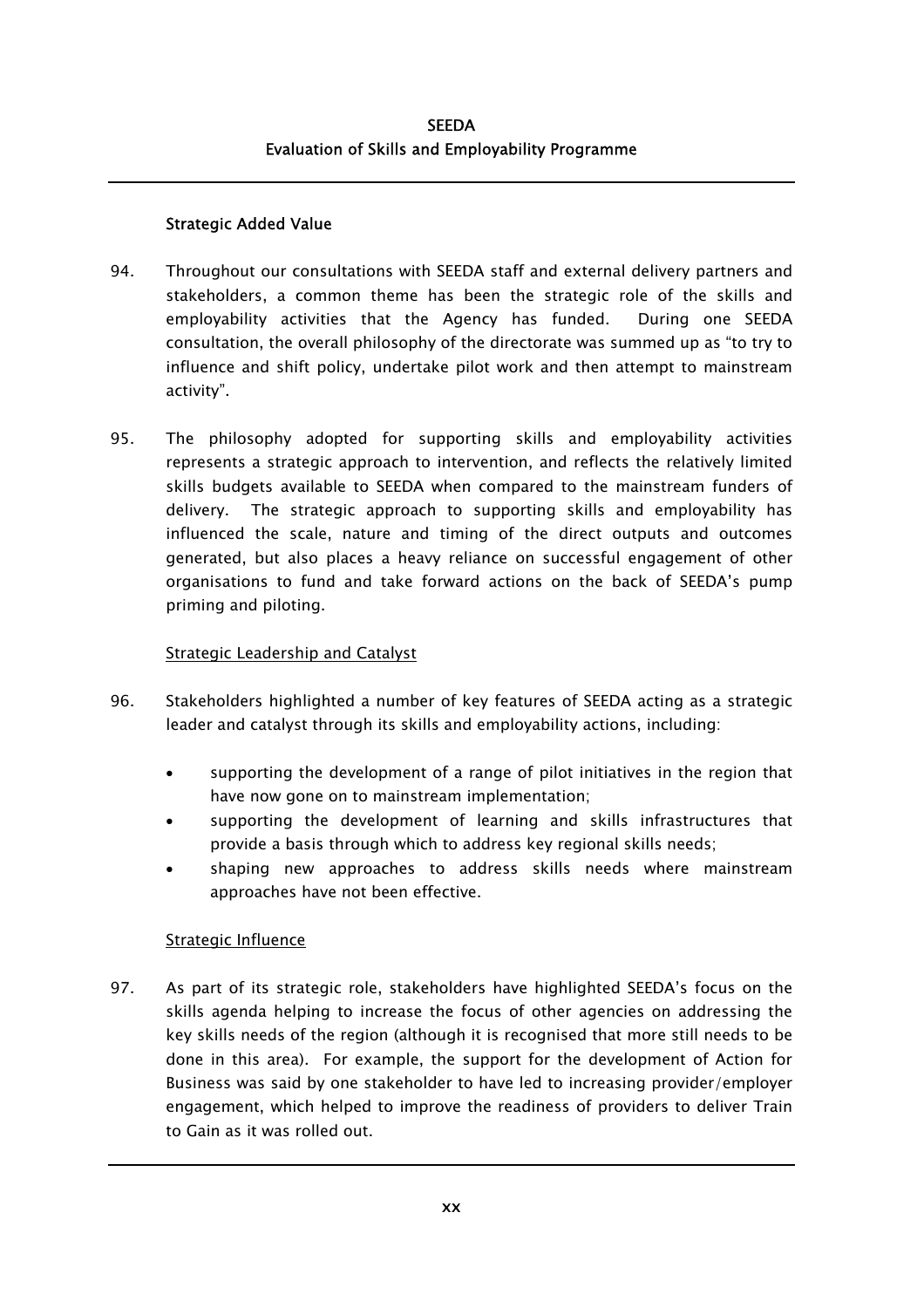#### **Leverage**

98. In our consultations, stakeholders and delivery partners have made reference to evidence of leverage resulting from SEEDA's investment in skills and employability activities. However, it has been difficult to gain a comprehensive picture of the full value of financial leverage resulting from programme activities. In particular, this reflects that the catalytic effect of many of the projects supported have led to subsequent investment by other organisations. But these have not been captured as part of formal monitoring processes because they have fallen outside of contract periods.

#### Synergy

99. Strategic stakeholders have commented that the ability to capitalise on synergies between key agencies in the region is improving, with less evidence of SEEDA's support overlapping with those of other key regional agencies. A key recent development has been the establishment of the Skills Accord between SEEDA, the LSC and Jobcentre Plus. This Accord reflects the importance of the three organisations working together effectively, whilst recognising the need for each organisation to meet its own contractual commitments. This includes the possibility of co-location of staff responsible for employment, skills and other services, or the establishment of virtual teams, to enable integration and coordination of actions as appropriate.

#### Engagement

100. Engagement is one of the areas where strategic stakeholders and external delivery partners have highlighted the importance of SEEDA's role in drawing together key organisations with a role to play in skills and employability. The ability to draw together the appropriate range of organisations to support and carry forward actions is critical given SEEDA's relatively limited resources to undertake activity directly and the lack of formal authority to direct actions. Examples include the formation of the Regional Skills and Productivity Alliance (RSPA) and engaging LogicaCMG and IBM in the e-Skills Diploma and IAG Pilot project.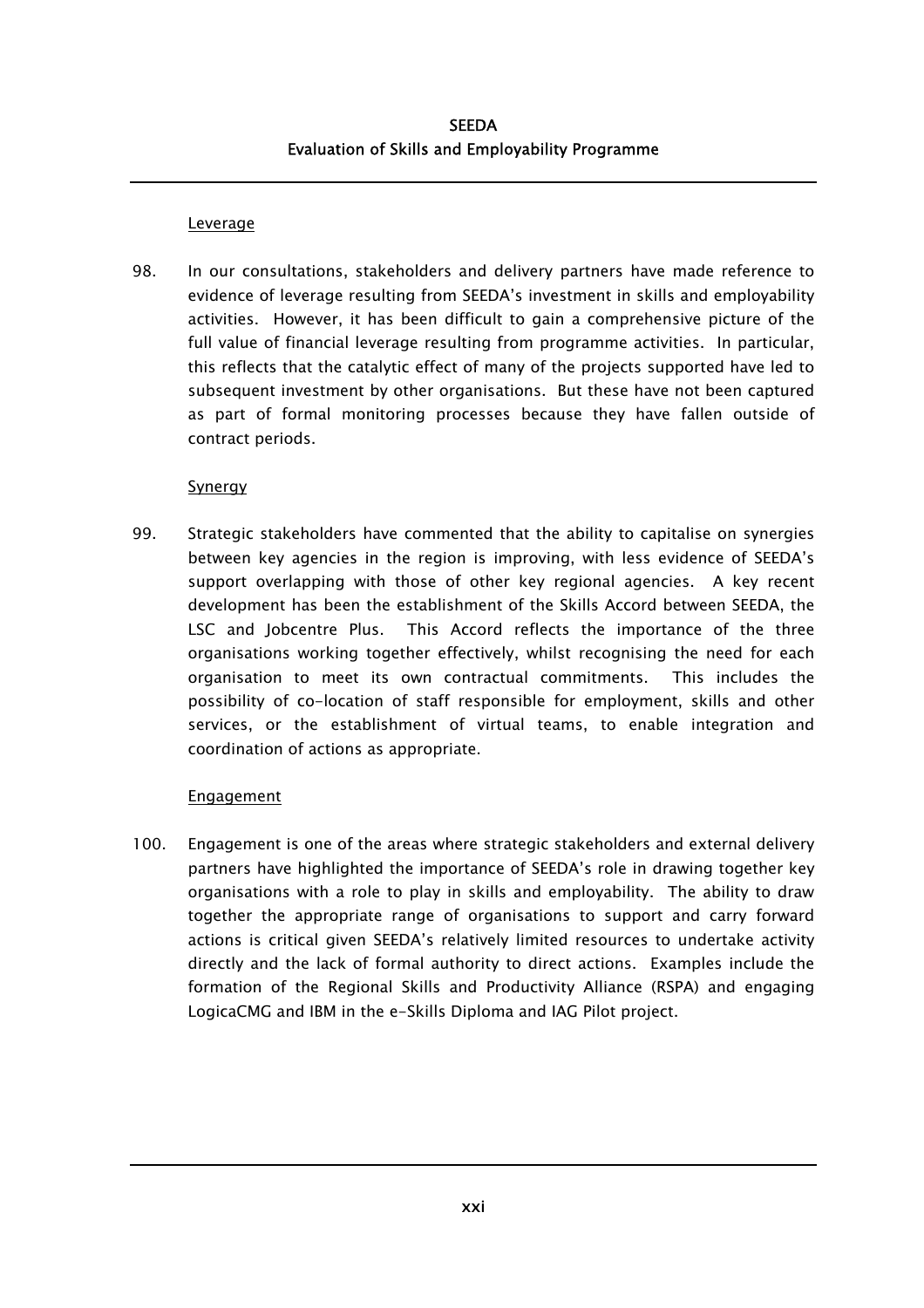#### Quantifying Strategic Added Value

101. It is important to recognise the SAV generated by the activities that SEEDA has supported and that considerable benefits have been generated from the way in which SEEDA has sought to act as an enabler and a catalyst for wider action on skills in the region. However, it is difficult to quantify the scale of the Strategic Added Value of the activities undertaken. It is critical that the activities supported generate both directly attributable outputs and outcomes and SAV if the value of SEEDA's investment is to be maximised. In the absence of hard outputs and quantifiable evidence of SAV, there is a risk that the unit costs of SEEDA's investment cannot be quantified accurately.

#### Addressing the key skills and employability issues in the Region

102. The business survey sought feedback from businesses on changes in the supply of skills in the region since 2002/03. A quarter of respondents were unable to comment on the supply of skills. For those that were able to provide an answer, all but four survey participants indicated that the supply of people with the skills needed by their businesses was the same or better than was the case in 2002/03.

### Progress Against Key Priorities

103. There are a range of examples that demonstrate the progress that SEEDA has made contributions towards the delivery of RES and Corporate Plan objectives.

### Conclusions and Lessons Learnt

104. This evaluation has focused on £14.36 million of SEEDA's funding for Skills and Employability projects over the five years from 2002/03 to 2006/07. As such, its scope has covered just less than a quarter (23%) of the total programme spend on skills and employability over this period. It is therefore an evaluation of only part of the expenditure in this programme area, not an evaluation of the programme as a whole. Consequently, we can only comment on the outputs and impacts of those activities within the scope of our evaluation.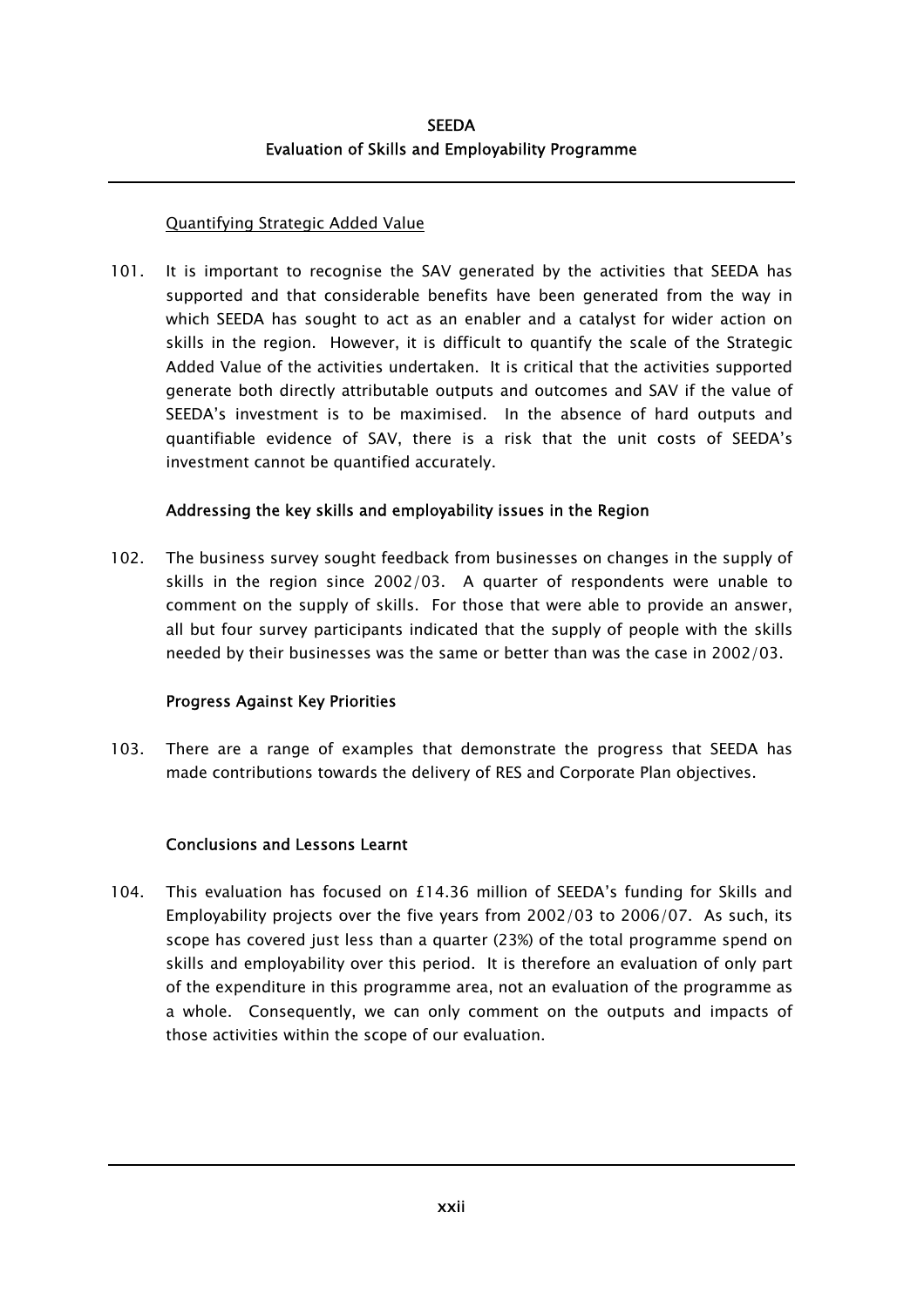- 105. The ability to draw conclusions about the activity undertaken during the period from 2002/03 to 2004/05 has been limited by the unavailability of output data for this period. We have undertaken a backward extrapolation of the outputs generated for the earlier years, but the wide variation in activities and outputs generated mean that the results of this extrapolation must be treated with some caution.
- 106. The wide variation in the scale of inputs is reflected in a very diverse range of activities supported by the funding. This has ranged from direct funding of skills provision, to the establishment of skills support networks, the development and piloting of new skills programmes, to capital support for the establishment of new learning and skills infrastructure. The spend represents a wide-ranging response to the skills needs of the region, at all levels from basic skills to degree level qualifications.
- 107. The available information on gross outputs does not fully capture the entire range of strategic activities that were supported through SEEDA's investment. In particular, significant resources have been committed to development activities, creating new delivery mechanisms and support approaches, rather than supporting the direct delivery of learning and the generation of qualifications and other learning outcomes. In many cases, the generation of these specific learning outputs and outcomes has relied on further inputs from other public sector bodies.
- 108. The surveys of individuals and businesses have found that the support received has led to identifiable impacts for the vast majority of individuals and a significant proportion of beneficiaries. In general, the outcomes they identified have tended to be softer or unquantified. Two fifths of individual beneficiaries have gained new or improved job-related skills that they directly attributed to the support received, but these are not necessarily linked to the achievement of qualifications.
- 109. The businesses surveyed in the evaluation have identified a range of benefits gained from the support they received. Although, in all cases where a change has been observed, less than one third of that change has been attributable to the support received. Whilst the support is making a significant contribution to changes in the business beneficiaries, it appears to be responsible for a minority of any changes generated when compared to other factors.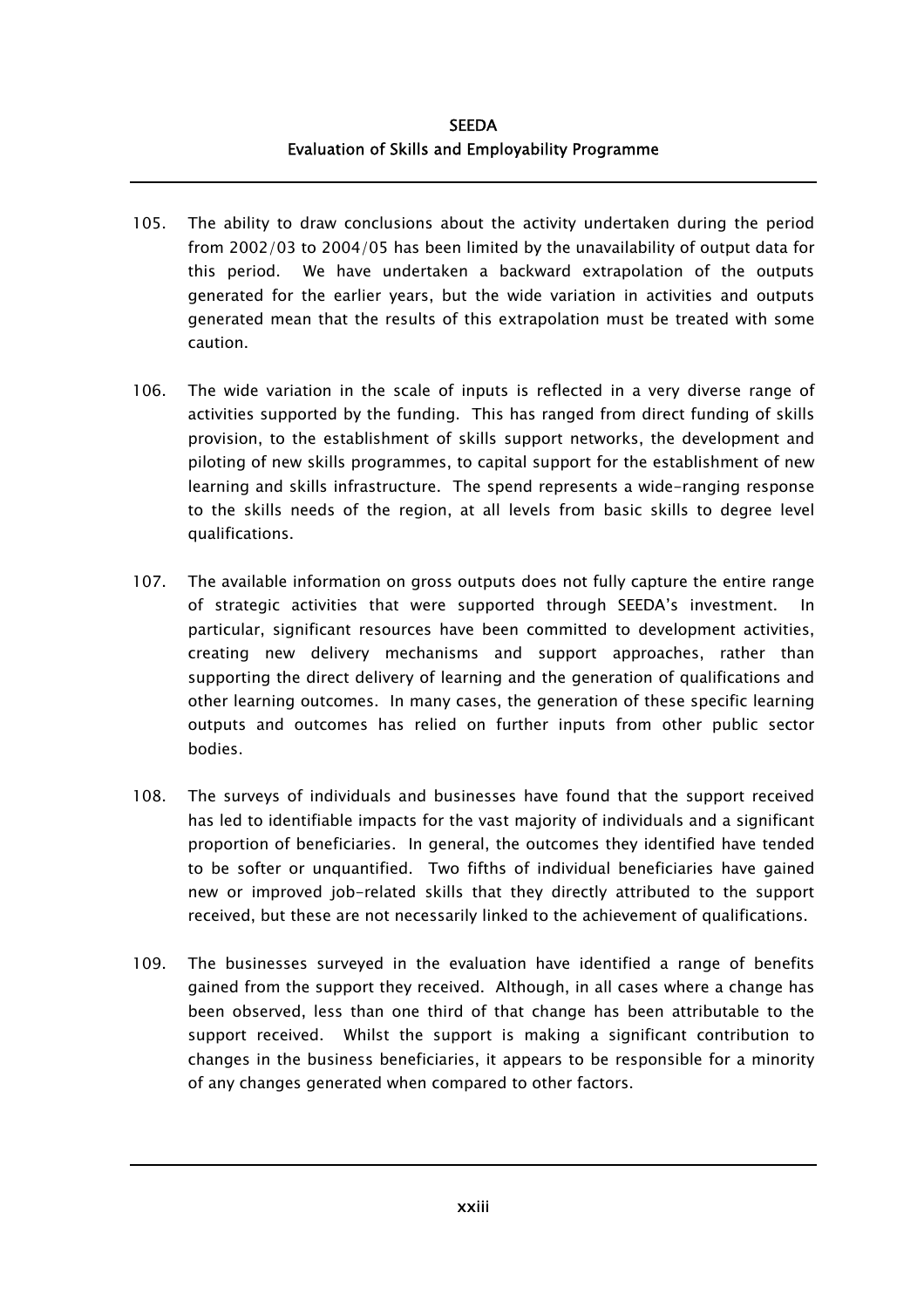- 110. Based on the results of the surveys of individuals and businesses, we estimate that the investment of £11.7 million in the sample frame projects generated Gross Value Added of approximately £11.9 million. However, we regard this as a significant under-estimate of the true impact, due to the difficulties of capturing the full range of outputs generated and the way in which SEEDA's resources have been used to support and stimulate delivery, rather than to fund direct provision of skills development activities.
- 111. Considerable emphasis has been placed on the strategic impacts that have been generated through SEEDA's investment in these skills and employability activities. Evidence has been generated of Strategic Added Value across all SAV categories, both in relation to the general role that SEEDA is playing, and also in relation to the activities funded, with specific examples generated across the full range of sample projects. However, it is difficult to quantify the SAV of the activities undertaken. In the absence of hard outputs and outcomes, there is a risk that the value for money of the activities funded may be perceived as relatively poor. We do not believe this to be the case, and are of the view that the strategic role that SEEDA is undertaking with its resources for skills and employability will generate significant on-going benefits. Capturing the scale and value of these longer term benefits will, however, be far from straightforward.
- 112. A clear link can be made between the activities that have been funded to support skills and employability and the achievement of the RES Objectives and Corporate Plan priorities. This relates to both Regional Economic Strategies covering the relevant period for the evaluation, with specific projects contributing to a number of the objectives.
- 113. There is a need to ensure that the full range of outputs generated by SEEDA's investment is reflected in programme monitoring and management information. For example, where resources were committed to capital expenditure, this was not always captured in recording the physical outputs that will be directly generated, whilst learning and skills outputs may come much later.
- 114. For future evaluation activities, there is a need to ensure that external delivery partners are prepared from the initiation of project activities to hold beneficiary data to support future monitoring and evaluation. Without a clear arrangement of this nature, further difficulties will be experienced in securing beneficiary information to enable evaluation activities to be taken forward.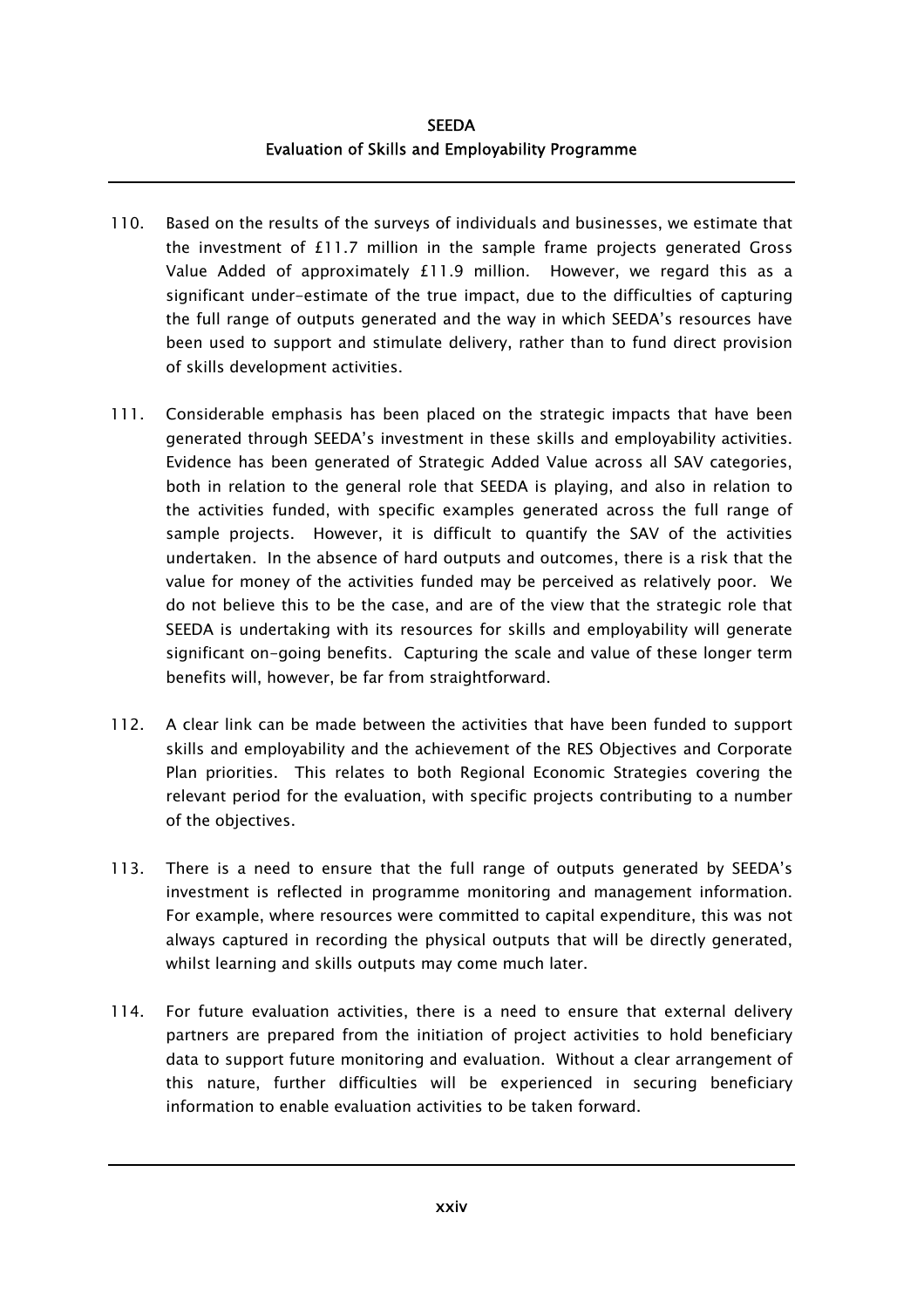# <span id="page-30-0"></span>1 INTRODUCTION

# Background

- 1.1 SEEDA is responsible for the economic and social development of the South East region. It aims to create a prosperous, dynamic and inspirational region by helping businesses to compete more effectively, training a highly skilled workforce, supporting and enabling its communities, while safeguarding the region's natural resources and its cultural heritage.
- 1.2 SEEDA is organised into six directorates<sup>3</sup> that are responsible for fulfilling this remit - Global Competitiveness, Sustainable Prosperity, Smart Growth, Enabling Infrastructure and Development, Strategy and Communications and Resources. The Smart Growth Directorate's remit is about raising productivity through development and smart use of technology, knowledge and skills and tackling the economic polarisation in the South East which results in pockets of deprivation, worklessness and a lack of community cohesion.
- 1.3 In relation to skills and employment, SEEDA's role, as set out in the current Corporate Plan for 2008-11, is to align the resources of the Learning and Skills Council, Higher Education Funding Council for England (HEFCE), Local Authorities and Jobcentre Plus. It also seeks to work with these major funding partners to catalyse new and integrated approaches to encouraging economic activity and raising skills levels which avoid duplication of effort and address market failure.

<span id="page-30-1"></span><sup>3</sup> Changes to directorates' names will come into effect at end of October 2008. Global Competitiveness will become Competitiveness and Growth. Smart Growth and Sustainable Prosperity will become Skills and Sustainable Prosperity.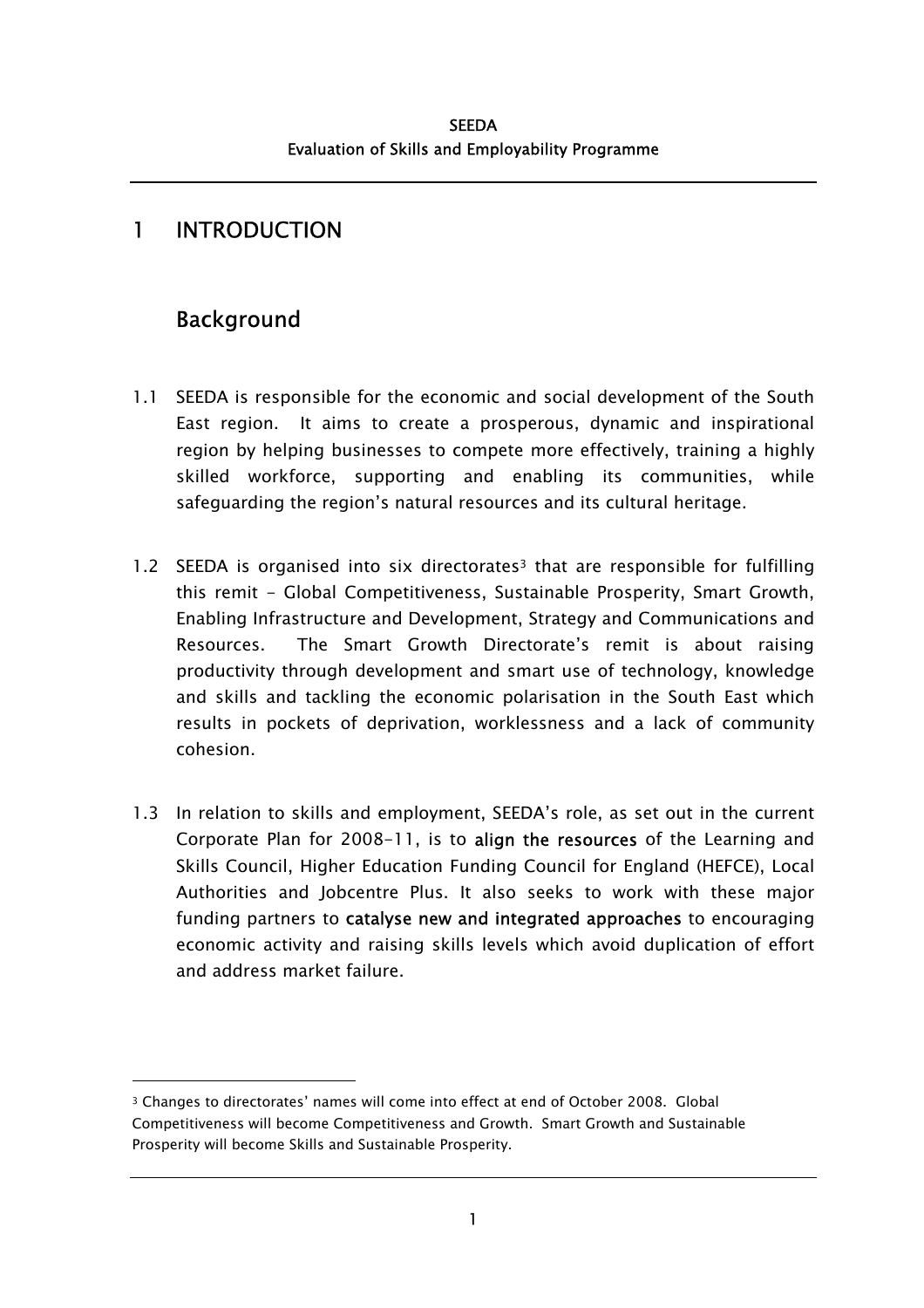- 1.4 Between 1999 and 2007, SEEDA was responsible for total programme spend of approximately £1 billion[4,](#page-31-0) which was invested across its whole remit. Whilst the scale of this expenditure is significant, it constitutes only a very small proportion of total public expenditure in the region on physical and social infrastructure. However, SEEDA's Corporate Plan for 2005-08 states that what distinguishes SEEDA's resources from those of other public sector bodies is their flexibility. This has enabled SEEDA's funds to be used in testing new approaches, addressing gaps and acting as a catalyst in response to identified problems and opportunities in the region.
- 1.5 The availability of flexible resources from SEEDA takes on greater significance in the South East than in some other regions due to the relatively limited availability of European funds that are used flexibly to support a range of activities elsewhere.

# Terms of Reference

1.6 PricewaterhouseCoopers LLP (PWC) has been commissioned by BERR and the nine RDAs to review the available evidence on the impacts of the RDA activitie[s5.](#page-31-1) The review aims to support the RDAs in undertaking additional evidence gathering and to produce an aggregate report on the impacts, both nationally and regionally. The study started in December 2007 and will report in November 2008. This evaluation has been commissioned as part of the additional impact evidence gathering for SEEDA.

<span id="page-31-0"></span><sup>4</sup> As reported in Impact of RDA Spending, Final Phase 1 Report, PwC, May 2008

<span id="page-31-1"></span><sup>5</sup> Covering the period 2002/03 to 2006/07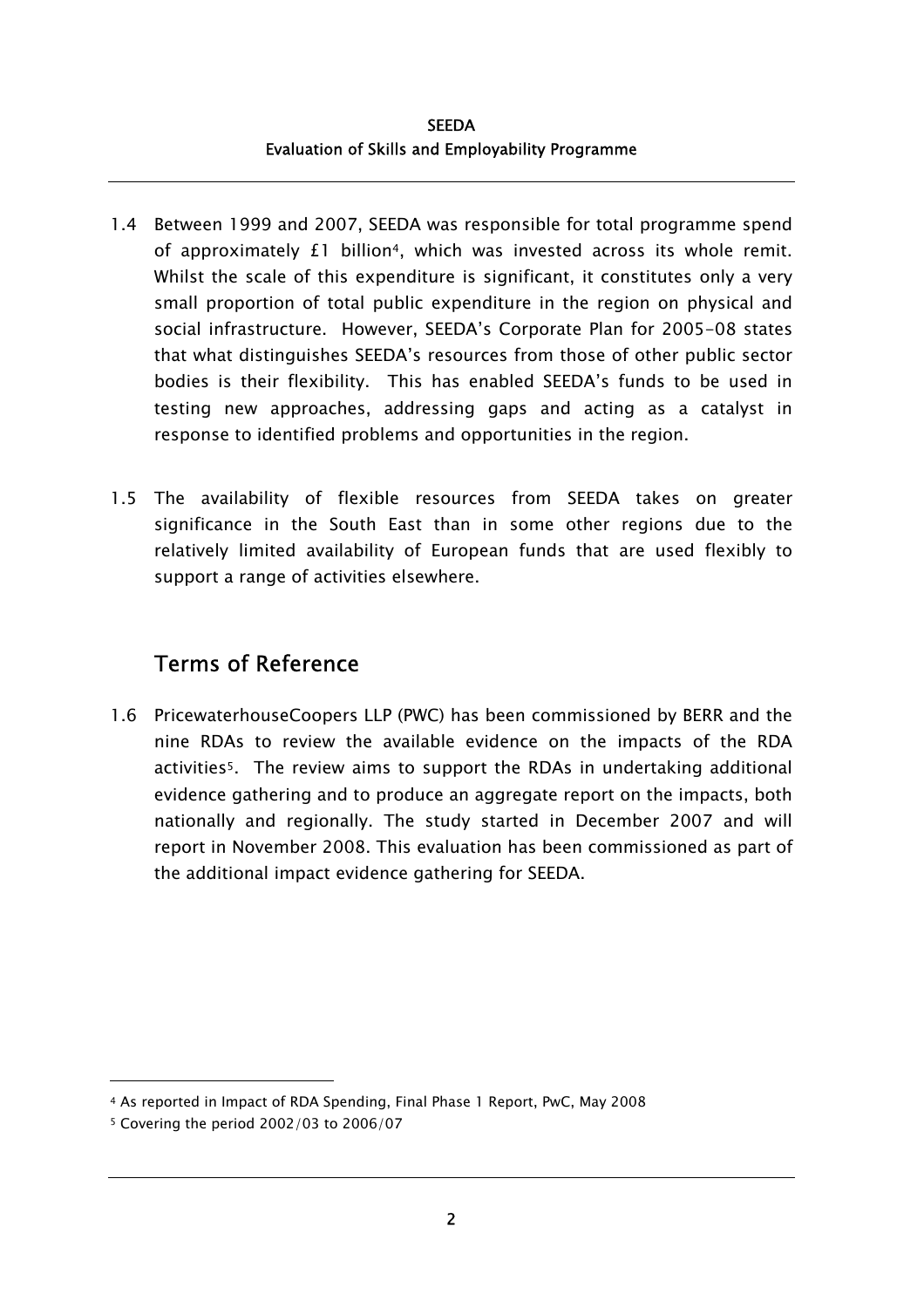- 1.7 In order to ensure that all the RDAs have a significant body of robust evidence, each RDA committed to ensuring that at least 60% of their 'relevant' expenditure[6](#page-32-0) between 2002 and 2007 is covered by evaluations which are compliant with the RDAs' Impact Evaluation Framework<sup>7</sup> (IEF).
- 1.8 This evaluation is therefore being undertaken as part of the review of the impact of RDAs. It focuses on the support provided by SEEDA for skills and employability initiatives over the period from 2002/03 to 2006/07. The evaluation has focused on generating evidence in relation to those areas of skills and employability activities that have not been subject to previous evaluation, or where the scope of previous evaluation activities has not included consideration of the net results of SEEDA's investments.
- 1.9 Summary of Evaluation Objectives:

- to undertake an economic impact-focused evaluation of skills and employability projects that is compliant with the Impact Evaluation Framework (IEF) and which can be used to inform the National Evaluation of the Impact of RDA spending;
- to generate evidence of the net economic impact of a sample of projects and apply this across the relevant activities within the overall scope of the evaluation in terms of:
	- skills the achievement of qualifications, including Basic Skills qualifications, Level 2 qualifications and qualifications at Level 3 and above;
	- productivity impacts on regional and national Gross Value Added (GVA) and GVA per hour worked and impacts in priority sectors;
	- employment Full-Time Equivalent (FTE) jobs created.

<span id="page-32-0"></span><sup>6</sup> excludes administration costs, legacy programmes and national programmes

<span id="page-32-1"></span><sup>7</sup> Evaluating the impact of England's Regional Development Agencies: Developing a Methodology and Evaluation Framework, DTI (PA Consulting and SQW Ltd), February 2006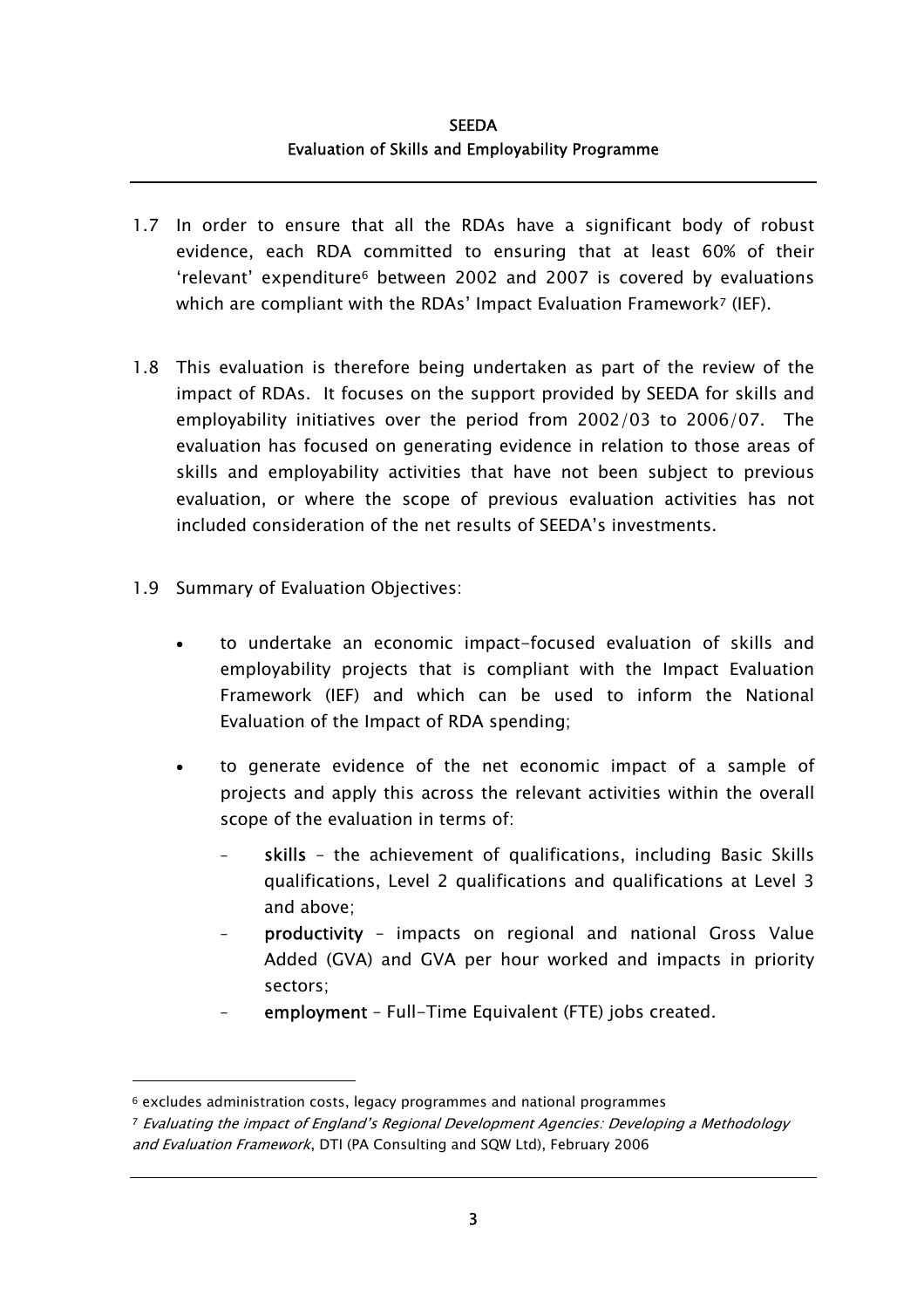- 1.10 The evaluation of skills and employability activities focuses on projects addressing the following types of activity:
	- matching people to jobs;
	- skills development, including:
		- provision of vocational training or general education;
		- provision of basic skills training;
		- provision of level 2 or above qualifications;
		- provision of level 3 or above qualifications;
		- sector and enterprise skills:
	- supporting the development of educational infrastructure.
- 1.11 Over the period from 1999 to 2007, SEEDA's total spend on 'people' interventions was £77 million. For the period from 2002/03 to 2006/07, 'people' interventions accounted for £61.5 million of SEEDA expenditure.
- 1.12 The focus of this evaluation has been on activities within the 'people' intervention category supporting skills and employability interventions that had not been evaluated previously. Information initially provided by SEEDA indicated that, during the period from 2002/03 to 2006/07, a total of 369 projects or lines of expenditure had been supported, with total expenditure during this period of £35.36 million. This list was then subject to further refinement with 212 projects or lines of expenditure, with relevant spend of £20.99 million, removed for the following reasons:
	- evaluation already in progress (115 projects);
	- evaluation completed (35);
	- no spend recorded (62).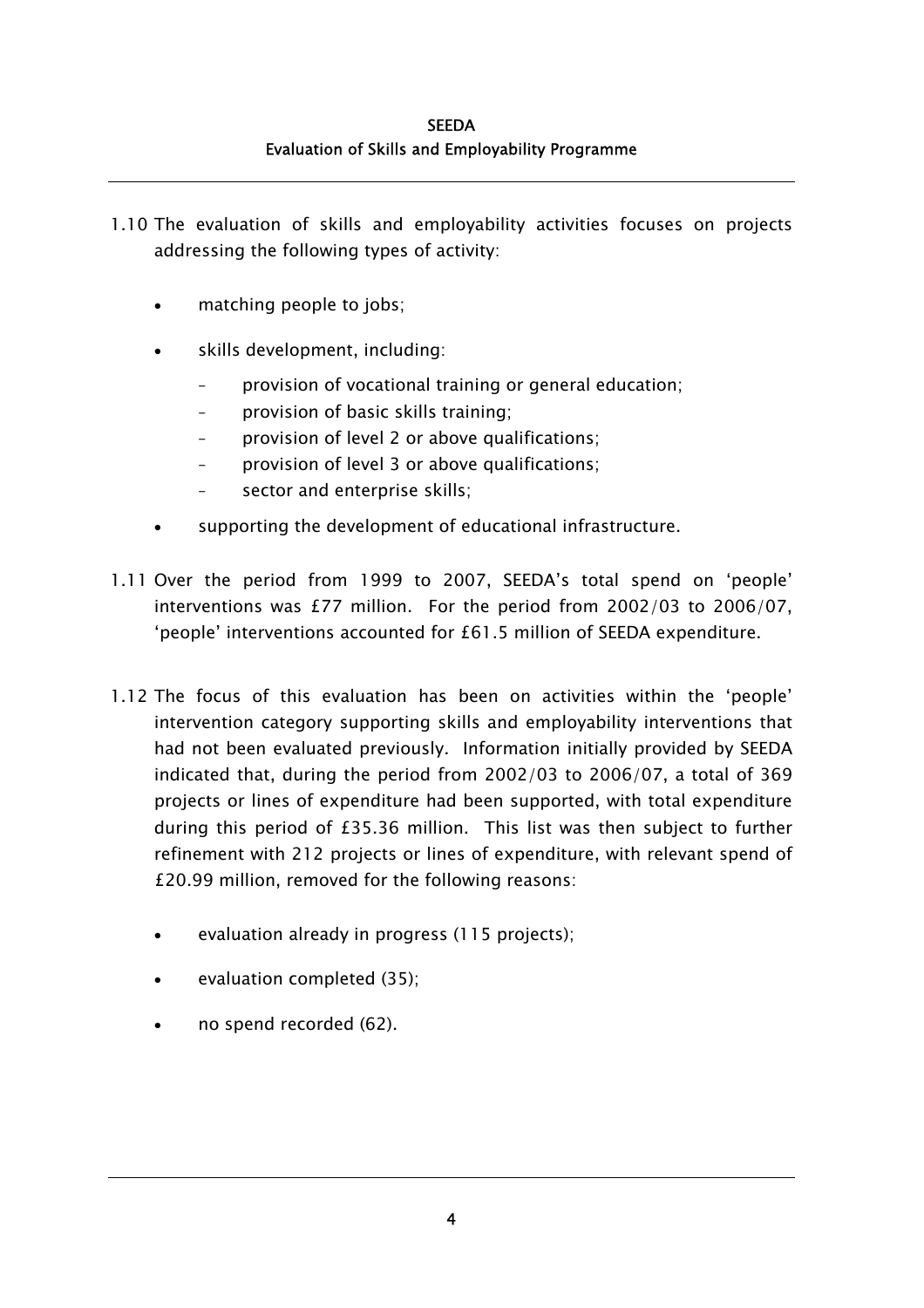- 1.13 The removal of these lines of expenditure therefore led to the initial sample frame for the evaluation, which included SEEDA's expenditure on 157 projects, with total spend £14,364,611 million in the period from 2002/03 to 2006/07. Consequently, this accounted for approximately 23% of total 'people' spend during this period. The term 'relevant expenditure' relates to the total value of spend during the period from 2002/03 to 2006/07. It must be recognised that where projects incurred expenditure outside of this period, their values would exceed the relevant spend figure. Our focus, however, is on evaluating the impact of relevant spend.
- 1.14 This initial list of 157 projects was subject to further refinement, with the removal of a further 44 projects for which no spend was recorded during the relevant period. Following discussions with the Steering Group, it was also agreed that seven projects classified as 'Learning and Skills Marketing' would be excluded from the sample frame, as activities under this area of the programme were directly linked to other projects being funded, rather than representing discrete activities in their own right. However, as the activities undertaken within this category are in support of other activities across the programme, the relevant spend of £157,696 remains within the scope of the final analysis.

| <b>Table 1.1:</b><br><b>Projects and Relevant Spend by Programme Area</b> |                           |                                |                        |  |
|---------------------------------------------------------------------------|---------------------------|--------------------------------|------------------------|--|
| Programme Area                                                            | <b>Number of Projects</b> | <b>Total Relevant</b><br>Spend | % of Relevant<br>Spend |  |
| <b>Workforce Skills</b>                                                   | 8                         | £741,227                       | 5.2%                   |  |
| <b>STE Network</b><br>Projects                                            | 34                        | £5,694,099                     | 39.6%                  |  |
| <b>FRESA Action South</b><br>East                                         | 22                        | £2,623,531                     | 18.3%                  |  |
| Access to Learning                                                        | 24                        | £2,744,926                     | 19.1%                  |  |

1.15 This therefore produced a final sample frame of 106 projects, classified into seven programme areas, plus seven Learning and Skills Marketing projects, as set out in Table 1.1 below.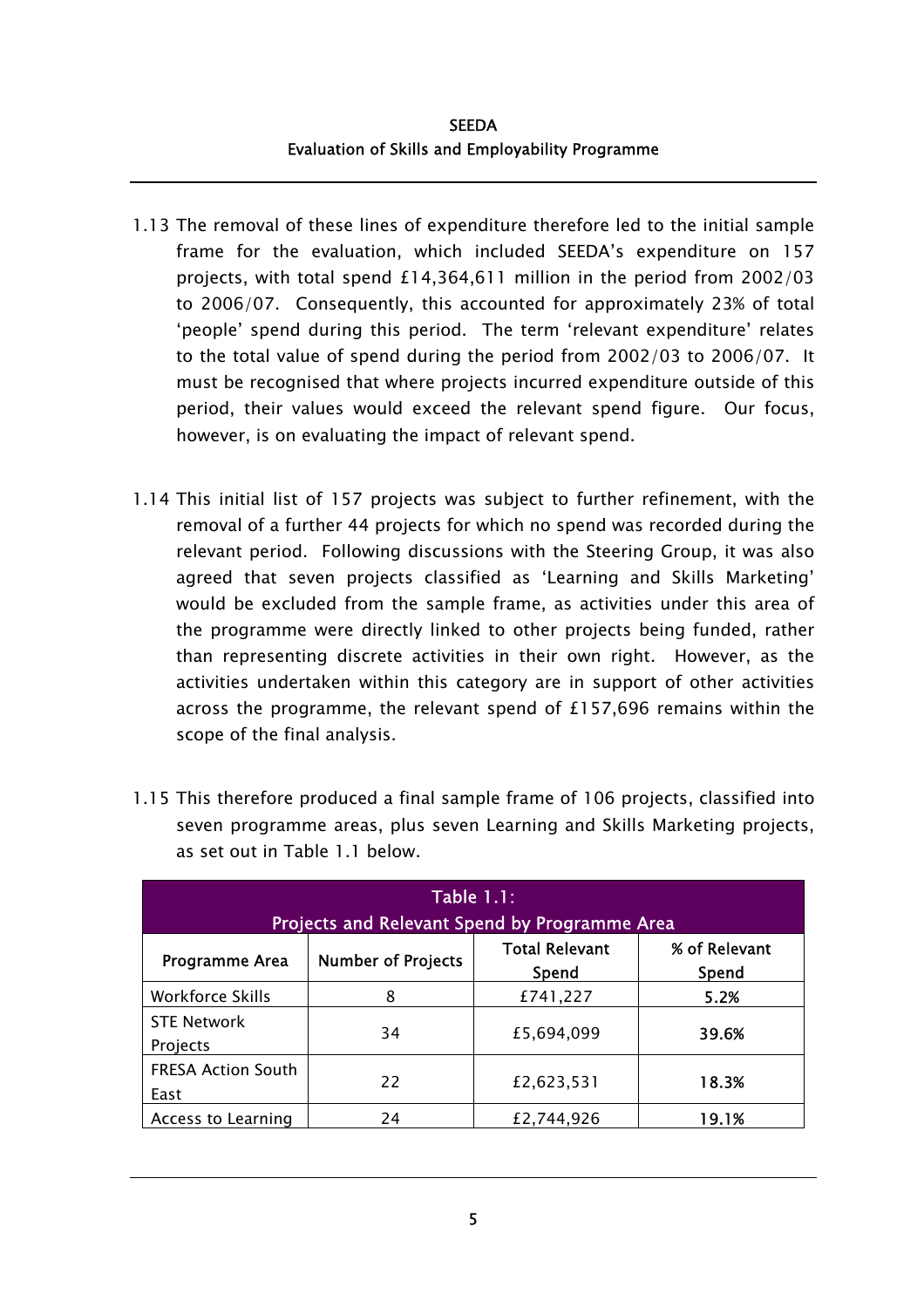**SEEDA** Evaluation of Skills and Employability Programme

| <b>Table 1.1:</b><br>Projects and Relevant Spend by Programme Area |     |             |       |  |
|--------------------------------------------------------------------|-----|-------------|-------|--|
| Re-employment<br>Unit                                              |     | £80,000     | 0.6%  |  |
| <b>Rural Skills</b><br>Programme                                   | 5   | £277,100    | 1.9%  |  |
| <b>Sector Skills</b>                                               | 12  | £2,046,032  | 14.2% |  |
| Learning & Skills<br>Marketing                                     | 7   | £157,696    | 1.1%  |  |
| <b>TOTALS</b>                                                      | 113 | £14,364,611 | 100%  |  |
| Source: SEEDA PMS/Agresso                                          |     |             |       |  |

- 1.16 The projects identified in the sample frame had an average (mean) spend per project of £127,120. The value of relevant spend per project ranges from just £4,015 to £1,335,932. This sample frame was then subject to further review and refinement to identify the specific projects to form the sample on which evaluation activities have been undertaken.
- 1.17 The final sample of 19 projects was selected to provide representation by programme area, activity type, types of output generated and scale of expenditure. A detailed description of the approach to the selection of the sample projects, together with further analysis of the sample projects is included in Appendix A. Table 1.2 shows details of the projects selected in the final sample.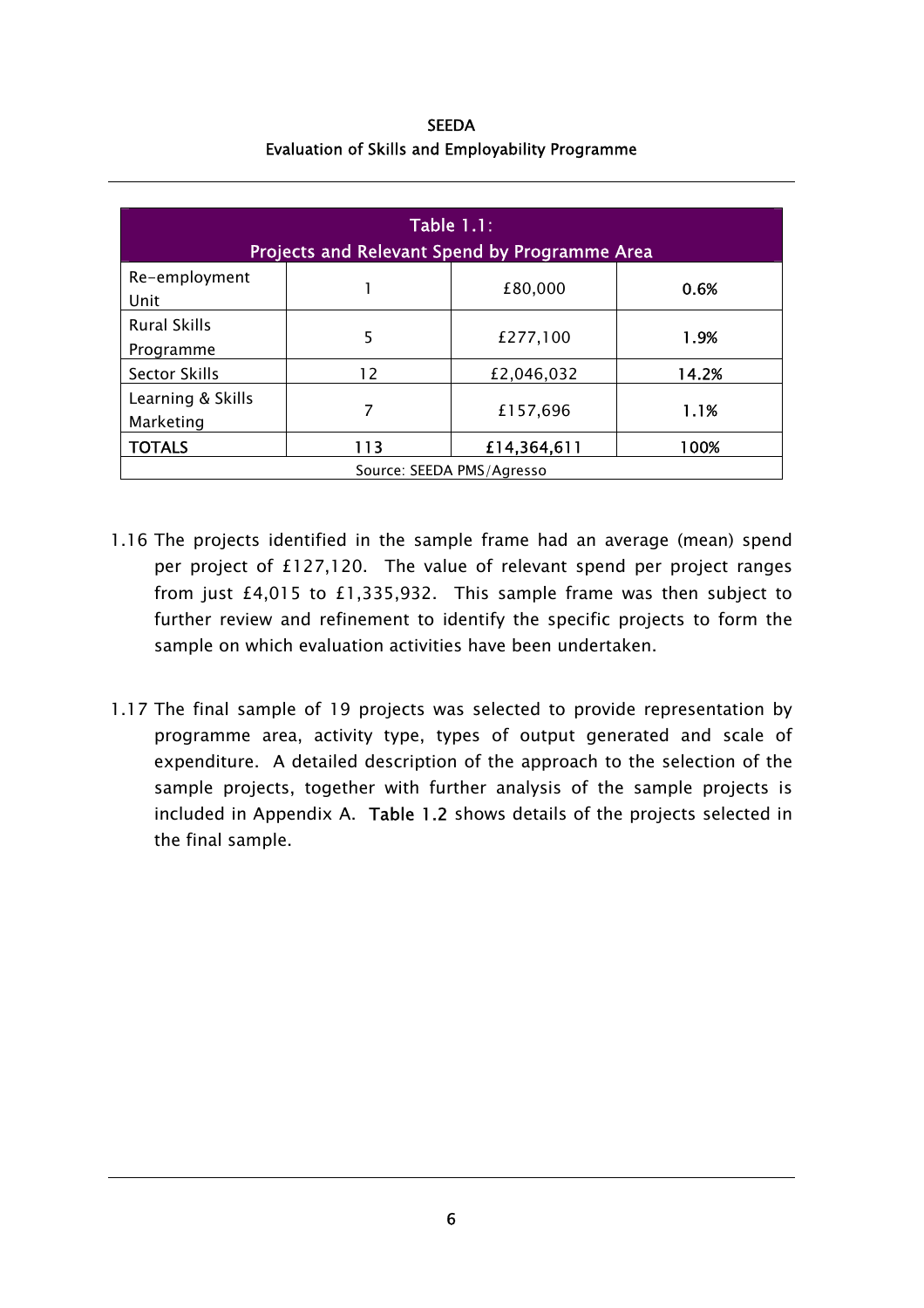| Table 1.2: Final Sample Details |                                                    |                       |                        |                                 |  |  |
|---------------------------------|----------------------------------------------------|-----------------------|------------------------|---------------------------------|--|--|
| Programme Area                  | Sample Projects                                    | <b>Relevant Spend</b> | % of Relevant<br>Spend | <b>Activity Type</b>            |  |  |
|                                 | Regional Skills Brokerage                          | £302,673              |                        | Sector & Enterprise Skills      |  |  |
| Workforce Skills                | Technology Skills Managers                         | £223,000              |                        | Sector & Enterprise Skills      |  |  |
|                                 | <b>TOTAL</b>                                       | £525,673              | 70.9%                  |                                 |  |  |
|                                 | Regional Resource Centre                           | £460,952              |                        | Vocational Training/General Ed. |  |  |
|                                 | Stimulating Physics and Engineering                | £820,000              |                        | Provision of Level $3+$         |  |  |
|                                 | Institute for Urban Renaissance                    | £250,000              |                        | Provision of Level $3+$         |  |  |
| <b>STE Network Projects</b>     | e-skills degree in IT management for business      | £438,505              |                        | Provision of Level $3+$         |  |  |
|                                 | University Centre Folkestone                       | £1,360,000            |                        | Provision of Level $3+$         |  |  |
|                                 | Global Regions Network                             | £256,000              |                        | Educational Infrastructure      |  |  |
|                                 | <b>TOTAL</b>                                       | £3,585,457            | 62.9%                  |                                 |  |  |
| <b>FRESA Action South</b>       | 'Action for Business' Colleges                     | £1,455,285            |                        | Educational Infrastructure      |  |  |
| East                            | <b>TOTAL</b>                                       | £1,455,285            | 55.5%                  |                                 |  |  |
|                                 | Oxfordshire Skills Escalator                       | £100,000              |                        | Provision of Basic Skills       |  |  |
|                                 | Kent Skills Escalator                              | £102,503              |                        | Vocational Training/General Ed. |  |  |
|                                 | Embedding Skills for Life in Local Authorities     | £244,950              |                        | Educational Infrastructure      |  |  |
| Access to Learning              | Learning through Work Phase 2                      | £144,761              |                        | Educational Infrastructure      |  |  |
|                                 | Supporting SEEDA's Workplace Basic Skills Strategy | £757,424              |                        | Educational Infrastructure      |  |  |
|                                 | <b>TOTAL</b>                                       | £1,349,638            | 49.2%                  |                                 |  |  |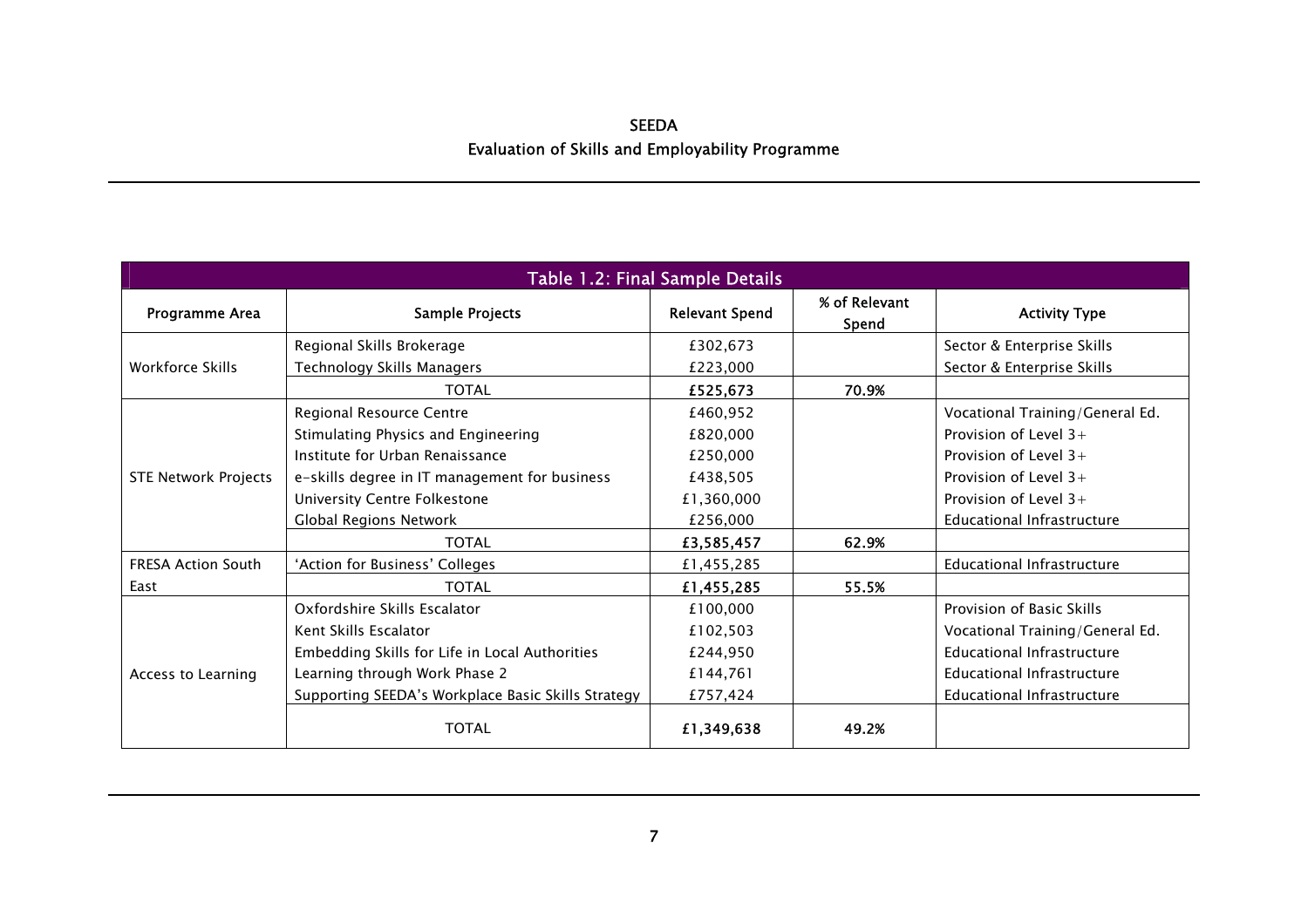| Table 1.2: Final Sample Details |                                             |            |       |                                 |  |  |
|---------------------------------|---------------------------------------------|------------|-------|---------------------------------|--|--|
|                                 | West Wight Training                         | £80,000    |       | Matching people into jobs       |  |  |
| Re-employment Unit              | <b>TOTAL</b>                                | £80,000    | 100%  |                                 |  |  |
| Rural Skills                    | Rural Business Advice and Training Network  | £131,000   |       | Sector & Enterprise Skills      |  |  |
| Programme                       | <b>TOTAL</b>                                | £131,000   | 47.3% |                                 |  |  |
|                                 | Training Pools Pilot (Marine Sector Skills) | £80,630    |       | Provision of Level 2/Equivalent |  |  |
|                                 | South East Tourism Skills Network           | £105,281   |       | Sector & Enterprise Skills      |  |  |
| Sector Skills                   | e-skills diploma and IAG                    | £311,850   |       | Sector & Enterprise Skills      |  |  |
|                                 | <b>TOTAL</b>                                | £497,761   | 24.3% |                                 |  |  |
| <b>TOTALS</b>                   |                                             | £7,624,814 | 53.1% |                                 |  |  |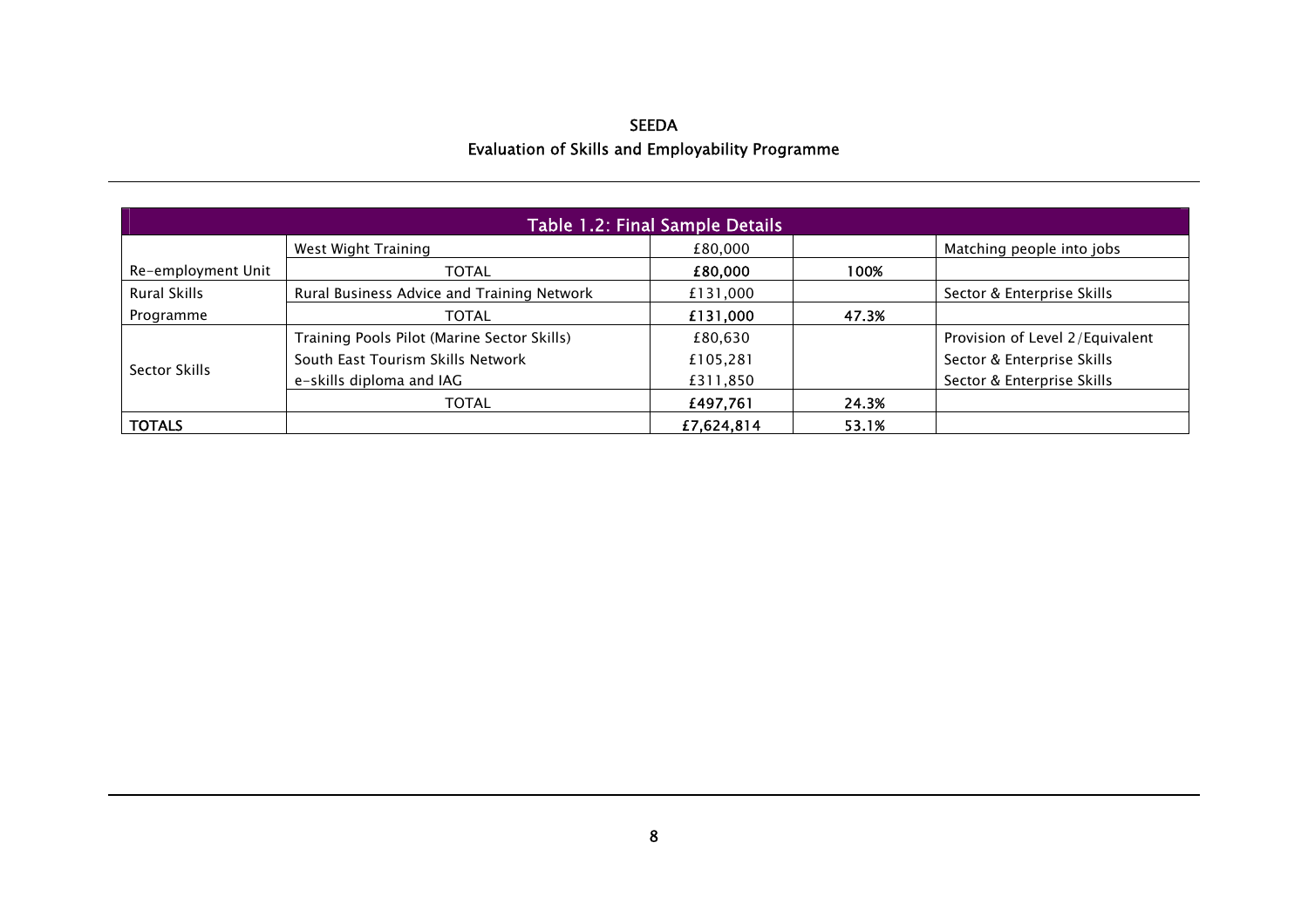- 1.18 Appendix A also includes a detailed description of the approach that has been used to undertake the evaluation. The key features of the evaluation approach have included:
	- a review of initial programme data drawn from PMS and Agresso to enable the selection of the sample projects which formed the focus of evaluation activities; •
	- design of research tools for use in surveys and interviews with programme and project managers, beneficiaries and strategic stakeholders;
	- initial consultations with the programme managers in SEEDA responsible for the skills and employability programme;
	- consultations with project managers within the external organisations contracted to deliver the sample projects;
	- surveys with individual and business beneficiaries of the sample projects that have delivered specific programmes of learning and skills development. Where sample projects have supported the development of learning and skills infrastructures or support for organisational approaches to skills, consultations have been undertaken with key managers and other stakeholders in the organisations supported;
	- consultations with SEEDA's strategic partners and stakeholders who have a key interest in the skills and employability programme.
- 1.19 The identification of programme beneficiaries and sourcing appropriate contact details has been problematic. As beneficiary contact details were not generally available within SEEDA, it was necessary to work through the external delivery organisations to source beneficiary details to enable follow-up activity to be undertaken. This has proved a time-consuming and resource intensive process and has generated fewer beneficiary contacts than had originally been expected.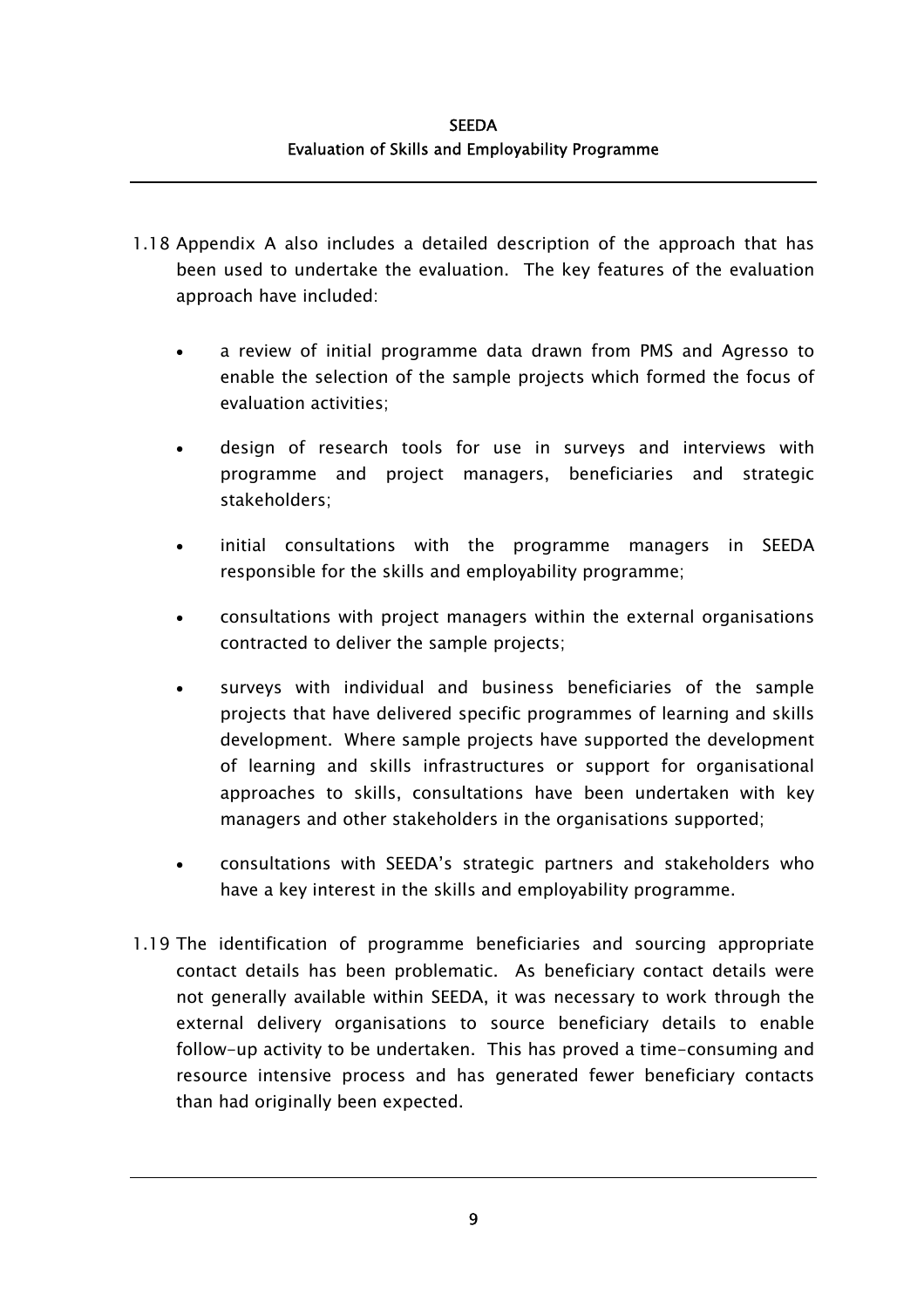## Report Structure

1.20 In the remainder of this report, we set out:

- the strategic context for SEEDA's skills and employability activities (Section 2); •
- further details of the nature of the skills and employability projects supported (Section 3);
- the evidence of the gross and net outputs generated by the activities (Section 4);
- the outcomes and the Strategic Added Value generated through the skills and employability projects (Section 5);
- our conclusions resulting from the evaluation activities (Section 6).
- 1.21 The report includes the following appendices:

Appendix A: Approach and Methodology, including Sampling Approach;

Appendix B: Individual Summaries for Sample Projects;

Appendix C: Fieldwork Tools and Survey Questionnaires;

Appendix D: Survey Findings;

Appendix E: Strategic Added Value Examples;

Appendix F: Organisations Consulted.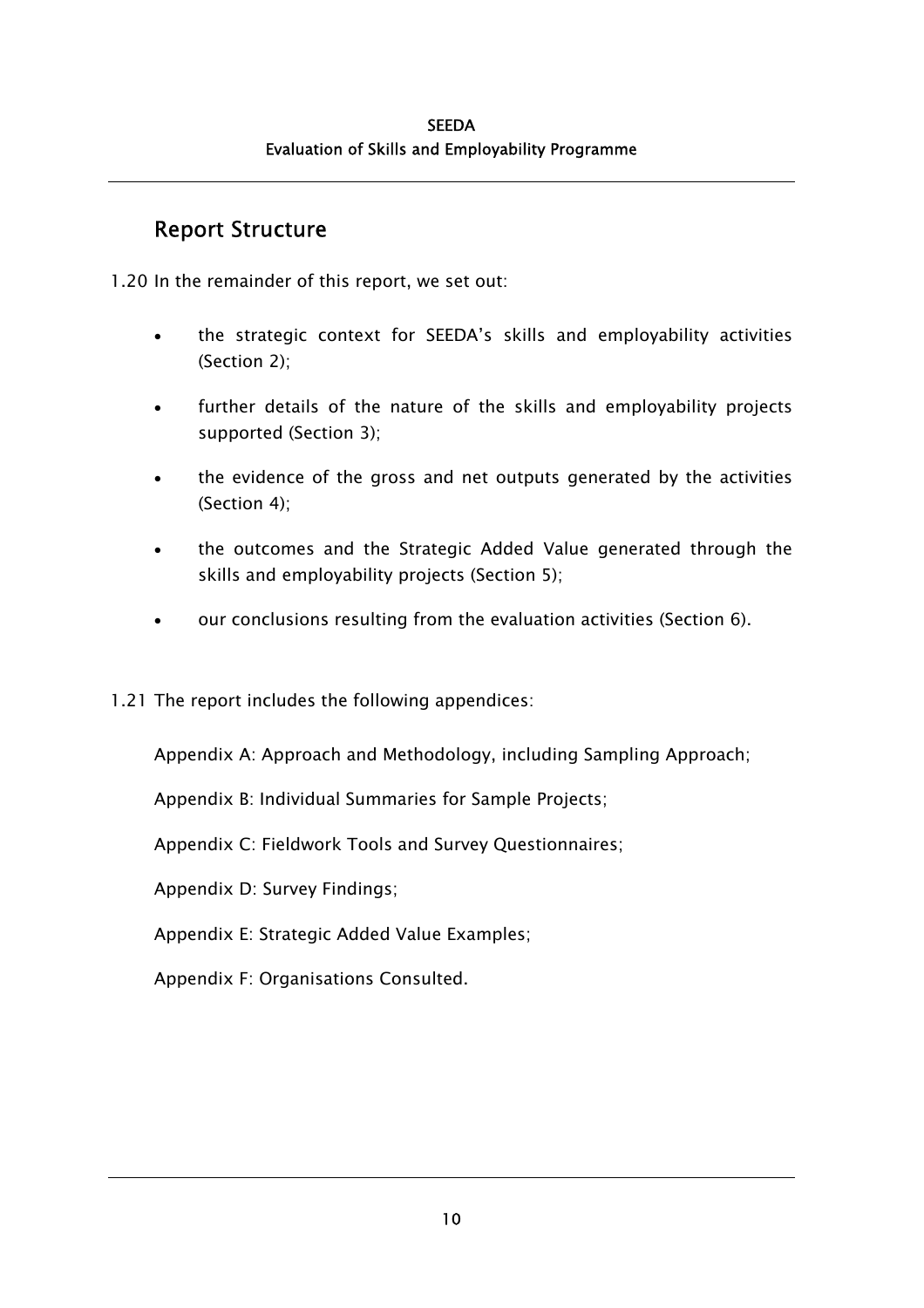# 2 STRATEGIC CONTEXT

# Introduction

l

- 2.1 In this Section, we provide an overview of the context for the Skills and Employability programme and provide information on the headline levels of expenditure and outputs generated across the elements of the programme that fall within the scope of this evaluation.
- 2.2 The South East region encompasses 19 county and unitary authorities and 55 districts, stretching in an arc around London, from Thanet in the South-East to the New Forest in the South-West and to Aylesbury Vale and Milton Keynes in the North-West. It is home to over eight million people in some three million households covering two cities with populations of around 250,000 (Medway and Brighton and Hove) and five cities with populations of greater than 100,000.
- 2.3 In the following paragraphs we highlight the key features of the skills and employability environment in the region that provide the context for SEEDA's programme of activities.

# Overview of Skills and Employability Needs

2.4 The key economic and labour market indicators demonstrate the generally positive climate operating within the South East of England[8,](#page-40-0) although the headline regional figures mask some pockets of underperformance at a sub-regional level. The strength of the South East economy is reflected in the historic data on output, employment and skill levels, as set out below.

<span id="page-40-0"></span><sup>8</sup> The Regional Economic Strategy 2006-2016 - The Evidence Base, SEEDA, 2006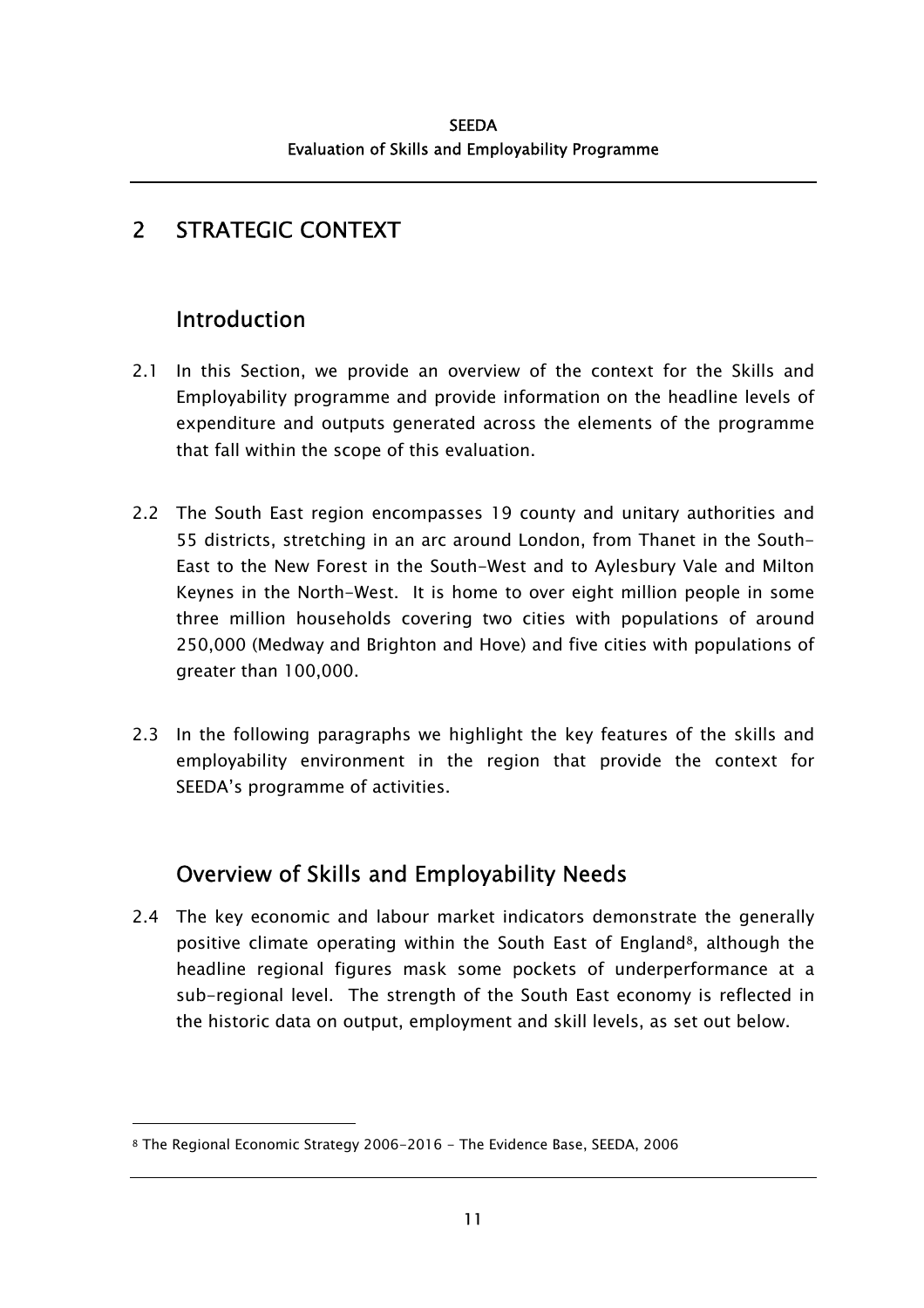#### Regional Competitiveness

- 2.5 Between 1997 and 2003, Gross Value Added (GVA) increased by an average of 3.4% per annum, surpassing all other regions and nations of the UK. Similarly, GVA per head based on workplace and residence outstripped all other regions (38.4% and 35.3% respectively).
- 2.6 More recent data indicates that the strength of regional output continued, with GVA growing by 5.1% between 2005 and 2006 (Table 2.1) with GVA per head 15% higher than for the UK.

| Table 2.1: NUTS1 Regional GVA 2006 1,2,3 |                       |                          |                       |                 |                              |  |  |
|------------------------------------------|-----------------------|--------------------------|-----------------------|-----------------|------------------------------|--|--|
| Region                                   | <b>Total</b><br>(£bn) | Share of<br><b>UK(%)</b> | Growth on<br>2005 (%) | Per head<br>(£) | Per head index<br>$(UK=100)$ |  |  |
| United<br>Kingdom <sup>4</sup>           | 1,128.8               | 100.0                    | 5.1                   | 18631           | 100                          |  |  |
| South East                               | 177.2                 | 15.7                     | 5.1                   | 21 514          | 115                          |  |  |
| England                                  | 968.6                 | 85.8                     | 5.1                   | 19082           | 102                          |  |  |

1 GVA at current basic prices on residence basis; 2 Figures may not sum due to rounding in totals, per head ( $\pounds$ ) figures are rounded to the nearest pound; 3 2005 and 2006 estimates are provisional; 4 Excluding statistical discrepancy and Extra-Regio (off-shore contribution to GVA that cannot be assigned to any region).

Source: ONS [www.statistics.gov.uk](http://www.statistics.gov.uk/) December 2007

2.7 There was strong growth in GVA per head in the South East between 1997 and 2003, which slowed down in 2004 and 2005 – due to a cyclical down turn in the economy and faster population growth. GVA per head growth was 3.7% in 2003. This was estimated to have fallen to 1.5% in 2005, with a forecast of 2.6% growth in 2006.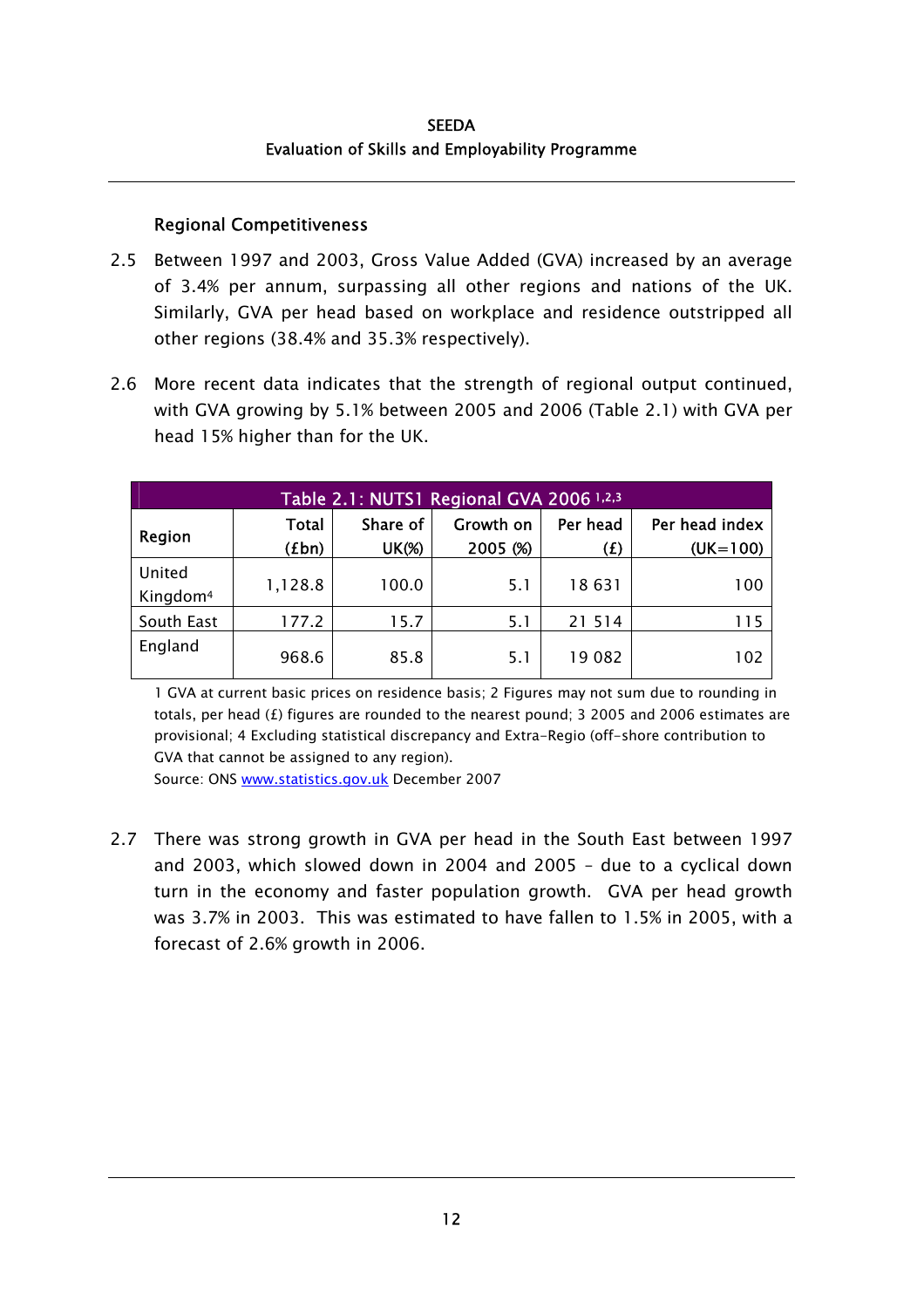- 2.8 The sub-regional variations in economic performance are considerable. GVA per head in Berkshire in 2002 was £25,178, which was 61.3% above the national average. This contrasts with the Isle of Wight where GVA per head was 39% below the national average followed by East Sussex and Kent which experienced 31% and 21% GVA per head below the national average respectively. The combined, economies of Kent, East Sussex and the Isle of Wight, have a total population of 2.47 million and a GVA per head of around £12,147. This is very similar to the entire North East region, often regarded as the poorest in England.
- 2.9 Productivity increased from 1997 through to 2003, before falling in 2004 and 2005. Output per hour worked was 3.7% above the UK average in 2002 and estimated at 3.7% in 2006[9.](#page-42-0) Output per employee increased by 2% in 2002 and is forecast to have increased by the same rate in 2006.

| <b>Table 2.2:</b>                                                     |                |                      |                               |  |  |  |  |
|-----------------------------------------------------------------------|----------------|----------------------|-------------------------------|--|--|--|--|
| Changes in key economic growth indicators between 2002/03 and 2006/07 |                |                      |                               |  |  |  |  |
| <b>Indicator</b>                                                      | 2002           | 2006                 | Source                        |  |  |  |  |
| GVA per head growth                                                   | 3.7%<br>[2003] | 1.5% est<br>$[2005]$ | ONS 2006,<br>Experian<br>2007 |  |  |  |  |
| Output per hour worked (compared to<br>national average)              | 4.5%           | 3.7% est<br>$[2005]$ | <b>ONS 2007</b>               |  |  |  |  |
| Annual change in output per employee<br>(adjusted for hours worked)   | 2%             | 2%                   | ONS 2006,<br>Experian<br>2007 |  |  |  |  |

Note: Drawn from RES 2006-16 targets HT1-1, HT2-1 and HT2-2

#### Regional Labour Market

l

2.10 The South East is generally regarded as having a tight labour market. Economic activity and employment rates are amongst the highest in the country. Unemployment remains low by comparison with national and international measures.

<span id="page-42-0"></span><sup>9</sup> The Regional Economic Strategy 2006-2016 Annual Monitoring Report Issue 1 Oct 2007, SEEDA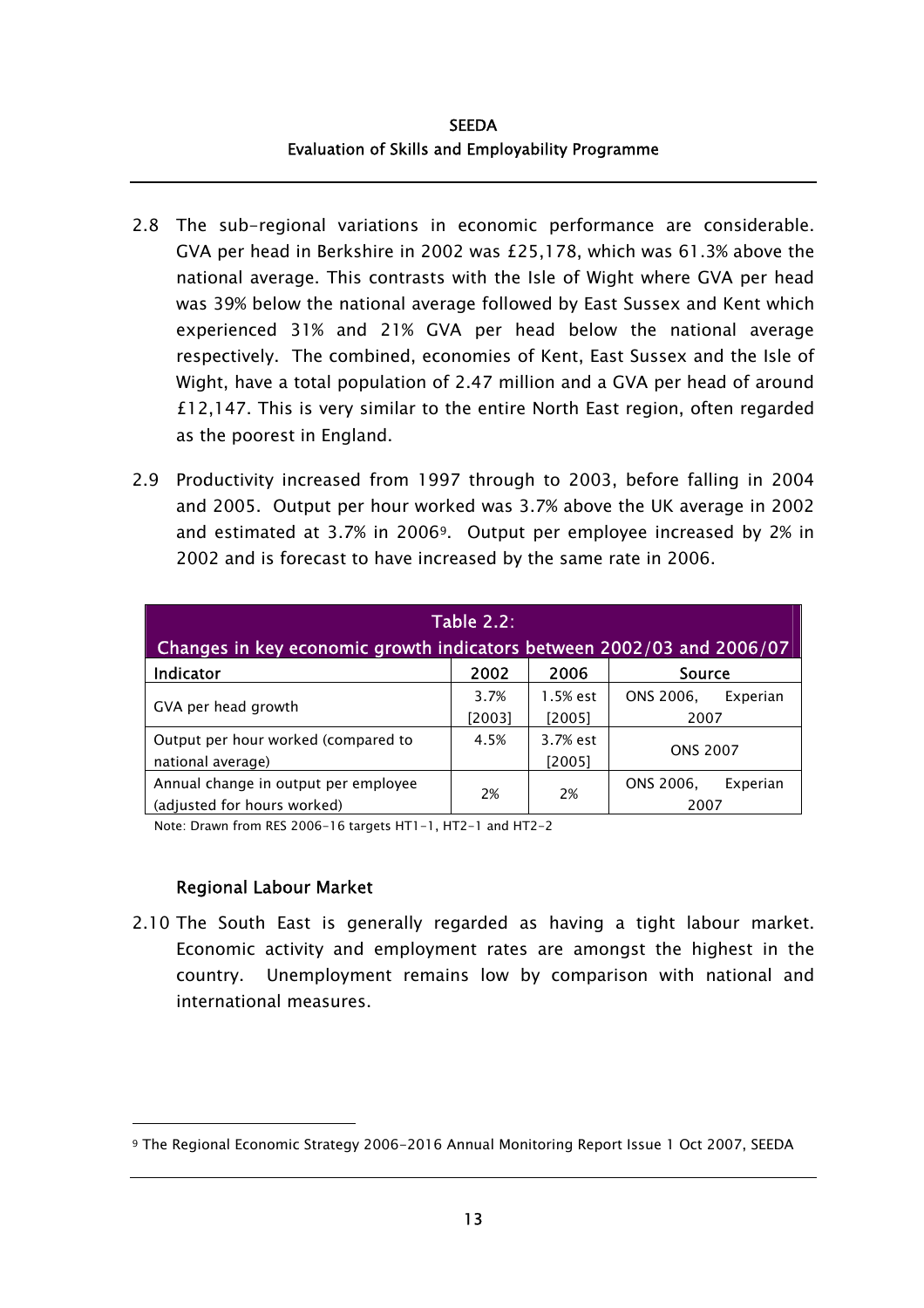- 2.11 Economic activity was 82.7% in 2002 and fell slightly to 82.1% in 2006 (see Table 2.3), but remained higher than the national average of 78.6% in 2006. Economic inactivity rose slightly in the region to 17.9% in 2006 compared with other parts of the country, while remaining lower in absolute terms (UK=21.6%). This was mainly due to migration from other parts of the country and early retirement.
- 2.12 The employment rate in 2003 was 79.5% compared with 74.5% nationally. This dropped to 78.3% in 2006 as did the national rate (74.1%).
- 2.13 The ILO unemployment rate in 2002 was 3.9%, significantly below the national average of 5.1% and in 2004 was 3.8%, one percentage point below the national average. These figures have been consistent over time; however, they do mask some variations across the region. For example, most of the districts in the coastal fringe and several large urban centres in 'inner areas' have unemployment rates above the regional average. The working age employment rate in 2004 was 78.8% compared with 74.9% nationally.

| <b>Table 2.3:</b>                                                |       |       |                 |  |  |  |
|------------------------------------------------------------------|-------|-------|-----------------|--|--|--|
| Changes in key employment indicators between 2002/03 and 2006/07 |       |       |                 |  |  |  |
| <b>Indicator</b><br>2002<br>2006<br><b>Source</b>                |       |       |                 |  |  |  |
| <b>Economic Activity Rate</b>                                    | 82.7% | 82.1% | <b>ONS 2007</b> |  |  |  |
| Annual Employment Rate                                           | 79.5% | 78.3% | <b>ONS 2007</b> |  |  |  |
| <b>ONS 2008</b><br>ILO Unemployment<br>4.5%<br>3.9%              |       |       |                 |  |  |  |

Note: Drawn from RES 2006-16 targets HT10-1 and HT10-3

2.14 There are some differences in unemployment rates by gender and different ethnic groups. For example, in 2003 the unemployment rate for the white population was 3.8%, while the rate for the black and minority ethnic group was 6.5%. In specific locations, such as Milton Keynes (11%), Portsmouth (10.2%) and Reading (8.3%), this is even higher.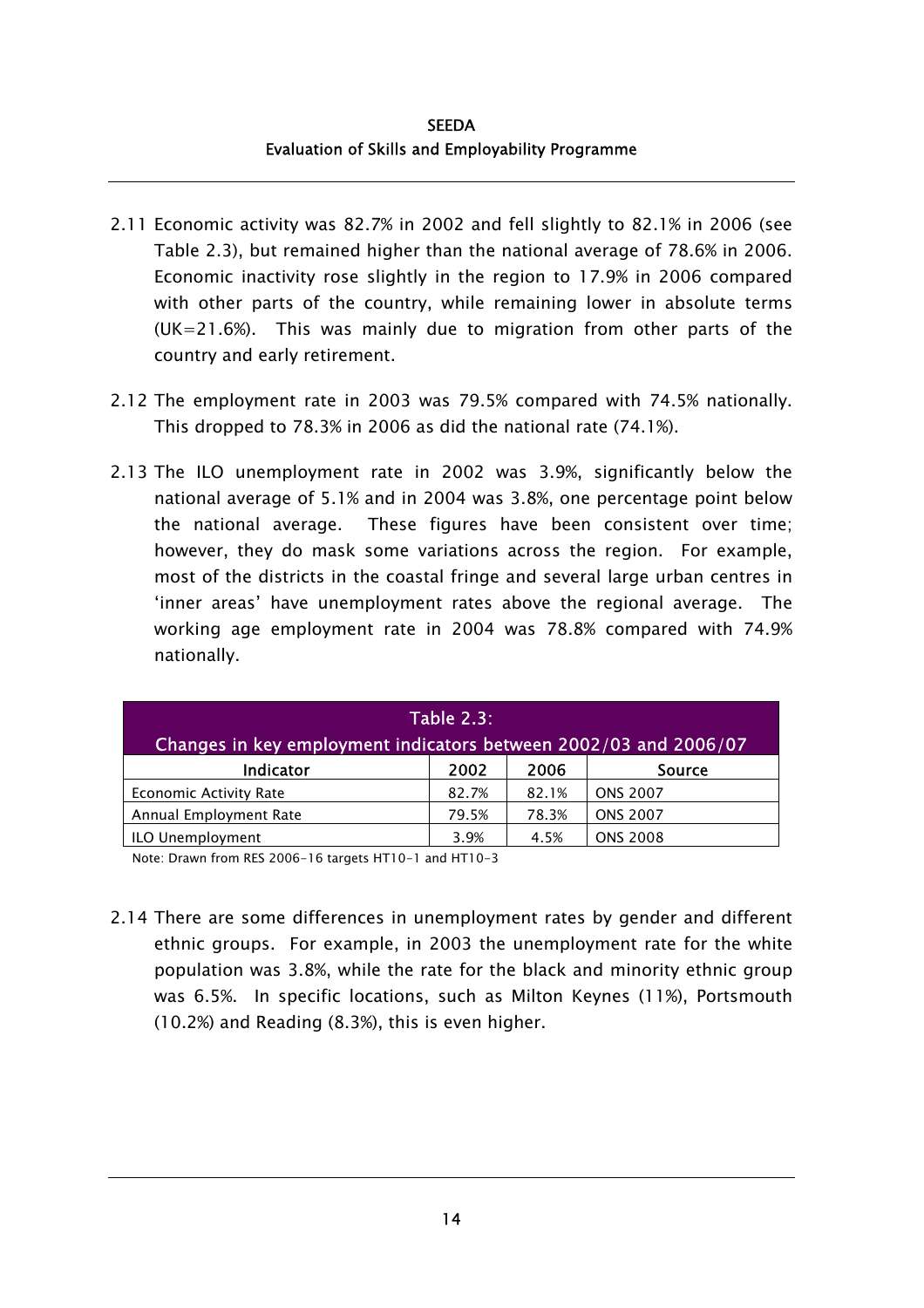### Skills and Qualifications

- 2.15 In the context of this evaluation, it is important to recognise that the South East has a relatively highly qualified population. Over a third (36%) of all economically active people in the inner South East in 2003 were qualified to NVQ Level 4 equivalent or above<sup>10</sup>. The figure for the rural South East is 32.2%, while for the coastal economy this figure is 26%, compared to the national average of 28.6%. A reverse picture exists for those with no qualifications. The inner South East has just under 6% of the economically active population with no qualifications. For the rural South East, this figure is just below 8%, and for the coastal South East it is just below 10%.
- 2.16 Whilst there is a generally high level of qualifications in the region, there remain significant numbers of people who lack the levels of literacy and numeracy required by the labour market. In terms of basic skills, in 2004, almost one million people in the South East of working age had poor literacy skills and around 900,000 people in the region had poor numeracy skills. The distribution across the region of poor basic skills is not uniform. For example, 27% of people in Thanet had poor literacy skills (compared with 20% across the South East) and 26% had poor numeracy skills (compared with 19% across the South East).
- 2.17 The 2003 National Employer Skills Survey indicated that 21% of employers in the South East reported internal skills gaps or skills shortages. By 2005 this had fallen to 18%. The direction of change is similar for England; falling from 22% to 16% over the same period. The greatest skills gaps in the South East were in occupations traditionally requiring lower level skills.
- 2.18 The proportion of the working age population receiving job related training in the South East was 24.9% in 2002, above the national average of 22.7% for that year. However, this fell to 23.1% by 2006, although remaining above the national average of 21.6%.

l

<span id="page-44-0"></span><sup>10</sup> The Regional Economic Strategy 2006-2016 The Evidence Base, SEEDA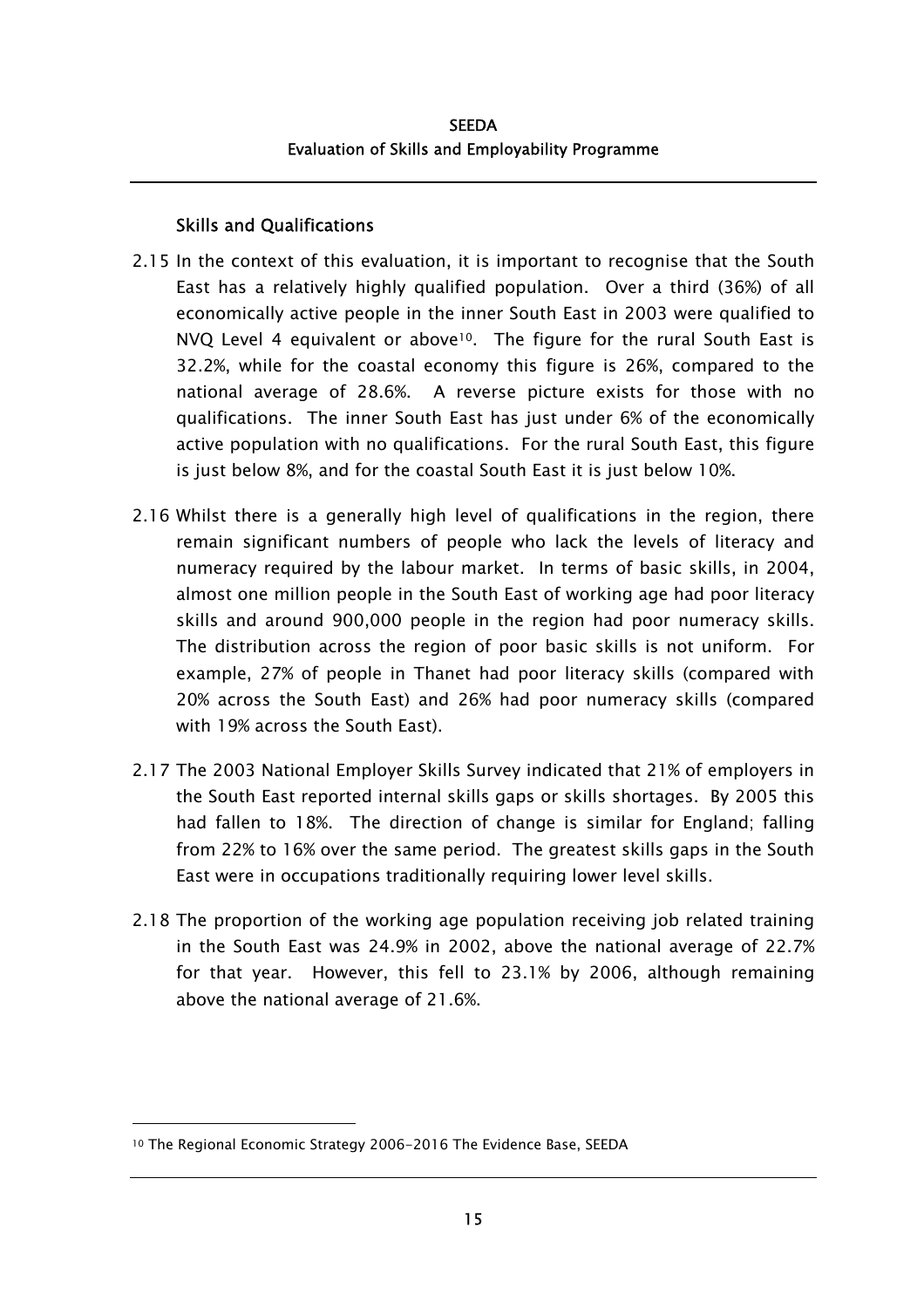**SEEDA** Evaluation of Skills and Employability Programme

2.19 A summary of changes that took place between 2002/03 and 2006/07 demonstrates that most indicators have shown improvement (Table 2.4). In particular, the proportion of the working age population with qualifications has risen.

| <b>Table 2.4:</b><br>Changes in key skills indicators between 2002/03 and 2006/07 <sup>11</sup> |               |               |                 |  |  |  |  |
|-------------------------------------------------------------------------------------------------|---------------|---------------|-----------------|--|--|--|--|
| 2002<br>2006<br><b>Indicator</b><br><b>Source</b>                                               |               |               |                 |  |  |  |  |
| Proportion of working age<br>population with $NVQ2+$                                            | 65.3%         | 68%           | <b>ONS 2007</b> |  |  |  |  |
| Proportion of working age<br>population with NVQ3                                               | 15.4%         | 16.6%         | <b>ONS 2007</b> |  |  |  |  |
| Proportion of working age<br>population with NVQ4+                                              | 27.8%         | 30.5%         | <b>ONS 2007</b> |  |  |  |  |
| Proportion of working age<br>population with no qualifications                                  | 11.3%         | 9.6%          | <b>ONS 2007</b> |  |  |  |  |
| Proportion of employers reporting<br>skills gaps and skills shortages                           | 21%<br>[2003] | 18%<br>[2005] | LSC NESS 2007   |  |  |  |  |
| Proportion of labour force<br>receiving training                                                | 24.9%         | 23.1%         | <b>ONS 2007</b> |  |  |  |  |

Note: Drawn from RES 2006-16 targets HT6-1, HT6-2, HT6-3, HT6-4, HT6-5 and HT6-6

## Regional Strategies and Corporate Plan Priorities

#### Regional Economic Strategies

l

2.20 The relevant period of activity for this evaluation falls within two Regional Economic Strategies (RES) – 2002 to 2012 and 2006 to 2016. SEEDA has a key responsibility both for the development and the delivery of the RES. We therefore consider briefly the changing regional priorities as articulated in the RES and what they mean in relation to the activities being undertaken to respond to the skills issues facing the region.

<span id="page-45-0"></span><sup>11</sup> The Regional Economic Strategy 2006-2016 Annual Monitoring Report Issue 1 Oct 2007, SEEDA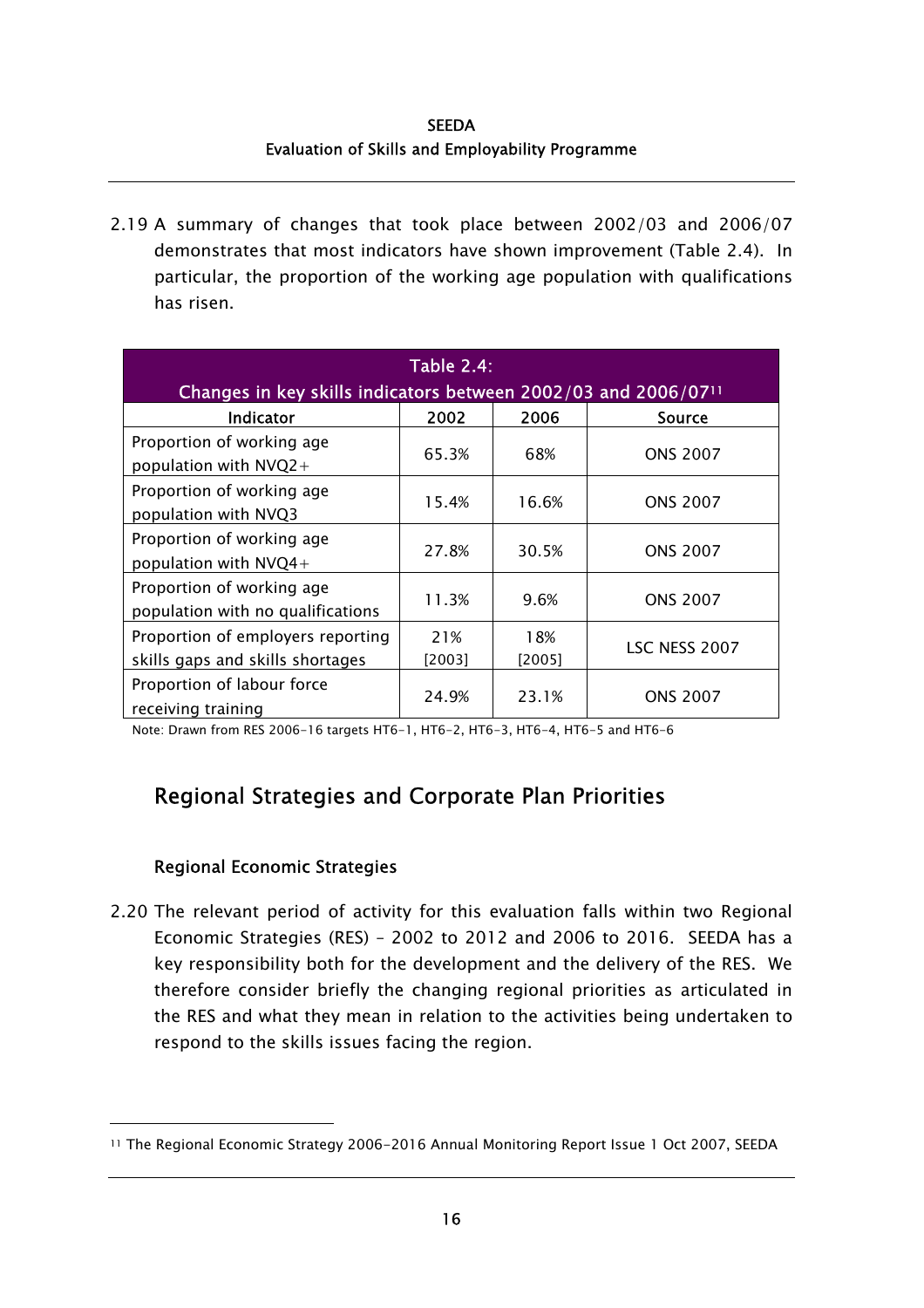- 2.21 The 2002-2012 RES identified skills shortages as one of the three main problems associated with the general success of the region. The quality of the workforce was identified as one of the key reasons for businesses investing and choosing to locate in the region, leading to the high employment rates reported above. However, this also created issues with unsustainable dependence on imported labour and masked issues of exclusion, low pay and under-utilisation of the workforce.
- 2.22 In support of the overall objective to be one of the top 15 regions in the world in terms of labour, productivity and employment rates by 2012, three areas of priority were identified that were directly related to skills and employability:
	- skills for prosperity. Key actions included:
		- ensuring skills support for sector and cluster development;
		- promoting management and entrepreneurial development;
		- enhancing the regional role of universities;
		- promoting workplace learning;
		- encouraging work-life balance;
	- participation in prosperity. Key actions included:
		- maximising employability and involvement for all, especially groups facing exclusion, discrimination and labour market disadvantage;
		- developing sustainable work practices for a more effective workforce;
		- implementing a comprehensive network of basic skills provision;
	- learning for all. Key actions included:
		- preparing businesses and the workforce for future changes in the workplace;
		- reaching out to communities:
		- reaching out to workplaces and improving education-business links.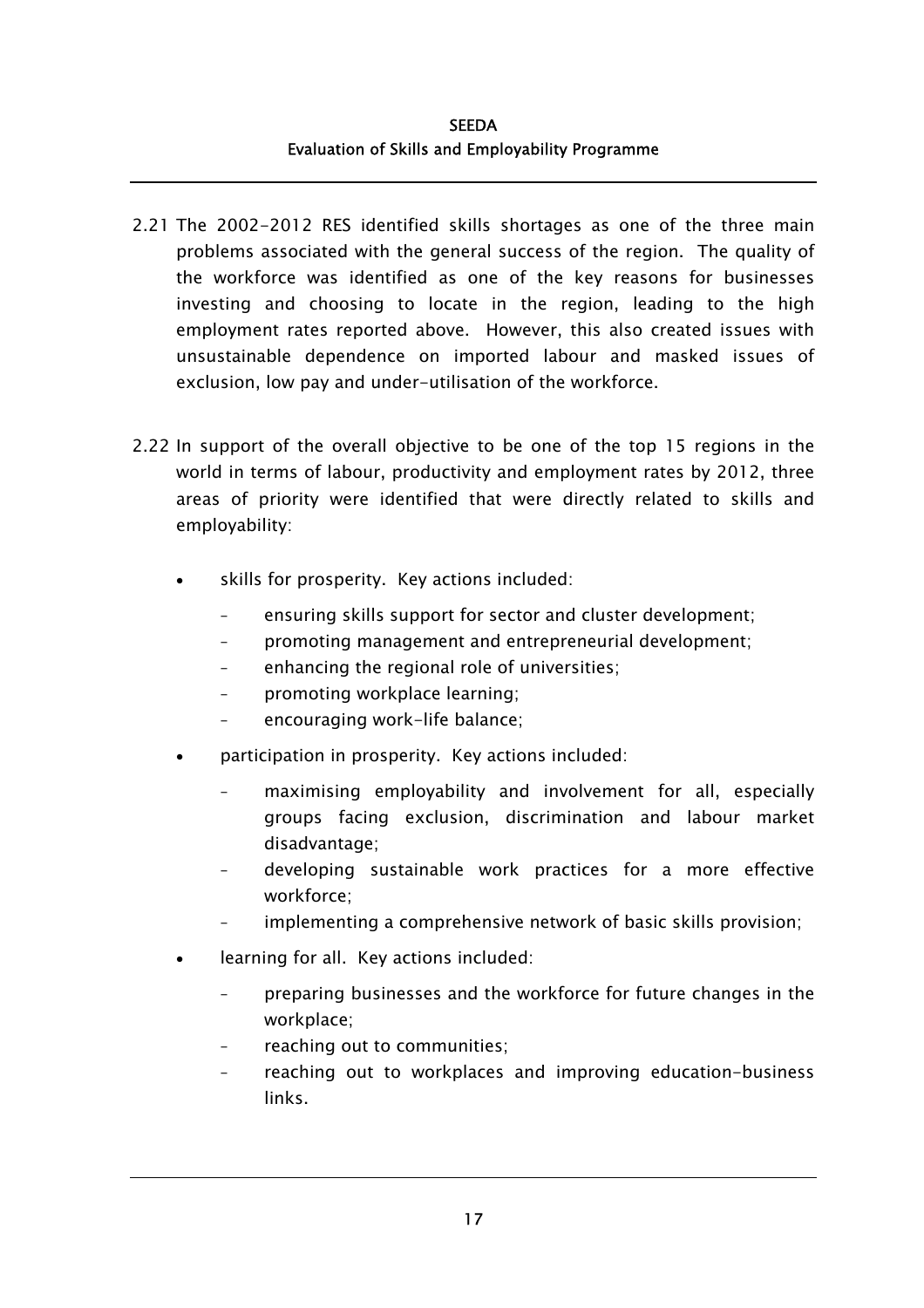- 2.23 In the 2006-16 RES these issues were framed within the 'Smart Growth' heading as follows:
	- skills close the skills gaps at all levels as a key driver for the region's prosperity. New actions included: •
		- clarify the skills offer to businesses across the region and address skills deficits, particularly those at intermediate level;
		- increase the percentage of the working age population with qualifications at Level 2 or higher;
		- ensure that all young people and adults in the region have access to relevant diplomas, vocational and work-based learning opportunities;
		- develop an action for communities model with providers and other partners.
	- employment - improve the productivity of the workforce and increase economic activity from 82% to 85% by bringing 110,000 net additional South East residents of the working age into the labour market by 2016 (as a step towards bringing up to 250,000 residents into the labour market by 2026). New actions included:
		- work with employers to support in-work training schemes;
		- enable coverage and access to ICT support throughout the region and promote the development of flexible working;
		- enable all employers to develop and implement flexible working policies;
		- support businesses and organisations to develop strategies that place physical and mental well-being at the heart of their drive to increase productivity.
- 2.24 The Strategy identifies actions to achieve the objectives, including eight transformational actions that have the potential to have specific impact across the breadth of the Strategy:
	- 100% Next Generation Broadband Coverage – to improve business efficiency and transform the way people work and learn;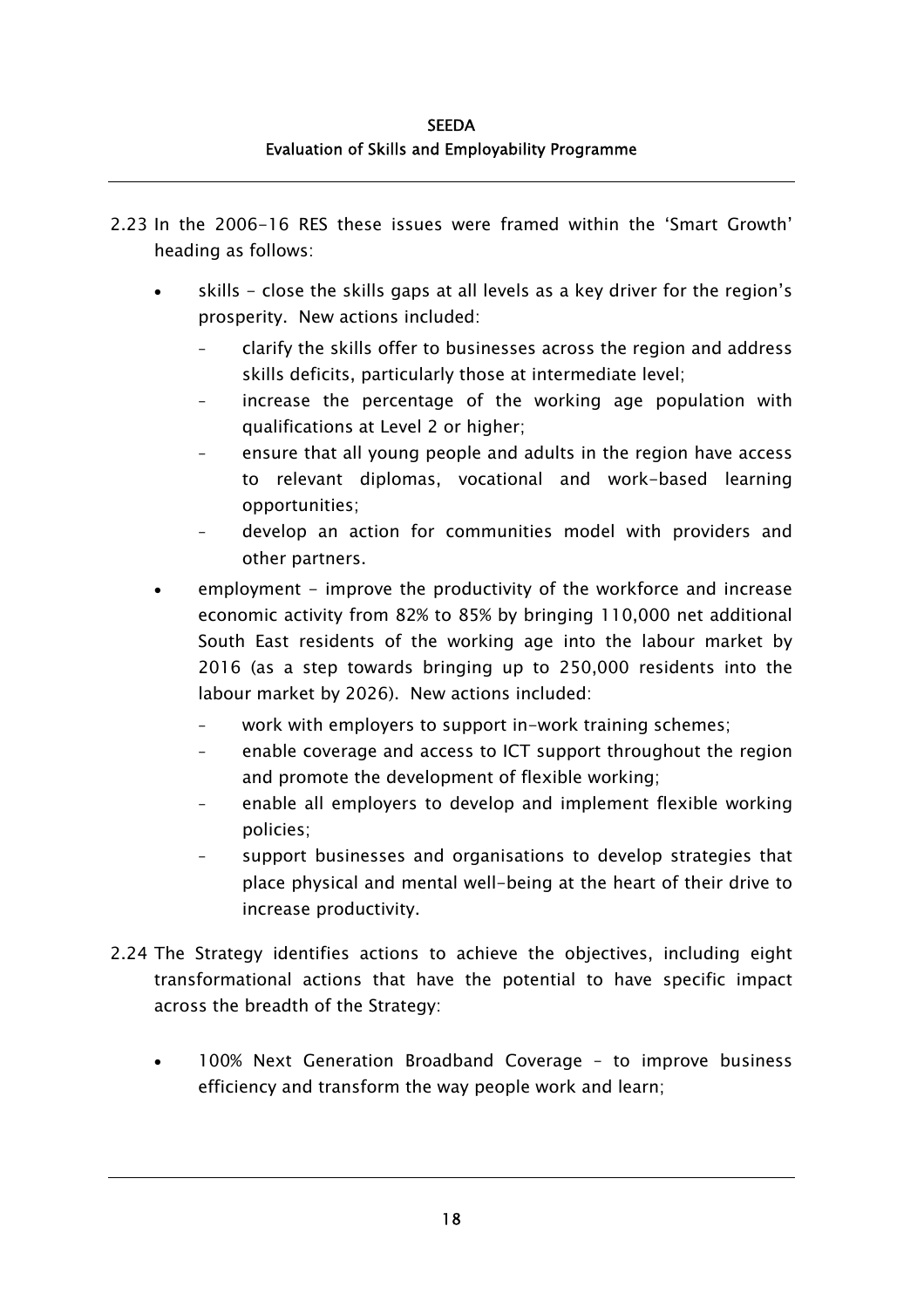- Science and Innovation Campuses to establish new world class research facilities in the South East;  $\bullet$
- Skills Escalator – to ensure that people at all skill levels are continually equipped to progress in the labour market;
- Regional Infrastructure Fund – to harness new sources of funding for infrastructure investment;
- Raising Economic Activity Rates – by addressing barriers to employment and increasing incentives to work;
- Global Leadership in Environmental Technologies – to exploit the business opportunities created by reducing carbon emissions and waste generation;
- Education-Led Regeneration – to harness the catalytic effect of new Further and Higher Education facilities on releasing untapped potential;
- Making the Most of 2012 – to ensure that the 2012 Olympic Games and Paralympic Games leave a positive and lasting legacy for the South East.
- 2.25 The Strategy adopts three headline targets (the first two of which are very relevant to skills and productivity):
	- achieve an average annual increase in GVA per capita of at least 3%;
	- increase productivity per worker by an average 2.4% annually, from £39,000 in 2005 to at least £50,000 by 2016;
	- reduce the rate of increase in the region's ecological footprint (from 6.3 global hectares per capita in 2003, currently increasing at 1.1% per capita per annum), stabilise it and seek to reduce it by 2016.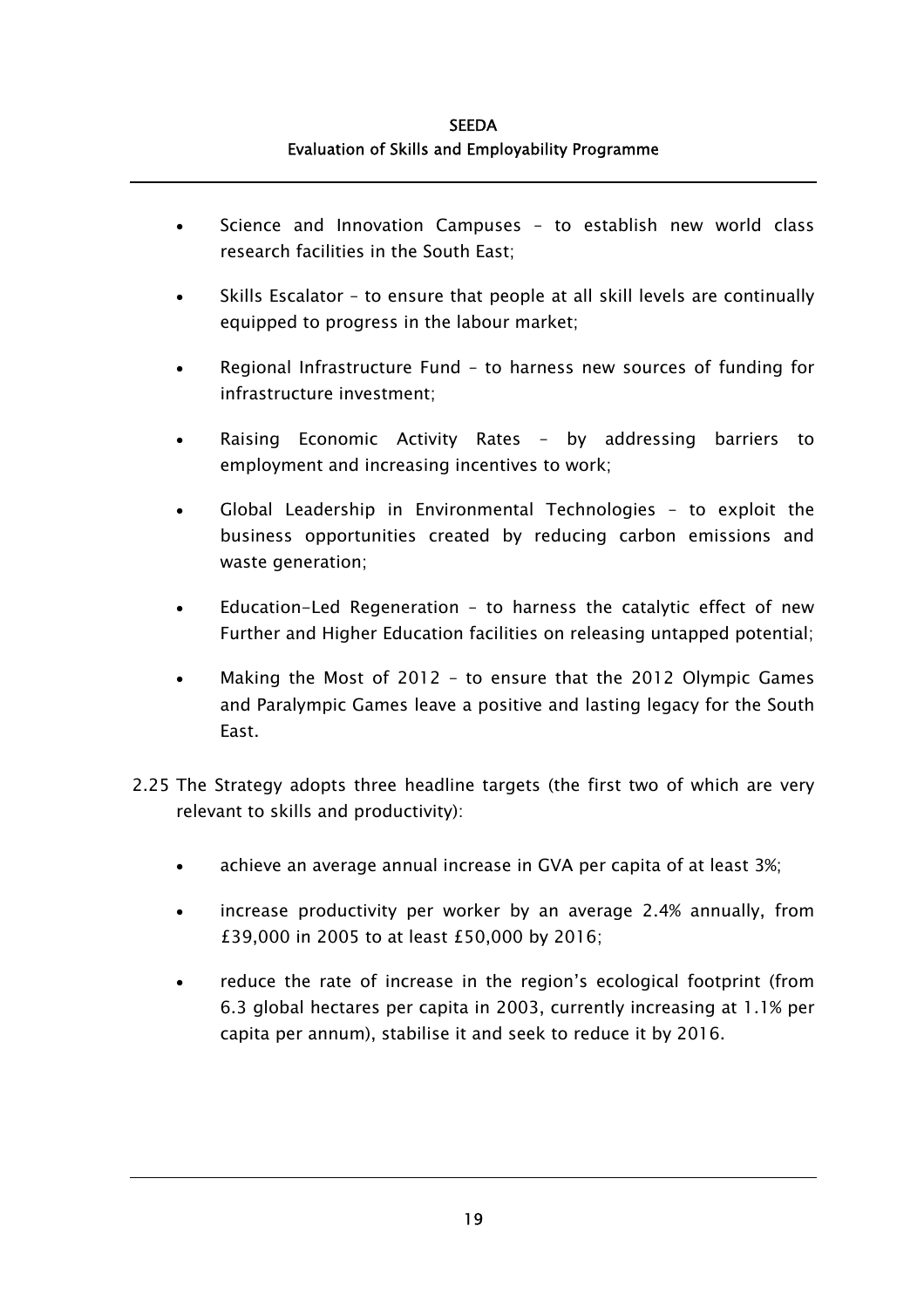### Corporate Plan Priorities

- 2.26 SEEDA's corporate plans articulate how the Agency intends to respond to the issues identified in the RES. There are four Corporate Plans that cover the evaluation period, and the relevant key priorities in relation to skills and employability are summarised below:
	- the Corporate Plan for 2001/02 identified a number of learning, skills and workforce priorities, including: •
		- building a culture of lifelong learning;
		- encouraging employers to influence and deliver learning opportunities;
		- developing high quality provision to meet the needs of key sectors;
		- developing more world-class managers;
		- raising achievement levels;
		- developing new partnerships between employers and trade unions/employee representative organisations;
	- the themes that would form the basis of the Framework for Regional Employment and Skills Action (FRESA) were presented in the Corporate Plan for 2002 to 2004 included:
		- the need to motivate both individuals and employers to learn;
		- the need to ensure that any barriers (access and cost) to learning are minimised;
		- using mentoring as a mechanism to develop people to train others;
		- developing centres of excellence for particular skills/sectors;
		- engaging hard-to-reach/non-traditional learners;
	- the FRESA themes were consolidated in the Corporate Plan for 2003 to 2006 under the 'Successful People' strand. Priorities included:
		- ensuring skills support for sector and cluster development including promoting management and entrepreneurial development;
		- enhancing the regional role of universities;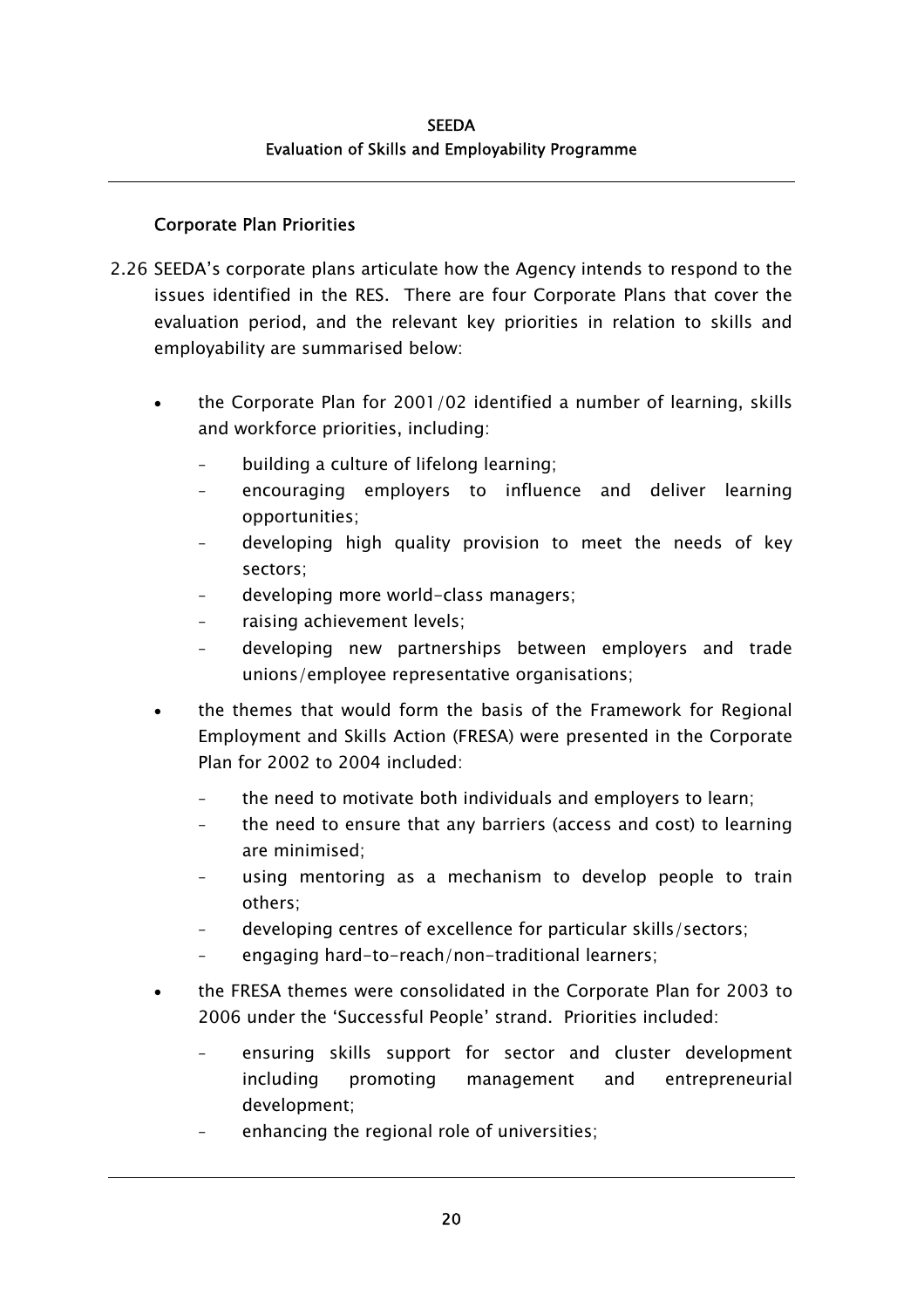- promoting workplace learning and encouraging work life balance;
- maximising employability especially for those facing exclusion, discrimination and labour market disadvantage;
- implementing a comprehensive network of basic skills provision;
- SEEDA's Corporate Plan for 2005 to 2008 highlighted education, skills and science as the foundation of the knowledge economy and therefore an area where there was a need in the region for investment in effective policies and actions. The Corporate Plan also highlighted the fundamental importance of improving skills and aspirations at all levels to increase productivity, raise incomes and to help disadvantaged groups into jobs; •
- the most recent Corporate Plan covering 2008 to 2011 identifies two programmes that impact on skills and business competitiveness;
	- the enterprise programme will deliver support through the six Business Link providers. Activities will include Train to Gain brokerage, supporting under-represented groups to start and grow businesses, support for social enterprises, developing enterprise gateways and aligning and streamlining existing business support programmes;
	- the employment and skills programme will be driven through the Regional Skills for Productivity Alliance and Local Employment and Skills Boards. The focus will be upskilling the workforce at all levels to drive business performance improvement.

## The Need for Intervention

2.27 The data on the regional economy and the key priorities set out in the Regional Economic Strategies and Corporate Plans demonstrate the importance of supporting and improving skills in ensuring the success of the regional economy. In this context, however, it is important to consider the extent to which there was evidence of market failures or equity issues that indicated the need for SEEDA's investment.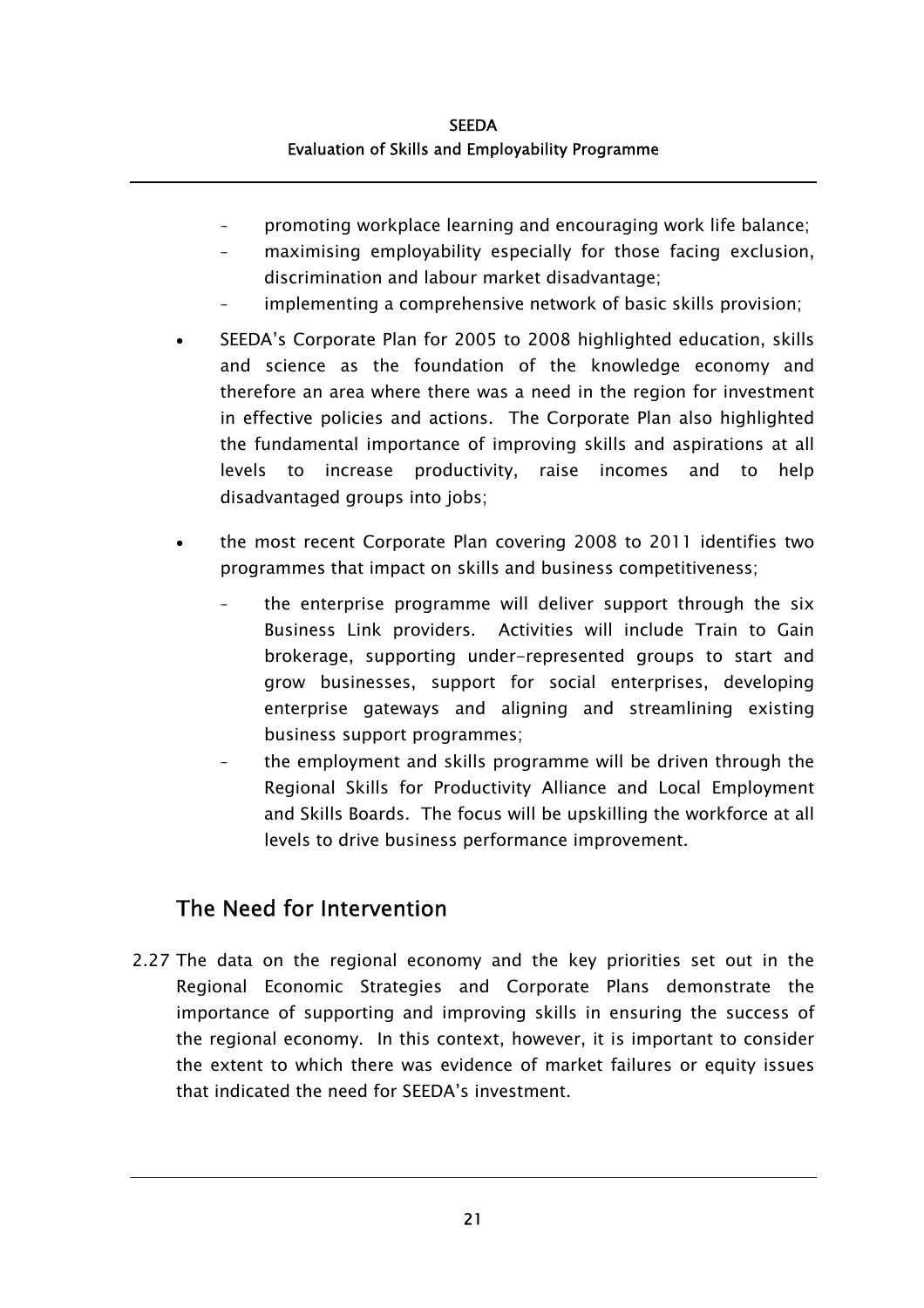- 2.28 A market failure reflects the situation where the market mechanism alone cannot achieve economic efficiency i.e. where nobody can be made better off without someone else being made worse off. Market failures can be classified as follows:
	- public goods with public goods, the returns to potential providers are less than society, as a whole, would be willing to pay collectively, therefore the market would lead to too few public goods being produced to be socially optimal; •
	- externalities – when a particular activity produces benefits or costs for other activities that are not directly priced into the market;
	- imperfect information – where the providers and users of a product or service do not have full information about their costs and benefits, and therefore are unable to make fully informed decisions;
	- market power – where there is insufficient actual or potential competition for a product or service to ensure that the market continues to operate efficiently.
- 2.29 In addition to the market failures described above, an important rationale for public intervention is the achievement of equity by addressing inequalities that would otherwise exist without action being taken.
- 2.30 Table 2.5 shows an indicative classification of the market failures that are being addressed by SEEDA's interventions in each programme activity area.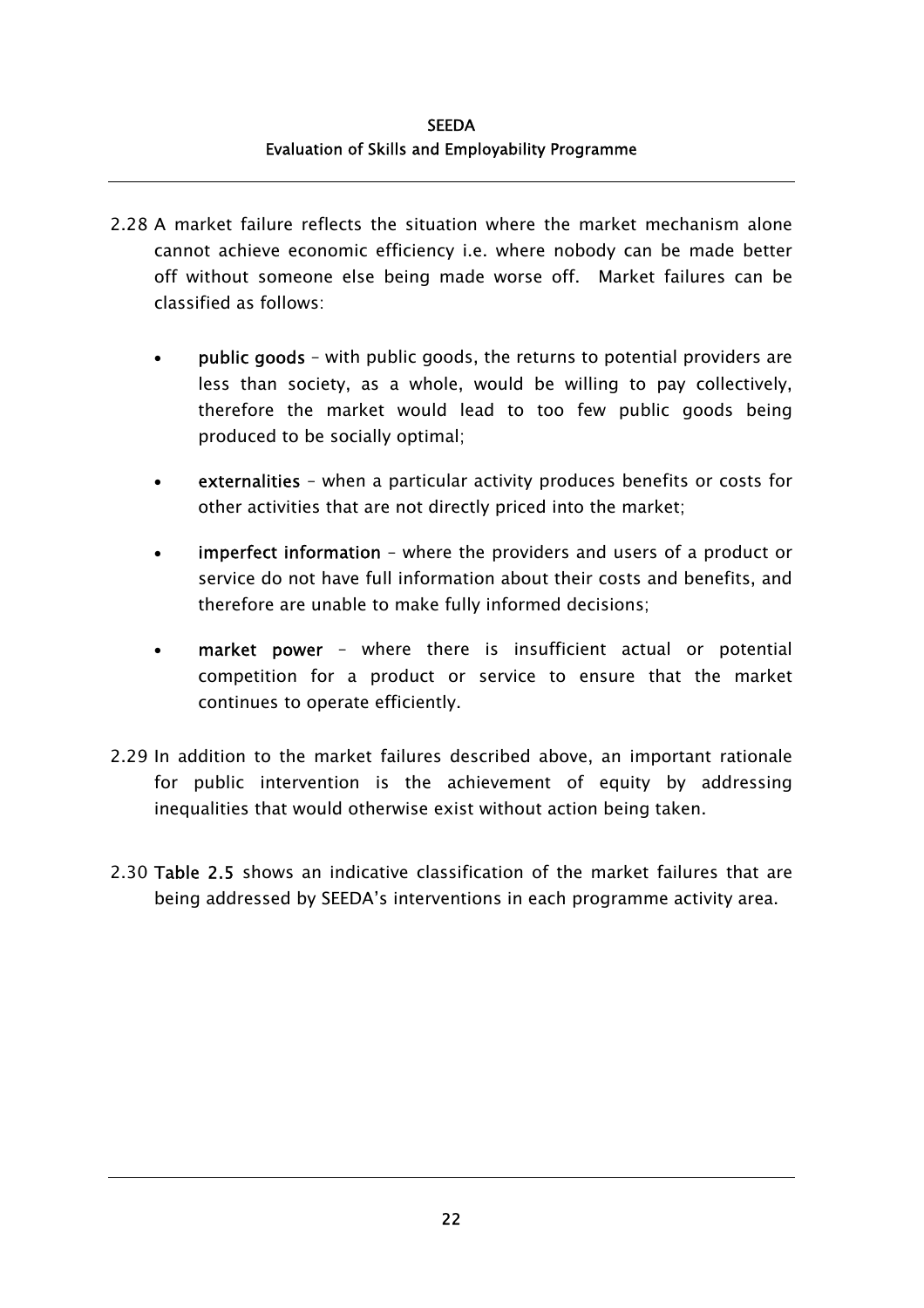| <b>SEEDA</b>                                            |  |  |  |  |  |  |
|---------------------------------------------------------|--|--|--|--|--|--|
| <b>Evaluation of Skills and Employability Programme</b> |  |  |  |  |  |  |

| <b>Table 2.5:</b><br>Rationales for Skills and Employability Interventions |                     |                      |                                        |                     |               |  |  |
|----------------------------------------------------------------------------|---------------------|----------------------|----------------------------------------|---------------------|---------------|--|--|
|                                                                            |                     |                      | <b>Market Failure</b>                  |                     |               |  |  |
|                                                                            | <b>Public Goods</b> | <b>Externalities</b> | <b>Imperfect</b><br><b>Information</b> | <b>Market Power</b> | <b>Equity</b> |  |  |
| Matching People into Jobs                                                  |                     |                      | X                                      |                     | X             |  |  |
| <b>Provision of Vocational</b><br><b>Training or General Education</b>     |                     |                      | X                                      |                     |               |  |  |
| <b>Provision of Basic Skills</b><br><b>Training</b>                        |                     | X                    | X                                      | X                   |               |  |  |
| Provision of Level 2 or<br>equivalent qualifications                       |                     | X                    | $\boldsymbol{\mathsf{x}}$              |                     |               |  |  |
| Provision of Level 3 or above<br>qualifications                            |                     | X                    |                                        |                     |               |  |  |
| <b>Sector and Enterprise Skills</b>                                        |                     | X                    | X                                      |                     |               |  |  |
| <b>Educational Infrastructure</b><br><b>Development</b>                    | X                   | x                    |                                        |                     | X             |  |  |

- 2.31 This shows that for each area of activity, there is at least one potential area of market failure that is being addressed by the activities being supported. Most frequently, this relates to addressing:
	- externalities - through supporting skills development activities, with under-investment in training by employers or individuals who do not see the benefits of training outweighing the costs of taking part. The Urban Renaissance Institute is focusing on delivering training to regeneration professionals, responding to the needs identified in the Egan Review<sup>12</sup>. One of the issues identified has been a lack of demand for such provision in the past because the need to take on such skills development has not been recognised, and therefore there has been insufficient demand for such support. Proactive stimulation of demand has been necessary;

1

<span id="page-52-0"></span><sup>12</sup> The Egan Review – Skills for Sustainable Communities, Office of the Deputy Prime Minister, April 2004: The report sought to clarify what the term 'sustainable community' means, identify who is responsible for leading on delivery and to recognise the skills necessary to achieve sustainable communities.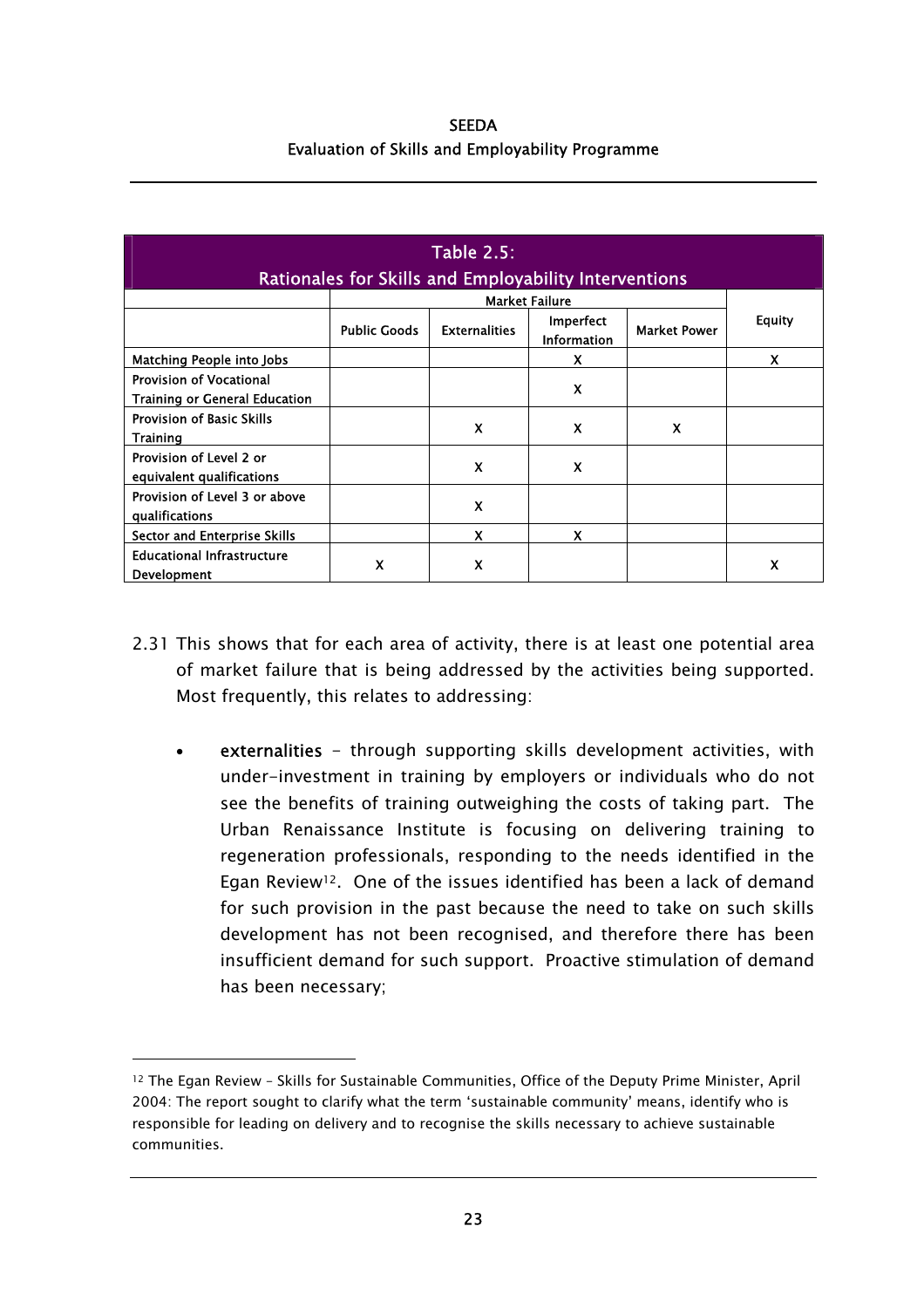- imperfect information this is most obvious in relation to jobmatching activities, where information asymmetries mean that the labour market fails to clear effectively. However, there is also evidence of imperfect information in bringing training providers and potential clients together, with brokerage and guidance activities helping to address this failure. For example, the e-skills Diploma and IAG project is specifically focusing on ensuring that potential diploma candidates have appropriate information on the opportunities available, in order to stimulate take-up of the diplomas as they go live. •
- 2.32 SEEDA also has a pivotal role in addressing market failure by generating demand and creating markets that are currently not present. A good example of this is the education-led regeneration activities that the Agency has been leading.
- 2.33 Across the skills and employability programme, significant resources have been committed to the development of educational infrastructure, by supporting the development of new forms of provision, new facilities and new institutions. There is a significant public goods argument for these activities, but such actions are also appropriate to address equity issues, by supporting the creation of new facilities in areas where the market has created relatively poor access to learning opportunities. For example, the support for delivery in West Wight reflected a need for local residents to be able to access training, but a lack of provision or cost-effective access to provision, created issues of equality of access to opportunities.

## SEEDA's Role

2.34 Analysing the role of SEEDA within the skills and employability agenda requires an understanding of how their role compares with other organisations in the region.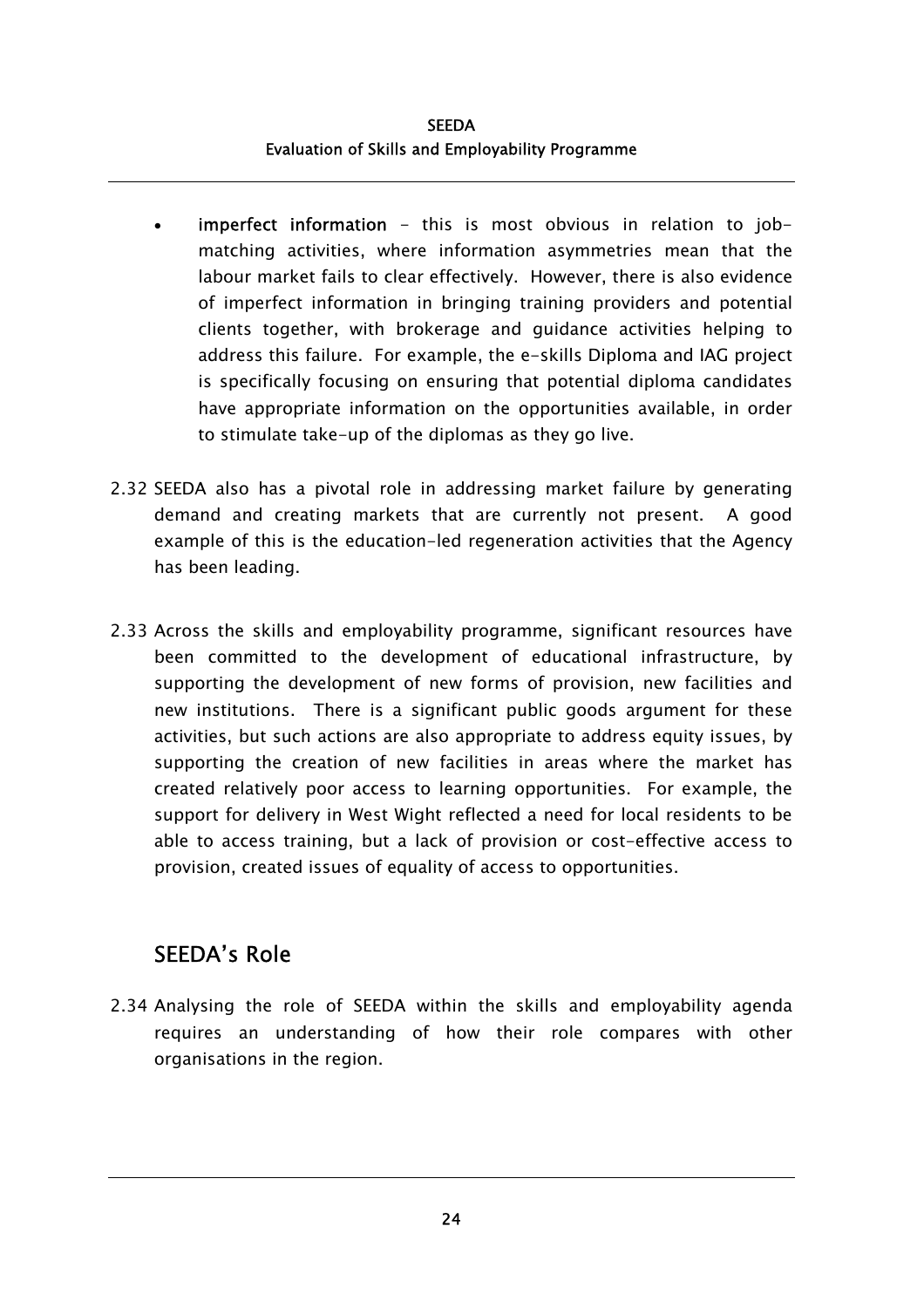- 2.35 The mainstream funding bodies relating to skills and employability are as follows:
	- the Learning and Skills Council (LSC) funds post-16 learning and skills, excluding higher education and including Skills for Life. This embraces most level 2 and level 3 provision, such as A Levels, Apprenticeships and other vocational qualifications; •
	- Jobcentre Plus has a focus on supporting unemployed clients into jobs through a combination of job search resources and information on training opportunities;
	- the Higher Education Funding Council for England (HEFCE) promotes and funds teaching and research across a range of higher education providers;
	- a number of other local and regional bodies and partnerships provide roles in the skills and employability field from strategic through to delivery. Key amongst these are employers (facilitated by a range of representative bodies) and local authorities.
- 2.36 Most of the direct funding bodies active in the region have specific funding streams defined by national priorities, therefore flexibility in the use of funding for alternative regional priorities cannot always be accommodated. With the availability of ESF funding in the region, the RDA has a uniquely flexible funding resource. Combining funding enables greater critical mass and leverage to be achieved. For example, the Training Pools project which SEEDA together with the LSC has aimed to mainstream. A Training Pool is a consortium of employers, learning providers, trade bodies and employer organisations (e.g. Sector Skills Councils) that bid to SEEDA to develop a training programme that will meet employer's needs which are not currently being met in the region by existing FE/HE or private sector providers.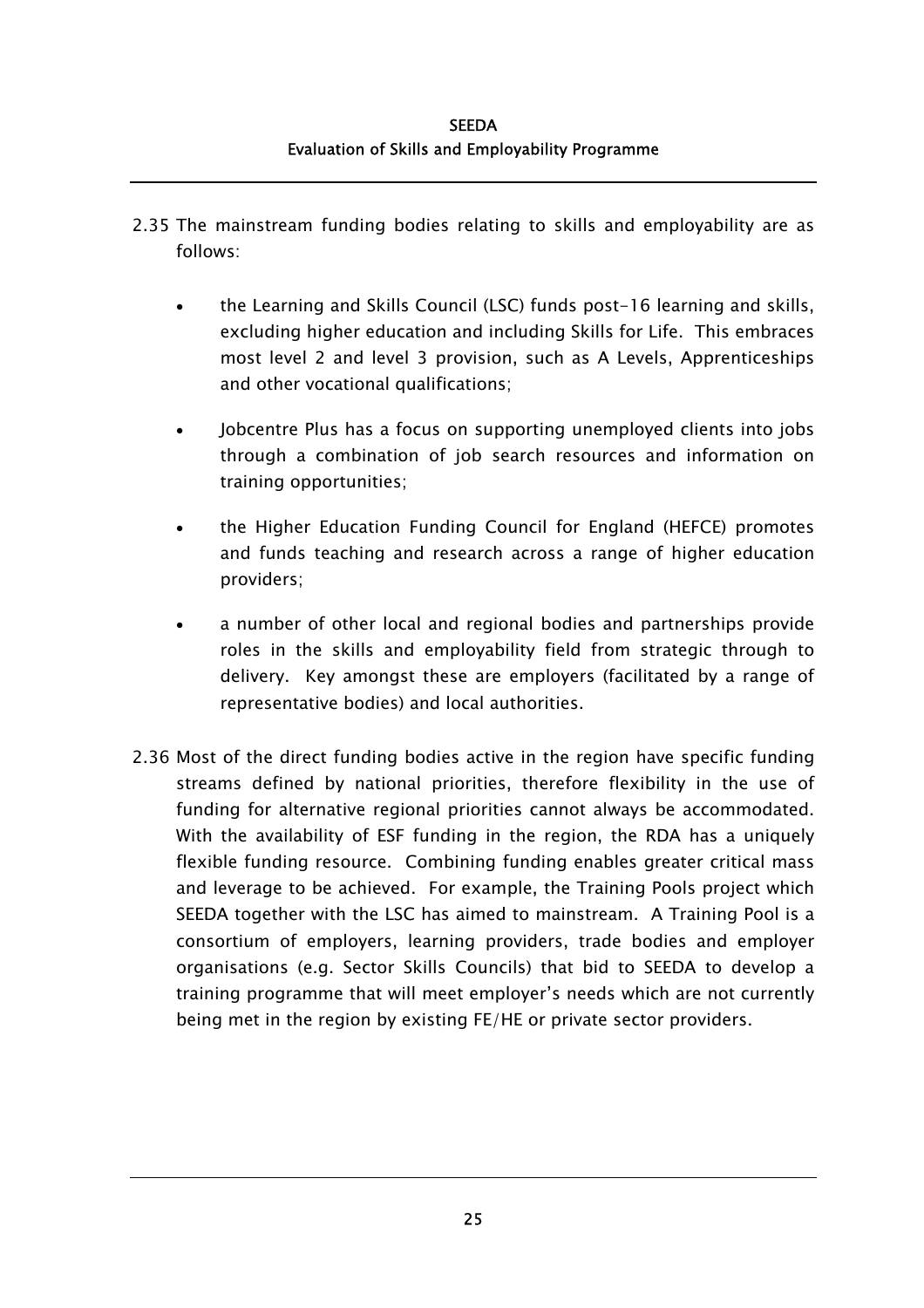- 2.37 During the period for which data is available (2005 to 2008), SEEDA has either met or exceeded its Smart Growth targets for five out of eights output categories. The output target for jobs created/safegruarded was exceeded by 96% and the output target for employment support (number of people assisted to get a job) was exceeded by 89%. The target output related to adults achieving a Level 2 qualification was not achieved by 39%, although this is against a relatively small base target of 489 across the period. The Level 2 target was achieved across the Agency as a whole.
- 2.38 It is extremely important to state that although SEEDA has substantially delivered its gross tasking framework (and Tier 3) outputs, these targets are only considered to be a small but important part of what the Agency delivers. SEEDA activity is not shaped or driven by meeting these targets. For example, more emphasis is placed on skills development, as opposed to qualification achievement, and creating markets as opposed to developing learning opportunities.
- 2.39 The role that SEEDA has played in relation to skills and employability actions reflects that the Agency is not a mainstream funder of skills programmes and, as such, it is not responsible for fundamental actions to address the region's skills issues. Rather, four main areas of action were identified by programme managers:
	- catalysing activity;
	- coordinating activities in the region and capacity building;
	- influencing the actions of the other agencies;
	- leading actions in response to specific issues.
- 2.40 Regional evidence identified higher level skills and basic skills as key priorities. This reflected: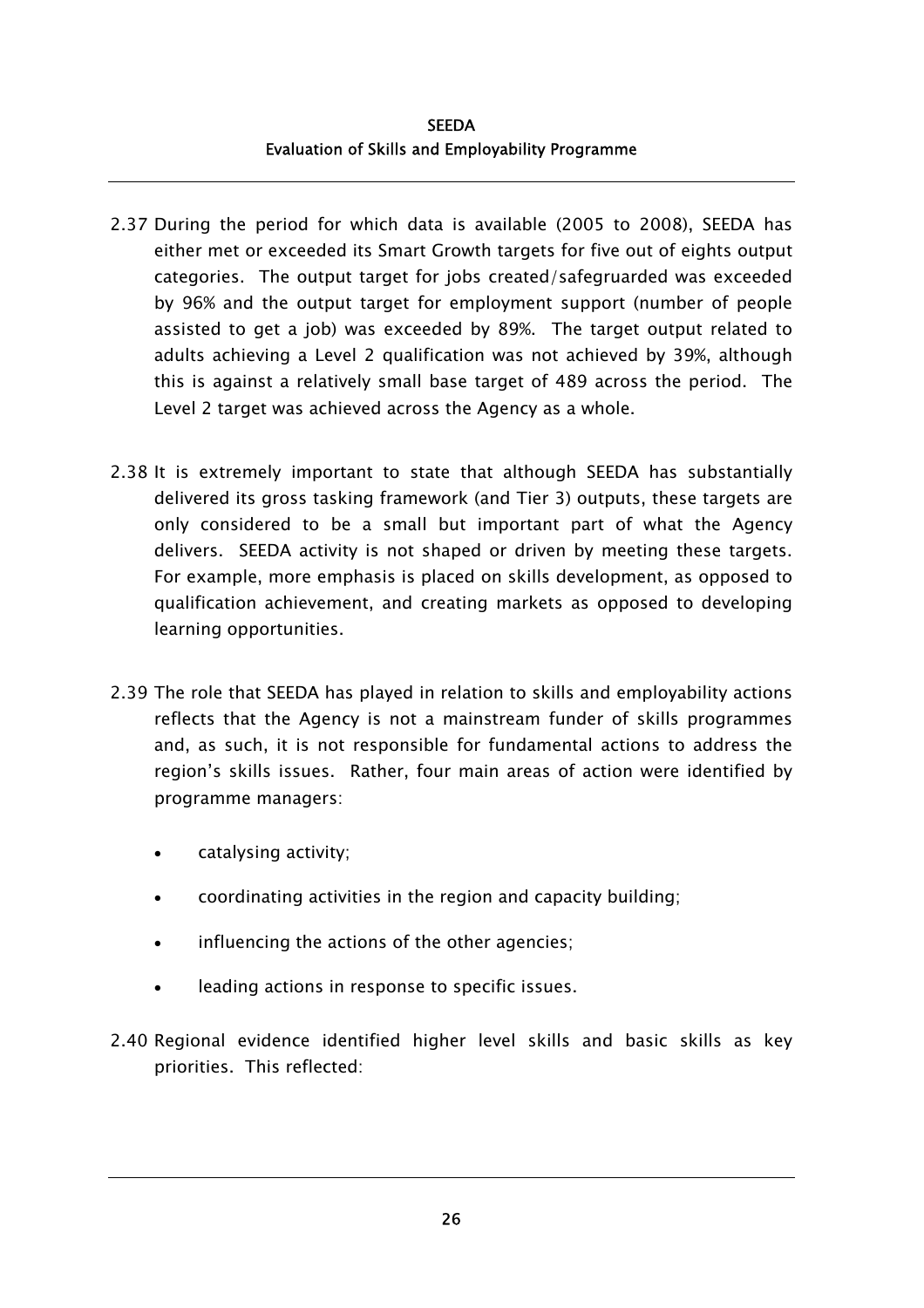- a relative shortage of science and technologists, and a need to capitalise on the strengths of higher education in the region through exploiting the relative strength of key sectors; •
- the need to address the literacy and numeracy needs of the existing workforce in particular. In this context, strengthening delivery within the workplace was a key priority, which was not being secured through other funding.
- 2.41 The activities that have been taken forward range from large scale programmes operating across the region as a whole, to very localised support in response to specific sub-regional differences.
- 2.42 SEEDA's intention is to always look for potential exit routes, rather than providing continuing funding. This could be achieved by activities being incorporated within mainstream programmes, securing other funding streams or activities becoming self-financing.
- 2.43 A significant use of resources has been to pump-prime activities. Pumppriming has implications for the nature of the outputs generated by the skills and employability programme. For example, funds that have been used to support activities that will lead delivery partners *towards* the delivery of qualifications, rather than fund the delivery of qualifications directly. This reflects support for activities to facilitate progression routes, or create the infrastructure that will ultimately provide access to further learning.
- 2.44 In reflecting the role that SEEDA plays in relation to skills and employability, programme managers have stressed that an appropriate supply of skills is an implicit enabler to the delivery of RES and Corporate Plan priorities, as well as being encompassed in specific targets and priorities.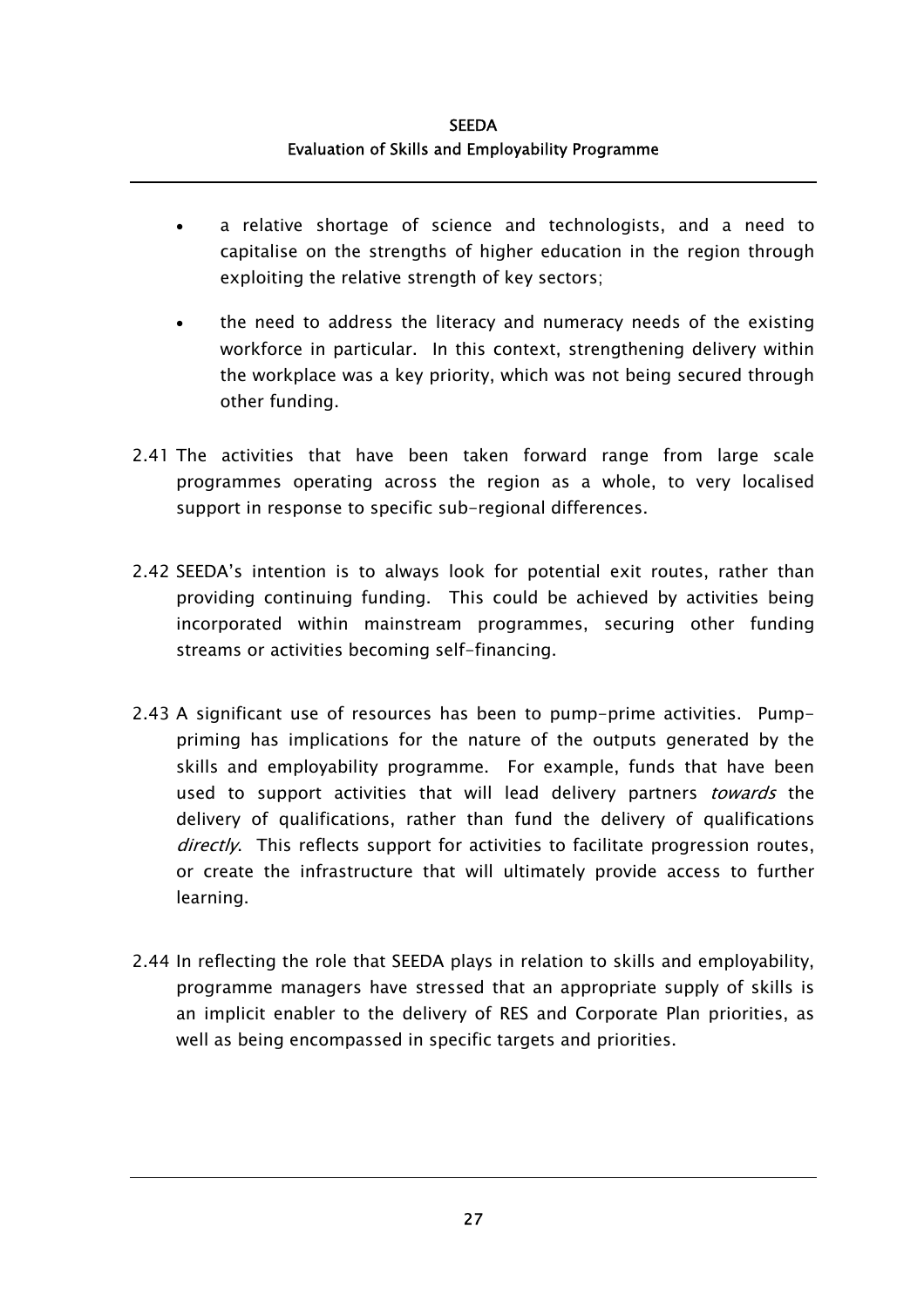**SEEDA** Evaluation of Skills and Employability Programme

2.45 The actions that have been undertaken in the area of skills and employability reflect the working of the Regional Skills and Productivity Alliance (RSPA). The RSPA provides the forum to debate the actions that are required to address skills issues in the region and to agree which organisations will take forward actions. The Alliance now has ownership of Objective 6 (Skills) and Objective 10 (Employment) in the 2006 to 2016 Regional Economic Strategy. The RSPA membership includes key public sector agencies as well as employers and employer representative organisations. Effective RSPA operation has helped to minimise the risk of duplication of activities.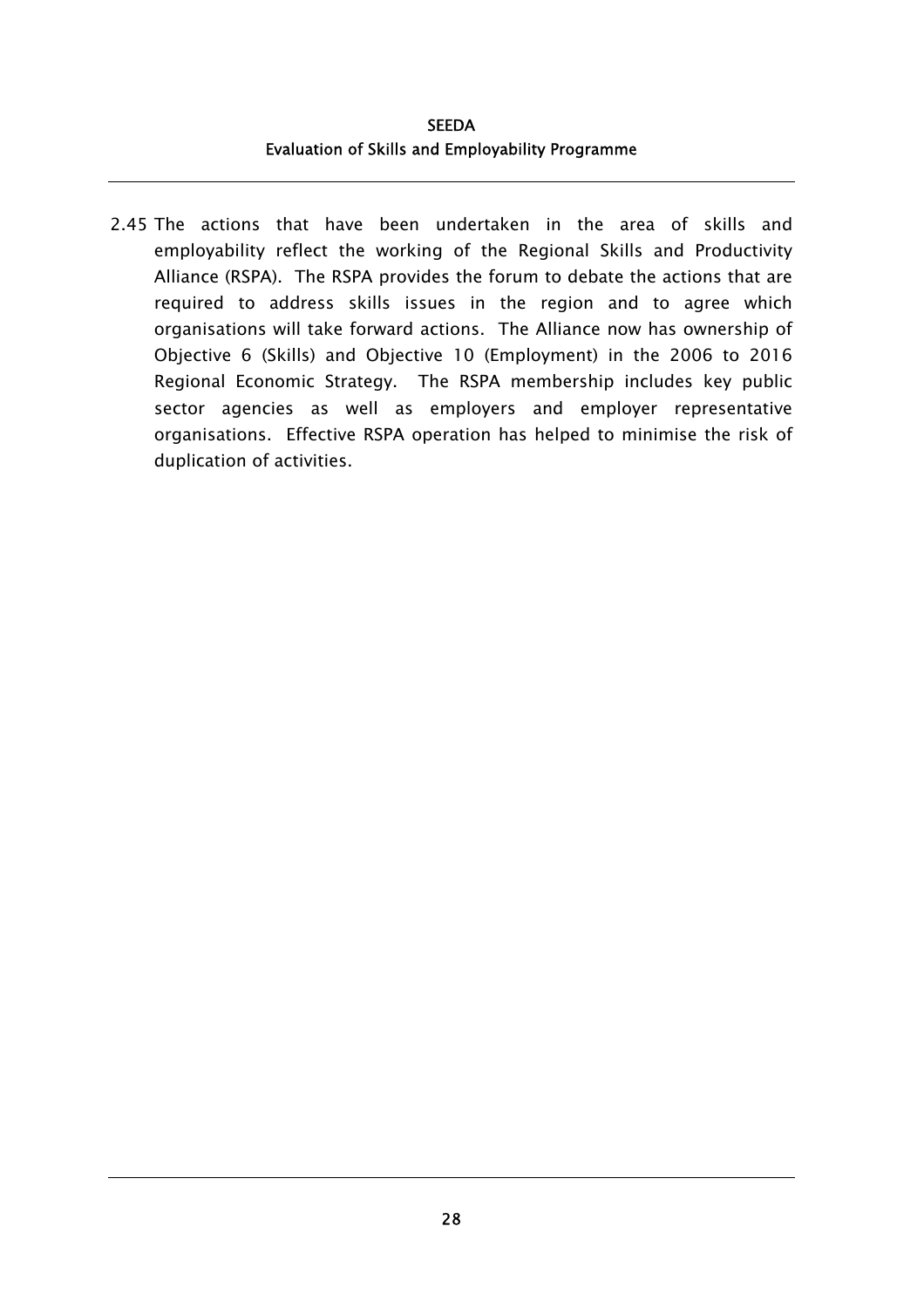# 3 SKILLS AND EMPLOYABILITY PROJECTS

# Introduction

- 3.1 In this Section, we provide details of the gross expenditure and outputs generated by the projects within scope of this evaluation and reflect on the factors that have influenced their delivery.
- 3.2 We have been able to source spend data for all projects across the whole relevant spend period. It has only been possible, however, to secure output data for all projects within the scope of the evaluation for 2004/05 to 2006/07.
- 3.3 Output data has been secured for the sample projects for the earlier years of activity, but we do not have comprehensive data for all projects in the sample frame. We understand that a change in SEEDA's IT systems means that this data is not now accessible electronically, and that it has not been possible to secure data in hard copy from the archive. This has significant implications for the ability of the evaluation to comment conclusively on the outputs and subsequent outcomes of the activities undertaken during these early years.
- 3.4 It is also important to recognise that the period covered by the evaluation covers two different frameworks of output measures. With the introduction of the Single Programme in April 2002, RDAs were contractually required to report outputs under the Tier 3 framework. Following the 2004 Spending Review, the Tier 3 output measures were replaced by the Core Outputs under the New Tasking Framework, which became operational in April 2005.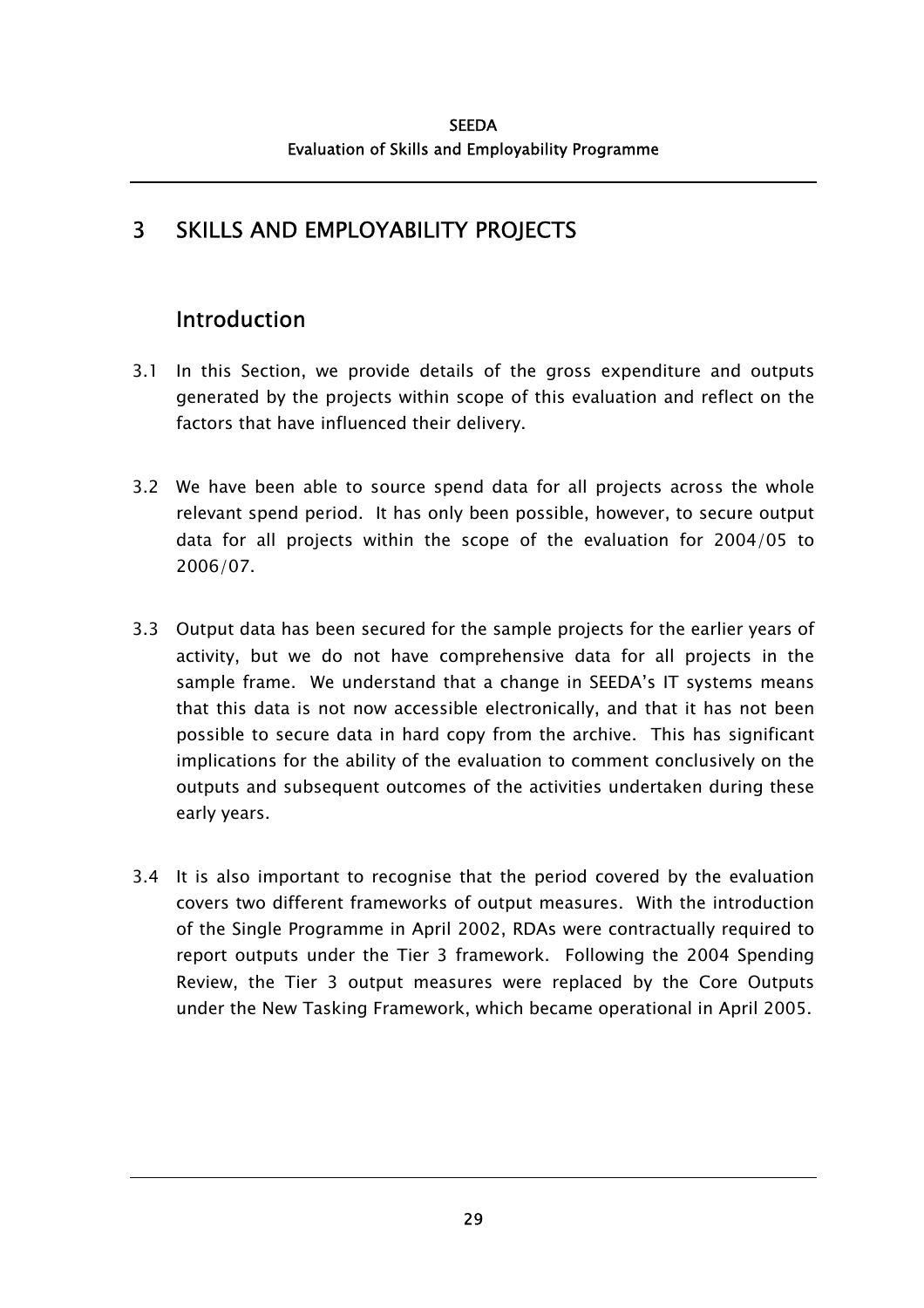- 3.5 The guidance<sup>13</sup> on mapping the Core Outputs to Tier 3 outputs indicated that there was direct read across between some of the Tier 3 and Core Outputs, there were changes in the specification of skills activities, which means that the learning opportunities captured are qualitatively and quantitatively different. The results of these changes are discussed later in this Section.
- 3.6 As discussed in Section 2, the skills and employability activities supported by SEEDA have not been developed with a specific focus on delivering the outputs set out in Tier 3 and the New Tasking Framework, although all the contracted outputs have been met. SEEDA's resources have been used to enable the development of skills and employability in the region, rather than to fund a significant range of delivery. This therefore means that the quantitative outputs under the contractual frameworks only reflect part of the outputs of SEEDA's investments.

# Skills and Employability Logic Chain

3.7 Table 3.1 shows the general logic chain for the activities undertaken in each category of programme activities.

l

<span id="page-59-0"></span><sup>13</sup> Core Outputs Technical Note, OffPAT, 2005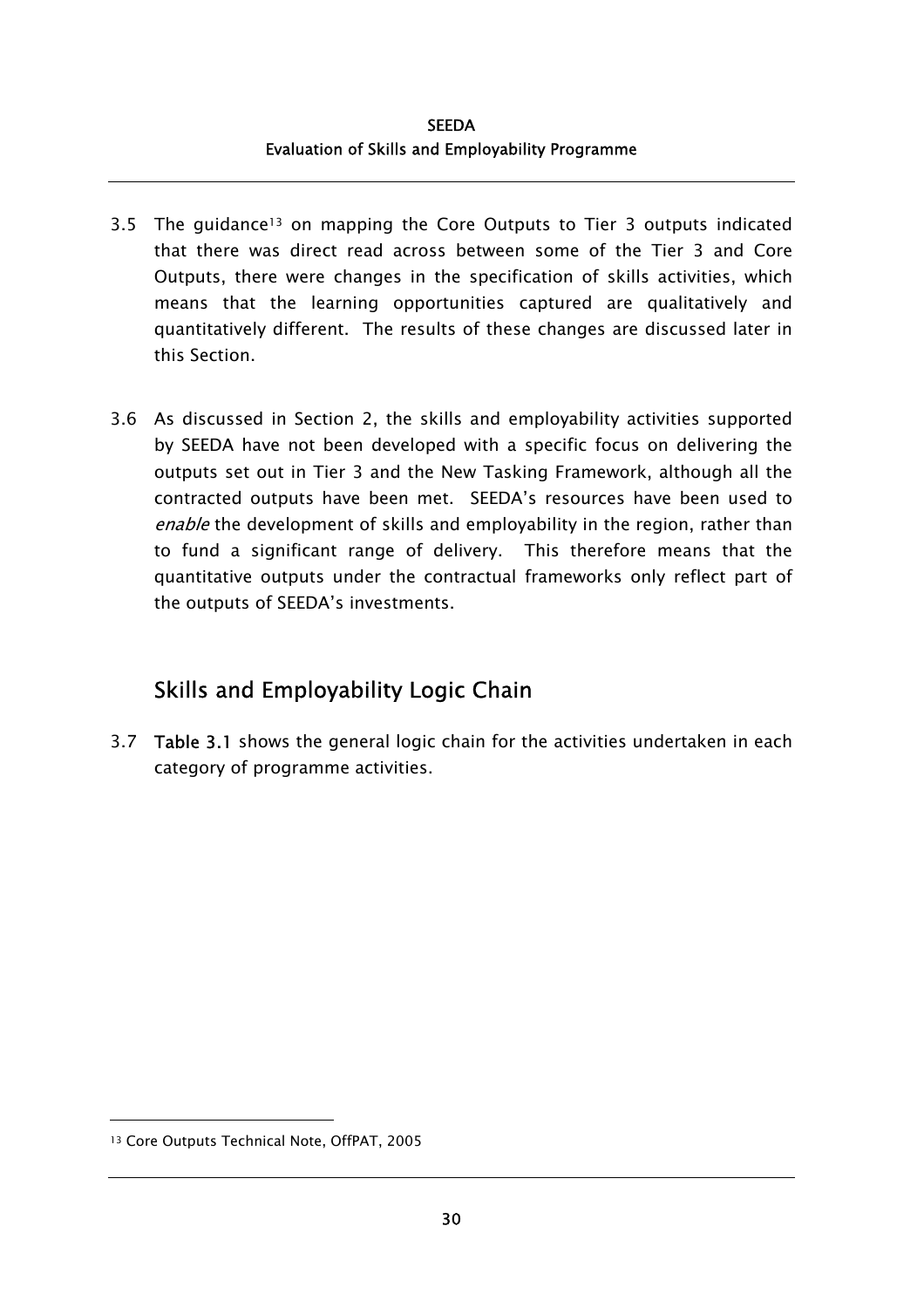|                                 | Table 3.1: General Logic Chain                                                                                                                                                                                                                                                                                                                                                                            |                                                                                                                                                                                                                                                                                                                                                                                                                                                                                                                                |                                                                                                                                                                                                                                                                                                                                                                                                                          |  |  |  |  |
|---------------------------------|-----------------------------------------------------------------------------------------------------------------------------------------------------------------------------------------------------------------------------------------------------------------------------------------------------------------------------------------------------------------------------------------------------------|--------------------------------------------------------------------------------------------------------------------------------------------------------------------------------------------------------------------------------------------------------------------------------------------------------------------------------------------------------------------------------------------------------------------------------------------------------------------------------------------------------------------------------|--------------------------------------------------------------------------------------------------------------------------------------------------------------------------------------------------------------------------------------------------------------------------------------------------------------------------------------------------------------------------------------------------------------------------|--|--|--|--|
| <b>Logic Chain Element</b>      | Matching people to Jobs                                                                                                                                                                                                                                                                                                                                                                                   | <b>Skills Provision:</b><br>- Basic Skills<br>- L2 or equivalent<br>$-$ L3+<br>- Vocational Training/General Education<br>- Sector and Enterprise Skills                                                                                                                                                                                                                                                                                                                                                                       | <b>Development of Educational Infrastructure</b>                                                                                                                                                                                                                                                                                                                                                                         |  |  |  |  |
| <b>Rationale and Objectives</b> | Addresses a market failure by enabling<br>people who are at a disadvantage in the<br>labour market to access the training and<br>support that they require to secure<br>employment but would otherwise have<br>been unable to do so. The key market<br>failure relates to market power. The<br>activities also address issues of equity in<br>communities that are not well-served by<br>other provision. | The interventions seek to address the<br>skills needs in the region at all levels from<br>Basic Skills to Higher Level skills. This<br>reflects the need for 1 million people in<br>the South East to improve their literacy<br>and numeracy levels, through to the<br>necessity to ensure an appropriate supply<br>of higher level skills to meet the needs of<br>priority sectors and areas.<br>Activity in these categories reflects<br>actions to address externalities, imperfect<br>information and market power issues. | Actions are required to strengthen the<br>educational infrastructure in the region in<br>number<br>of<br>including<br>$\mathbf{a}$<br>ways,<br>businesses,<br>responsiveness<br>to<br>accessibility and modes of delivery to<br>better respond to current and emerging<br>needs.<br>The educational infrastructure activities<br>reflect public goods arguments and<br>externalities, but also address equity<br>issues. |  |  |  |  |
| <b>Inputs</b>                   | <b>SEEDA Funds</b>                                                                                                                                                                                                                                                                                                                                                                                        | <b>SEEDA Funds</b><br>Funds Levered from other public and<br>private sector organisations.<br>In-kind<br>contributions<br>from<br>project                                                                                                                                                                                                                                                                                                                                                                                      | <b>SEEDA Funds</b><br>Funds levered from other public, private<br>and voluntary sector organisations.                                                                                                                                                                                                                                                                                                                    |  |  |  |  |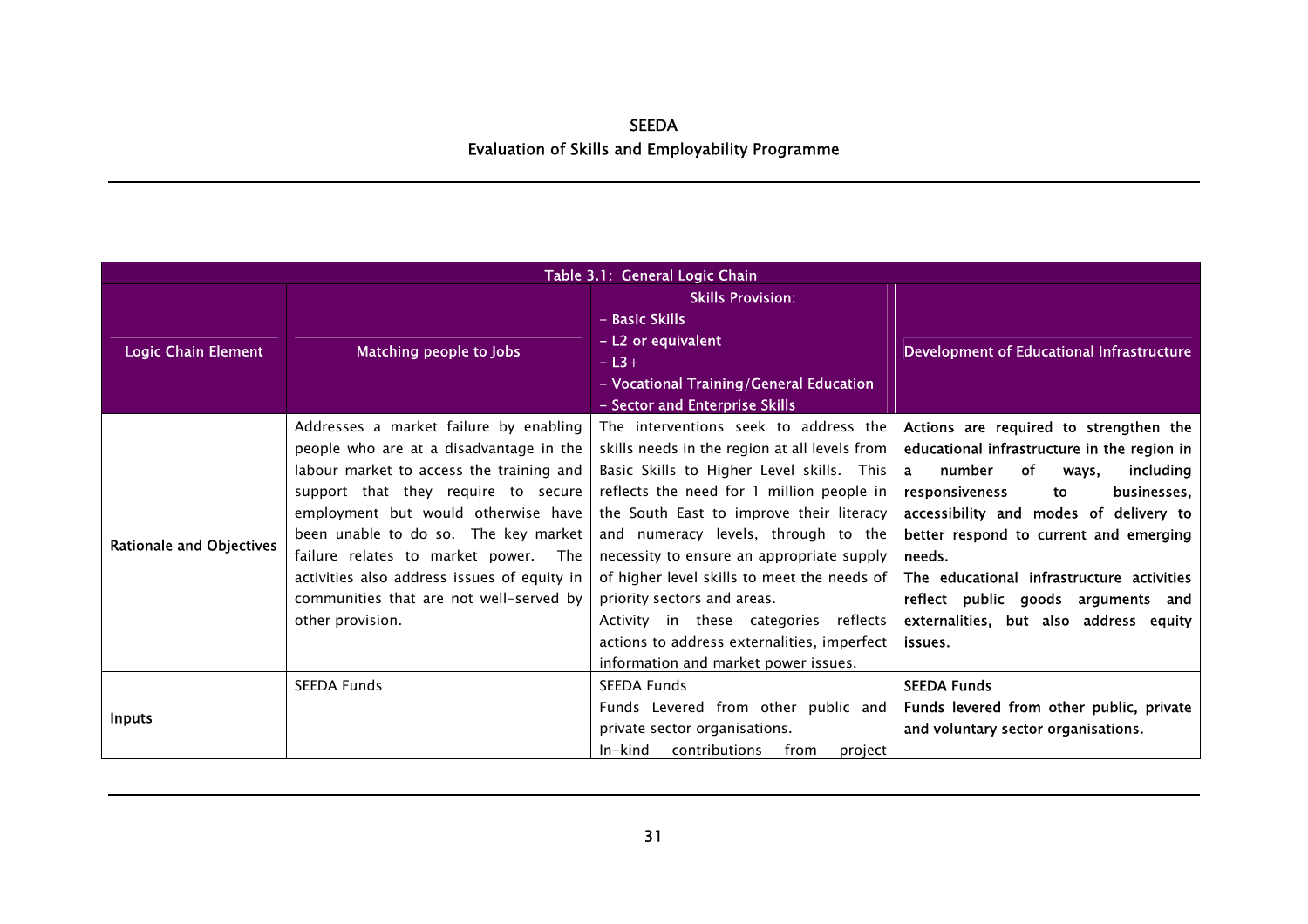| Table 3.1: General Logic Chain |                                                                                                                                                                                                                     |                                                                                                                                                                                                                                                                                                                                              |                                                                                                                                                                                                                                                                                                              |  |  |  |
|--------------------------------|---------------------------------------------------------------------------------------------------------------------------------------------------------------------------------------------------------------------|----------------------------------------------------------------------------------------------------------------------------------------------------------------------------------------------------------------------------------------------------------------------------------------------------------------------------------------------|--------------------------------------------------------------------------------------------------------------------------------------------------------------------------------------------------------------------------------------------------------------------------------------------------------------|--|--|--|
| <b>Logic Chain Element</b>     | Matching people to Jobs                                                                                                                                                                                             | <b>Skills Provision:</b><br>- Basic Skills<br>- L2 or equivalent<br>$- L3+$<br>- Vocational Training/General Education<br>- Sector and Enterprise Skills                                                                                                                                                                                     | Development of Educational Infrastructure                                                                                                                                                                                                                                                                    |  |  |  |
|                                |                                                                                                                                                                                                                     | partners.                                                                                                                                                                                                                                                                                                                                    |                                                                                                                                                                                                                                                                                                              |  |  |  |
| <b>Activities</b>              | Delivery of Training<br>Opportunities for work experience.                                                                                                                                                          | Delivery of training at L3 and above.<br>Activities to stimulate<br>progression<br>towards take-up of L3 qualifications.<br>Development of new<br>qualification<br>programmes.<br>Development of infrastructure to support<br>new higher level skills provision.                                                                             | Development of new structures to deliver<br>training.<br>New frameworks in support of skills<br>delivery.                                                                                                                                                                                                    |  |  |  |
| <b>Outputs</b>                 | Direct:<br>People assisted in skills development.<br>Indirect:<br>SAV (strategic influence) - providing IAG<br>linked to priority sectors.<br>SAV (synergy) - skills accord<br>SAV (engagement) - formation of RSPA | Direct:<br>People assisted in skills development.<br><b>Businesses</b><br>assisted<br>improve<br>to<br>performance.<br>Indirect:<br>SAV (strategic leadership & catalyst) -<br>shaping new approaches to address skills<br>needs where mainstream provision not<br>available/not effective.<br>SAV (synergy) - development of skills and $ $ | Direct:<br>People assisted in skills development.<br>Businesses in collaboration with the UK<br>knowledge base.<br>Indirect:<br>SAV (strategic leadership & catalyst) -<br>development of learning and skills<br>infrastructure to address regional skills<br>needs.<br>SAV (engagement) - bringing together |  |  |  |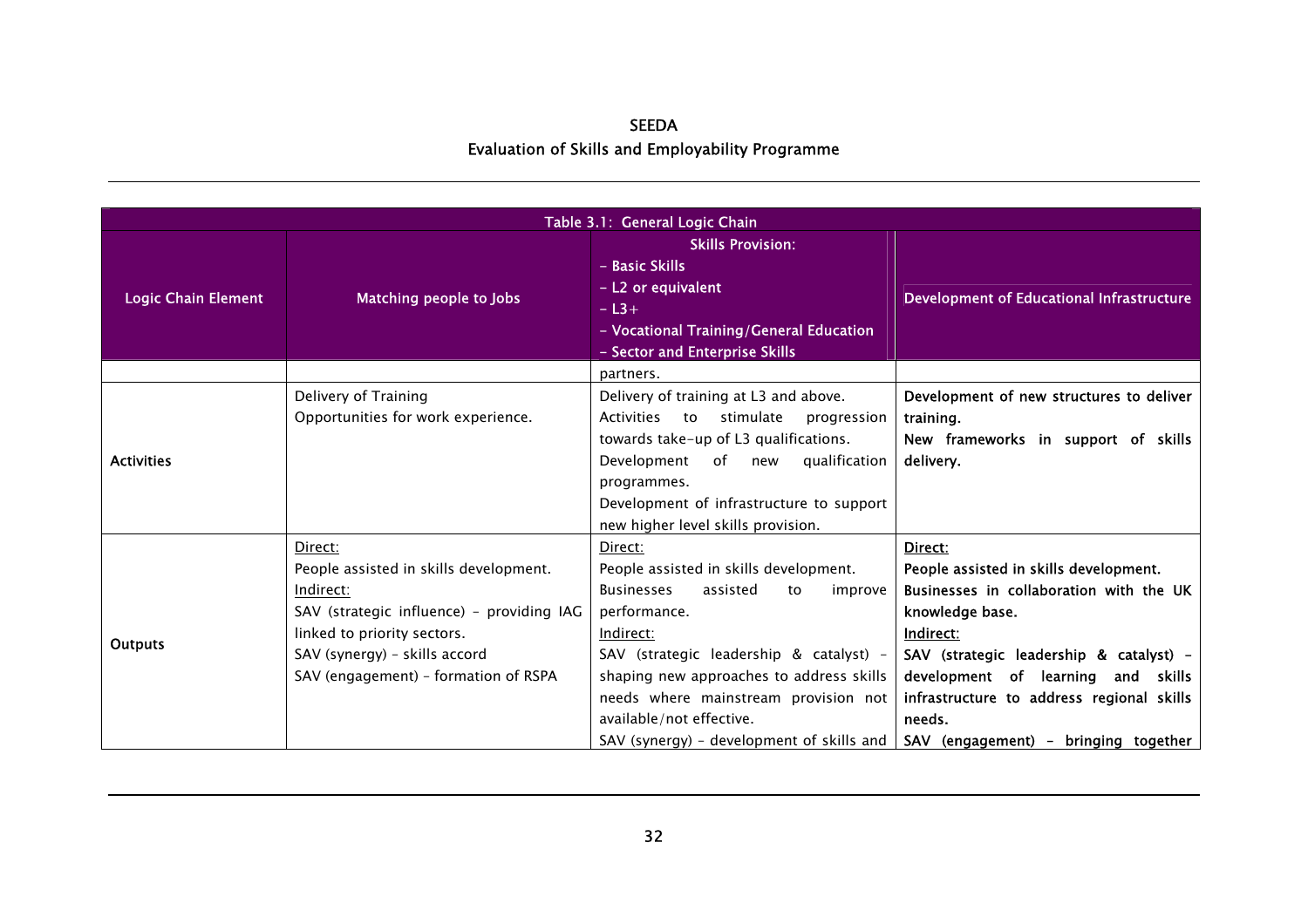| Table 3.1: General Logic Chain |                                                                                          |                                                                                                                                                                                                      |                                                                                                                                                                                                                                                                                                   |  |  |  |
|--------------------------------|------------------------------------------------------------------------------------------|------------------------------------------------------------------------------------------------------------------------------------------------------------------------------------------------------|---------------------------------------------------------------------------------------------------------------------------------------------------------------------------------------------------------------------------------------------------------------------------------------------------|--|--|--|
| <b>Logic Chain Element</b>     | Matching people to Jobs                                                                  | <b>Skills Provision:</b><br>- Basic Skills<br>- L2 or equivalent<br>Development of Educational Infrastructure<br>$-L3+$<br>- Vocational Training/General Education<br>- Sector and Enterprise Skills |                                                                                                                                                                                                                                                                                                   |  |  |  |
|                                |                                                                                          | business support brokerage models.                                                                                                                                                                   | employers and education providers.<br><b>SAV</b><br>(leverage)<br>education-led<br>$-$<br>regeneration.                                                                                                                                                                                           |  |  |  |
| <b>Outcomes</b>                | Number of people achieving qualifications<br>People assisted into employment.            | Number of people achieving qualifications<br>People assisted into employment.<br>Business growth - employment, turnover,<br>profitability and productivity.                                          | Number of people achieving qualifications<br>Increasing<br>take-up<br>of<br>learning<br>opportunities<br>individuals<br>bv<br>and<br>businesses.<br>Capacity to meet learning needs within<br>the workplace.<br>Better range of provision to meet the<br>region's skills and employability needs. |  |  |  |
| Impact                         | Increase in skills levels<br>Increase in employment levels<br>Increase in GVA per capita | Increase in skills levels<br>Increase in employment levels<br>Increase in GVA per capita                                                                                                             | Increase in skills levels<br>Increase in employment levels<br>Increase in GVA per capita                                                                                                                                                                                                          |  |  |  |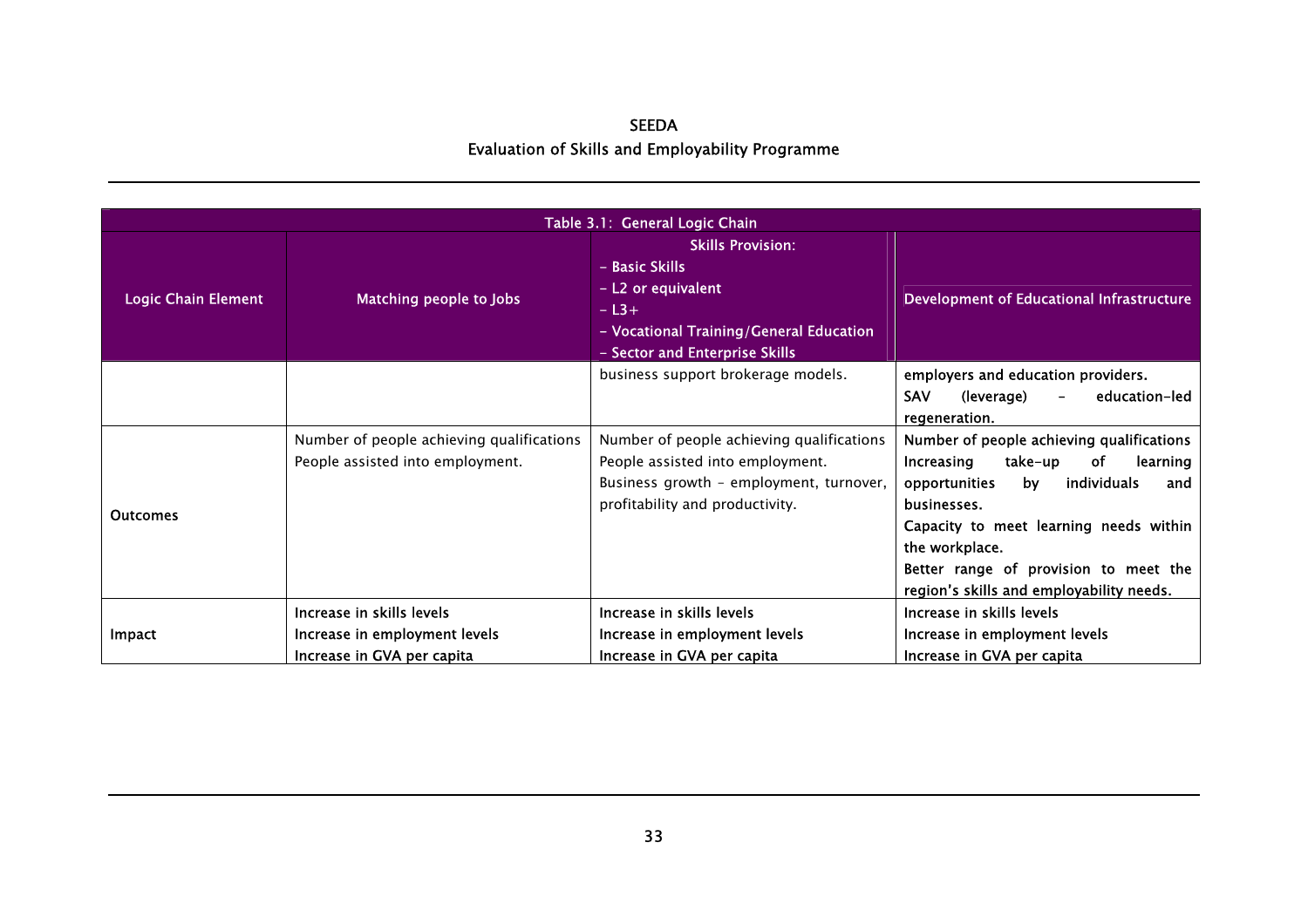- 3.8 The logic chain demonstrates that all project activities are ultimately intended to lead to improved regional competitiveness via enhancing individual's skills levels and thereby increasing business productivity. However, there are many different routes between inputs and outcomes depending on the types of projects supported and also different time lags between the initial investment and measurable impact. Measuring net additional regional competitiveness at any moment in time will only capture a partial picture of total impact.
- 3.9 There are indirect outputs and outcomes that are more difficult to link directly to increases in employment, skill levels and/or GVA levels within an appropriate timescale. Two examples of projects that demonstrate this are presented below.

### E-Skills Diploma and IAG Pilot

- Employer engagement the project has worked with many employers such as LogicaCMG and IBM to hold Southeast Go4IT and Chances workshops.
- School Engagement by the end of 2007 ten schools had been consulted on matters relating to skills gaps and training needs analysis. Regional events, such as the Channel 4event, have enabled employers and HEIs to network and gain information about the Diploma in IT.
- Teaching and learning resources an audit of all consortia partners has been undertaken to gain an insight into the teaching and learning resources they use and have at their disposal. This information has been fed into the development of the teaching and learning resource at level 1 of the Diploma. By piloting new modules, feedback information has been collected and has provided insights as to how course content could be made more relevant. Also, a detailed project plan has been developed to create the Diploma in IT learning resource for the Multimedia unit at level 1.
- Information Advice and Guidance (IAG) template IAG leaflets have been made available to all consortia members so that they can tailor it to their individual needs and capture local employer contributions and views. A careers day was held at City and Islington Colleges to help careers advisors understand the Diploma in IT. Regular newsletters are sent to all consortia members which are specific to the SE region.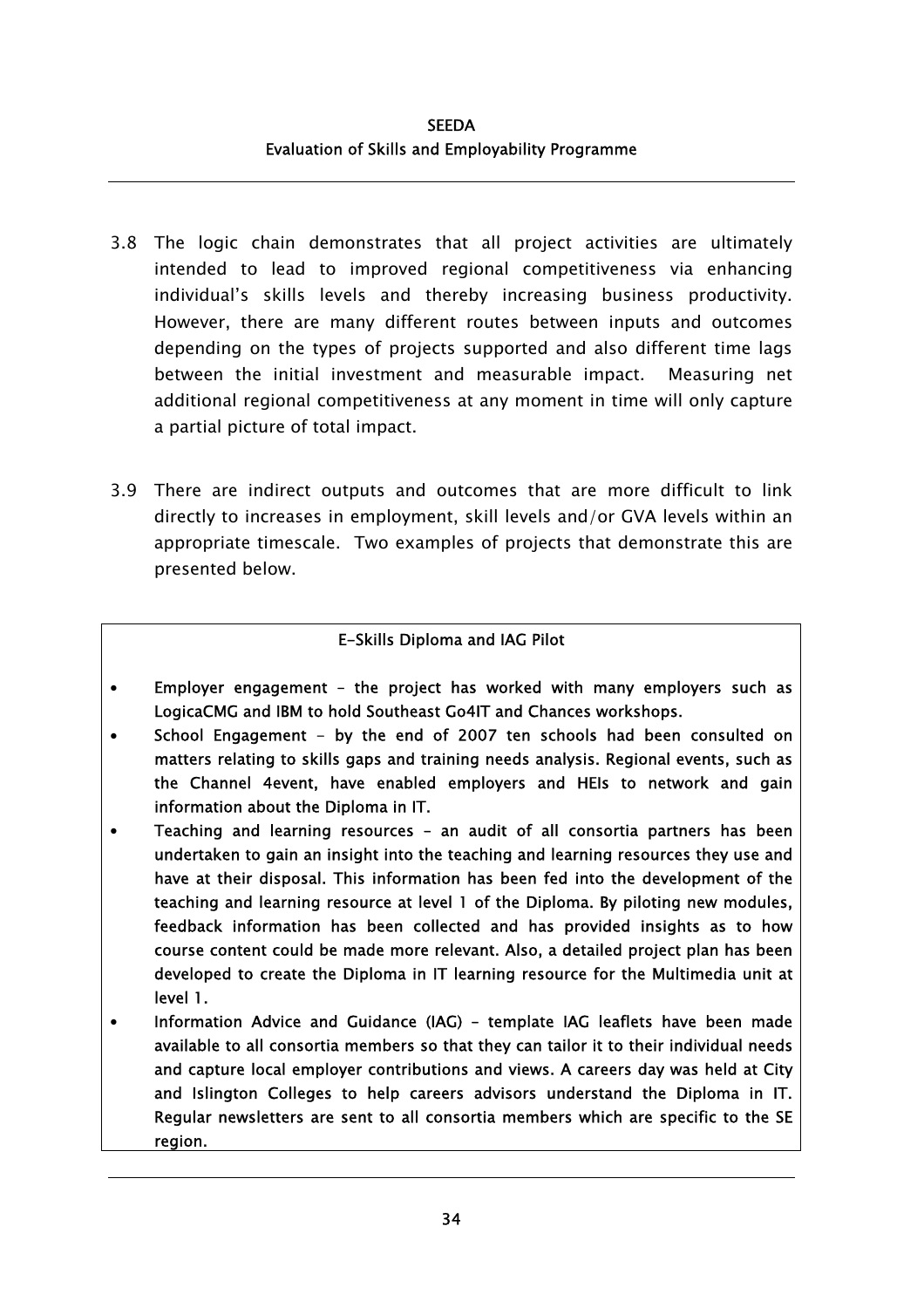#### Oxford Skills Escalator

- Working with seven NHS organisations in 22 workplaces including 16 rural workplaces.
- Created an NVQ centre and delivered the new Support Services in Healthcare NVQ 2, with Skills for Life support for candidates.
- Developed and piloted Bite Size ESOL: an innovative, close-to-the-job ESOL programme.
- Developed and delivered an innovative team appraisal process for facilities and other staff.
- Developed and delivered an innovative programme around drug calculations for nursing staff.
- Functioned as a research site for NRDC/NHSU's Maths4Life: Decisions that Count in Healthcare programme.
- Developed and delivered a range of programmes embedding Skills for Life learning opportunities into workplace training, including Food Hygiene and Health & Safety.
- Delivered range of other contextualised learning opportunities including IT, ESOL, Communication Skills, Assertiveness, Counselling, Report/essay writing, Language for job description, maths skills, study skills, workplace administration and literacy.
- Built local capacity to deliver Skills for Life and Health.
- 3.10 The inputs, activities, outputs and outcomes in relation to the sample projects are discussed in more detail below.

## Expenditure and Outputs 2002/03 to 2006/07

3.11 The projects included in the sample frame for the evaluation had total relevant spend over the period from 2002/03 to 2006/07 of £14.36 million. Table 3.2 shows the breakdown of spend by year for the projects within the sample frame and for the sample projects.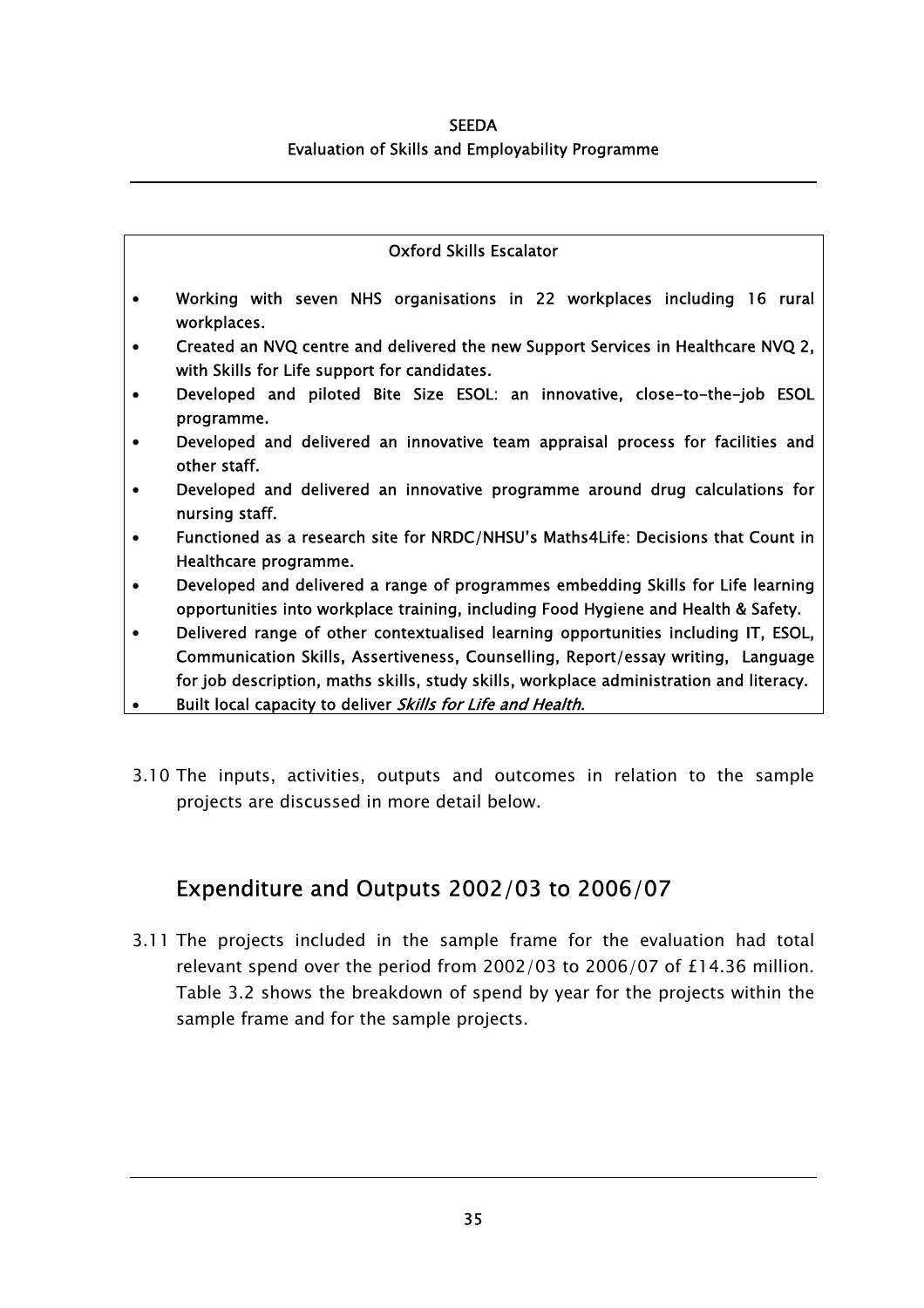**SEEDA** Evaluation of Skills and Employability Programme

| <b>Table 3.2:</b> |          |            |                            |            |            |              |
|-------------------|----------|------------|----------------------------|------------|------------|--------------|
|                   |          |            | <b>Total Spend by Year</b> |            |            |              |
|                   | 2002/03  | 2003/04    | 2004/05                    | 2005/06    | 2006/07    | <b>TOTAL</b> |
| Sample Frame      | £954,548 | £2,566,118 | £3,078,334                 | £2,278,578 | £5,487,033 | £14,364,611  |
| % of Total Spend  | 6.6%     | 17.9%      | 21.4%                      | 15.9%      | 38.2%      |              |
| Sample Projects   | 0        | £1,311,905 | £1,146,153                 | £974,004   | £4,192,752 | £7,624,814   |
| % of Total Spend  |          | 17.2%      | 15.0%                      | 12.8%      | 55.0%      |              |
| Source:           |          |            |                            |            |            |              |
|                   |          |            | SEEDA PMS/Agresso          |            |            |              |

- 3.12 Table 3.2 shows that expenditure across the relevant period has been heavily concentrated in 2006/07, which accounts for 38% of total project spend across the period. This backloading of expenditure has been reflected in the selection of sample projects. The profile of spending has implications for the delivery of outputs and the potential therefore to identify the outcomes resulting from this spend, especially where funding has been used as a pump-prime for future activities.
- 3.13 Table 3.3 shows the distribution of spend by activity type for the sample frame as a whole and for the projects within the sample.

| <b>Table 3.3:</b><br><b>Relevant Spend by Activity Type</b>                              |              |                 |  |  |  |  |
|------------------------------------------------------------------------------------------|--------------|-----------------|--|--|--|--|
|                                                                                          | Sample Frame | Sample Projects |  |  |  |  |
| Matching people into jobs                                                                | £80,000      | £80,000         |  |  |  |  |
| Skills - Provision of Basic Skills                                                       | £409,108     | £100,000        |  |  |  |  |
| Skills - Provision of L2/equivalent                                                      | £80,630      | £80,630         |  |  |  |  |
| Skills - Provision of $L3+$                                                              | £1,355,367   | £688,505        |  |  |  |  |
| Skills - Provision of Vocational<br>Training/General Education                           | £419,165     | £102,503        |  |  |  |  |
| Skills - Sector & Enterprise Skills<br>including supporting leadership<br>and management | £3,599,743   | £1,073,804      |  |  |  |  |
| Development of Educational<br>Infrastructure                                             | £7,045,883   | £5,499,372      |  |  |  |  |
| Other                                                                                    | £330,833     |                 |  |  |  |  |
| Not Specified                                                                            | £1,043,882   |                 |  |  |  |  |
| <b>TOTAL</b>                                                                             | £14,364,611  | £7,624,814      |  |  |  |  |
| Source:<br>SEEDA PMS/Agresso                                                             |              |                 |  |  |  |  |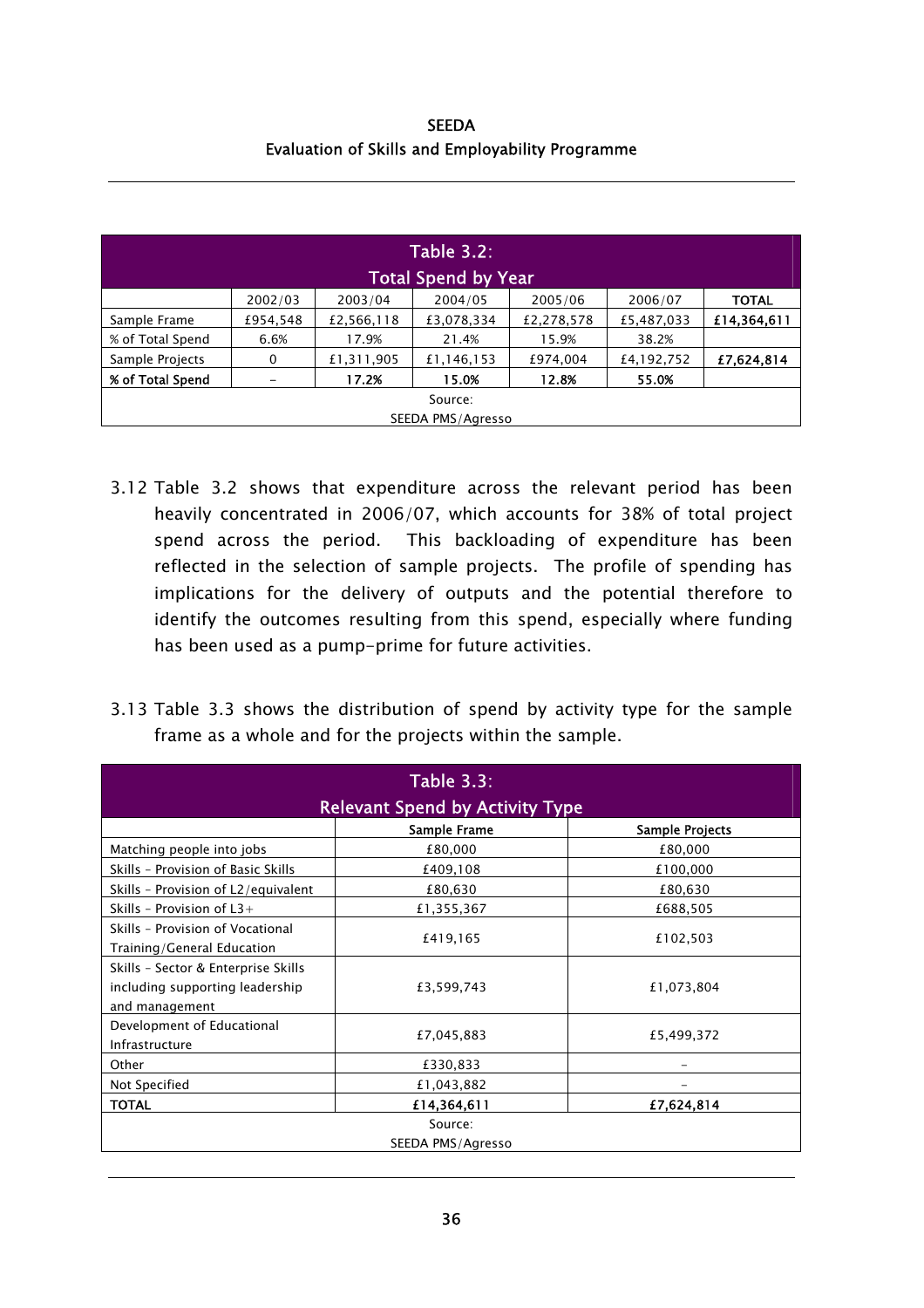- 3.14 Table 3.3 shows that the expenditure over the period from 2002/03 to 2006/07 is heavily concentrated in two main areas, which together account for nearly three quarters (74%) of total relevant spend:
	- activities supporting the development of educational infrastructure accounted for 49% of spend over the period; •
	- support for sector and enterprise skills accounted for 25%.
- 3.15 The classification of projects by activity does not necessarily align directly with the specific actions or direct outputs of the spending. For example, a number of expenditure lines had been originally classified as "Skills – provision of Level 3 or above qualifications", but the specific spend relates to capital investment and have therefore been moved to the "Development of Educational Infrastructure" category. Two examples are the establishment of the University Centre Folkestone and the funding for the observatory and planetarium through the Stimulating Physics and Engineering projects. Whilst ultimately these activities create the conditions to generate Level 3 qualifications, the direct outputs generated are in relation to physical improvements.
- 3.16 The projects included within the "Other" category are a relatively small number of projects that SEEDA project managers felt did not present a good fit with the activity typology presented in Table 3.3. There are a large number of small value (<£100k) projects that are described as "Not Specified". They include research, evaluation, marketing and communication activities that cut across a number of activity types. For both the "Other" and "Not Specified" projects, we are confident that they have contributed indirectly to the overall impact of the skills and employability programme as a whole.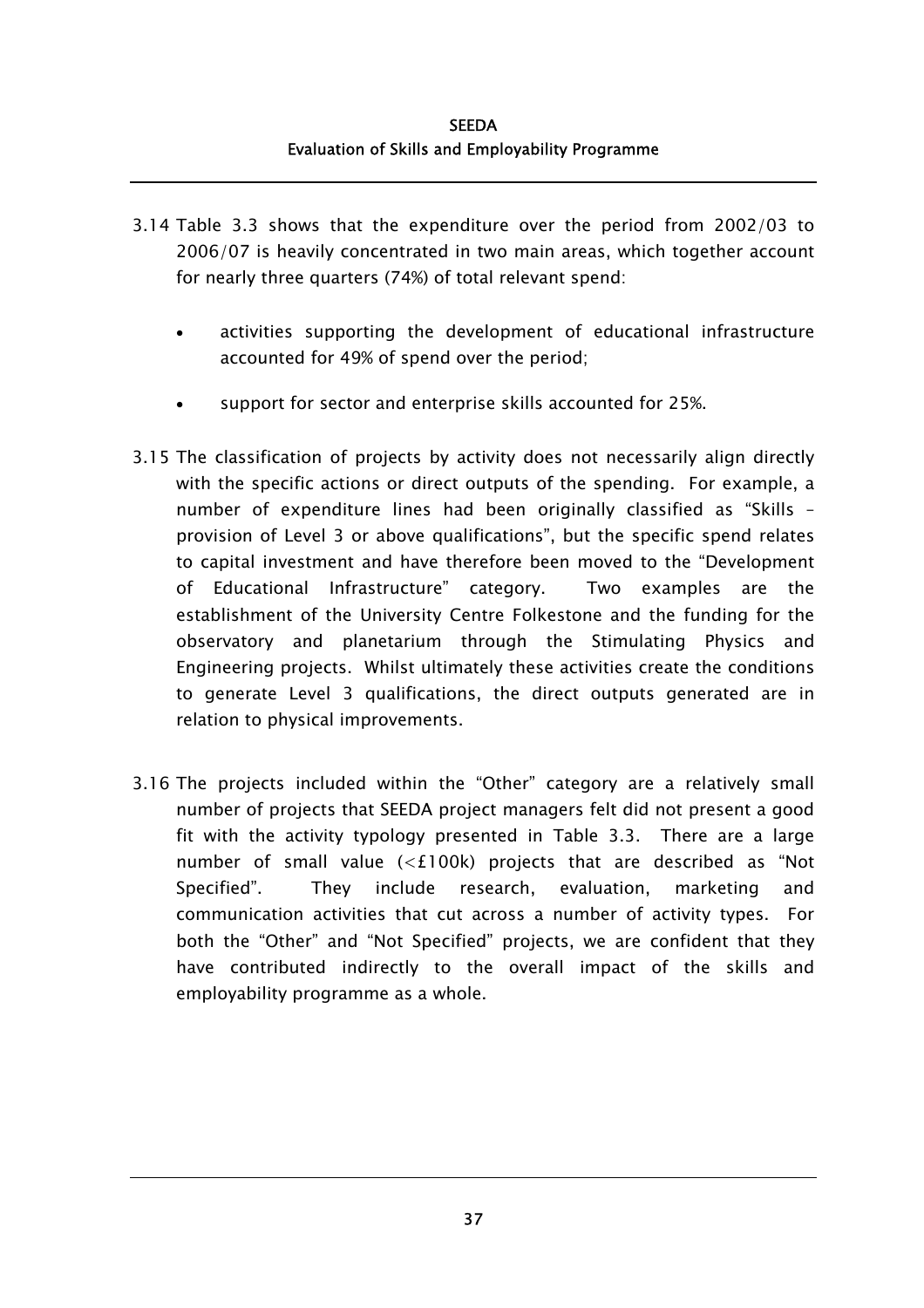- 3.17 Table 3.4 overleaf shows the breakdown of outputs delivered through the programme during the period from 2002/03 to 2006/07. This is based on actual output data for the period from 2004/05 to 2006/07. For 2003/04, we have derived estimates based on a backward projection of outputs from 2004/05 using those projects that had expenditure and outputs across the two financial years.
- 3.18 The expenditure in 2003/04 included £491,571 that was not directly related to the delivery of Tier 3 outputs, including core support for Skills Insight and Action South East, together with other support for communications, marketing and research. We have also taken account of those instances where expenditure in 2003/04 has led to outputs that have been recorded in 2004/05, for example in relation to the support for the University at Medway.
- 3.19 We believe, therefore, that the estimates generated for 2003/04 provide a reasonable indication of the scale of outputs generated across the Tier 3 measures, although will not be a wholly accurate reflection of the specific outputs delivered.
- 3.20 The sample frame included only five lines of expenditure in 2002/03. Two of these were specifically identified as marketing activities, accounting for 13% of spend in the year. One project, Hastings Learndirect Centre, accounted for spend of £404,812 (42% of the annual total), but had a start date in March 2003. It would not therefore be expected to deliver outputs until some time later. Significant learning outputs are recorded against this project in 2004/05 and are, consequently, included in Table 3.4.
- 3.21 Furthermore, there are two projects in 2002/03, accounting for spend of £427,746, for which we have been unable to identify the scale of contractual outputs delivered. This therefore relates to just 3% of the total relevant skills and employability expenditure.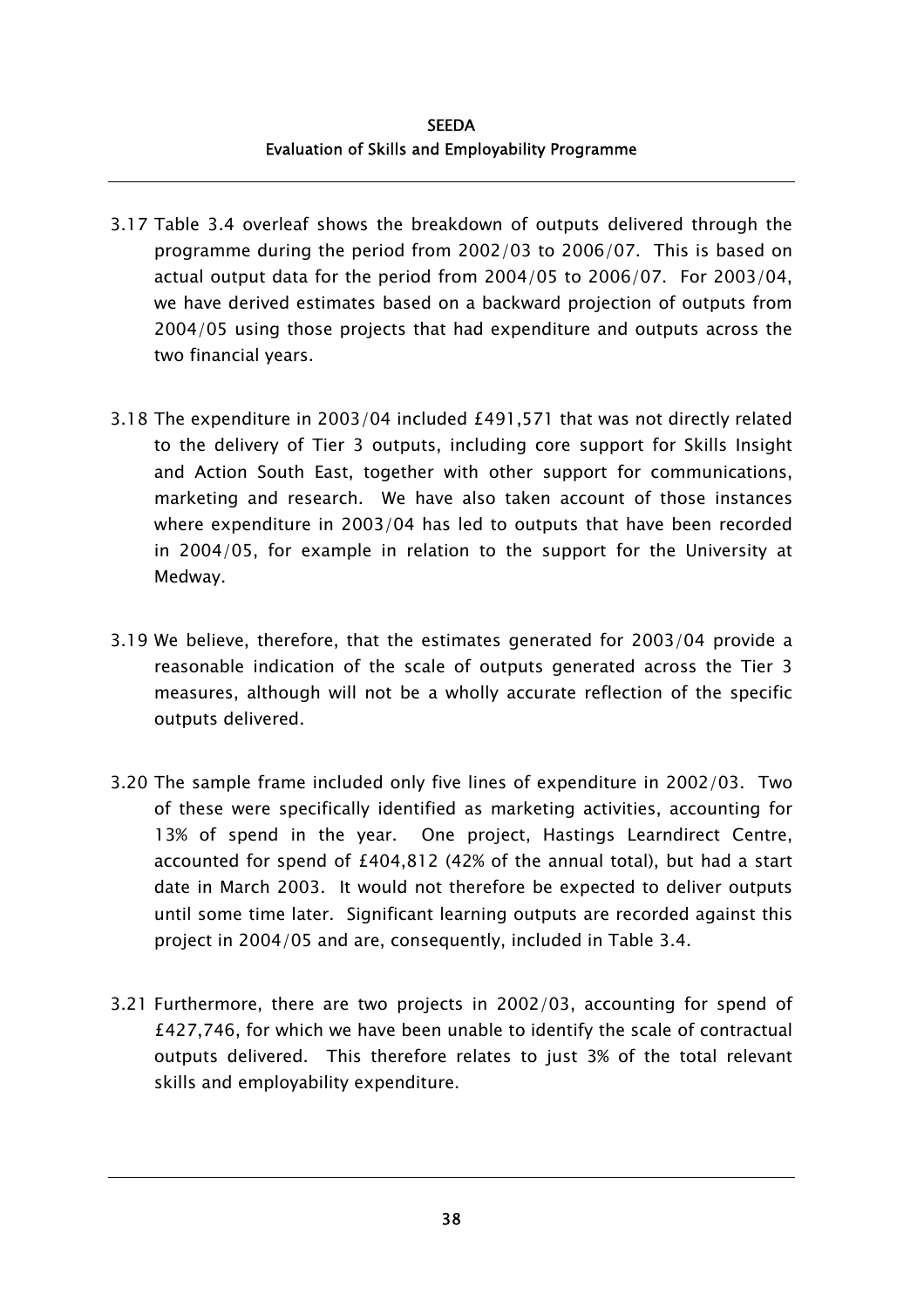| <b>Table 3.4:</b><br>Actual Outputs Delivered 2002/03 to 2006/07                                                                                            |         |                          |         |         |         |              |  |
|-------------------------------------------------------------------------------------------------------------------------------------------------------------|---------|--------------------------|---------|---------|---------|--------------|--|
|                                                                                                                                                             | 2002/03 | 2003/04*                 | 2004/05 | 2005/06 | 2006/07 | <b>TOTAL</b> |  |
| <b>Tier 3 Outputs:</b>                                                                                                                                      |         |                          |         |         |         |              |  |
| C1a: New Jobs Created/Safeguarded                                                                                                                           |         |                          | 42.6    |         |         | 42.6         |  |
| C3a: Learning Opportunities Created and Filled 3-30 hrs                                                                                                     |         | 1.634                    | 2,949   |         |         | 4,583        |  |
| C3b: Learning Opportunities Created and Filled 30 hrs+                                                                                                      |         | 108                      | 1,017   |         |         | 1,125        |  |
| S2: Businesses receiving specialist advice                                                                                                                  |         | 72                       | 501     |         |         | 573          |  |
| S3: Businesses in a cluster, technology or learning network                                                                                                 |         | 61                       | 228     |         |         | 289          |  |
| S4: Adults Receiving Basic Skills Training                                                                                                                  |         | 262                      | 199     |         |         | 461          |  |
| S5: Individuals Receiving ICT Training                                                                                                                      |         | $\overline{\phantom{a}}$ | 332     |         |         | 332          |  |
| S6: Adults receiving high level skills                                                                                                                      |         | 163                      | 1,170   |         |         | 1,333        |  |
| <b>New Tasking Framework Core Outputs:</b>                                                                                                                  |         |                          |         |         |         |              |  |
| 1: Number of Jobs Created/Safeguarded                                                                                                                       |         |                          |         |         | 114     | 114          |  |
| 2: Number of people assisted into employment                                                                                                                |         |                          |         |         | 26      | 26           |  |
| 4: Number of businesses assisted to improve performance                                                                                                     |         |                          |         | 956     | 1.317   | 2,273        |  |
| 4: Number of businesses in new collaboration with UK Knowledge<br>base                                                                                      |         |                          |         | 55      | 74      | 129          |  |
| 6: Number of people assisted in their skills development (6 hours+)                                                                                         |         |                          |         | 1.202   | 1.410   | 2,612        |  |
| 6a: Number of adults gaining basic skills qualifications                                                                                                    |         |                          |         | 449     | 281     | 730          |  |
| 6b: Number of adults in work gaining L2 or equivalent qualification                                                                                         |         |                          |         | 68      | 31      | 99           |  |
| Source:<br><b>SEEDA PMS Data</b><br>* Outputs for 2003/04 are estimates based on balance of spend across activities and actual outputs recorded in 2004/05. |         |                          |         |         |         |              |  |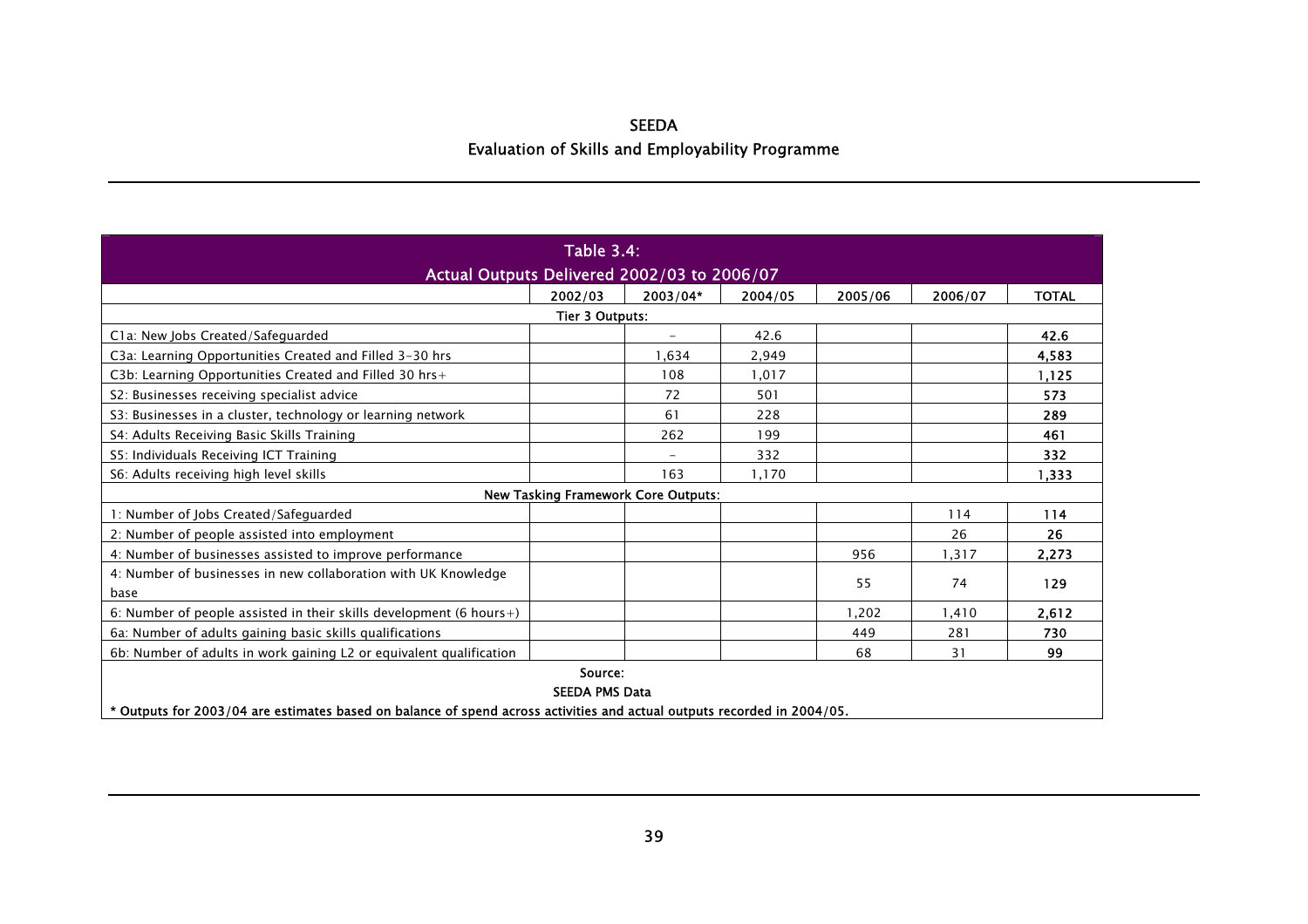- 3.22 It can be seen from Table 3.4 that the output categories differ between the two periods. In particular, the differences relate to the way in which learning opportunities have been classified. In the previous (Tier 3) outputs, learning opportunities were broken down into those with a duration of between three and 30 hours, and those delivering more than 30 hours of learning. In the new tasking framework, the focus is on individuals assisted in their skills development, with the definition relying on those individuals receiving a minimum of six hours learning[14.](#page-69-0)
- 3.23 This change had a significant impact on those projects that were initially designed under the Tier 3 regime but where delivery continued under the New Tasking Framework. This led to a situation where support was initially designed to deliver three hour training sessions that did not meet the six hour requirements under the new Core Outputs. Consequently these could not be counted. This was reported as a significant issue in relation to the activities of the Urban Renaissance Institute. Initially, the target was set to deliver 1,000 learning opportunities of between 3-30 hours, which was then revised to deliver 450 learning opportunities of at least six hours per person.
- 3.24 In 2004/05, sample projects were delivering a significant number of short learning opportunities. In particular, this related to the activity delivered in support of SEEDA's Workplace Basic Skills Strategy, which included the delivery of courses and seminars to develop capacity in the region to meet basic skills needs in the workplace.

1

<span id="page-69-0"></span><sup>14</sup> In the Core Outputs Technical Note which mapped Tier 3 and New Tasking Framework outputs, Tier 3 Output 5 and New Tasking Framework Core Output 6 were seen as mapping closely to each other, but no outputs have been identified against Tier 3 Output 5 for the sample projects in 2004/05.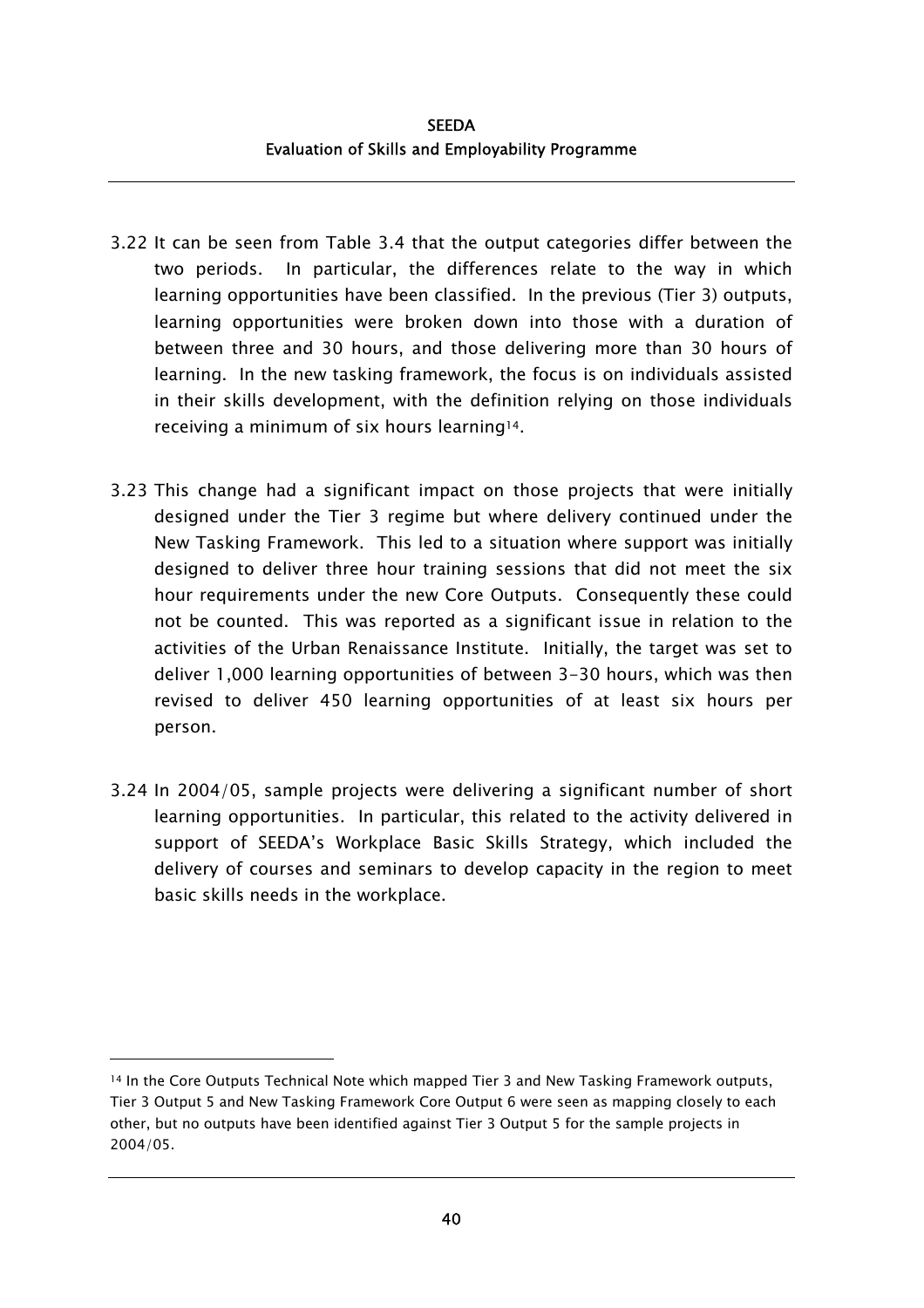- 3.25 Two of the sample projects included activity during 2003/04 Action for Business Colleges and the e-skills IT Management for Business Degree (ITMB). At this stage, both of these projects were involved in the development of new standards and frameworks. As such, they did not deliver outputs that were quantifiable in the context of the Tier 3 framework. However, they have either contributed Strategic Added Value or will deliver significant outputs in the future. As stated in the contract for the delivery of the ITMB project, "in the next phase of the project (2005 and beyond) there will be several hundred C3a and S6 outputs". However, this has not followed through to the recording of significant numbers of learning outputs in subsequent years.
- 3.26 Below are two examples from the sample projects which demonstrate the range of indirect outputs and outcomes that have been generated through SEEDA investment.

### West Wight Training: Learning for All

- The project enhances the Isle of Wight local strategies for combating and preventing labour market exclusion, improving labour market development, tackling unemployment and developing economic growth.
- Employed and unemployed people have been able to gain and raise their skill levels to enable them to fill skills gaps in health and social work, IT, tourism and retail services.
- SEEDA provided business support throughout the project which proved useful in maintaining high quality service provision.

### Learning through Work – Phase 2

- Development of a model for integrating skills training into on-the-job training.
- Development of a network of employers who have benefited from the project's support which can help to take the work forward by sharing with other employers, hence building sustainability.
- Development of a network of trained Skills for Life specialists who can work with further organisations to embed LLNIT skills into job roles.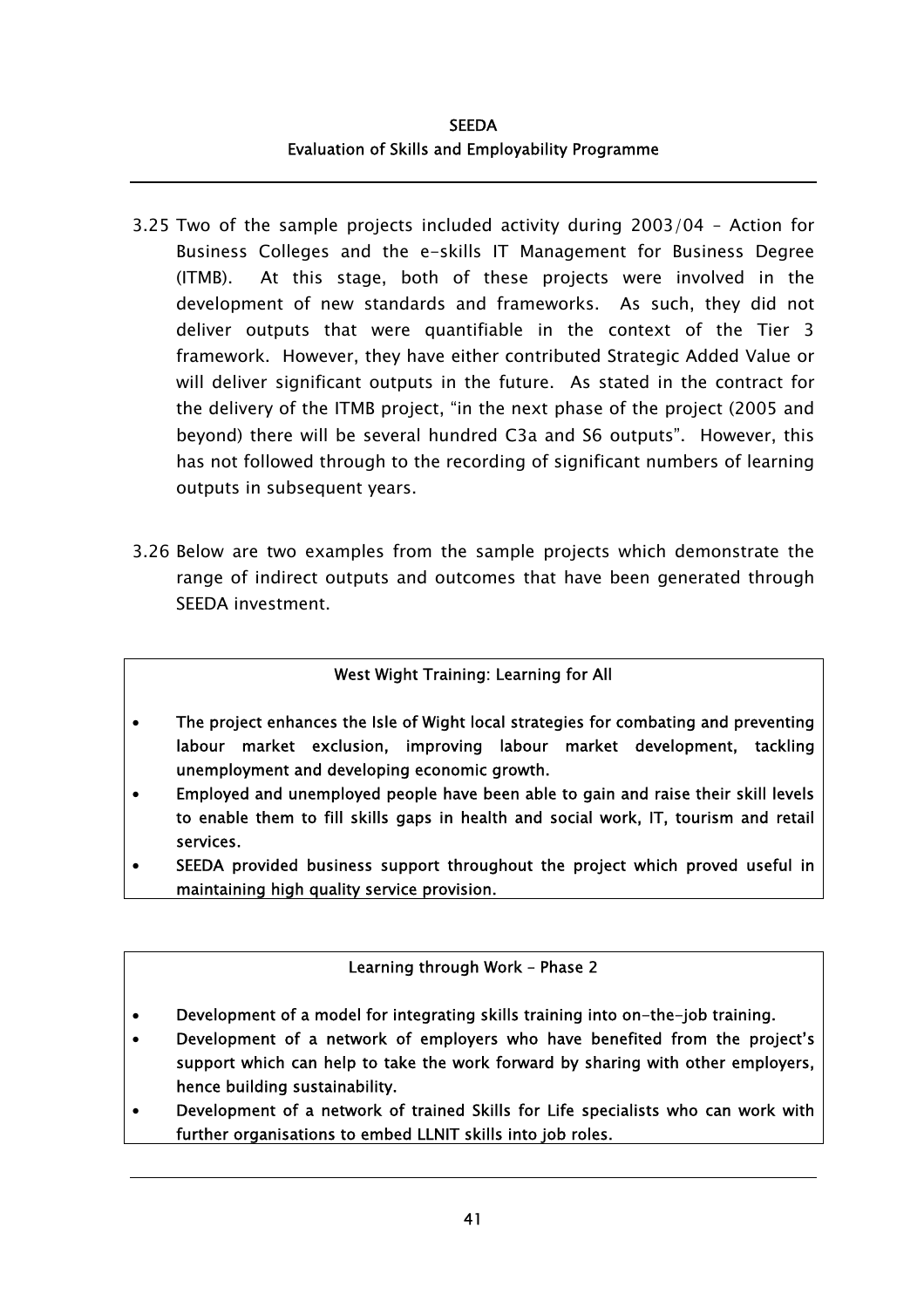**SEEDA** Evaluation of Skills and Employability Programme

3.27 Table 3.5 summarises the gross direct outputs generated by the sample frame projects over the period from 2002/03 to 2006/07.

| <b>Table 3.5:</b><br>Summary Outputs 2002/03 to 2006/07 |       |  |  |  |  |
|---------------------------------------------------------|-------|--|--|--|--|
| Number of jobs created                                  | 157   |  |  |  |  |
| People assisted into employment                         | 26    |  |  |  |  |
| People involved in skills development                   | 8,699 |  |  |  |  |
| Adults receiving basic skills training                  | 1,191 |  |  |  |  |
| Adults gaining Level 2 or equivalent qualifications     | 99    |  |  |  |  |
| Adults receiving high level skills                      | 1,333 |  |  |  |  |
| Individuals receiving ICT Training                      | 332   |  |  |  |  |
| Businesses assisted                                     | 3,263 |  |  |  |  |
| Source:                                                 |       |  |  |  |  |
| <b>SEEDA PMS Data</b>                                   |       |  |  |  |  |

- 3.28 This summary demonstrates the overall number of individuals and businesses that were supported by the programme over the five year period, although it must be recognised that the interactions supported have varied in scale and nature.
- 3.29 It is important to recognise that the outputs that have been recorded in this way reflect only those that relate directly to the contractual measures reported by SEEDA to government. The outputs recorded above do not reflect the wider results of the catalytic and influencing role that SEEDA has played in utilising its skills and employability resources. These do not always lend themselves to quantification in a manner that reflects the results of the activities undertaken and are a stage in the progression towards support for skills development by individuals or businesses. They include:
	- the establishment of new learning frameworks or structures;
	- the development of new networks of organisations;
	- support for the development of new facilities for the delivery of skills programmes.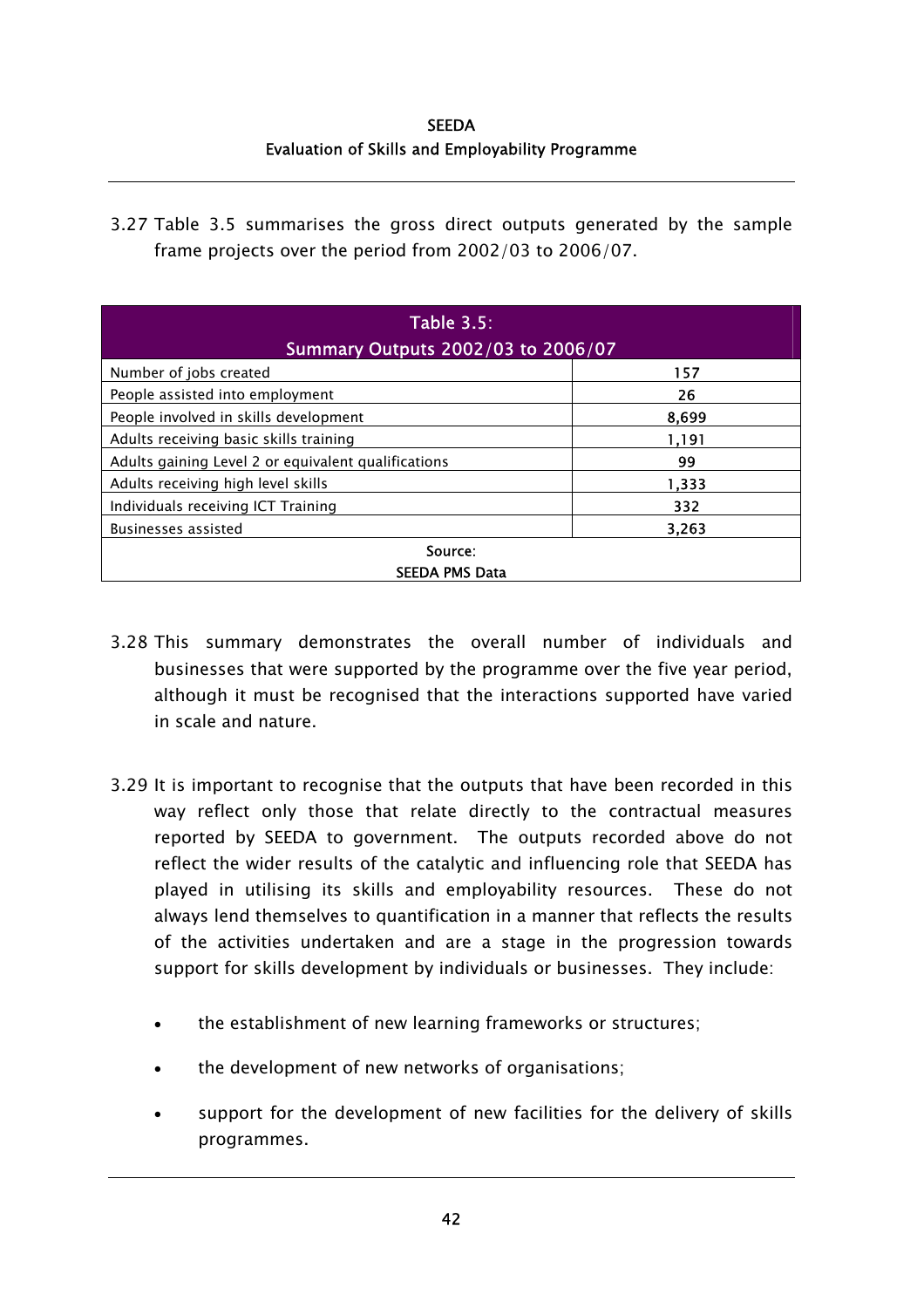3.30 In these cases, there may be significant lags between the specific activity supported by SEEDA taking place and the direct delivery of skills outcomes that will then lead on to economic impacts.

## Expected Spend and Outputs

- 3.31 In order to understand the full scale of outputs, outcomes and impacts from the sample frame projects, the spend and outputs generated since April 2007, and expected in future, need to be taken into account<sup>15</sup>.
- 3.32 Table 3.6 shows the expenditure in the period from 2007/08 to 2009/10, broken down by programme area and activity type. This shows that a total of £2,129,795 was budgeted to be spent on sample frame projects after the end of the relevant spend period. No further expenditure was budgeted for 2010/11.
- 3.33 One line of expenditure, support for the University Centre Folkestone, accounts for £561,000 of this spend to March 2010, which is 26.3% of the total and is classified as Development of Educational Infrastructure. Other projects with significant levels of expenditure during this period include:
	- e-skills Diploma and IAG Pilot -  $£237,900$  in 2007/08, within the Sector and Enterprise Skills category;
	- $\bullet$ Gatwick Learning and Development Centre  $-$  £143,388 over the three year period (vocational training and general education);
	- Regional Resource Centre - £135,048 in 2007/08 (development of educational infrastructure).

<span id="page-72-0"></span><sup>15</sup> It should be noted that none of the sample frame projects incurred expenditure prior to April 2002.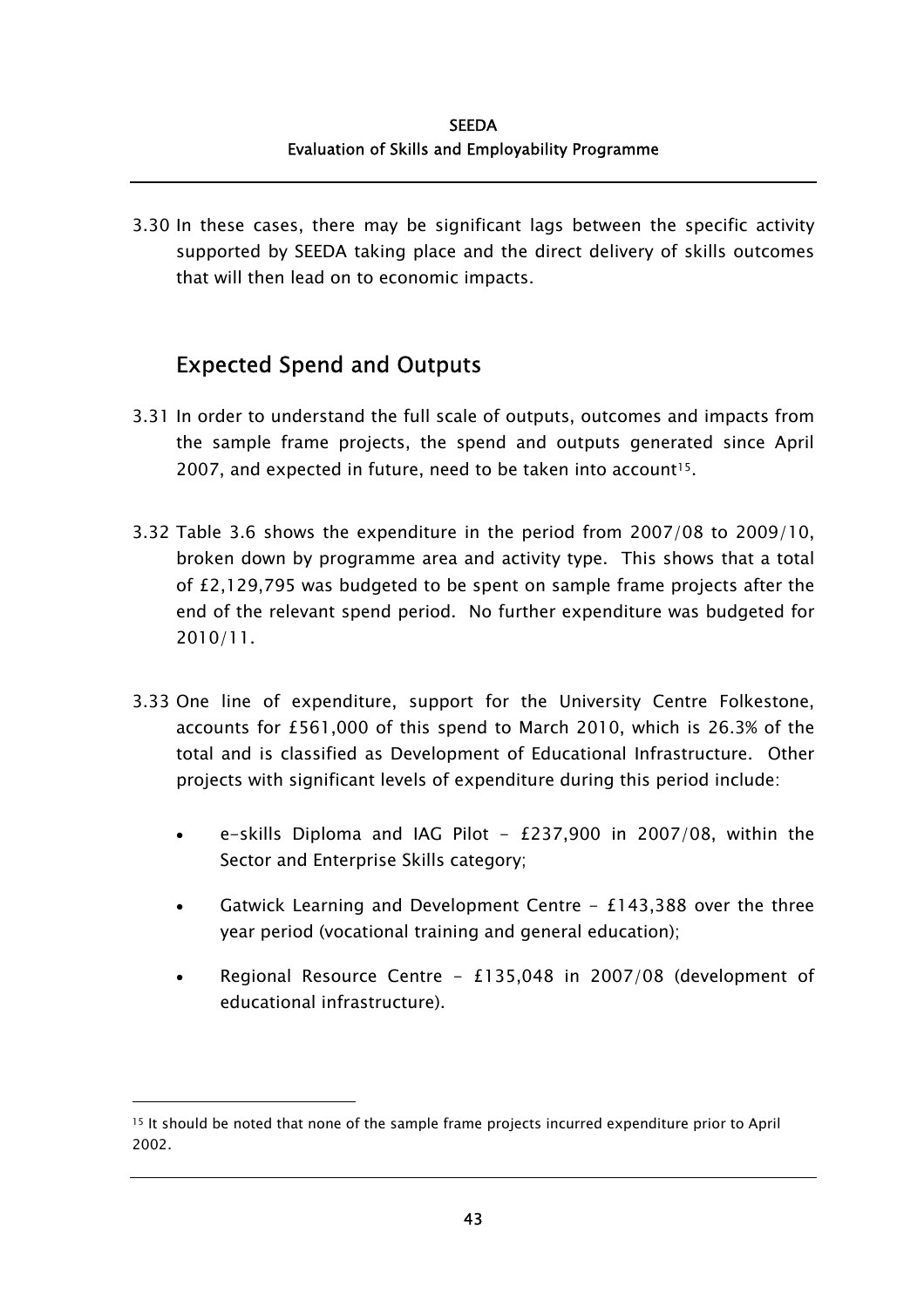SEEDA Evaluation of Skills and Employability Programme

| <b>Table 3.6:</b>                                                         |                          |                                                     |                          |              |
|---------------------------------------------------------------------------|--------------------------|-----------------------------------------------------|--------------------------|--------------|
|                                                                           |                          | Sample Frame Project Expenditure 2007/08 to 2009/10 |                          |              |
| <b>Programme Area</b>                                                     | 2007/08                  | 2008/09                                             | 2009/10                  | <b>TOTAL</b> |
| Sector Skills                                                             | 424,065                  | 47,692                                              | 23,846                   | 495,603      |
| Workforce Skills                                                          | 69,974                   |                                                     |                          | 69,974       |
| FRESA/Action South East                                                   | 47,364                   | 59,119                                              |                          | 106,483      |
| L&S Marketing                                                             | 49,749                   | 25,634                                              |                          | 75,383       |
| STE Networks & Projects                                                   | 590,450                  | 141,016                                             | 170,000                  | 901,466      |
| Access to Learning                                                        | 381,138                  | 55,000                                              | 15,000                   | 451,138      |
| Re-employment Unit                                                        | $\overline{\phantom{a}}$ | $\overline{\phantom{a}}$                            | $\overline{\phantom{a}}$ |              |
| Rural Skills Programme                                                    | 30,000                   | $-252$                                              |                          | 29,748       |
| <b>TOTAL</b>                                                              | 1,592,740                | 328,209                                             | 208,846                  | 2,129,795    |
| <b>Project Type</b>                                                       |                          |                                                     |                          |              |
| Skills - Provision of Basic<br><b>Skills</b>                              | 90,000                   |                                                     | $\qquad \qquad -$        | 90,000       |
| Skills - Provision of<br>L2/equivalent                                    | 119,210                  |                                                     |                          | 119,210      |
| Skills - Provision of L3+                                                 | 327,538                  | 130,500                                             | 170,000                  | 628,038      |
| Skills - Provision of<br>Vocational Training/<br><b>General Education</b> | 273,185                  | 55,000                                              | 15,000                   | 343,185      |
| Skills - Sector &<br><b>Enterprise Skills</b>                             | 374,829                  | 47,692                                              | 23,846                   | 446,367      |
| Development of<br><b>Educational Infrastructure</b>                       | 333,741                  | 69,635                                              |                          | 403,376      |
| Other                                                                     | 3,800                    | $\overline{\phantom{0}}$                            |                          | 3,800        |
| Not Specified                                                             | 70,437                   | 25,382                                              |                          | 95,819       |
| <b>TOTAL</b>                                                              | 1,592,735                | 328,209                                             | 208,846                  | 2,129,795    |
| Source:<br><b>SEEDA PMS Data</b>                                          |                          |                                                     |                          |              |

3.34 Table 3.7 shows the actual outputs generated for 2007/08 and projected outputs for 2008/09, based on actual performance in quarter 1 and forecasts for the remainder of the year.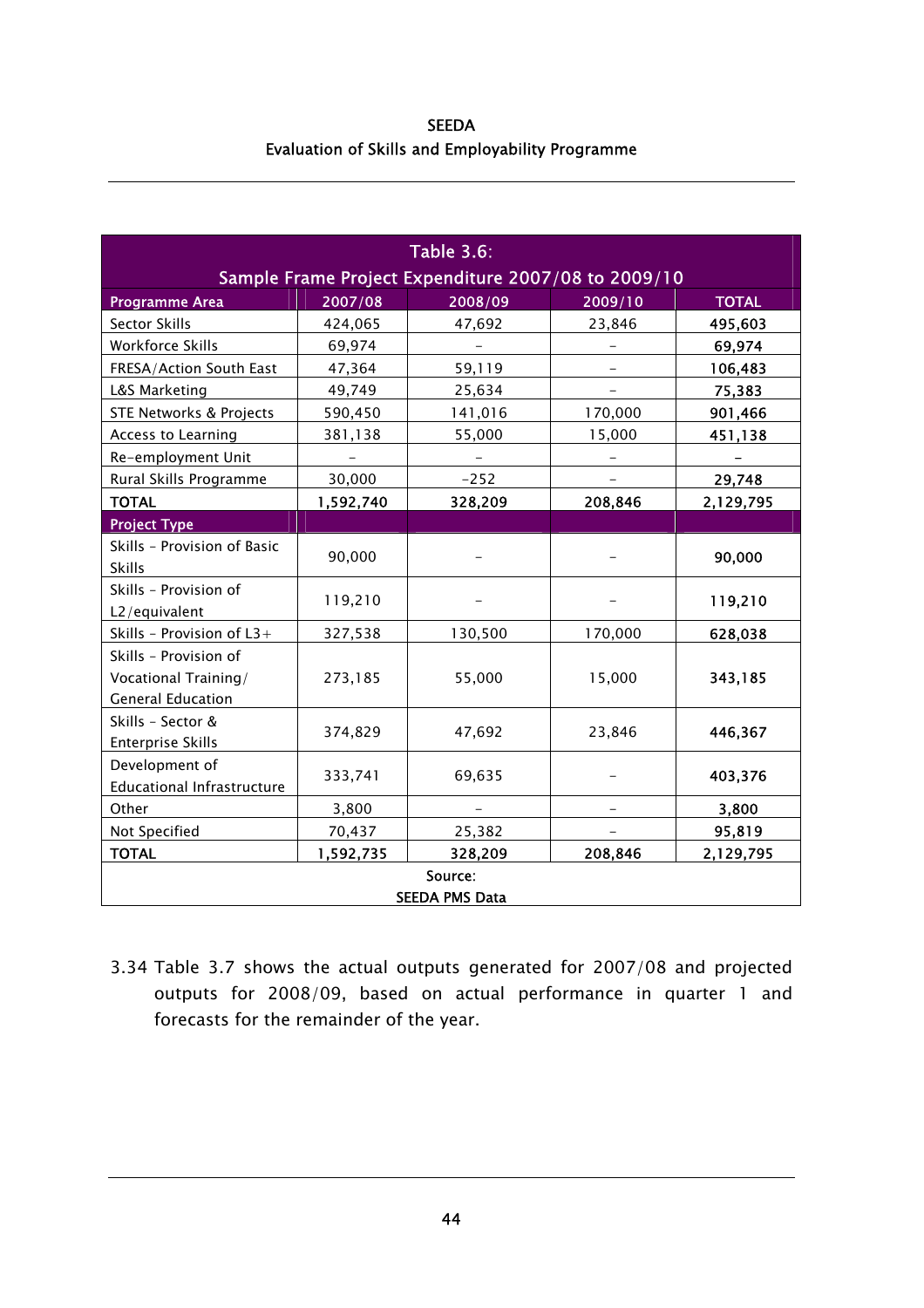| <b>SEEDA</b>                                            |  |  |
|---------------------------------------------------------|--|--|
| <b>Evaluation of Skills and Employability Programme</b> |  |  |

| <b>Table 3.7:</b><br>Outputs Expected 2007/08 to 2008/09                                       |         |         |              |
|------------------------------------------------------------------------------------------------|---------|---------|--------------|
| <b>New Tasking Framework Core Outputs:</b>                                                     |         |         |              |
|                                                                                                | 2007/08 | 2008/09 | <b>TOTAL</b> |
| 1: Number of Jobs Created/Safeguarded                                                          | 51      | 0       | 51           |
| 2: Number of people assisted into employment                                                   | 72      | 98      | 170          |
| 4: Number of businesses assisted to improve<br>performance                                     | 641     | 286     | 927          |
| 4: Number of businesses in new collaboration with UK<br>Knowledge base                         | 5       | 76      | 81           |
| 6: Number of people assisted in their skills development                                       | 920     | 1,460   | 2.380        |
| 6a: Number of adults gaining basic skills qualifications                                       | 277     | 120     | 397          |
| Source:                                                                                        |         |         |              |
| <b>SEEDA PMS Data</b>                                                                          |         |         |              |
| * Outputs for 2007/08 are actual figures. Outputs for 2008/09 are estimates based on actual Q1 |         |         |              |
| Performance and Forecasts for Q2-Q4.                                                           |         |         |              |

- 3.35 These expected outputs provide a partial picture of the direct outputs generated by the sample frame projects continuing from April 2007, reflecting measures for 19 of the 25 projects where spend is identified in this period. No data has been provided for outputs anticipated from 2009/10 onwards. These outputs only reflect those measures against which SEEDA is contractually required to report to government. They do not reflect the full range of results generated by the activities, nor do they capture the ultimate outputs that have been generated since 2007 as a result of earlier expenditure on projects that were completed during the relevant spend period.
- 3.36 It is important to state that the projected outputs for 2007/08 and 2008/09 are not related to the previous activity within the relevant spend period. They are contracted outputs related to expenditure over the same time period. In Section 4 and Section 5 we make a distinction between the net outputs generated and estimated GVA incurred during the evaluation period (2002/03 to 2006/07) and the future period (2007/08 and 2008/09).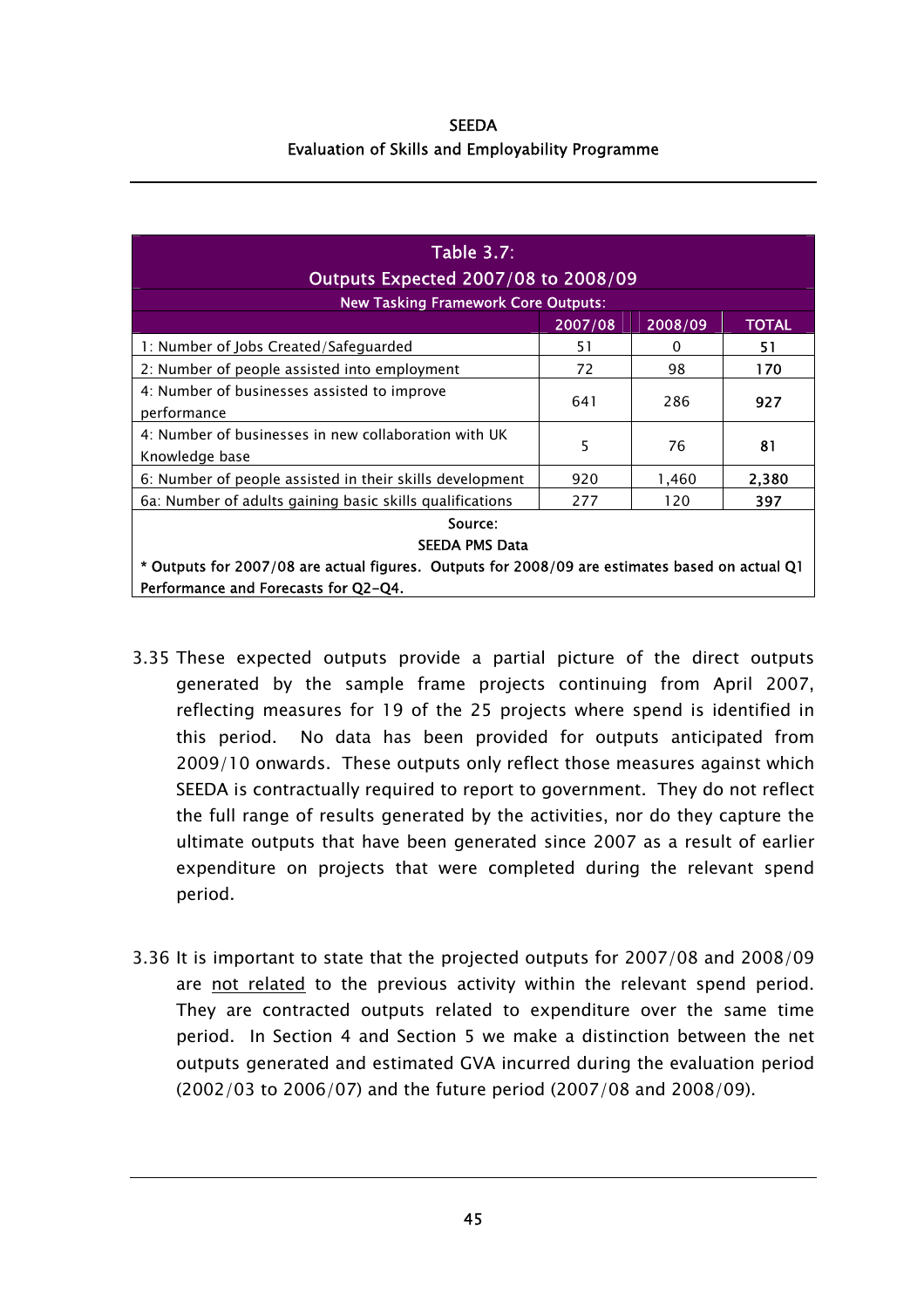## Characteristics of Projects

- 3.37 In evaluating SEEDA's support for skills and employability activities, it is important to recognise the diverse characteristics of the projects that have received funding. This is reflected in the nature of the activities that have been undertaken and the way in which funds have been used.
- 3.38 Table 3.8 provides a brief summary of the activities that have been undertaken by the projects within the sample. Further information on the case study projects is included in Appendix B, which provides brief case studies of each project.

| <b>Table 3.8:</b>                                 |                                                                                                                                                                                                                                                                                                                                                                                                                                                                                                                                                                    |  |
|---------------------------------------------------|--------------------------------------------------------------------------------------------------------------------------------------------------------------------------------------------------------------------------------------------------------------------------------------------------------------------------------------------------------------------------------------------------------------------------------------------------------------------------------------------------------------------------------------------------------------------|--|
| <b>Summary of Sample Project Activities</b>       |                                                                                                                                                                                                                                                                                                                                                                                                                                                                                                                                                                    |  |
| Matching people into jobs                         |                                                                                                                                                                                                                                                                                                                                                                                                                                                                                                                                                                    |  |
| 1. West Wight Training                            | 1. The main objective of the project was to enable beneficiaries to gain<br>employment on a full or part-time basis. The project provided training in<br>childcare to NVQ Levels 1, 2 & 3, and also IT skills at basic level for<br>beginners, ECDL and advanced exams. It also offered basic skills, life<br>skills, parenting skills, basic first aid and health and safety for all<br>beneficiaries. Participants were offered work experience to test working<br>in one of the areas that training is offered.                                                 |  |
| Skills - Provision of Basic Skills                |                                                                                                                                                                                                                                                                                                                                                                                                                                                                                                                                                                    |  |
| 1. Oxfordshire Skills Escalator                   | 1. Delivery of 10 hour learning opportunities to employees of Oxford and<br>Radcliffe Astute Trust working in low paid/low skilled ancillary and<br>support roles.                                                                                                                                                                                                                                                                                                                                                                                                 |  |
| Skills - Provision of L2/equivalent               |                                                                                                                                                                                                                                                                                                                                                                                                                                                                                                                                                                    |  |
| 1. Training Pools Pilot - Marine<br>Sector Skills | 1. The project objectives were to increase the use of apprentice training<br>within the marine sector and to improve achievement levels and<br>completion rates. This will be achieved by offering fully subsidised<br>training to develop 'Apprentice Mentors' for companies who were using or<br>considering apprentice training schemes.<br>The project explored<br>opportunities for pooling of apprentices across a number of businesses,<br>but these were not progressed. The project also delivered specific<br>training on Noise and Vibration Awareness. |  |
| Skills - Provision of L3+                         |                                                                                                                                                                                                                                                                                                                                                                                                                                                                                                                                                                    |  |
| 1. Urban Renaissance Institute                    | 1. SEEDA's funding has supported the establishment and initial staffing of<br>the Urban Renaissance Institute, which is delivering training for built<br>environment professionals, in response to the needs identified in the<br>The programmes offered deliver opportunities to<br>Egan Review.<br>accumulate credits leading to qualifications.                                                                                                                                                                                                                 |  |
| 2. e-skills IT Management for                     | 2. SEEDA's funding has supported the development and initial roll-out of                                                                                                                                                                                                                                                                                                                                                                                                                                                                                           |  |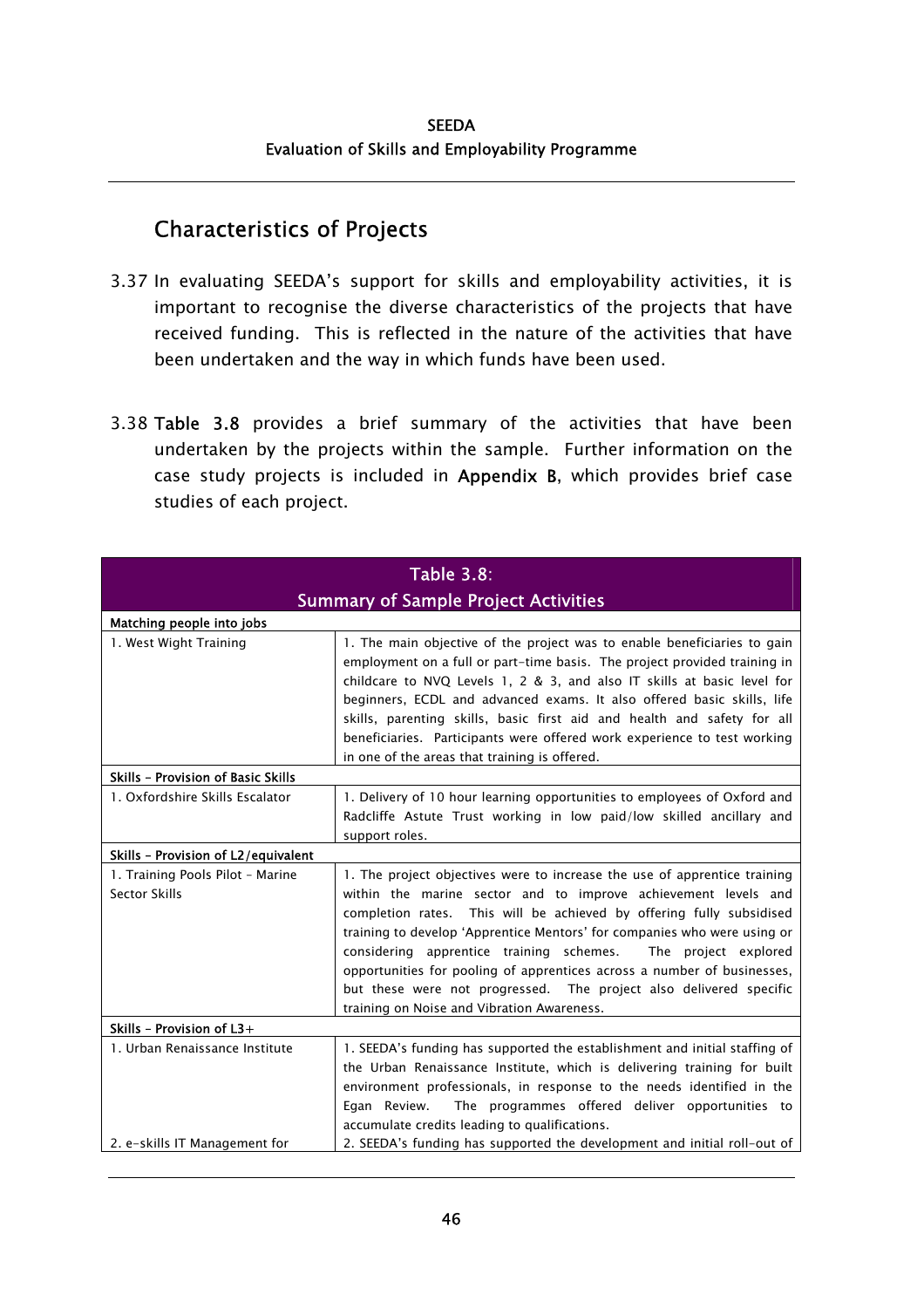| <b>SEEDA</b>                                            |
|---------------------------------------------------------|
| <b>Evaluation of Skills and Employability Programme</b> |

| <b>Table 3.8:</b>                                           |                                                                                    |  |
|-------------------------------------------------------------|------------------------------------------------------------------------------------|--|
| <b>Summary of Sample Project Activities</b>                 |                                                                                    |  |
| Business (ITMB) Degree                                      | the new ITMB programme, which is a new qualification that specifically             |  |
|                                                             | focuses on meeting the needs of IT employers. The funding covered                  |  |
|                                                             | development of the programme, endorsement and the recruitment of the               |  |
|                                                             | first group of students. The first eight students graduated from the               |  |
|                                                             | programme in June 2008. DIUS has funded subsequent student intakes.                |  |
| Skills - Provision of Vocational Training/General Education |                                                                                    |  |
| 1. Kent Skills Escalator (Windows of                        | 1. The project has provided access to training and development,                    |  |
| Opportunity)                                                | information, advice and quidance. Practical assistance was provided to             |  |
|                                                             | ensure local people gain the skills retail and associated employers                |  |
|                                                             | require. The intended overall effect of the project was to help raise skills       |  |
|                                                             | levels in a targeted way within the Shepway workforce, thereby enabling            |  |
|                                                             | more people to move up the skills escalator with an overall aim of raising         |  |
|                                                             | workforce productivity.                                                            |  |
|                                                             | Skills - Sector & Enterprise Skills including supporting leadership and management |  |
| 1. Regional Skills Brokerage                                | 1. SEEDA funding has supported the development of a region-wide skills             |  |
|                                                             | brokerage model, followed by the roll-out of the brokerage approach in             |  |
|                                                             | support of Train to Gain delivery. A key characteristic has been the               |  |
|                                                             | integration of the skills brokerage with business broker activities to align       |  |
|                                                             | skills and business support provision.                                             |  |
| 2. Technology Skills Managers                               | 2. This included two elements. Farnborough Aerospace Consortium used               |  |
|                                                             | funding to carry out a two-phase research project into skills needs in the         |  |
|                                                             | aerospace industry in the region.<br>SECBE were involved in raising                |  |
|                                                             | awareness of environmental technologies, leading to the delivery of                |  |
|                                                             | training in environmental technologies from the Regional Resource Centre           |  |
|                                                             | for Environmental Technologies.                                                    |  |
| 3. South East Tourism Skills                                | 3. SEEDA has part-funded (29%) six sub-regional co-ordinators and a                |  |
| Network                                                     | regional co-ordinator who provide a specialist skills advice service to            |  |
|                                                             | businesses within the tourism, hospitality and leisure industries within the       |  |
|                                                             | region. The network has been in existence since September 2004.                    |  |
| 4. e-skills Diploma and IAG                                 | 4. SEEDA's funding has been used to support preparation for the                    |  |
|                                                             | implementation of the Diploma in September 2008. This has been                     |  |
|                                                             | delivered through engaging employers in regional events to raise                   |  |
|                                                             | awareness of the Diploma, supporting Training Needs Analysis for                   |  |
|                                                             | teachers, reviewing teaching and learning resources and developing IAG             |  |
|                                                             | materials to ensure that guidance providers are offering appropriate               |  |
|                                                             | information regarding Diploma options. The impacts of these activities             |  |
|                                                             | will be evident when take-up figures are available for the first lines of          |  |
|                                                             | Diploma learning later in 2008, and it will be possible to assess the              |  |
|                                                             | overall success of the project.                                                    |  |
| 5. Rural Business Advice and                                | 5. Supporting the development and operation of a network of providers              |  |
| <b>Training Network</b>                                     | delivering business advice and training to rural businesses. This has              |  |
|                                                             | included recruiting to the network and the development of a quality                |  |
|                                                             | assurance standard for the network members.                                        |  |
| Development of Educational Infrastructure                   |                                                                                    |  |
| 1. Global Regions Network                                   | 1. This project has funded the central coordination of activities around an        |  |
|                                                             | academic network to focus on the exchange of best practice and to help             |  |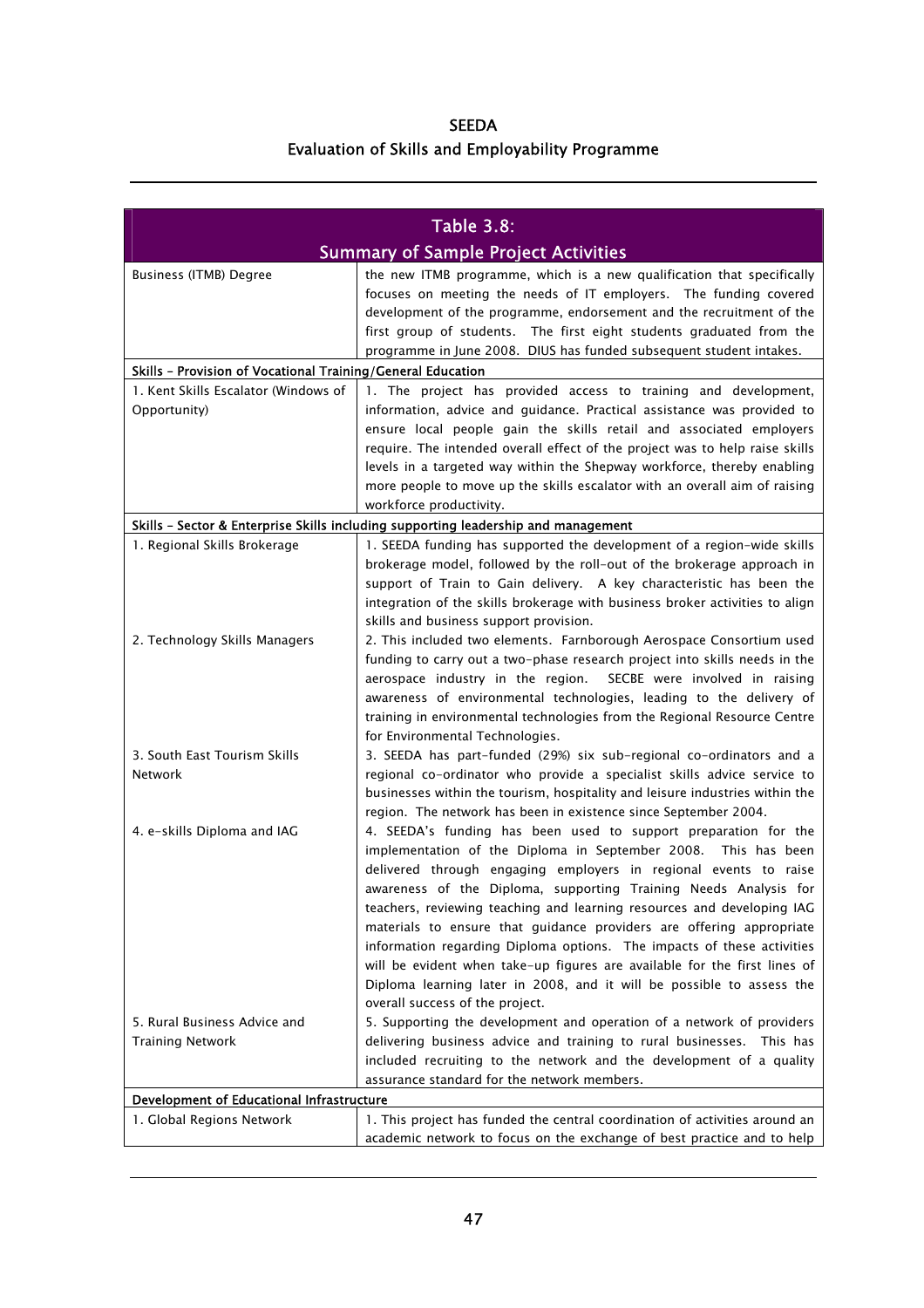| <b>SEEDA</b>                                            |
|---------------------------------------------------------|
| <b>Evaluation of Skills and Employability Programme</b> |

| <b>Table 3.8:</b><br><b>Summary of Sample Project Activities</b> |                                                                                                    |  |
|------------------------------------------------------------------|----------------------------------------------------------------------------------------------------|--|
|                                                                  | engage senior managers in HE with research and enterprise remits with                              |  |
|                                                                  | others around the world. It has included the maintenance and central                               |  |
|                                                                  | coordination of development of the Research Excellence Directory, which                            |  |
|                                                                  | is now also being rolled out in London and the East of England. Funding                            |  |
|                                                                  | has been used to meet staff costs, event organisation and the costs of                             |  |
|                                                                  | developing and managing the Research Excellence Directory.                                         |  |
| 2. Action for Business Colleges                                  | 2. This involved the development and roll-out of the Action for Business                           |  |
|                                                                  | Standard with colleges in the South East, focusing on the readiness of                             |  |
|                                                                  | colleges to identify and respond to the needs of employers in an efficient                         |  |
|                                                                  | and effective manner. It also tested the extent to which the culture of                            |  |
|                                                                  | responsiveness to employers' needs is embedded in the development                                  |  |
|                                                                  | planning process. Following the development of the Standard, an                                    |  |
|                                                                  | optional advisory service was provided to colleges who requested external                          |  |
|                                                                  | help in meeting the standard, together with mystery shopper exercises,                             |  |
|                                                                  | external assessment and an assessment panel. A total of 26 colleges                                |  |
|                                                                  | achieved Action for Business accreditation.                                                        |  |
| 3. Embedding Skills for Life in Local                            | This project aimed to increase the awareness of Skills for Life issues                             |  |
| <b>Authorities</b>                                               | within local authorities in the region and to embed approaches to address                          |  |
|                                                                  | Skills for Life needs. This has been delivered through the allocation of                           |  |
|                                                                  | grants of up to £10,000 to local authorities in the region to develop and                          |  |
|                                                                  | implement action plans, linked to the achievement of the GO Award for                              |  |
|                                                                  | Local Government.                                                                                  |  |
| 4. Learning Through Work                                         | 4. This was a research project to investigate how SEEDA funded learning                            |  |
|                                                                  | partnerships, developed in the NHS and other workplaces, could                                     |  |
|                                                                  | potentially be used to widen participation in learning and thus develop                            |  |
|                                                                  | the skills of some of the region's low-paid workers. In particular, the                            |  |
|                                                                  | project sought to gather evidence to determine what opportunities the                              |  |
|                                                                  | low-paid workplace offered for 'on-the-job' LLNIT (Literacy, English                               |  |
|                                                                  | Language, Numeracy, IT) learning. The project examined how these                                   |  |
|                                                                  | opportunities could be maximised and made as accessible as possible, as                            |  |
|                                                                  | well as exploring what public funding was available to support this kind<br>of skills development. |  |
| 5. Supporting SEEDA's Workplace                                  | 5. The project focused on looking at ways to develop capacity in potential                         |  |
| <b>Basic Skills Strategy</b>                                     | or current providers of workplace basic skills tuition and support. The                            |  |
|                                                                  | project employed six Regional Development Officers and a Regional                                  |  |
|                                                                  | Development Manager in the South East, supported by wider Network                                  |  |
|                                                                  | staff (professional development, marketing, administration etc) at the                             |  |
|                                                                  | University of Lancaster.                                                                           |  |
| 6. Stimulating Physics and                                       | 6. The project has provided capital funding to equip a planetarium at                              |  |
| Engineering                                                      | Intech and to construct an observatory at the Simon Langton Grammar                                |  |
|                                                                  | School. The planetarium and observatory are to provide facilities for                              |  |
|                                                                  | schools and the public, with the aim of stimulating take-up of science                             |  |
|                                                                  | and technology learning, to support progression into science courses at                            |  |
|                                                                  | HEIs. The planetarium opened in March 2008, whilst construction of the                             |  |
|                                                                  | observatory has still to take place.<br>No direct skills outputs were                              |  |
|                                                                  | generated during the relevant period for the evaluation.                                           |  |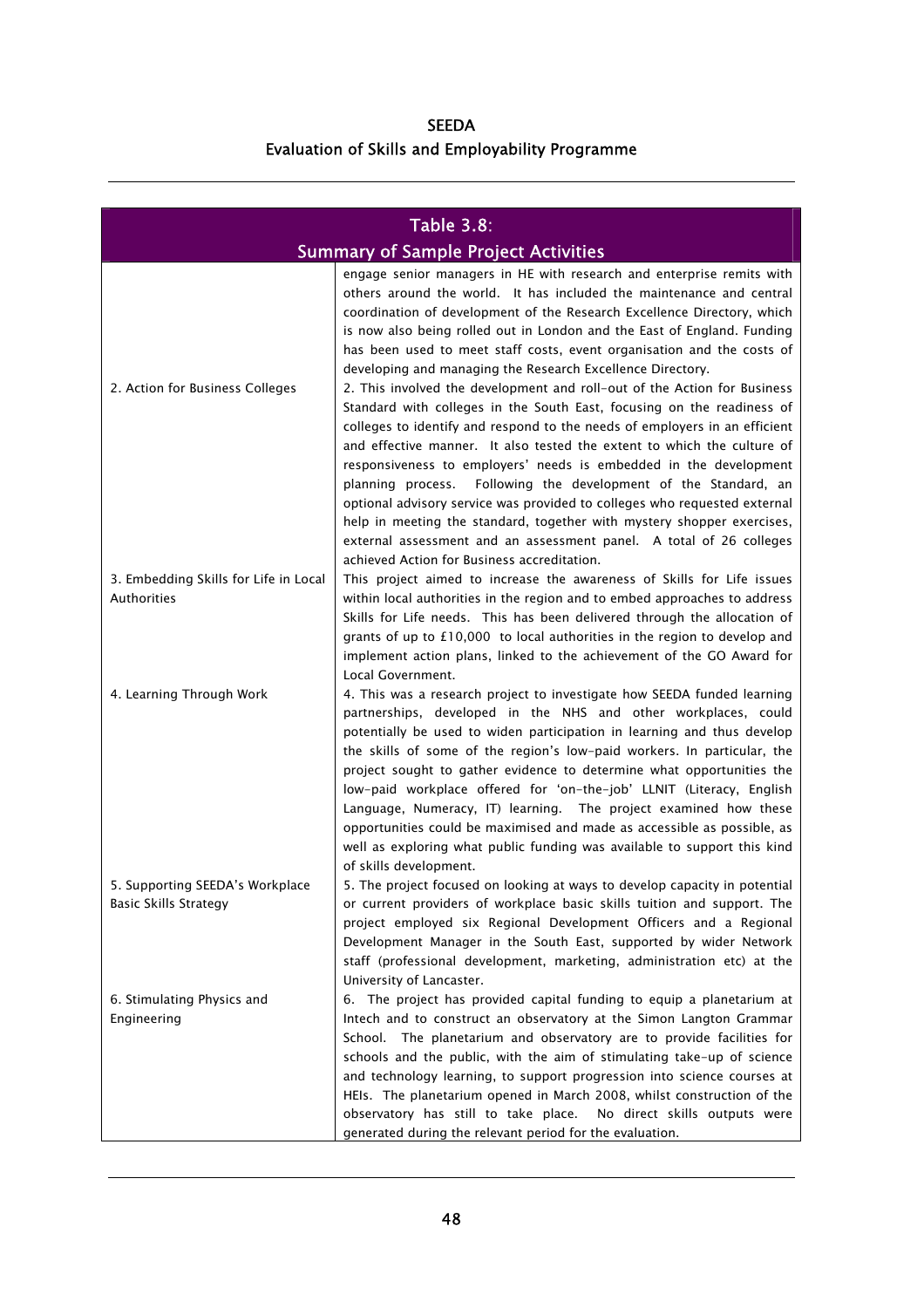**SEEDA** Evaluation of Skills and Employability Programme

| <b>Table 3.8:</b><br><b>Summary of Sample Project Activities</b> |                                                                                                                                                                                                                                                                                                                                                                                                                                                          |  |
|------------------------------------------------------------------|----------------------------------------------------------------------------------------------------------------------------------------------------------------------------------------------------------------------------------------------------------------------------------------------------------------------------------------------------------------------------------------------------------------------------------------------------------|--|
| 7. University Centre Folkestone                                  | 7. Capital funding was provided to contribute to the costs of the<br>conversion of a former glassworks in the creative quarter in Folkestone.<br>The first students began courses on the campus in September 2007. By<br>2014, the plan is that there will be 500 learners on site, with a total of<br>102 jobs created or safeguarded. No skills outputs were generated<br>during the relevant period for the evaluation.                               |  |
| 8. Regional Resource Centre                                      | 8. Capital funding has been provided to develop the Kent Science<br>Resource Centre (KSRC), providing a facility for CPD courses and an<br>opportunity for science students to use a modern industry focused<br>laboratory facility. The KSRC is the venue for the delivery of a new<br>Foundation Degree for lab technologists, the first group of students<br>having started in September 2007 i.e. outside the relevant period for the<br>evaluation. |  |

- 3.39 The summaries provided in Table 3.8 highlight that the majority of projects within the sample are *in support of* delivery or the development of skills infrastructures, rather than directly funding skills and employability support programmes. This reflects the points made earlier regarding SEEDA's role as an enabler and catalyser of actions.
- 3.40 The nature of the activities also has implications for the timing of the delivery of outputs:
	- the support for the development of ITMB degree led to the recruitment of the first cohort of students in 2005, with the first eight students graduating in 2008, although only one of these graduated from a university in the region. The volume of participants in the programme has subsequently been increasing with funding from DIUS; •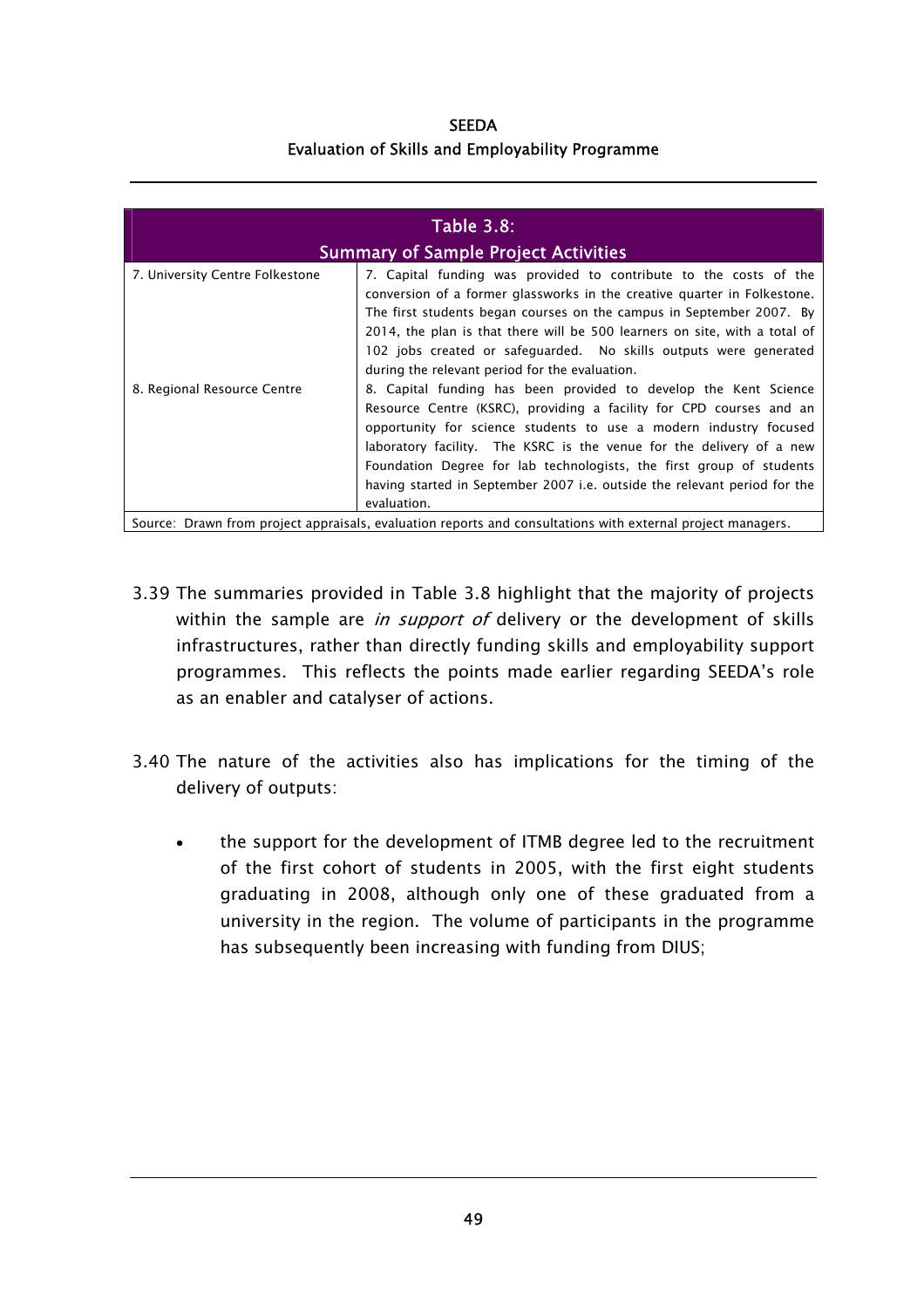- SEEDA invested £1.36 million capital funding in the University Centre Folkestone in 2006/07, which was originally classified as a project delivering qualifications at Level 3+. However, the delivery of programmes from the University Centre did not start until September 2007, and the target learner numbers identified in the project appraisal of 500 are not planned to be achieved until 2014. We understand that the target is to have 225 learners on site in 2008, although our consultations have indicated an expected shortfall against this target; •
- following SEEDA's capital investment in 2006/07, a further £1 million of revenue funding is to be provided over the period from 2007/08 to 2010/11. The learner outputs are therefore more directly related to this additional revenue spend by SEEDA, and can be regarded as an indirect output from the initial capital investment;
- the Stimulating Physics and Engineering project received £820,000 of capital funding in March 2007. The Intech Planetarium opened in March 2008 and has since had over 35,000 visitors, whilst the Langton Observatory has still to be constructed. The purpose of the two centres is to engage young people in taking forward science and technology learning. This project has been classified in PMS as delivering Level 3 qualifications, but the projects in themselves are not directly supporting the achievement of qualifications. Rather, they are intended to provide an opportunity for large numbers of people to visit facilities that will stimulate interest in further related learning. Direct tracking of the impact of attendance at one of the centres is not anticipated. This will make it problematic to estimate the impact that the support will have on take-up and achievements of future science and engineering programmes.
- 3.41 The delivery arrangements for the sample projects reflect the diversity of the projects themselves. Delivery has been contracted to a wide range of organisations, including schools, universities, Further Education organisations, sector consortia, a Business Link, Sector Skills Council and other bodies.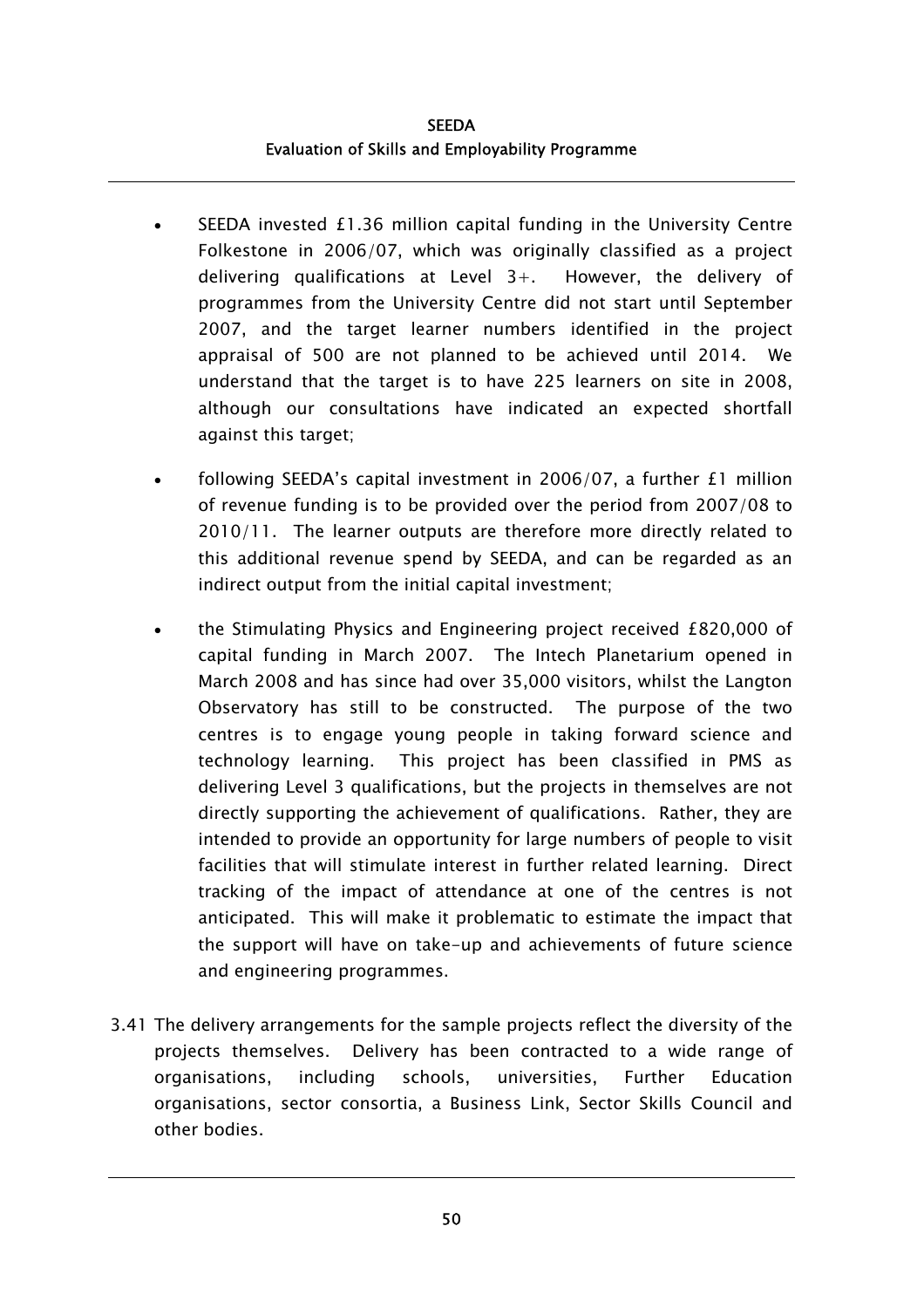3.42 The range of delivery partners involved has been identified by stakeholders as a strength, reflecting SEEDA's ability to make use of regional strengths to take activities forward. For example, it has been suggested that contracting the delivery of the Global Regions Network to the University of Sussex was a strength in ensuring that the lead organisation was able to relate to the other HEIs in the region in taking activities forward, especially in relation to the Research Excellence Directory.

## Beneficiary Characteristics

3.43 Table 3.9 identifies the types of beneficiaries supported directly by each of the sample projects.

| <b>Table 3.9:</b>                                                                  |                                                                          |  |
|------------------------------------------------------------------------------------|--------------------------------------------------------------------------|--|
| <b>Sample Project Beneficiaries</b>                                                |                                                                          |  |
| Matching people into jobs                                                          |                                                                          |  |
| 1. West Wight Training                                                             | 1. Low skilled/Low qualified individuals. Employed and Unemployed        |  |
| Skills - Provision of Basic Skills                                                 |                                                                          |  |
| 1. Oxfordshire Skills Escalator                                                    | 1. Low skilled/Low qualified in the public sector workforce              |  |
| Skills - Provision of L2/equivalent                                                |                                                                          |  |
| 1. Training Pools Pilot - Marine                                                   | 1. Employees of Marine Sector Businesses                                 |  |
| Sector Skills                                                                      |                                                                          |  |
| Skills - Provision of $L3+$                                                        |                                                                          |  |
| 1. Urban Renaissance Institute                                                     | 1. Professionals in the Urban Development, Design and Regeneration field |  |
| 2. e-skills IT Management for                                                      | 2. Individual Learners                                                   |  |
| Business (ITMB) Degree                                                             |                                                                          |  |
| Skills - Provision of Vocational Training/General Education                        |                                                                          |  |
| 1. Kent Skills Escalator (Windows of                                               | 1. Unemployed and employed individuals, local SMEs                       |  |
| Opportunity)                                                                       |                                                                          |  |
| Skills - Sector & Enterprise Skills including supporting leadership and management |                                                                          |  |
| 1. Regional Skills Brokerage                                                       | 1. Businesses                                                            |  |
| 2. Technology Skills Managers                                                      | 2. Sector businesses and their employees                                 |  |
| 3. South East Tourism Skills                                                       | 3. Tourism, hospitality and leisure businesses                           |  |
| <b>Network</b>                                                                     |                                                                          |  |
| 4. e-skills Diploma and IAG                                                        | 4. Potential Diploma Students                                            |  |
| 5. Rural Business Advice and                                                       | 5. Providers of business advice and training to rural businesses         |  |
| <b>Training Network</b>                                                            |                                                                          |  |
| Development of Educational Infrastructure                                          |                                                                          |  |
| 1. Global Regions Network                                                          | 1. HEIs, Businesses seeking links with the region's knowledge base       |  |
| 2. Action for Business Colleges                                                    | 2. FE Colleges                                                           |  |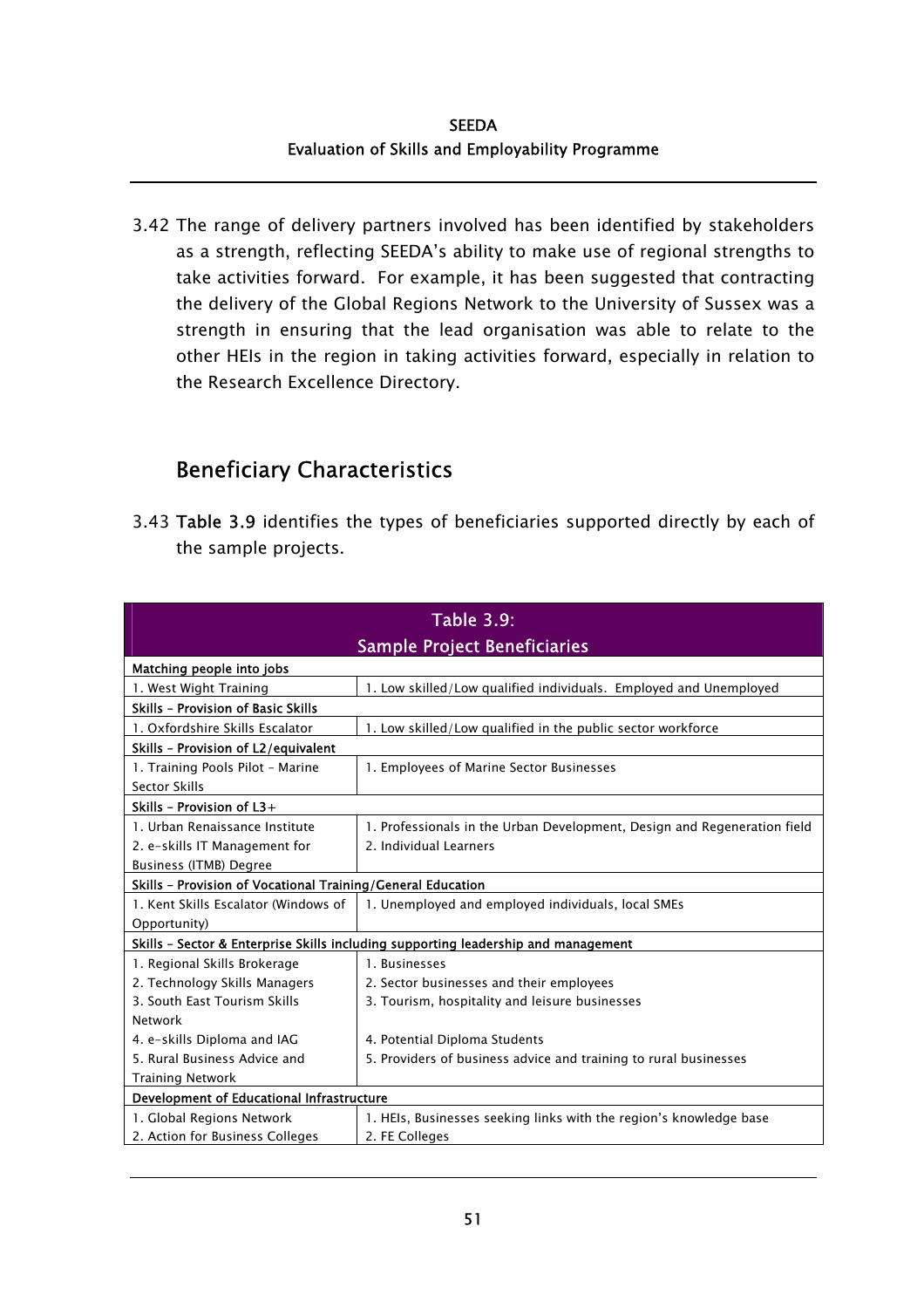**SEEDA** Evaluation of Skills and Employability Programme

| <b>Table 3.9:</b>                                                                                           |                                                                   |  |
|-------------------------------------------------------------------------------------------------------------|-------------------------------------------------------------------|--|
| <b>Sample Project Beneficiaries</b>                                                                         |                                                                   |  |
| 3. Embedding Skills for Life in Local                                                                       | 3. Local Authorities                                              |  |
| Authorities                                                                                                 |                                                                   |  |
| 4. Learning Through Work                                                                                    | 4. Employers                                                      |  |
| 5. Supporting SEEDA's Workplace                                                                             | 5. Employers and providers of workplace learning                  |  |
| Basic Skills Strategy                                                                                       |                                                                   |  |
| 6. Stimulating Physics and                                                                                  | 6. Young people, parents and schools                              |  |
| Engineering                                                                                                 |                                                                   |  |
| 7. University Centre Folkestone                                                                             | 7. Individual Learners                                            |  |
| 8. Regional Resource Centre                                                                                 | 8. Employees and potential employees in sectors supported by RRC. |  |
| Source: Drawn from project appraisals, evaluation reports and consultations with external project managers. |                                                                   |  |

- 3.44 The range of beneficiary types has been reflected in the approach to fieldwork, with surveys carried out with individuals and businesses that have received skills development support from sample projects, whilst consultations have been undertaken where support has been directed at organisational change.
- 3.45 In the case of the three projects receiving capital funding, there were no direct beneficiaries prior to March 2007. Beneficiaries were beginning to take part in activities at the University Centre Folkestone and the Kent Science Resource Centre from September 2007, whilst the Intech Planetarium was launched in March 2008.
- 3.46 The coverage of individual and business beneficiaries in the fieldwork surveys is described below.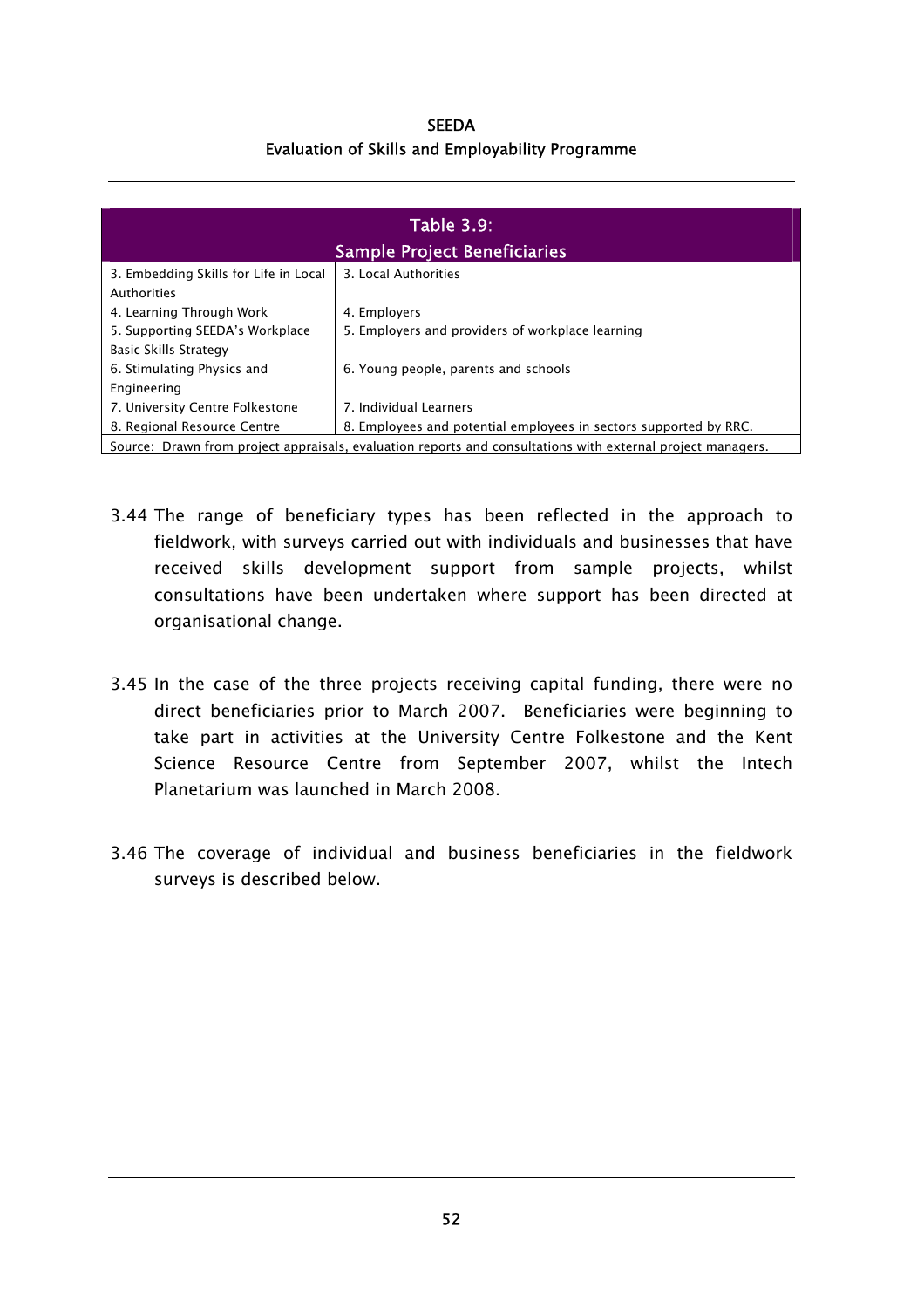# Factors Affecting Gross Outputs

- 3.47 This evaluation has focused on assessing the results of a broad programme of skills and employability activities. This has included a review of a sample of projects that have been funded. However, the relatively small scale of the evaluation has meant that it has not been possible to go into the same level of detail in reviewing management and delivery arrangements as would normally be the case in carrying out an evaluation at the individual project level. It is not therefore possible to comment conclusively on the effectiveness with which projects have been delivered and outputs generated. However, it has been made clear to us that all the contractual targets have been met or exceeded.
- 3.48 The change in the way in which learning opportunities and people assisted in their skills development have been categorised between the two sets of output classification would appear to have had a significant impact on the volume of outputs generated, and therefore the apparent value for money of some activities.
- 3.49 For example, the Urban Renaissance Institute commenced delivery during 2004/05. Targets were initially set under the Tier 3 framework, with the aim to deliver a total of 600 Core 3 outputs in the period from 2005/06 to 2006/07. With the change to the New Tasking Framework, the target for training with a minimum of six hours duration was adjusted to 450. It was reported that the change from a three hour to six hour output requirement had made it more difficult to secure participants. Therefore, SEEDA recognised a need to concentrate on engaging participants in short series of learning, rather than single learning sessions in order to achieve qualifying outputs.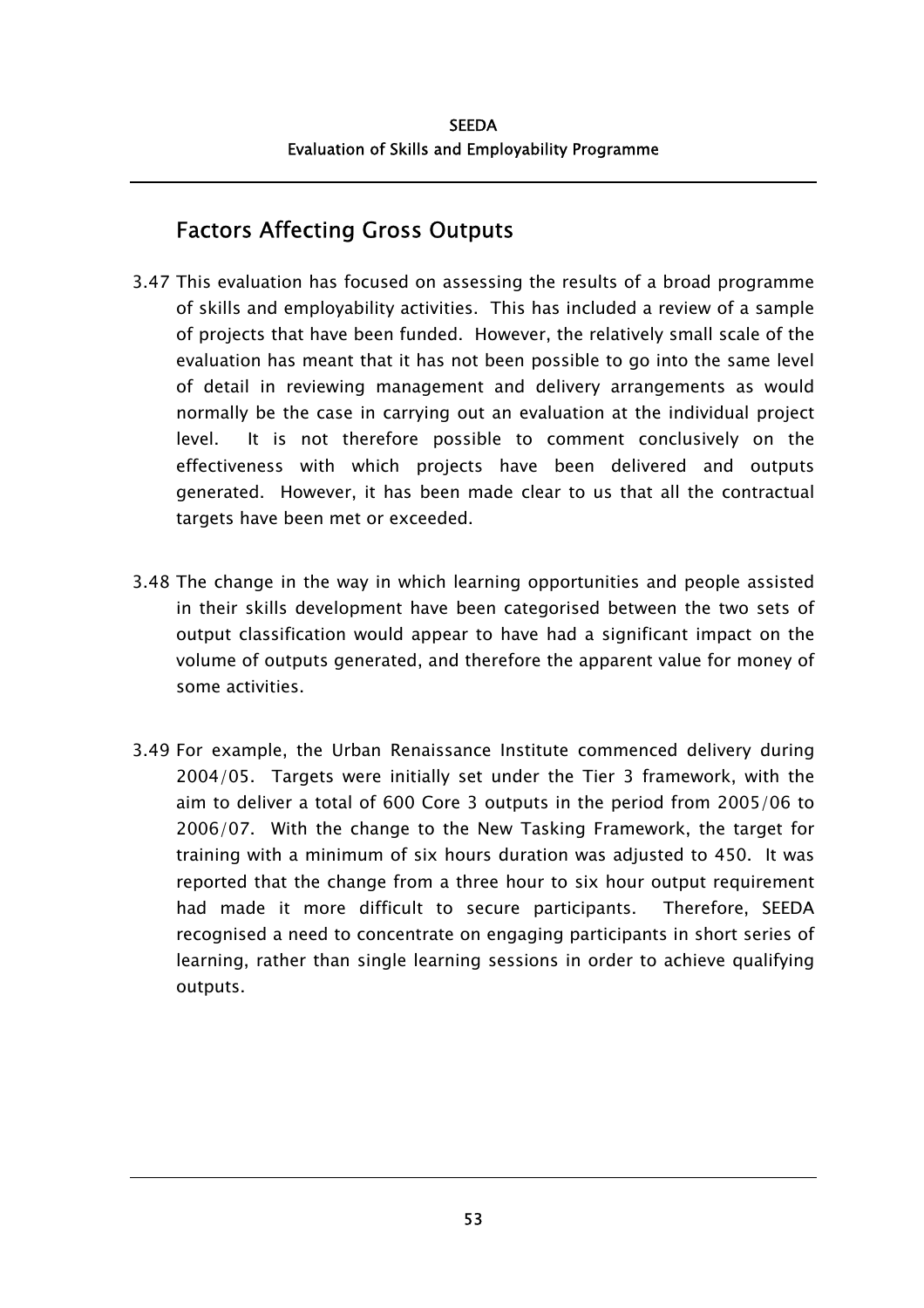- 3.50 There is also a need to consider the scale of direct outputs generated versus the influence of project activities. For example, the development and introduction of the Action for Business College standard directly impacted on 30 colleges, of which 25 achieved accreditation. However, the changes to delivery approaches and approaches to employer engagement by these colleges will affect a far larger number of their clients and learners. The effect on these businesses and learners can therefore be seen as indirect outputs of the project. However, there has not been a systematic approach to gathering data across the colleges on the effects on businesses and learners as a result of the Action for Business results. It is therefore not possible to quantify the ultimate results of the changes made for the project as a whole. Individual colleges have collected data to demonstrate this impact as part of the new Training Quality Standard accreditation process.
- 3.51 The support for the Rural Business Advice and Training network has focused on engaging rural training and business support providers in a collaborative network, with the introduction of a quality assurance framework. Engagement in the network affects the services provided by the network members and therefore the experiences of their clients. However, their clients cannot be identified as direct beneficiaries of the SEEDA funding.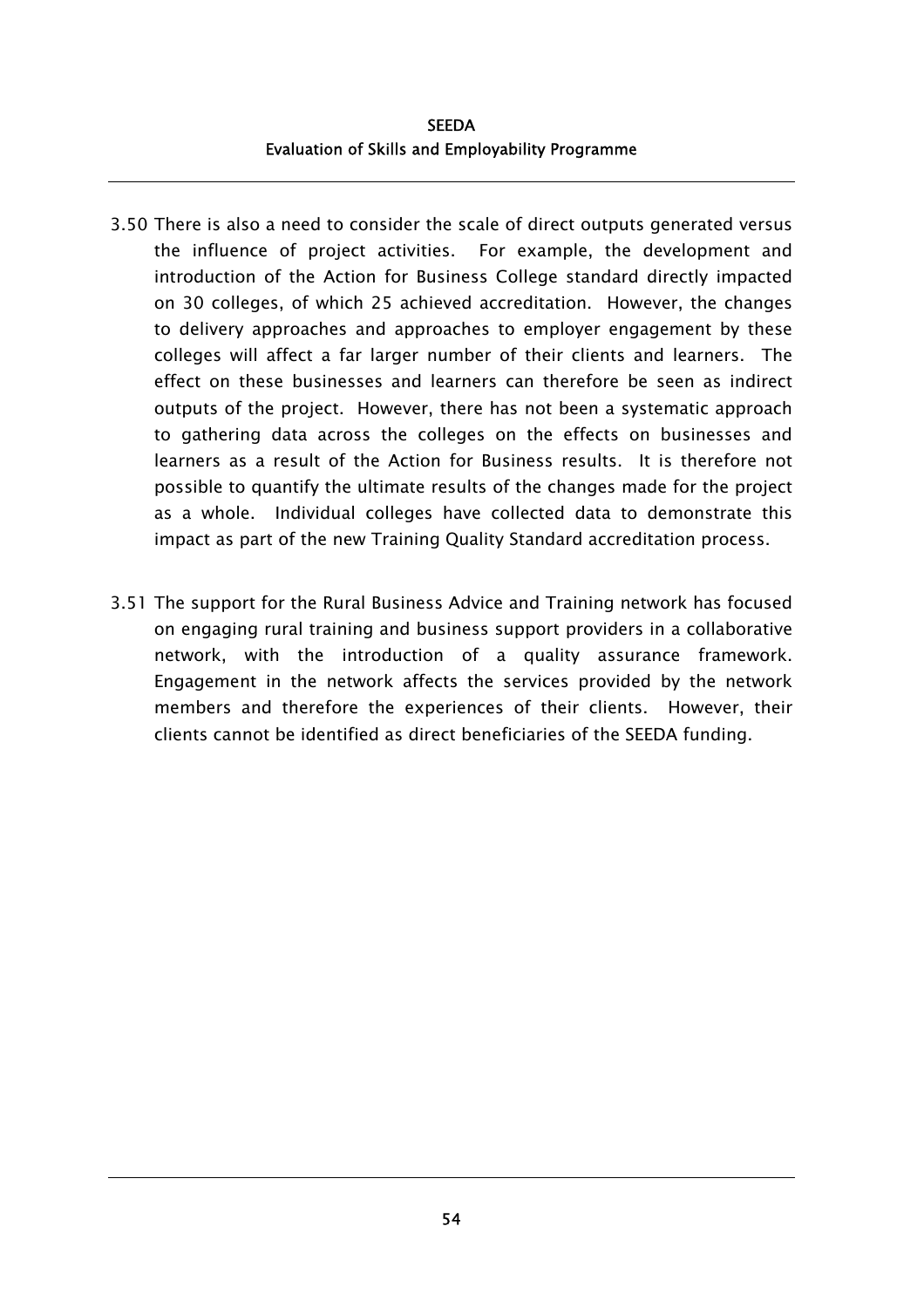# 4 GROSS AND NET OUTPUTS GENERATED

# Introduction

- 4.1 In this Section, we report on the findings of the surveys and other fieldwork with beneficiaries of the sample projects. We report on the use of survey evidence to assess the net outputs of the activities undertaken and therefore the outputs of the activities covered by the full range of projects in the sample frame.
- 4.2 Telephone surveys were carried out with individual and business beneficiaries of skills and employability programmes supported by SEEDA. The sample projects covered by the surveys included those where it was possible to access beneficiary details from external delivery partners. The surveys were used to gather information from the direct individual and business beneficiaries of projects that had received funding from SEEDA.

# Survey of Individual Beneficiaries

4.3 The projects covered by the survey of individual beneficiaries are listed in Table 4.1 below.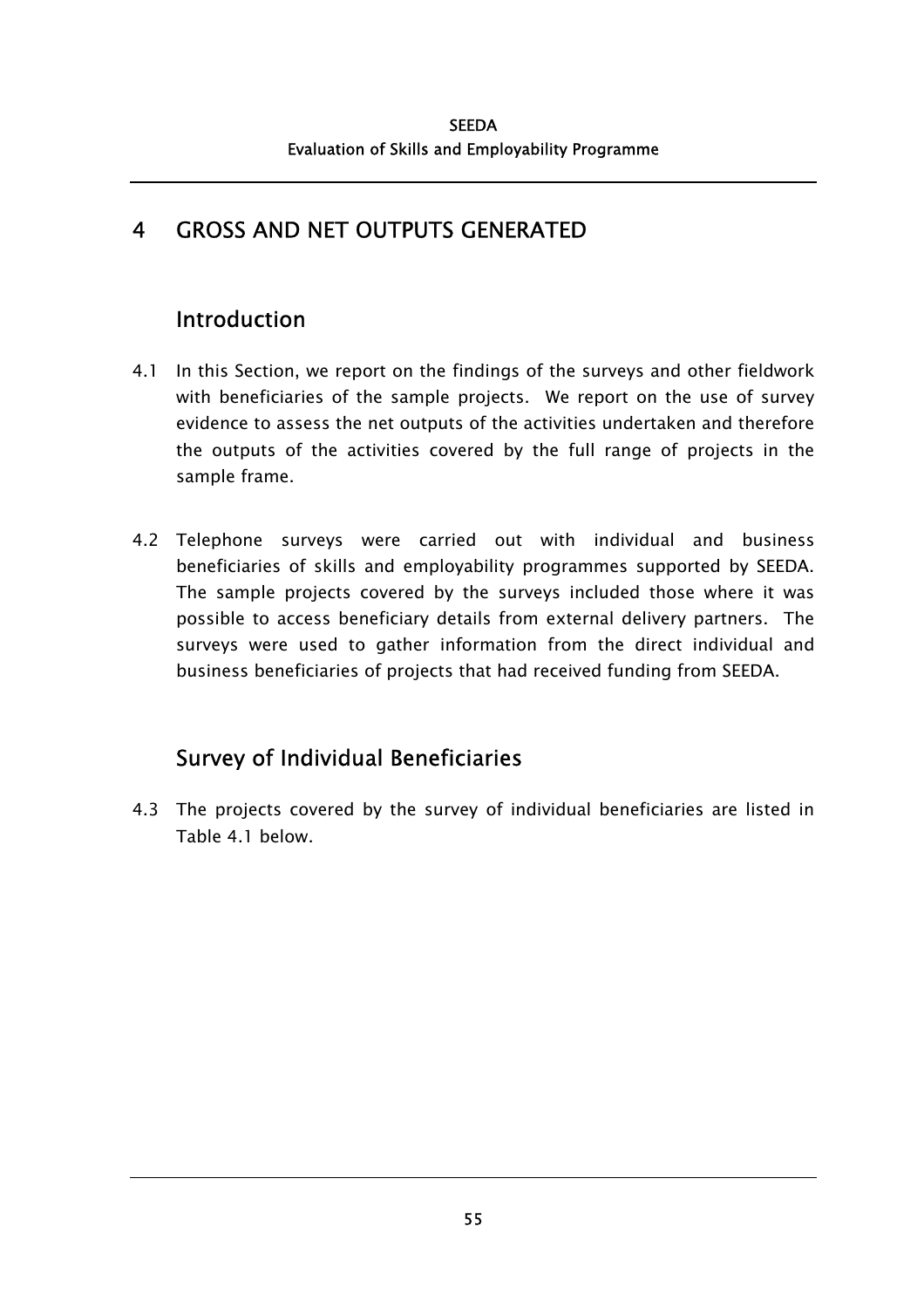**SEEDA** Evaluation of Skills and Employability Programme

| Table $4.1$ :<br><b>Projects Covered by Surveys of Individual Beneficiaries</b> |                                                    |  |
|---------------------------------------------------------------------------------|----------------------------------------------------|--|
| <b>Project Name</b>                                                             | <b>Project Type</b>                                |  |
| Oxfordshire Skills Escalator                                                    | <b>Provision of Basic Skills</b>                   |  |
| Regional Resource Centres                                                       | Provision of Vocational Training/General Education |  |
| Supporting SEEDA's<br>Workplace Basic Skills<br>Strategy                        | Developing Educational Infrastructure              |  |
| Technology Skills Managers<br>(SECBE)                                           | Sector and Enterprise Skills                       |  |
| Training Pools Pilot - Marine<br>Sector Skills                                  | Provision of L2 or equivalent qualifications       |  |
| Urban Renaissance Institute                                                     | Provision of L3 or above qualifications            |  |
| West Wight Children's<br>Centre                                                 | <b>Matching People to Jobs</b>                     |  |

- 4.4 In total, we were provided with details of 876 individual beneficiaries. Of these contacts, 531 records (60.6%) were classified as usable, either including usable contact details, or where it was possible, to append contact details.
- 4.5 Considerable time and resources were committed to sourcing beneficiary details, although it was not possible to do so in the case of all relevant projects. In particular, with relation to the Kent Skills Escalator, we were provided with the names of 300 beneficiaries, although no contact information had been retained preventing further contact to be established, meaning that it was not possible to include any beneficiaries in the survey. This has therefore reduced the potential to achieve the maximum sample size for the surveys, with a subsequent impact on the confidence levels achieved.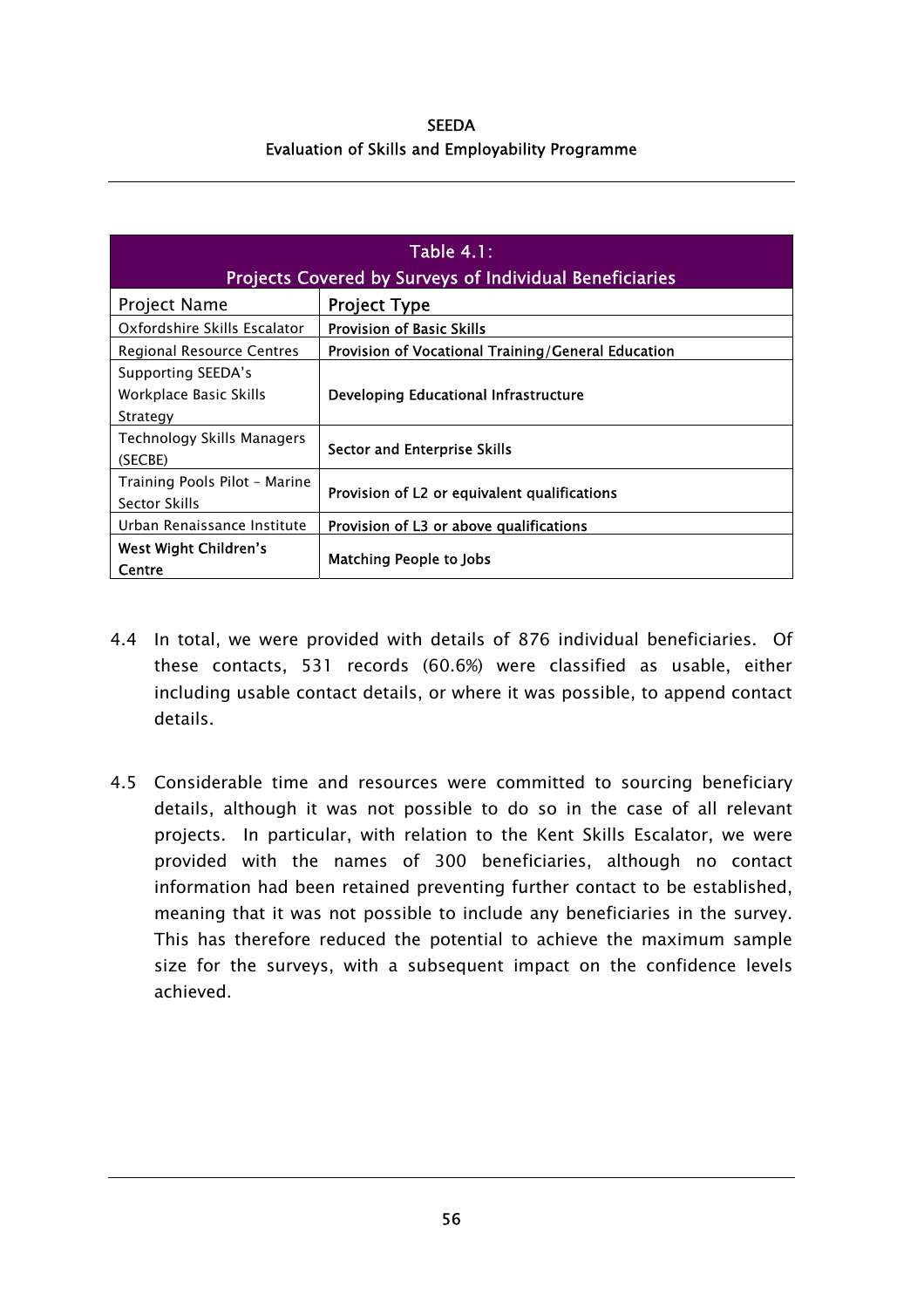- 4.6 The original intention in setting up the survey was to be able to achieve a spread of interviews across the levels of learning being undertaken, with a target of achieving a minimum of 250 completed interviews at each level (i.e. Up to Level 1, Level 2 and Level 3 and above). The relatively small total number of beneficiary contact details provided meant that it was not possible to achieve this volume of interviews.
- 4.7 The cut-off for beneficiary interviews was set at 22 August 2008. At this point, a total of 170 beneficiary interviews had been completed. This represented completed interviews with 32% of the beneficiaries where usable contact details were provided. The breakdown of completed interviews across the categories of project is shown in Table 4.2.

| <b>Table 4.2:</b><br><b>Completed Interviews by Project Type</b> |                                |                                                        |                                                                  |  |  |  |  |
|------------------------------------------------------------------|--------------------------------|--------------------------------------------------------|------------------------------------------------------------------|--|--|--|--|
| <b>Project Type</b>                                              | Number of<br><b>Interviews</b> | Number of<br><b>Usable Contacts</b><br><b>Provided</b> | <b>Total Number of</b><br>Sample project<br><b>Beneficiaries</b> |  |  |  |  |
| Skills - Provision of Basic Skills                               | 22                             | 44                                                     | 186                                                              |  |  |  |  |
| Skills - Provision of Level 2 or<br>equivalent qualifications    | 11                             | 36                                                     | 54                                                               |  |  |  |  |
| Skills – Provision of Level $3+$<br>qualifications               | 5                              | 22                                                     | 283                                                              |  |  |  |  |
| Skills - Provision of Vocational<br>Training/General Education   | 76                             | 231                                                    | 398                                                              |  |  |  |  |
| Skills - Sector and Enterprise Skills                            | 45                             | 106                                                    | 168                                                              |  |  |  |  |
| Matching People to Jobs                                          | 2                              | 6                                                      | 44                                                               |  |  |  |  |
| Developing Educational Infrastructure                            | 9                              | 86                                                     | 533                                                              |  |  |  |  |
| <b>TOTALS</b>                                                    | 170                            | 531                                                    | 1.666                                                            |  |  |  |  |

4.8 Across the survey as a whole, the total number of interviews achieved provides a maximum 95% confidence interval of  $+/- 7.1$  percentage points. However, the number of completed interviews in relation to each category of project means that the confidence intervals by project type are much larger: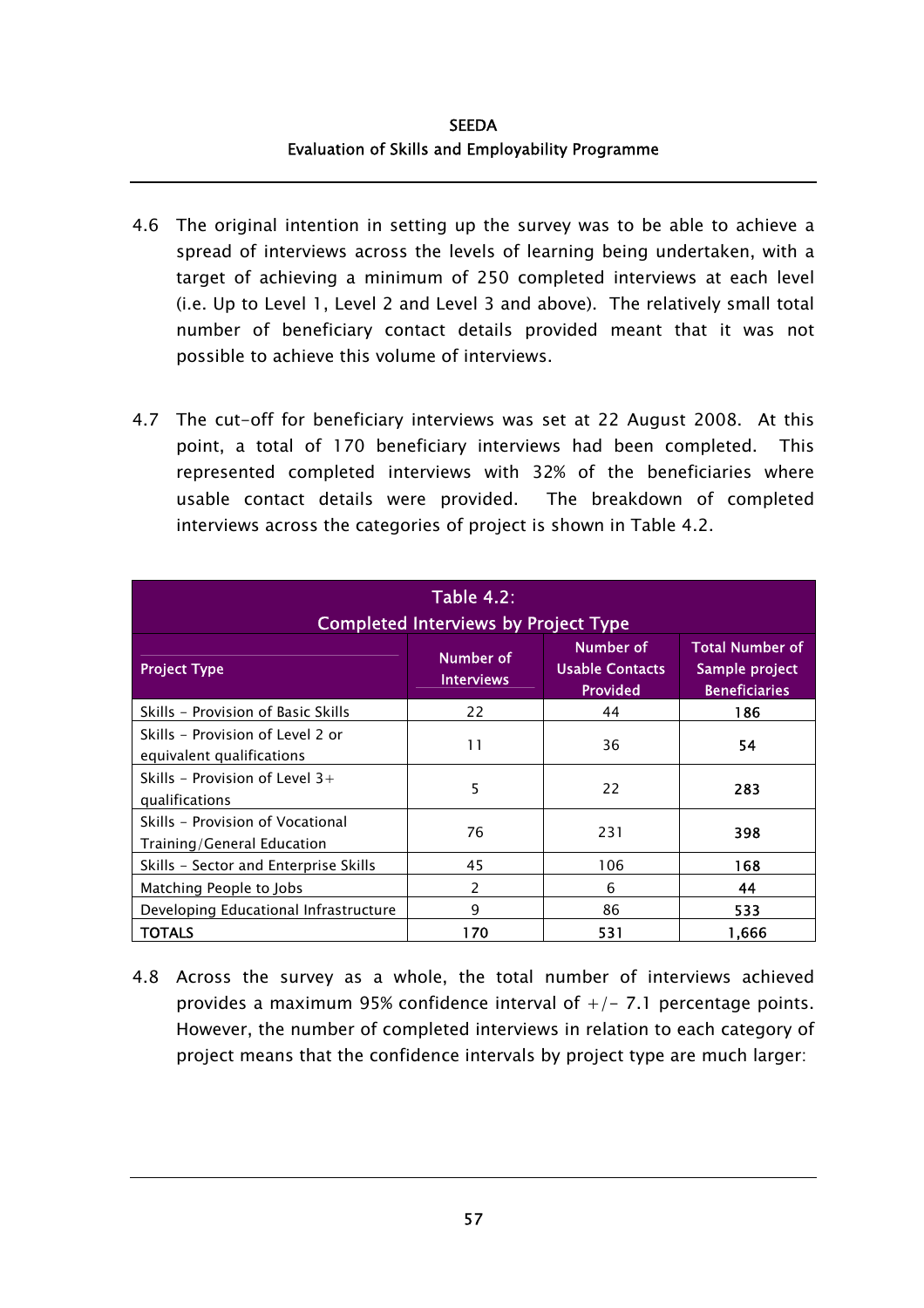- across the skills themes as a whole  $-$  the maximum 95% confidence interval is  $+/-7.2\%$ , but this ranges from  $+/-10.1\%$  for the Provision of Vocational Training/General Education, to  $+/-$  43.4% for the Provision of Level  $3+$  qualifications, reflecting the very small numbers of completed interviews; •
- matching people to jobs – very small numbers mean that generation of a specific confidence interval is inappropriate;
- development of educational infrastructure – maximum 95% confidence interval +/- 32.4%.
- 4.9 The small samples achieved, therefore, meant that analysis by project type is compromised. However, it is important to recognise that the classification by project type does not necessarily reflect the specific nature of the support provided. All beneficiaries interviewed were involved in direct skills development activities. The beneficiaries of the project in the 'Matching People to Jobs' category had received basic skills training as part of their support. There are also significant similarities in the support received by beneficiaries of projects categorised under the Vocational Training/General Education and Sector and Enterprise Skills headings.
- 4.10 The survey questionnaire is included in Appendix C. On average, the interviews with individuals lasted 17 minutes. Full analysis of the survey results is included in Appendix D.

## Type of Training:

- 4.11 The types of training undertaken by survey respondents were as follows:
	- vocational skills/skills related to a particular sector – 50%
	- literacy, language, numeracy/Basic Skills – 15%
	- leadership and management Skills – 11%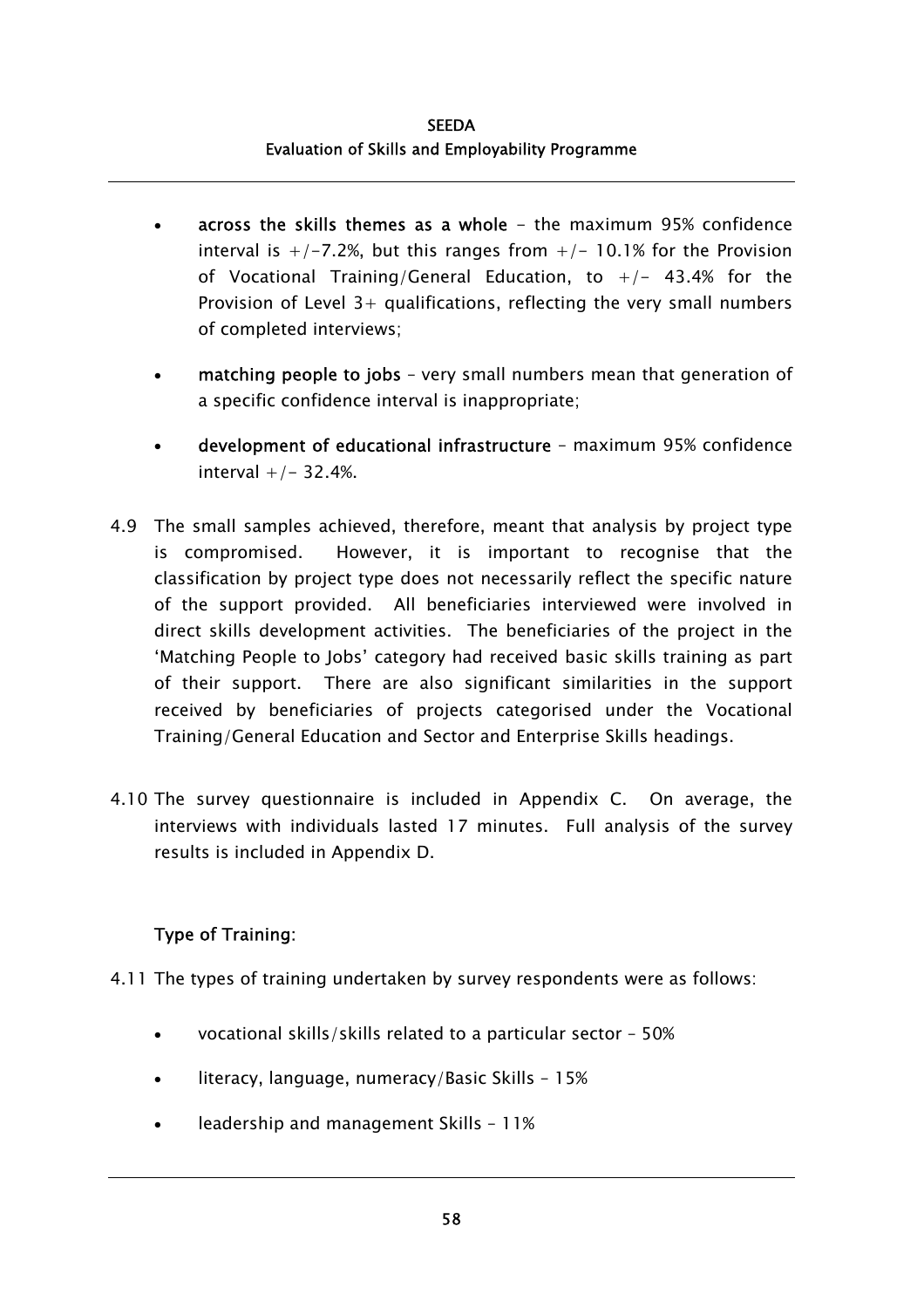- $IT 5%$
- tutor skills development – 4%
- business and improvement techniques – 2%
- other/don't know – 13%.

## Level of Training Received

- 4.12 The survey sought information on the level of training received through the SEEDA funded project. This showed that the support received was most likely to have been at Entry Level or relating to Basic Skills (34%). 4% of respondents identified that they had taken part in a Level 1 course; 9% had taken part in a course at Level 2; 13% had taken part in a Level 3 course; 4% had taken part in a Level 4 course and 2% indicated that their course was at Level 5. One third (34%) of those surveyed were not able to comment on the specific level of course in which they had been involved.
- 4.13 Two fifths (42%) of survey participants reported that they had gained a qualification as a result of their involvement in the support, as follows:
	- Entry Level or Basic Skills – 32%
	- Level 1 – 6%
	- Level 2 – 17%
	- Level 3 – 15%
	- Level 4 – 3%
	- Level not specified – 27%.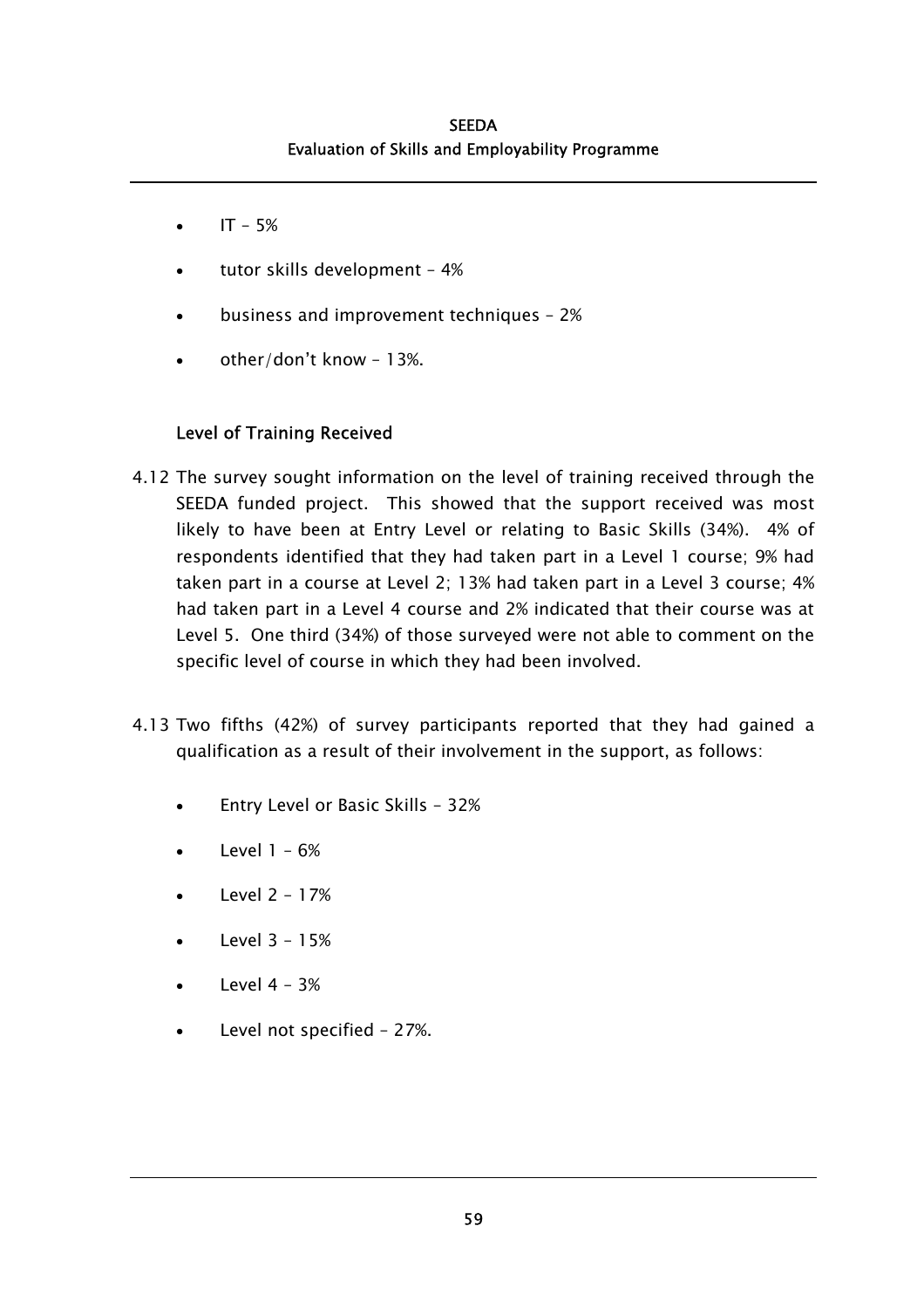4.14 It is significant to note that almost four fifths (78%) of those who had received a qualification as a result of their involvement in the support indicated that they were now more highly qualified than was the case prior to their participation.

## Rating of Training

4.15 Survey participants were asked to rate the quality of the training they had received on a scale from 1 (very poor) to 5 (very good). The average ratings across the different aspects of support are shown in Table 4.3 below.

| <b>Table 4.3:</b><br><b>Ratings of Support Provided</b> |                       |  |  |  |
|---------------------------------------------------------|-----------------------|--|--|--|
| <b>Aspect of Support</b>                                | <b>Average Rating</b> |  |  |  |
| Information in advance of programme                     | 3.6                   |  |  |  |
| Quality of the Trainer or Tutor                         | 4.4                   |  |  |  |
| Method of Training Delivery                             | 4.3                   |  |  |  |
| <b>Quality of Training Materials</b>                    | 4.1                   |  |  |  |
| Quality of Advice and Guidance                          | 4.0                   |  |  |  |
| Venue                                                   | 4.1                   |  |  |  |

4.16 These results indicate that, in general, survey participants rated the support they received from the skills programmes highly, with the highest levels of satisfaction indicated in relation to the skills and abilities of the tutors delivering the support. When asked about the most beneficial elements of the support received, the most frequent response reinforces this rating, with 18% of survey participants identifying the tutor's skills, knowledge and ability to address questions as being of most benefit. One in ten respondents identified the materials provided (11%) and the practical element of the support provided (10%) as most beneficial.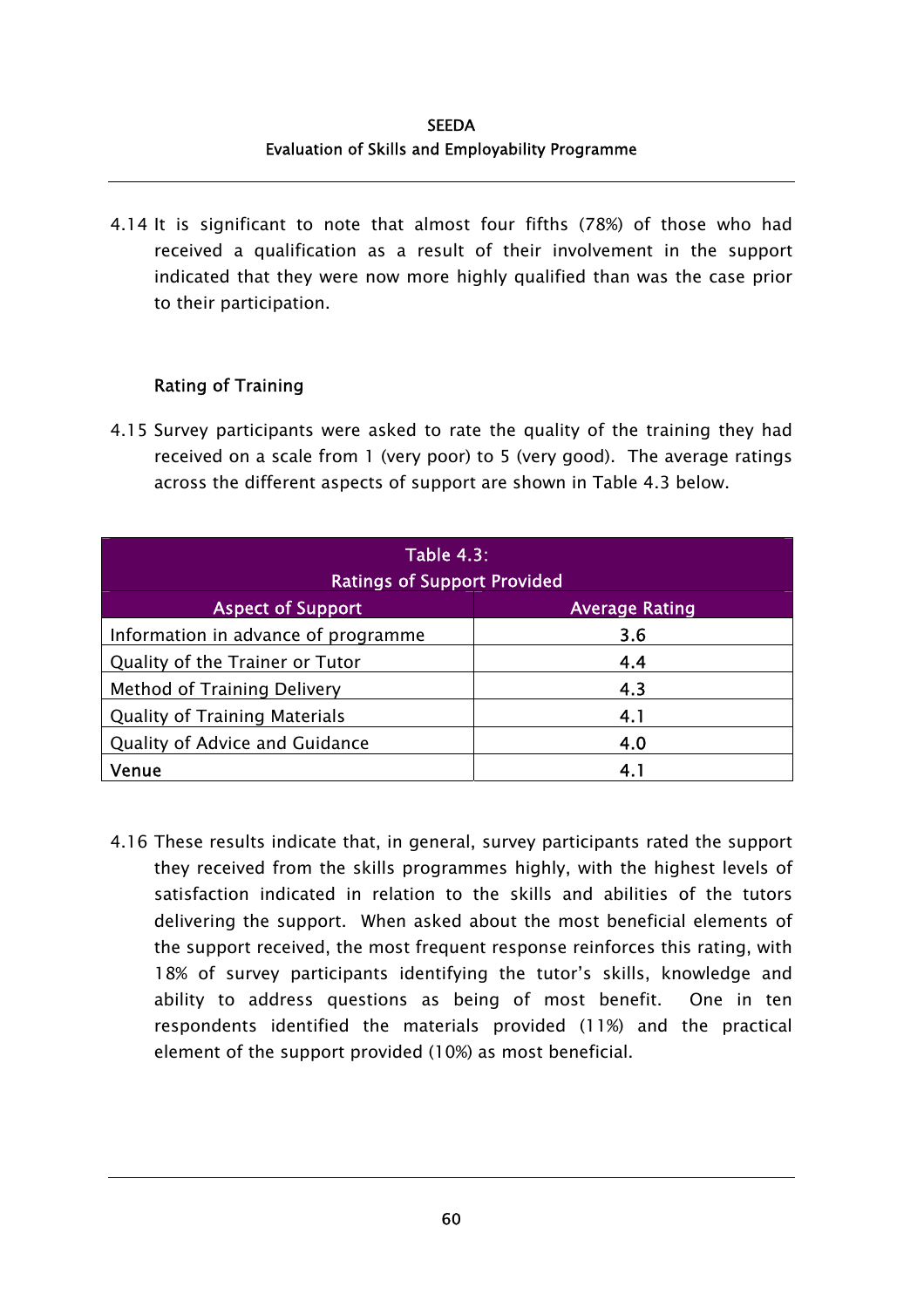## Alternatives to the Training Received:

- 4.17 We asked participants to comment on the course of action they would have taken if the training had not been available through the programme they took part in. Sixty-six respondents (39%) stated that they would not have been able to proceed with training activities had the support not been available through the programme. For the other 61% of respondents:
	- 19% stated that they would have found an alternative course through a different provider, but at a later date; •
	- 18% stated that they would have found an alternative course through a different provider at the same time;
	- 15% would have taken part in informal on-the-job training;
	- other responses included being self-taught, talking to a consultant about alternatives, searching the internet.
- 4.18 These findings are important in considering aspects of deadweight in relation to the training activities supported by SEEDA. The key responses are those that relate to taking on alternative courses through different providers, as we do not regard substitution of informal on-the-job training or being self-taught as a direct alternative to the training activities undertaken.
- 4.19 Whilst two-fifths of respondents indicated that they would have sought support from an alternative supplier if the SEEDA funded training had not been available, it is significant to note that only 19% of all respondents were actually aware of alternative suppliers of similar training.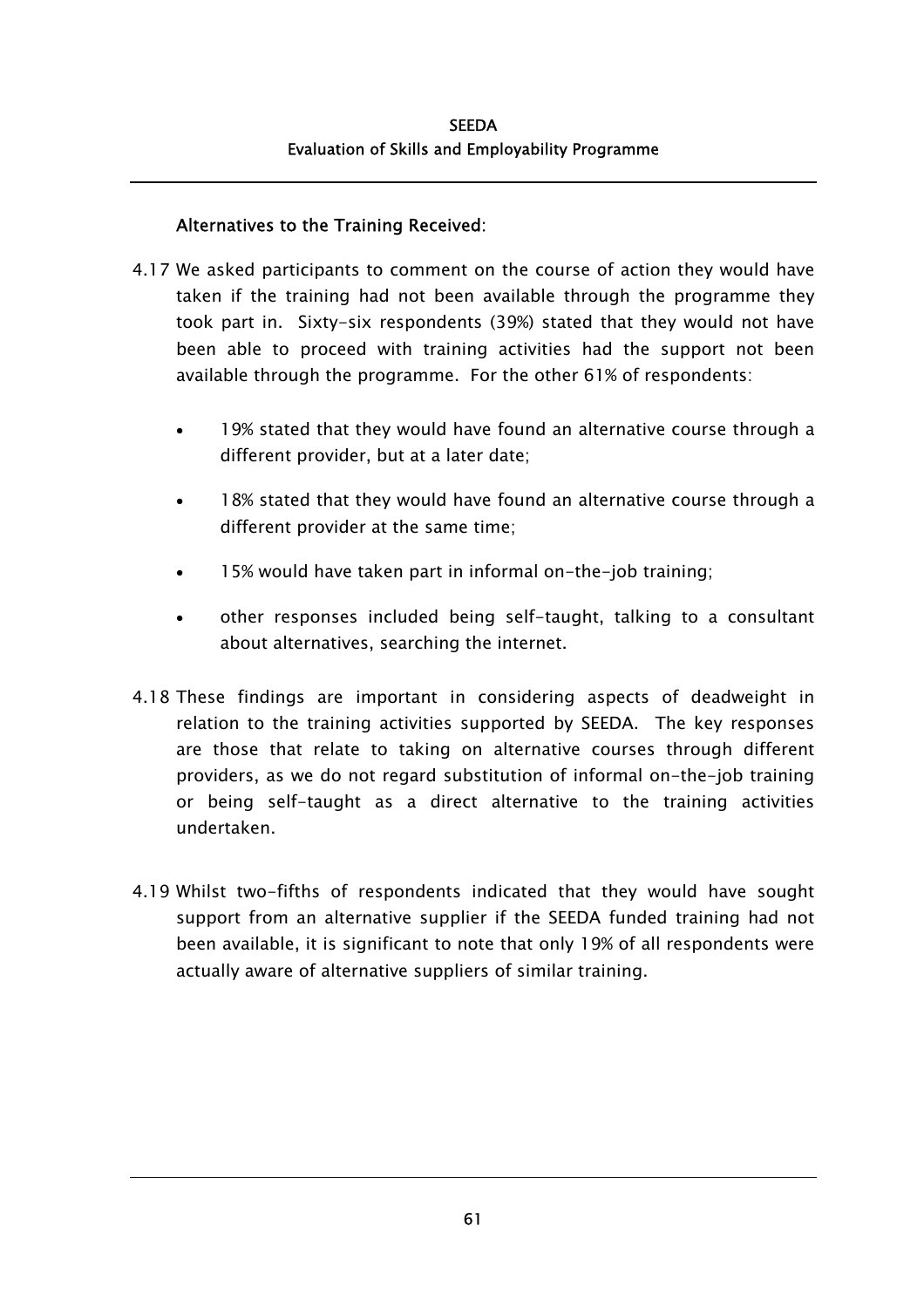- 4.20 A total of 31 respondents indicated that they would have found support from an alternative supplier at the same time. However, only six of these respondents were actually aware of alternative provision. Thirty-three respondents indicated that they would have sought training from an alternative supplier at a later date. Of these, only ten respondents were actually aware of alternative provision.
- 4.21 Where survey participants were aware of similar alternative provision, the main reasons given for selecting the SEEDA funded support were:
	- selection by their employer (42%);
	- convenience of the training venue (36%);
	- the right organisation was delivering the training (30%);
	- the training was available sooner than through the other courses (18%);
	- the training was delivered at a convenient time of day (12%);
	- the training was at a lower cost than the alternatives (12%);
	- the provider was already known to the participant (9%).
- 4.22 The extent to which suitable alternative provision was actually available to these organisations is directly linked to whether SEEDA's funding was used to address a true market failure. In the case of Basic Skills provision, SEEDA funding was being used to address a gap at entry level which was delivered in the workplace. The alternative Basic Skills provision that was available was funded through the LSC, available at Level 2 and was delivered at training provider's premises. If there is a total market failure in the provision of a particular type of support, then direct alternative support would not be available. The relative lack of awareness of alternative provision suggests that there is some evidence of market failure in terms of imperfect information.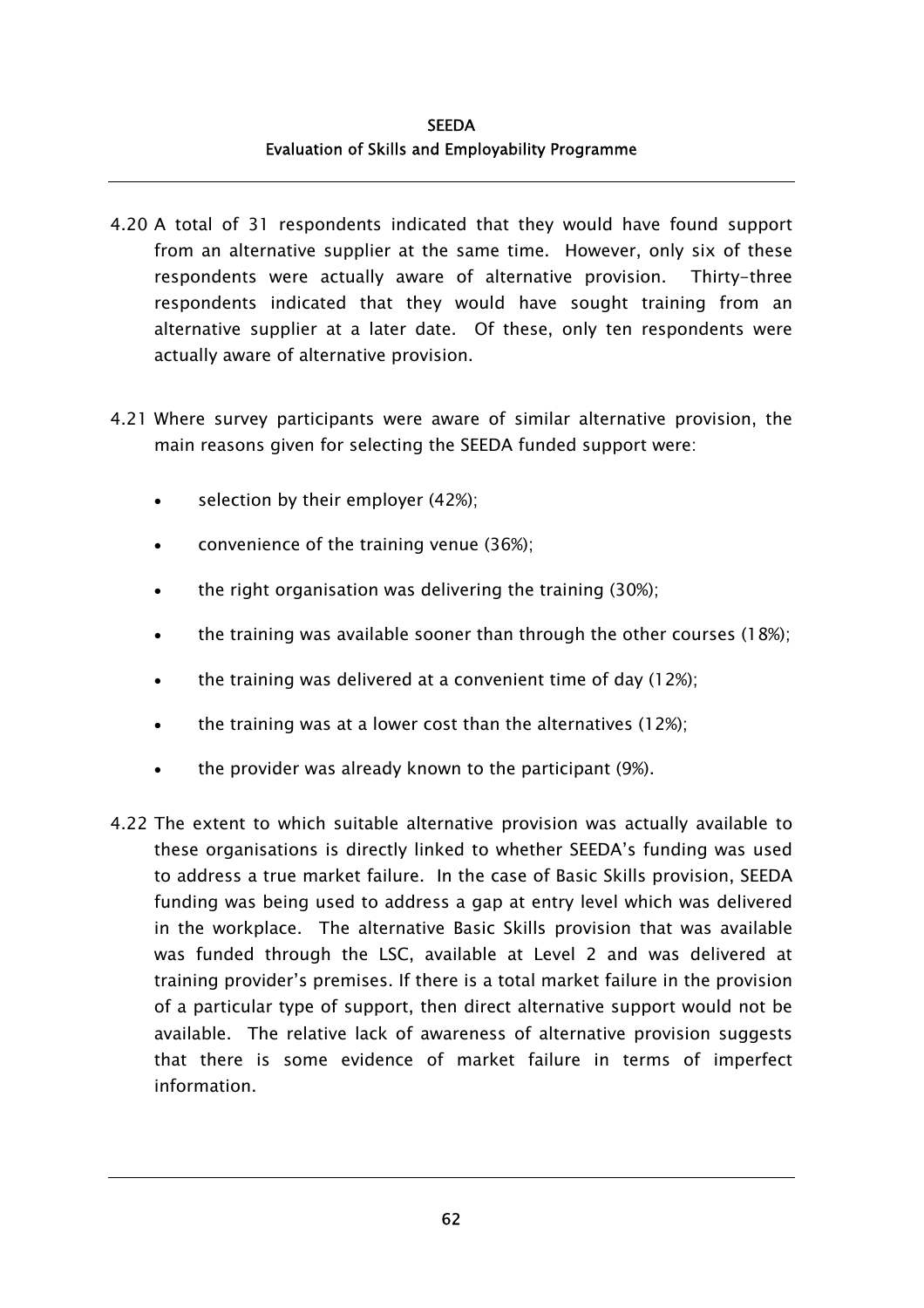- 4.23 In considering the extent to which the training would have happened in the absence of SEEDA's funding, therefore, we have focused on those respondents who indicated that they would have found alternative provision and were aware of an alternative. It is also important to adjust for the timing aspect here, as there is potential value added by training happening earlier as a result of funding than would otherwise have been the case.
- 4.24 On this basis, we have applied the following adjustments. Where respondents have indicated that they would have gone ahead with training at the same time, and were aware of a suitable alternative provider, this has been identified as total deadweight. This consequently means that six survey respondents are affected in this way. For those who would have found alternative provision at a later date and were aware of alternative provision, we have applied a weighting factor of 50%, to reflect the timing impact. This means that five respondents are affected in this way. Overall, therefore, 11 of the survey participants can be regarded as activity deadweight.

## Financial Contributions to Training

- 4.25 The survey asked respondents to indicate the extent to which they would have paid for the training they received, if it had not been funded by SEEDA. Just over one-fifth (22%) of respondents indicated that they would have paid the full costs of the training they received, whilst the same number stated that they would have been willing to contribute part of the costs of the training. Half of respondents stated that they would not have paid for the training they received.
- 4.26 The final adjustment to the data in relation to potential deadweight relates to the willingness of participants to pay for the training they received anyway, either in terms of the full cost or part of the cost of the activity.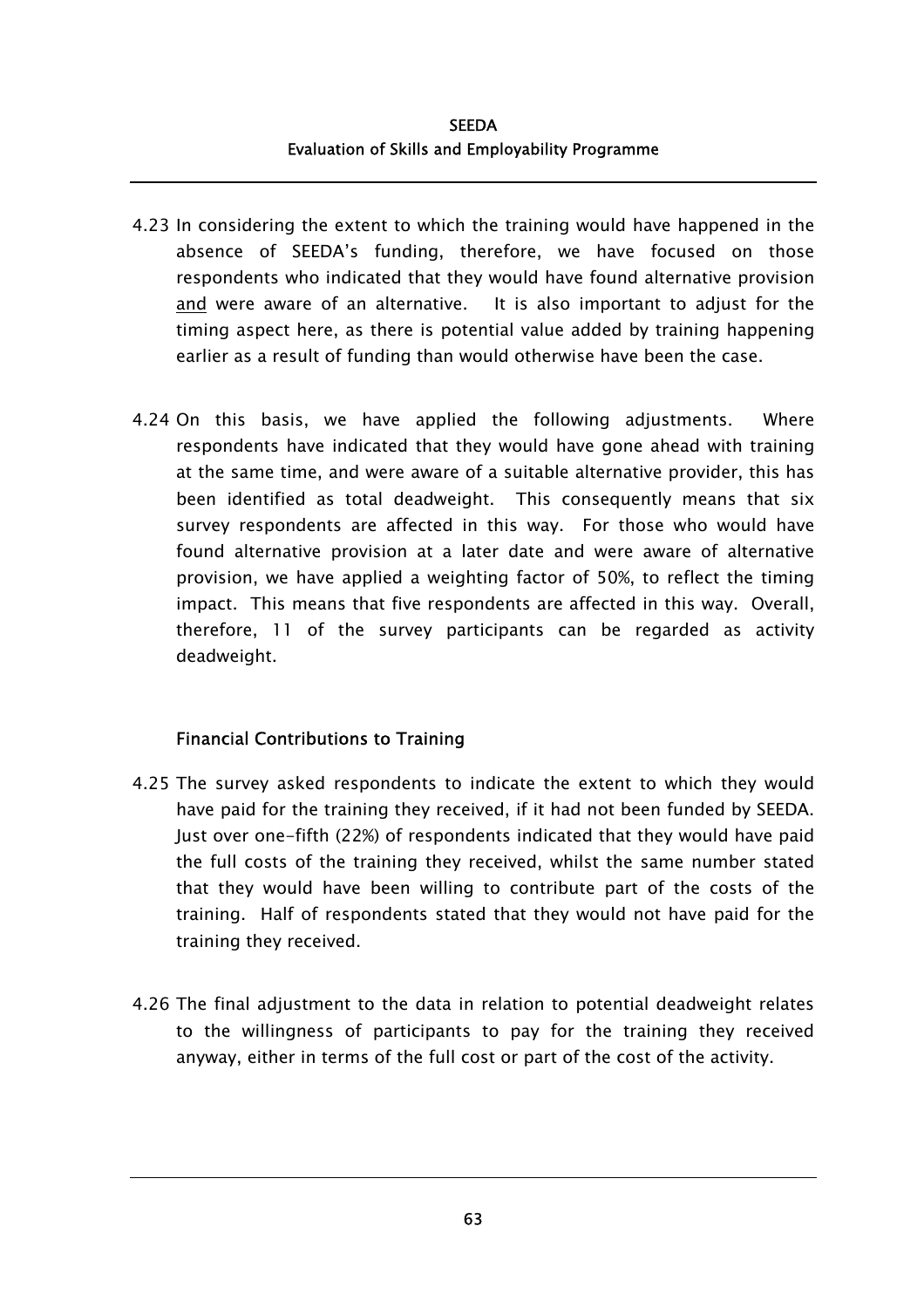**SEEDA** Evaluation of Skills and Employability Programme

- 4.27 Having removed those respondents who would have gone ahead with the training anyway, we need to make an adjustment to take account of those who would have paid for their support. This leaves 34 participants who would have paid the full cost of their training. This suggests that these individuals represent 100% deadweight. However, it must be recognised that the interviews took place after participants had experienced the development activities and therefore the benefits of participation. We would view this as representing an over-optimistic view of what these individuals would have done in the absence of the funded programme. To account for this potential optimism bias, we have therefore applied a factor of 75% to these results, rather than 100%. Furthermore, 32 participants indicated that they would have made a contribution to the cost of the training, and we have applied a weighting factor of 25% to these respondents. As a result , this means that a further 34 participants represent financial deadweight.
- 4.28 Combining the findings in relation to activity deadweight and financial deadweight means that the activities undertaken by 45 of the survey participants would have happened in the absence of SEEDA funding. We therefore estimate that 26.5% of participants represent deadweight, or that 73.5% of individual participants represent additional activity as a result of SEEDA's investment. The 95% confidence intervals from the survey of  $+/-$ 7.1% would suggest that the net additional activity falls in the range from 68.3% to 78.7%.
- 4.29 SQW and PA Consulting generated 'ready-reckoners' for adjusting gross to net outputs as part of the guidance on implementing the IEF. For learning opportunities provided, the 'ready-reckoner' indicates an adjustment factor of 0.65 (65%) to identify the scale of additional outputs, with a factor of 0.58 (58%) for assistance with skills development. The aggregate adjustment factor for all human resources interventions was 0.65 (65%). This indicates that the findings from the survey suggest slightly lower levels of deadweight than have been identified elsewhere. However, the levels of deadweight will depend, to a significant degree, on the effectiveness with which support has been targeted at appropriate individuals, and may therefore be a reflection of successful delivery approaches.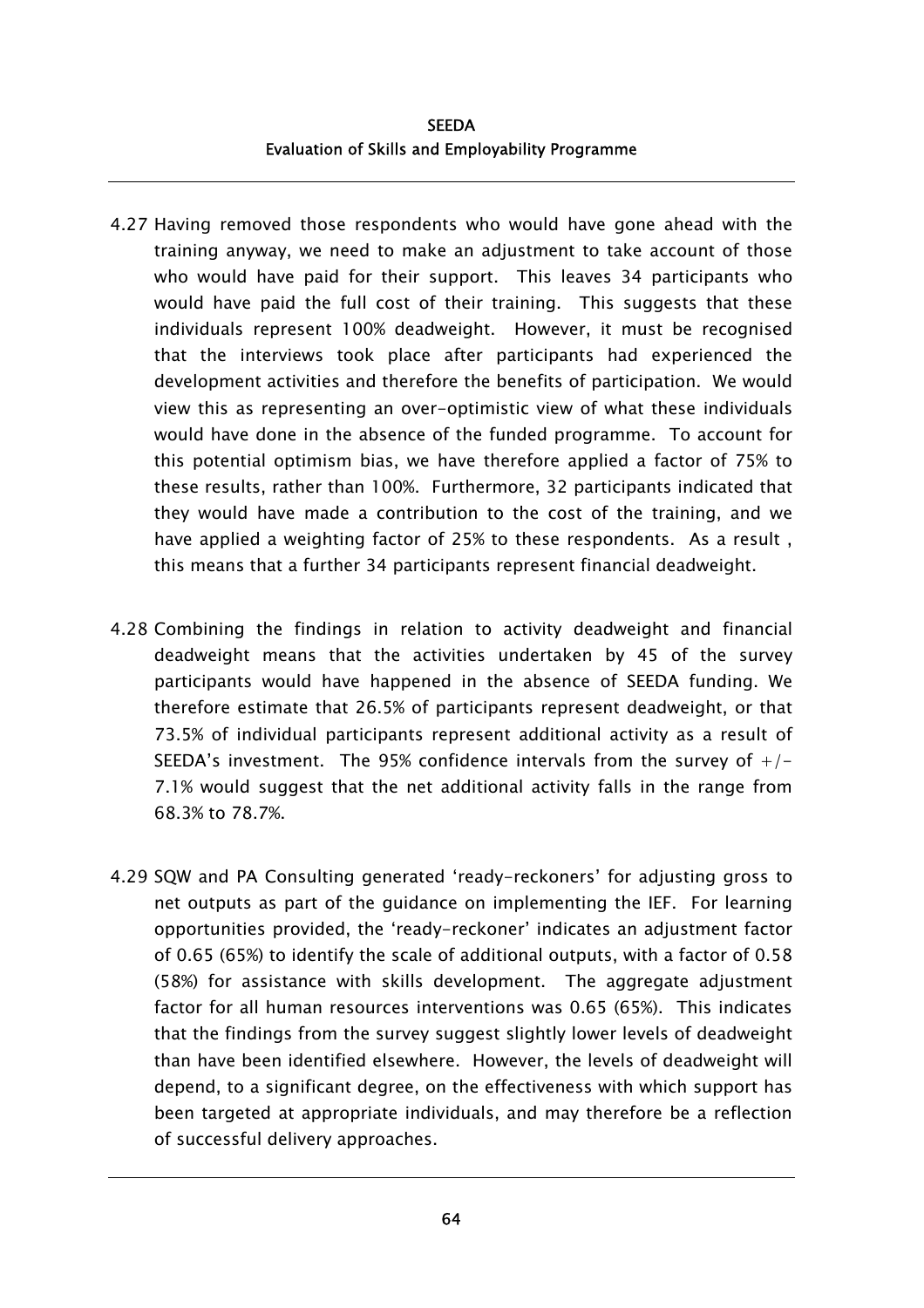## Progression to Further Training Activities

- 4.30 The survey sought to identify the extent to which involvement in the SEEDA supported training was then leading on to involvement in further training activities. Just 30 respondents (18%) of those surveyed had gone on to take part in other development activities. Of these, 16 indicated that they would have probably or definitely not have gone ahead with these further activities if they had not been involved in the SEEDA funded support. Thirteen participants indicated that they would probably or definitely have taken part in this further training anyway.
- 4.31 In the context of this evaluation, we are most interested in those participants where participation in training funded by SEEDA has led directly to further activity. Where respondents have indicated that their further training is *definitely* the result of the funded support, we have used a 100% attribution. For those indicating that their further training was *probably* a result of their participation in the supported programme, we have applied a weighting of 75%. Where participants have indicated that they would probably have gone ahead with further training anyway, we have applied a weighting of 25%, reflecting that there is at least some contribution of the SEEDA supported training to the decision to take forward these further activities. Applying these weightings to the total numbers indicates that 15 people have participated in further training as a direct result of the funded activities, equating to 8.8% of survey participants.

# Survey of Business Beneficiaries

4.32 The projects covered by the survey of business beneficiaries were the support for the South East Tourism Skills Network and the Regional Skills Brokerage delivery, both of which are in the category of Sector and Enterprise Support.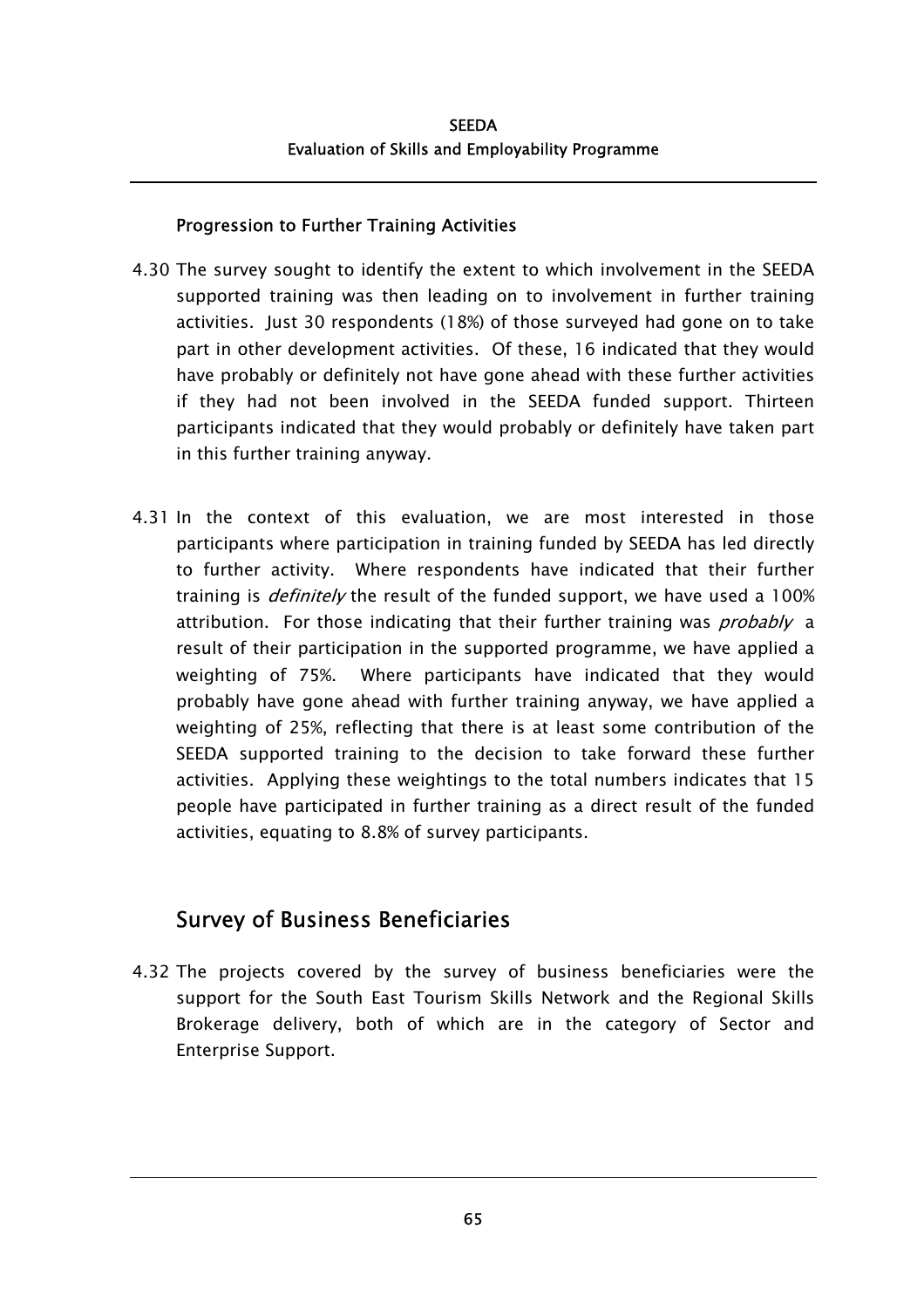- 4.33 In total, we were provided with contact details for 481 business beneficiaries, of which 458 were classified as 'usable', either including contact details or sufficient information from which to source contact details from elsewhere.
- 4.34 In setting up the survey, our intention was to achieve a total of 250 completed interviews with business beneficiaries. However, the total number of business beneficiary contact details provided meant that this volume of interviews was not achievable.
- 4.35 The cut-off point for interviews was set at 22nd August 2008. At this point, interviews had been completed with a total of 90 business beneficiaries, representing 19.7% of usable contacts. This included 73 businesses that had received support through the Tourism Skills Network, but only 17 businesses that had received support from the Regional Skills Brokerage service.
- 4.36 Across the survey as a whole, the total number of interviews achieved provides a maximum 95% confidence interval of  $+/-$  9.3 percentage points.
- 4.37 The survey questionnaire is included as Appendix C. On average, the interviews with businesses lasted 21 minutes. The duration of the interviews was significantly longer than had originally been planned. The smaller number of interviews completed allowed for this longer average duration. Clearly, it would not have been feasible to achieve this level of detail in the interviews and complete the target number.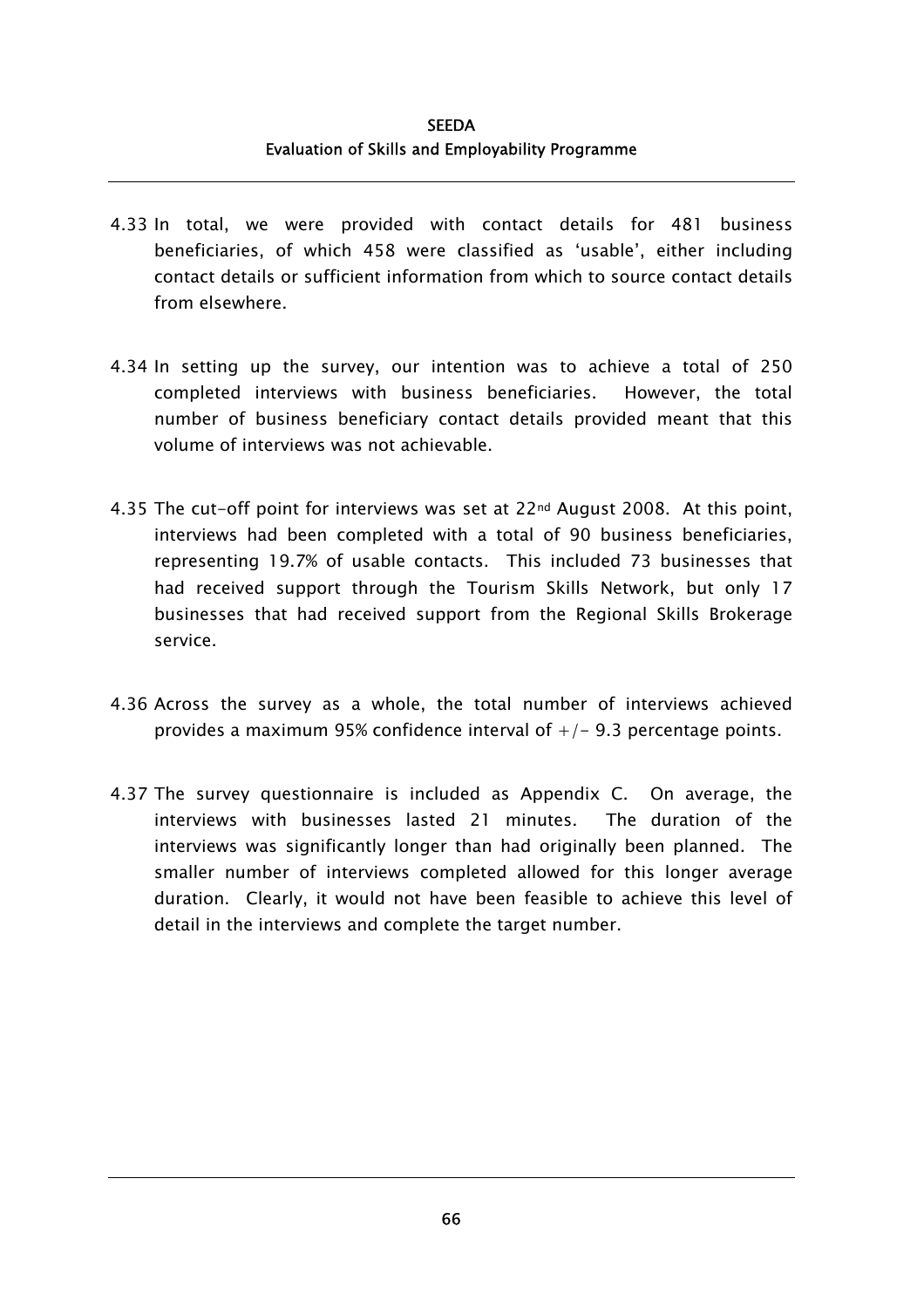## Experiences of the Support Received

- 4.38 The participants in the survey provided very positive feedback on the support they received. Three quarters of respondents (76%) stated that the support had met their expectations, whilst a further 16 (18%) stated that their expectations had been exceeded. The key reasons given for the support exceeding expectations were:
	- the level of support provided (12 responses);
	- the lack of paperwork/bureaucracy (6);
	- the business improvements or developments achieved (5);
	- the improvements in staff motivation observed (5);
	- the flexibility of the training provided (5).
- 4.39 Only six survey participants indicated that the support they received had not met their expectations.
- 4.40 Survey participants were asked to rate different aspects of the support they received on a scale from 1 (very poor) to 5 (very good). The average ratings across the different aspects of support are shown in Table 4.4 below.

| <b>Table 4.4:</b><br>Average Ratings of Support Elements - Businesses |                       |  |  |  |
|-----------------------------------------------------------------------|-----------------------|--|--|--|
| <b>Aspect of Support</b>                                              | <b>Average Rating</b> |  |  |  |
| Information provided in advance about the programme                   | 4.0                   |  |  |  |
| Quality of the Advisor or Trainer Providing the Support               | 4.4                   |  |  |  |
| Method of Training Delivery                                           | 4.3                   |  |  |  |
| Quality of Materials Provided                                         | 4.0                   |  |  |  |
| Quality of Advice or Guidance Provided in Relation to the<br>support  | 4.0                   |  |  |  |
| Venue for the support                                                 | 4.2                   |  |  |  |
| Responsiveness of support to specific business needs                  | 4.1                   |  |  |  |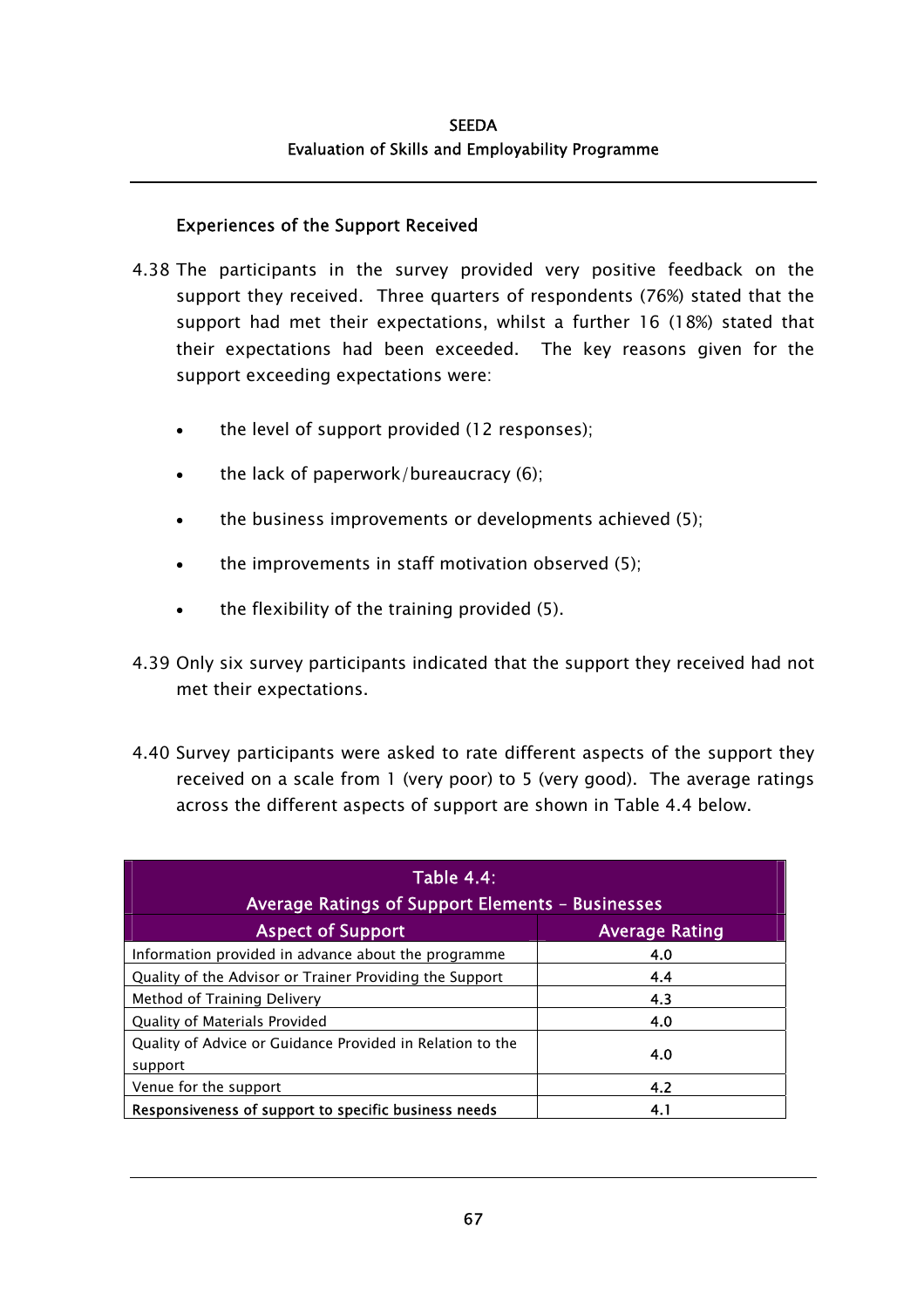- 4.41 These responses show that each aspect of the support was rated as good or very good by the majority of survey participants, reflecting a consistently high standard of provision.
- 4.42 Respondents were asked to identify the aspects of the support that they had found to be most and least beneficial. The elements of support that were most frequently identified as being of greatest benefit to the respondent businesses were:
	- networking with other business people (8 respondents);
	- the information received (7);
	- website development (6);
	- the knowledge/experience of the trainers (5);
	- the knowledge or skills gained (5);
	- the literature received (4);
	- advice and guidance (3);
	- the tailoring of the support to the specific needs of the business (3).
- 4.43 In addition to these elements that were identified by at least three respondents each, a wide range of factors were identified, but by only one or two survey participants, reflecting very specific aspects of the support they received.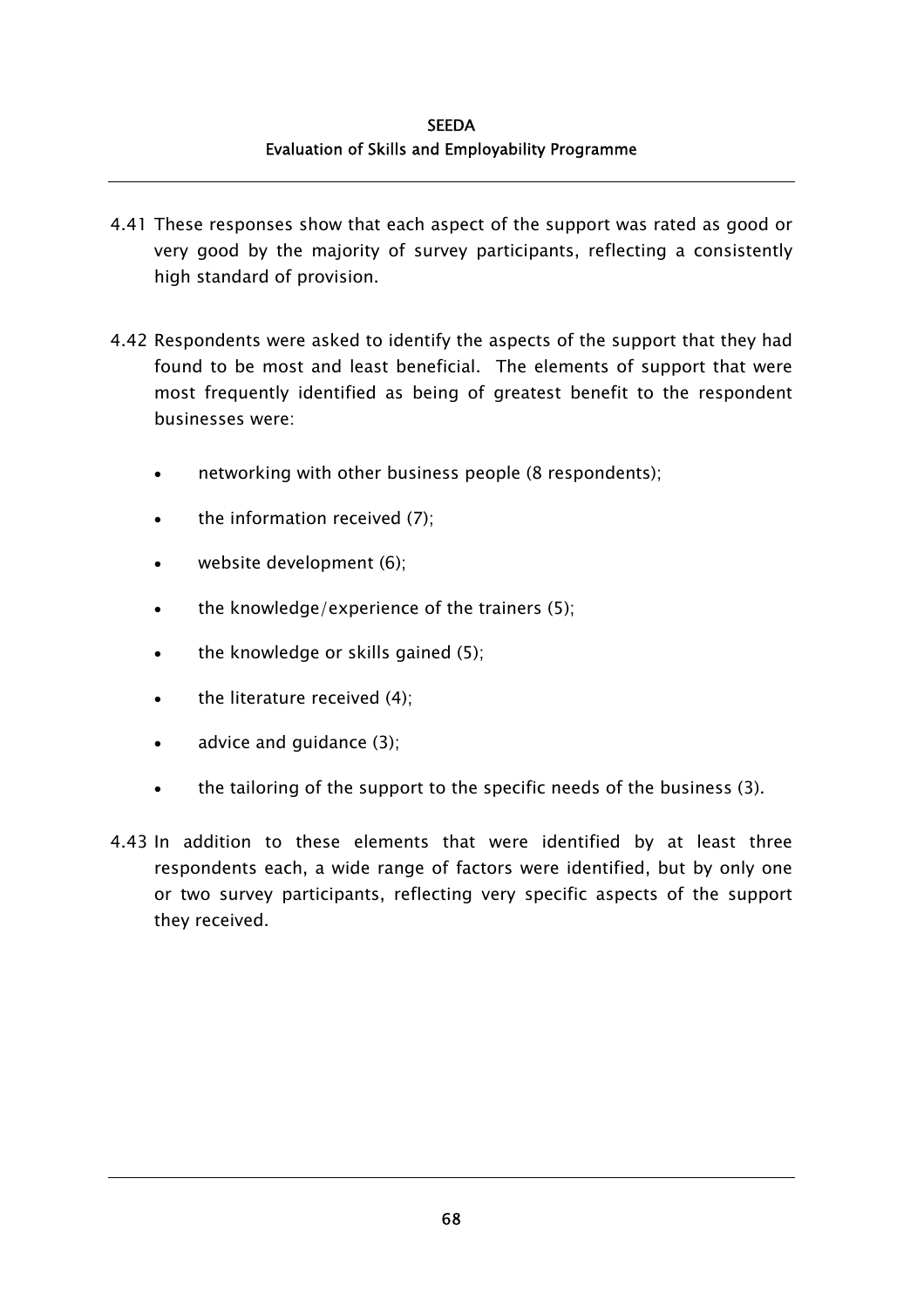## Alternatives to the Activities Undertaken

- 4.44 We asked the survey participants to indicate on a scale of 1 (very likely) to 5 (very unlikely) the likelihood that they would have gone ahead with the skills development activities in the absence of the support from the SEEDA funded activities. The responses to this question showed that just over one third (35%) of respondents were likely to have gone ahead with the activities anyway (13% stated that this was very likely to have been the case). Over half (58%) of survey respondents stated that they would have been unlikely to take on the development activities in the absence of the support, with 31% of all respondents stating that they would have been very unlikely to proceed in the absence of the support.
- 4.45 The 32 businesses indicating that they would have been likely to have gone ahead with the development activities in the absence of the SEEDA funded support were asked to comment on the difference that the support had made to them. Twelve respondents indicated that the support had not made any real difference to them. For the remaining survey participants, the differences reported were:
	- undertaking development activities more quickly than would otherwise have been the case (13 businesses); •
	- undertaken more development activities than would have otherwise been the case (12);
	- undertaken different development activities (4).
- 4.46 This therefore indicates that for almost two thirds (63%) of the businesses that would have been likely to have gone ahead with the development activities in the absence of the support provided, the support has influenced the timing and scale of activities and, to a lesser extent, the nature of the activities undertaken.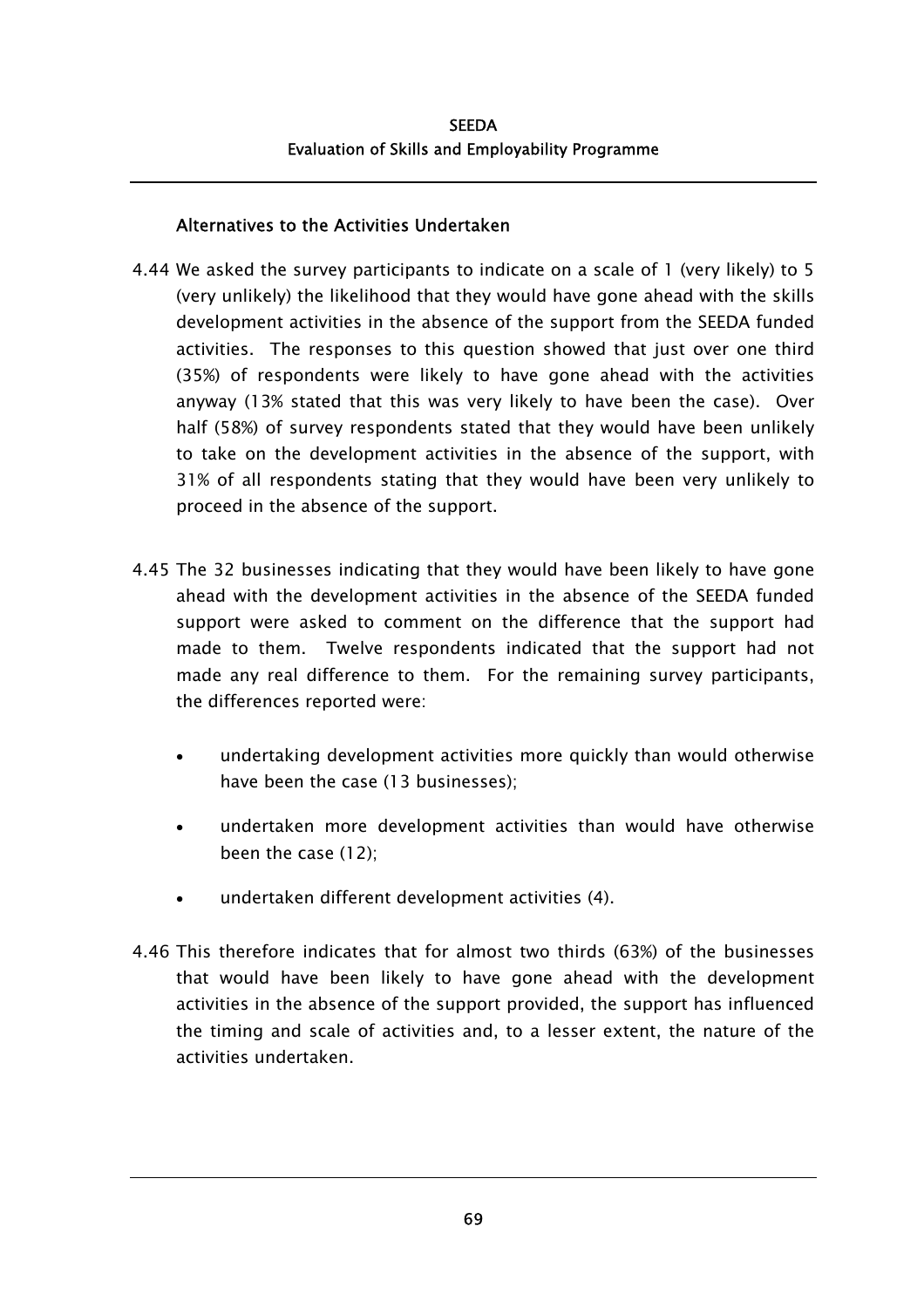- 4.47 As a result, we need to understand the implications of these survey findings for the net additionality of the outputs generated by the skills support provided to businesses. This relates to the likelihood of the business taking forward the development activities in the absence of the support provided, and the extent to which the support has actually been seen to have made a difference.
- 4.48 Five organisations indicated that they would have gone ahead with the development activities anyway and that the support received made no difference to them. These businesses are counted as 100% activity deadweight, accounting for 5.5% of survey participants.
- 4.49 Seven organisations stated that they would have been quite likely to have gone ahead with the development activities anyway and that the support received made no difference to them. Given these statements, we have applied a 75% weighting factor to these respondents. This therefore means that five of these respondents represent activity deadweight, accounting for a further 5.5% of survey participants.
- 4.50 Where respondents have indicated that they would have gone ahead with development activities without the support provided, but that the support led to some difference in timing, scale or nature of activity, we have applied a weighting factor of 25%, to reflect the marginal change resulting from the support provided. Seven respondents in total fall within this category. Applying the weighting factor means that two respondents represent activity deadweight, accounting for 1.9% of survey participants.
- 4.51 Thirteen organisations indicated that they would have been quite likely to have gone ahead with development activities, but that the support made a difference to them. The adjustments here are based on 75% deadweight with a further weighting of 25%, to reflect the marginal change resulting from the support provided. Applying these weighting factors mean that a further 2.7% of survey participants are counted as activity deadweight.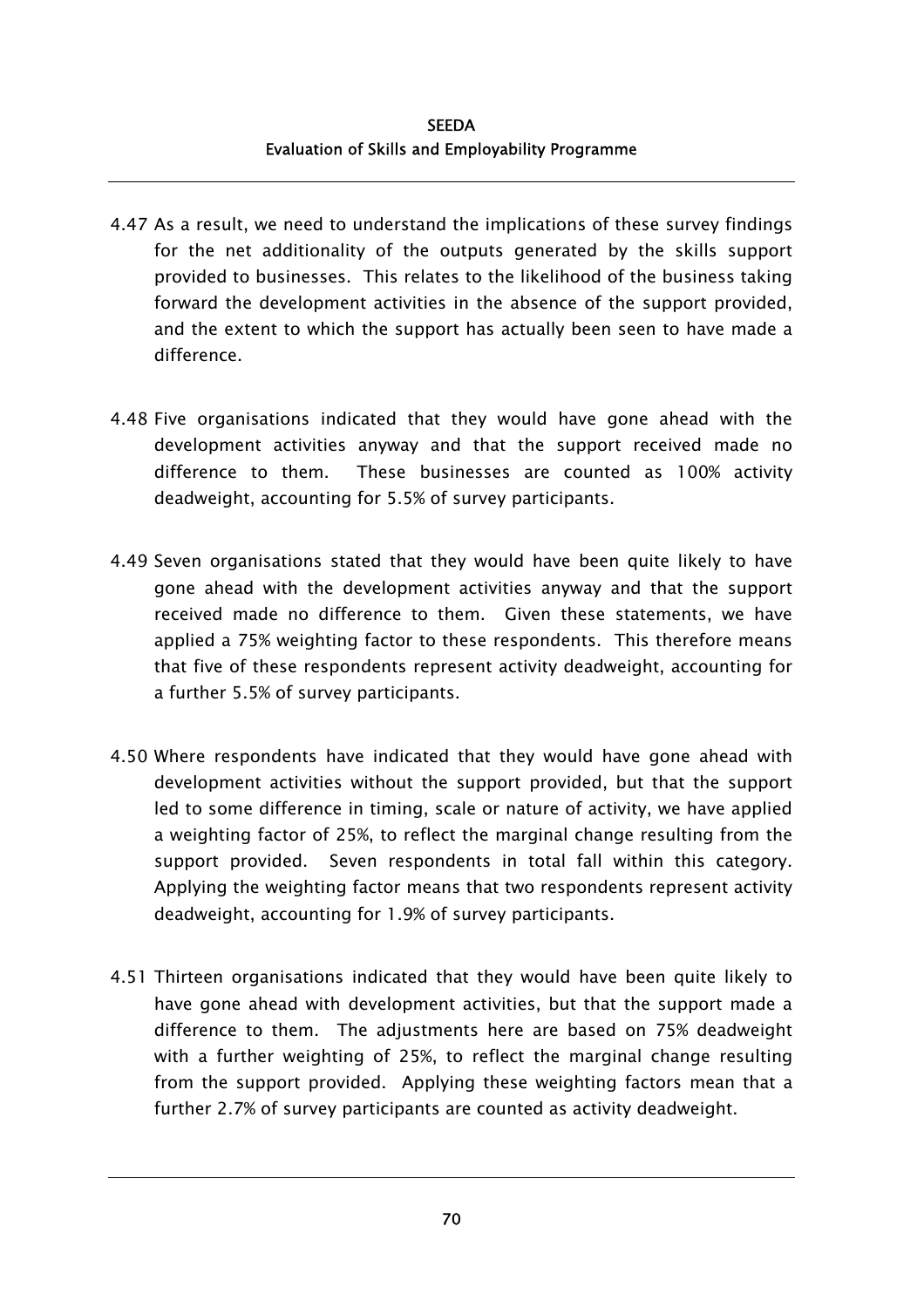4.52 These adjustments mean that 15.6% of businesses are estimated to represent activity deadweight.

## Financial Contributions to the Costs of Development Activities

- 4.53 Just over half (52%) of the survey participants indicated that their organisations had made a financial contribution to the costs of the support they received, although the majority of respondents were unable to state how much had been paid. These financial contributions are important in the context of the leverage generated through the support for the programme. The levels of contribution varied to a significant degree between individual respondents, reflecting, perhaps, the varied nature of the support they had been involved in to address specific business needs.
- 4.54 Where respondents were aware of their organisation's contribution to the costs of development activities, the amount paid ranged from a minimum of just £10 to a maximum of £7,000. The median contribution was £150, with a mean of £659. Thirteen of the businesses supported by the Tourism Skills project provided information on their financial contributions, which ranged from £10 to £500, with a median of £50 and a mean of £140. Seven of these businesses had contributed less than £50.
- 4.55 The five recipients of support from Regional Skills Brokers had generally made higher financial contributions, with spending ranging from £250 to £7,000. The median contribution from these businesses was £500, whilst the mean was £2,010.
- 4.56 Survey participants were generally unable to comment on the total costs of the development activities they had been involved in. Only a quarter of respondents were able to provide this information, which showed that the costs ranged from a minimum of £50 to a maximum of £10,000, with mean costs of £1,025 and a median of £500.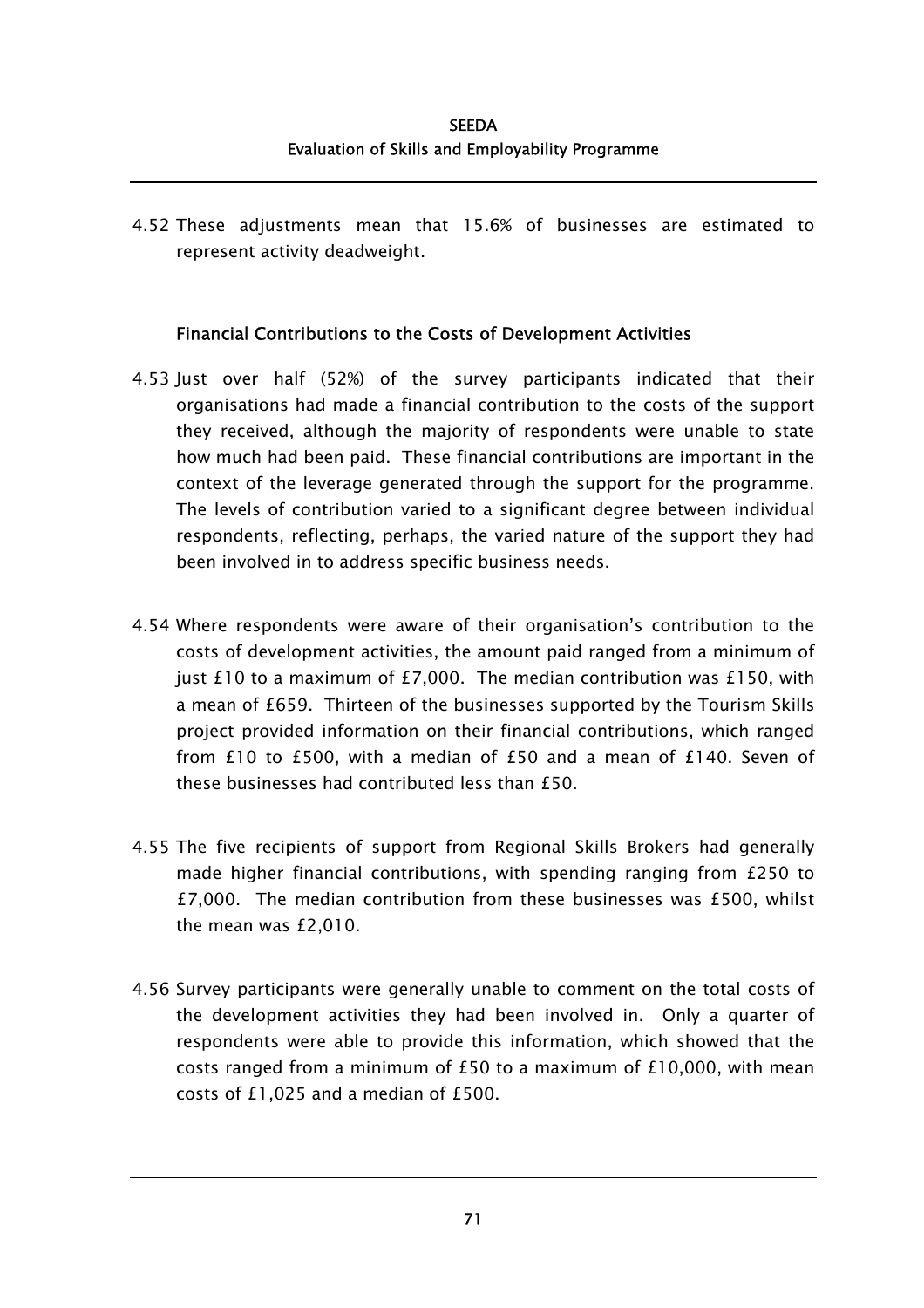- 4.57 We asked survey participants about the impact on their organisation had the support not been made available to them. Two-fifths (43%) of survey respondents indicated that they would have been unable to take the training or development activities forward in the absence of the support. Those respondents who expected that they would have been able to take forward some activity gave the following responses:
	- would probably have taken the training forward at a later date (31% of all respondents); •
	- would have looked for funding from elsewhere to undertake the training (21%);
	- would have undertaken the training anyway and paid the full costs (19%).
- 4.58 To understand the extent to which the activity supported by SEEDA is leading to additionality, it is important to reflect on the extent to which businesses were aware of alternatives to the support provided. Two-thirds of survey respondents stated that they were unaware of alternative provision, whilst one-third indicated that they knew of an appropriate alternative.
- 4.59 Where respondents had been aware of an alternative to the support received, we sought to identify the reasons for choosing the SEEDA funded support rather than the alternatives. The responses provided are set out Table 4.5 below.

| Table 4.5:<br><b>Reasons for Choosing Funded Support</b>                                       |               |  |  |  |
|------------------------------------------------------------------------------------------------|---------------|--|--|--|
| <b>Reason</b>                                                                                  | <b>Number</b> |  |  |  |
| Support was better targeted to the needs of the organisation                                   | 16            |  |  |  |
| Organisation delivering the support was already known to us                                    | 10            |  |  |  |
| Support was at a lower cost than the alternatives                                              | 9             |  |  |  |
| Delivery venue was more convenient                                                             |               |  |  |  |
| Project was providing more support than the alternatives for the<br>same costs to the business | 4             |  |  |  |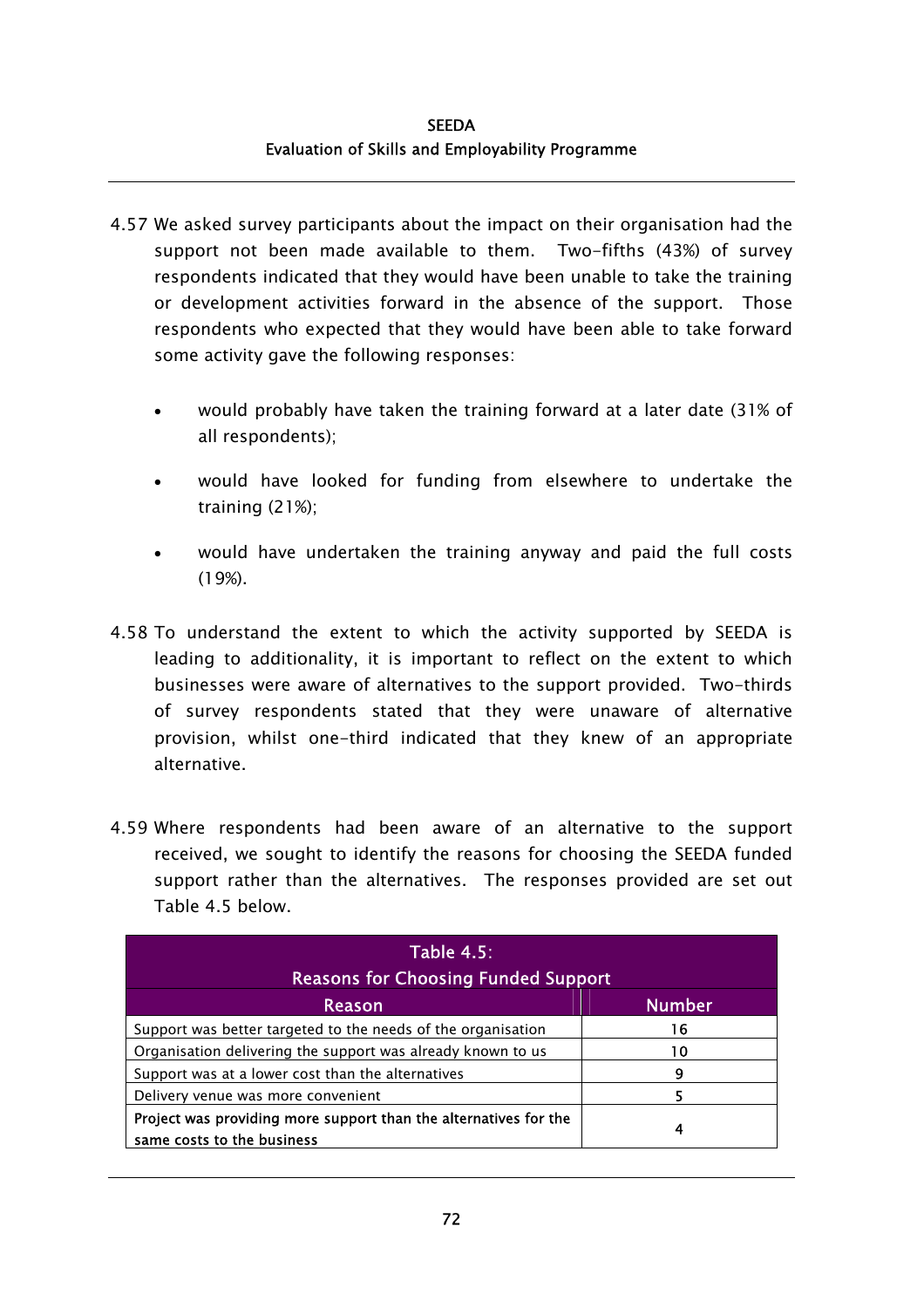- 4.60 This shows that a key factor in the selection of the development activities is the extent to which they specifically target business needs, whilst established relationships with providers are also important.
- 4.61 As with the individual survey, in considering the extent to which the development activities would have happened in the absence of SEEDA's funding, we have focused on those respondents who have indicated that they would have paid the full costs for the support and were aware of an alternative supplier. We have applied similar adjustments for the timing aspect also.
- 4.62 On this basis, we have applied the following adjustments. Having removed those respondents identified above as representing activity deadweight, four further respondents were identified who had said that they would have paid the full cost of the development activities and were aware of an alternative provider, which would initially suggest 100% deadweight. As with the individual survey, we have taken account of the fact that the interviews took place after the benefits of the development activities had been experienced, rather than at the time the decision was taken to progress with the support. To adjust for this, we have assumed 75% deadweight for these businesses. Consequently, this accounted for three businesses or 3.3% of the sample.
- 4.63 A further four respondents indicated that they would have been quite likely to have taken forward the activity anyway, paid the full costs, and were aware of an alternative provider. For these respondents, a weighting of 25% has been applied, which means that one of these participants is estimated to be financial deadweight, accounting for 1.1% of the sample.
- 4.64 These adjustments mean that we estimate there to be financial deadweight of 4.4%.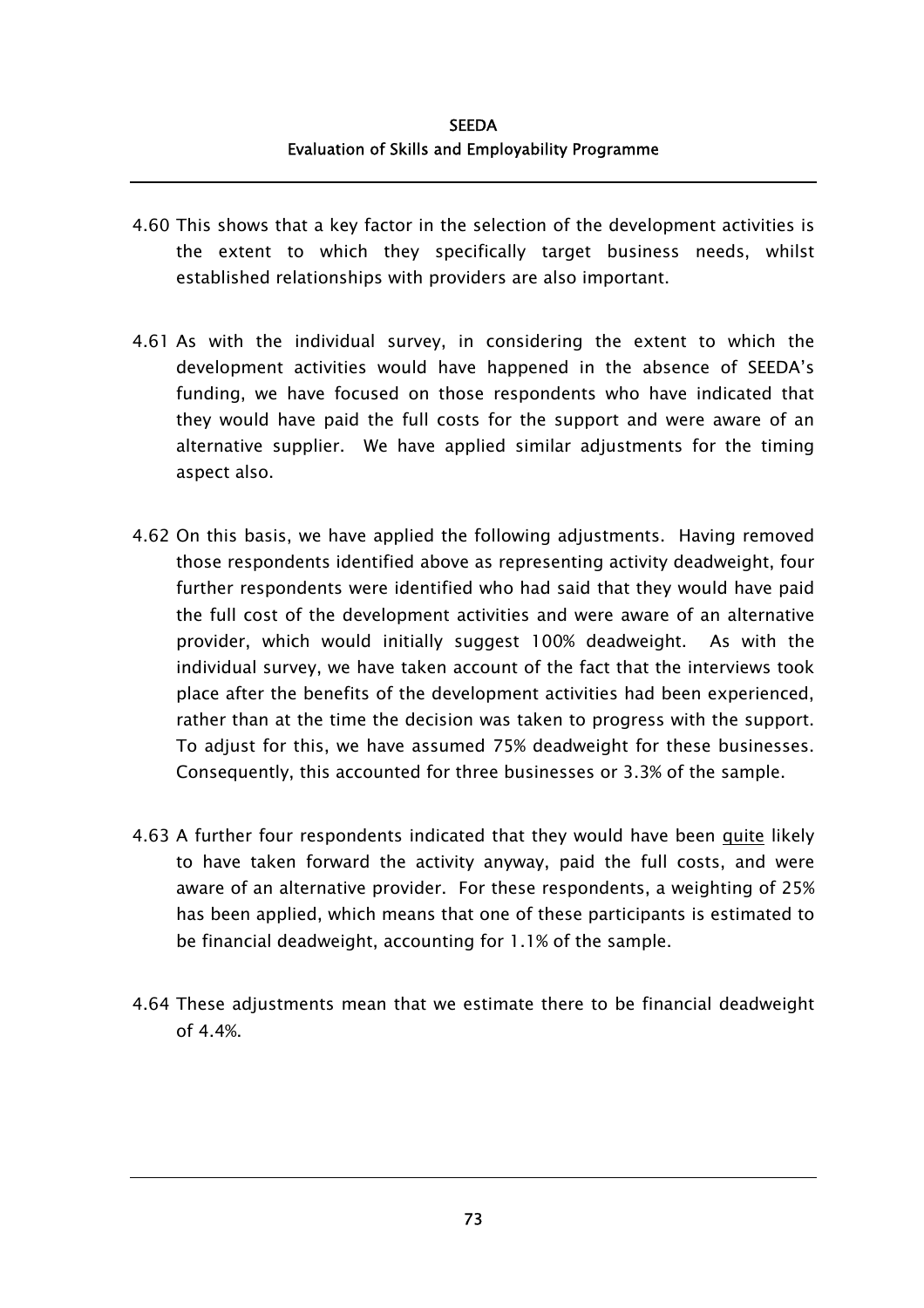- 4.65 Combining the estimates in relation to activity deadweight and financial deadweight, we estimate the total deadweight relating to businesses supported by these programmes of activity to be 20%, indicating net additional outputs of 80% of the gross total. The 95% confidence intervals from the survey of  $+/-$  9.3% would suggest that the net additional activity falls in the range from 72.6% to 87.4%.
- 4.66 The SQW/PA 'ready reckoners' indicate a net adjustment factor for businesses assisted of 0.65 (65%), which is somewhat lower than the level suggested by the beneficiary survey.

## Additional Activity Stimulated

- 4.67 The survey sought information on the extent to which the support received by beneficiary businesses led them to undertake further skills development activities. For 24 businesses (27%), this was found to be the case. The additional activities that were taken forward included:
	- training to meet skills needs, but not leading to a qualification (13 businesses); •
	- training for staff to achieve NVQs (7);
	- introduction of apprenticeships (3);
	- training leading to professional qualifications (3).
- 4.68 We asked about the likelihood that these activities would have been taken forward if the businesses had not received support from SEEDA. Four of the survey participants stated that they would definitely have undertaken the further development activities anyway, whilst a further 12 stated that this was probably the case. Only five businesses stated that they would definitely not have taken forward the additional activities in the absence of the SEEDA support.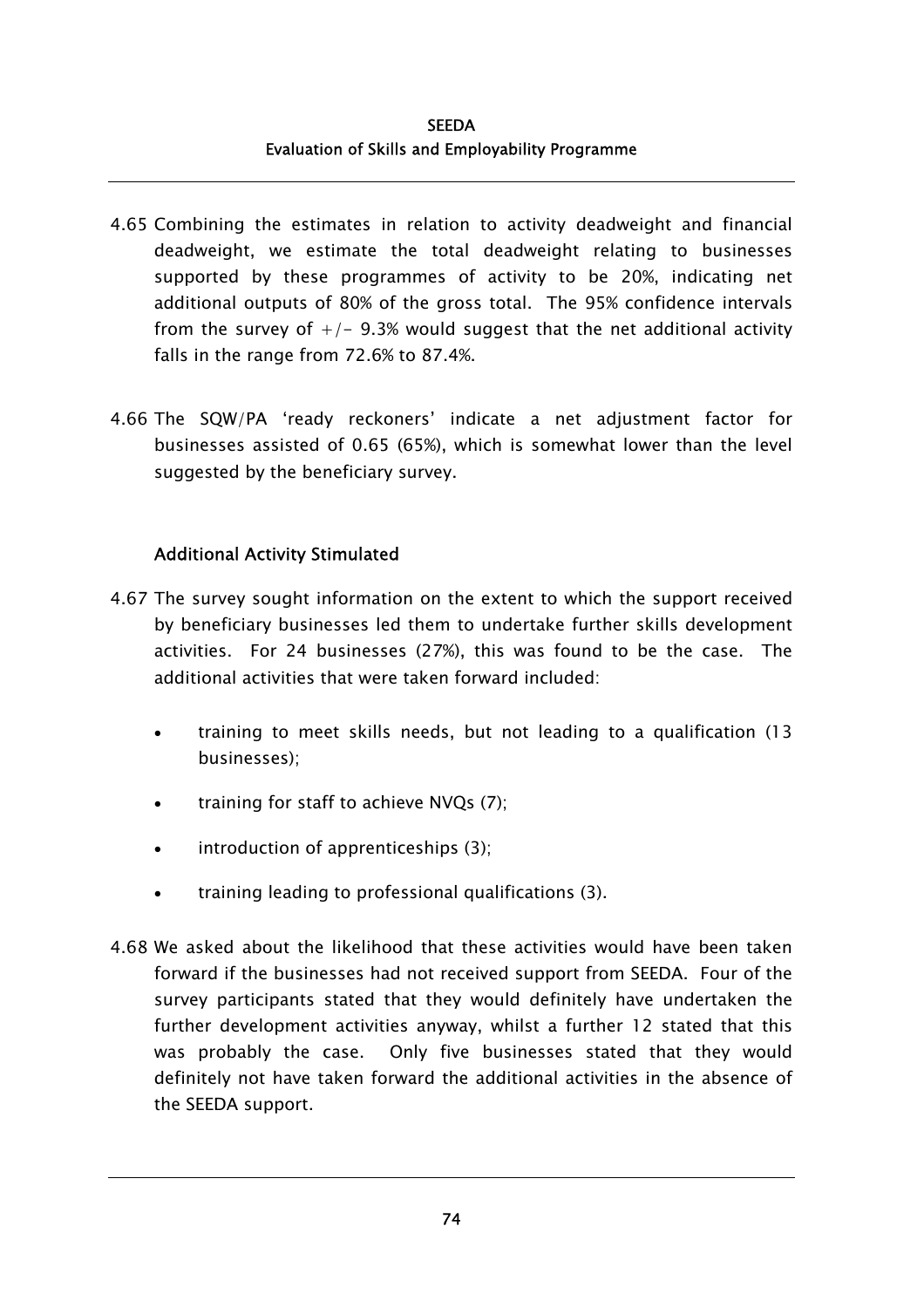- 4.69 In the context of this evaluation, we are most interested in the additional activity that has been generated as a direct result of SEEDA's support. The activities taken forward by the five businesses that would definitely not have done anything further if they had not received the SEEDA funded support are regarded as wholly additional. Where respondents have indicated that they would possibly have gone ahead with the additional activity, we have applied a 25% weighting, reflecting that there was at least some contribution to the additional activity. Applying these weightings, we estimate that eight businesses (8.9% of the total sample) have taken forward additional activity as a result of their SEEDA funded activities.
- 4.70 Fourteen of the respondents in businesses that were taking forward additional development activities as a result of their participation in the programme were aware that their businesses were making a financial contribution towards the costs of their training. Although, only half of these were aware of the value of their contributions. The value of contributions ranged from just £225 to £10,000, reflecting vastly differing scales of further activities. The small numbers involved and the wide variations in values mean that it is not possible to generate a reliable estimate of the total value of additional activity generated by the support received.

# Adjustments to Net Outputs

- 4.71 The survey data has been used to generate factors that can be applied to the gross output data in order to estimate the net results of activities that have been funded by SEEDA, as follows:
	- Net Additional Outputs (A) we have developed net additional output adjustment factors from the individual and business surveys, as follows: •
		- individual 74% net additional outputs (minimum =  $68\%$ ,  $maximum = 79\%)$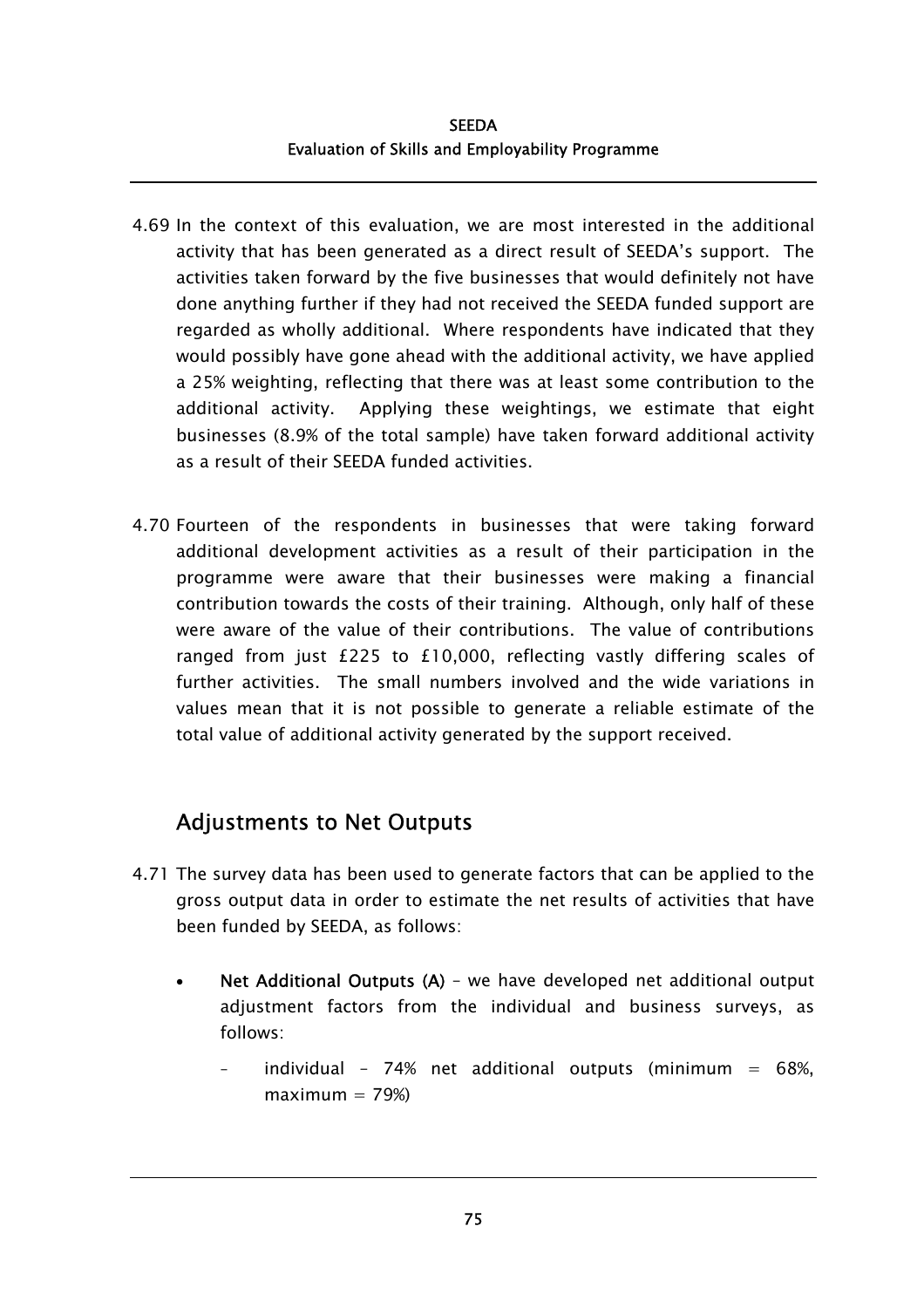- businesses supported 80% net additional outputs (minimum  $=$ 3%, maximum  $= 87%$ .
- Displacement (D) we have not developed a displacement adjustment because individual and business participants are unable to comment on how their involvement may have impacted on other individuals or businesses. The IEF indicates that displacement is not a relevant consideration in relation to core or supplementary skills outcomes, and therefore zero displacement has been assumed; •
- Substitution (S) – the IEF guidance identifies substitution as being of relevance to employment support, where people who were previously in employment have lost their jobs as a result of new entrants to employment. Our survey of businesses sought to identify evidence of substitution where new jobs had been created. In the small number of businesses reporting new jobs, all indicated that these new jobs were additional rather than substituting for previous employment, therefore providing no evidence that job substitution was taking place. For the skills support activities, potential substitution effects have been taken into account in developing our deadweight calculations, relating to the possibility that SEEDA-funded activity could have been a substitute for alternative provision. We have not therefore included a specific substitution factor in our adjustments;
- Leakage (L) - both the individual and business surveys found evidence of very small numbers of beneficiaries who are now located outside the region, providing evidence of low levels of leakage. However, there has been no consistent tracking of beneficiaries following support. This has meant that, where beneficiaries have relocated, current contact details have been unavailable. Some of the difficulties with contacting beneficiaries may be associated with relocation, although we have no way of knowing whether this would be within or outside of the region. In the absence of sufficient evidence from the primary surveys on the levels of leakage, we have chosen to make use of the SQW/PA guidance, which suggests that leakage is around 10%, and we have used this in our adjustments;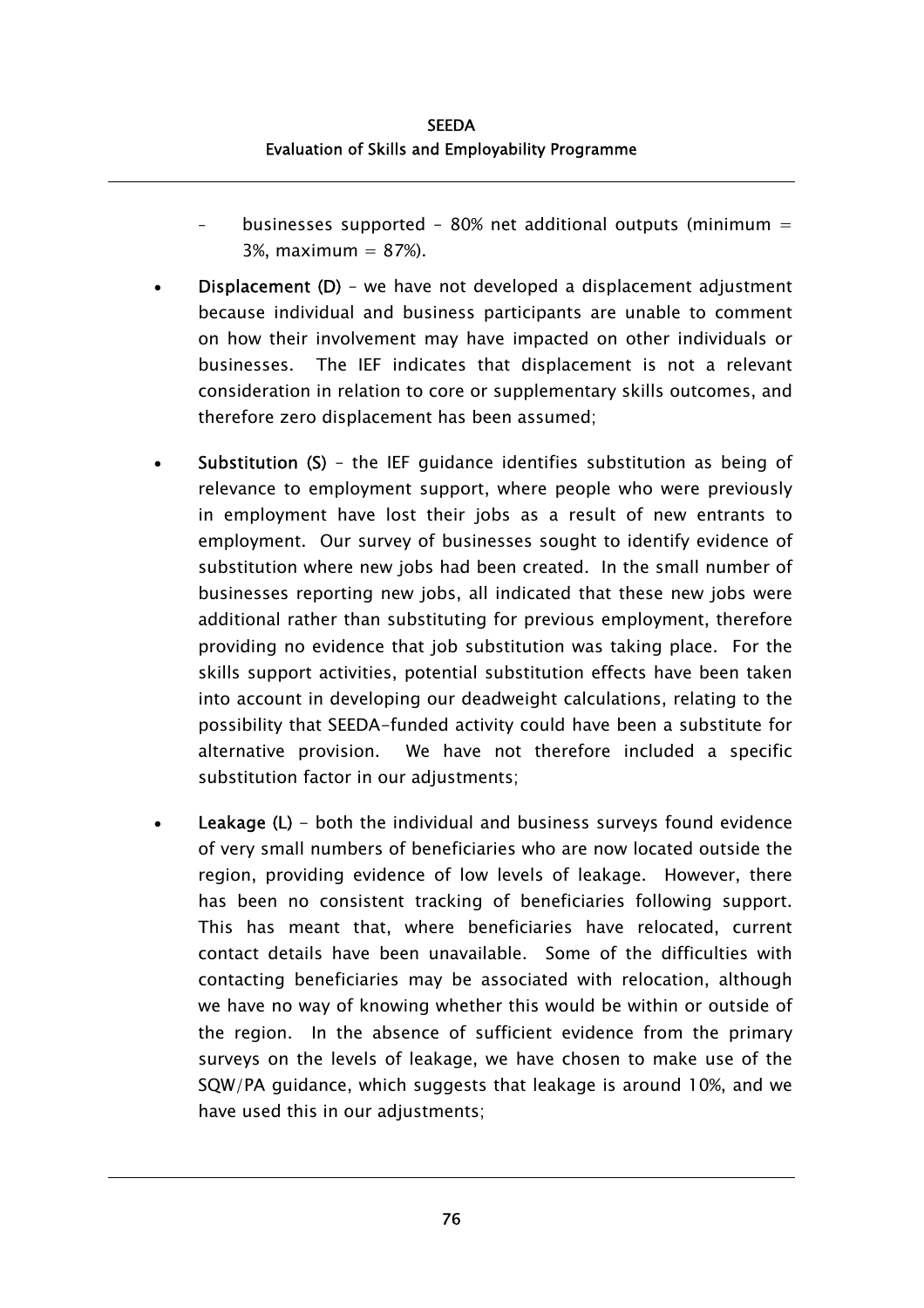- Multipliers IEF guidance indicates the need to take account of multiplier effects in relation to additional jobs created as a result of either increased income or increased supply chain expenditure following improvements in skill levels. As noted in the IEF, little guidance currently exists on the use of multipliers for skills outputs. The English Partnerships 'Additionality Guide' provides a 'ready reckoner' of general ranges for multipliers. Given the long lags from skills development activities to the generation of additional job and income effects, and the implication of relatively limited induced or income effects, we have therefore used the low level composite multiplier of 1.3 at the regional level. •
- 4.72 The conversion from gross to net outputs is therefore based on the following formula:

## $N=G(A*S*L*M)$

Where  $N = Net$  Outputs,  $G =$  Gross Outputs, A= Net Additional Outputs, S= Substitution, L=Leakage,  $M =$  Multiplier

4.73 Applying this calculation yields the following adjustment factors:

- individuals: adjustment factor =  $(0.74*1.0*0.9*1.3) = 0.87$
- businesses: adjustment factor =  $(0.8*1.0*0.9*1.3) = 0.94$
- 4.74 The survey of individuals was designed to capture evidence from people who had been assisted through employability support to gain employment. However, the beneficiary sample did not yield any individuals who were supported in this way. We have not therefore been able to develop overall additionality ratios for job creation activities. In the absence of evidence from the primary research, we have made use of the Net Additional Outputs figure from the SQW/PA 'ready reckoners' for aggregate jobs from human resources of 0.64, which yields the following adjustment factor:
	- iobs created: adjustment factor =  $(0.64*1.0*0.9*1.3) = 0.75$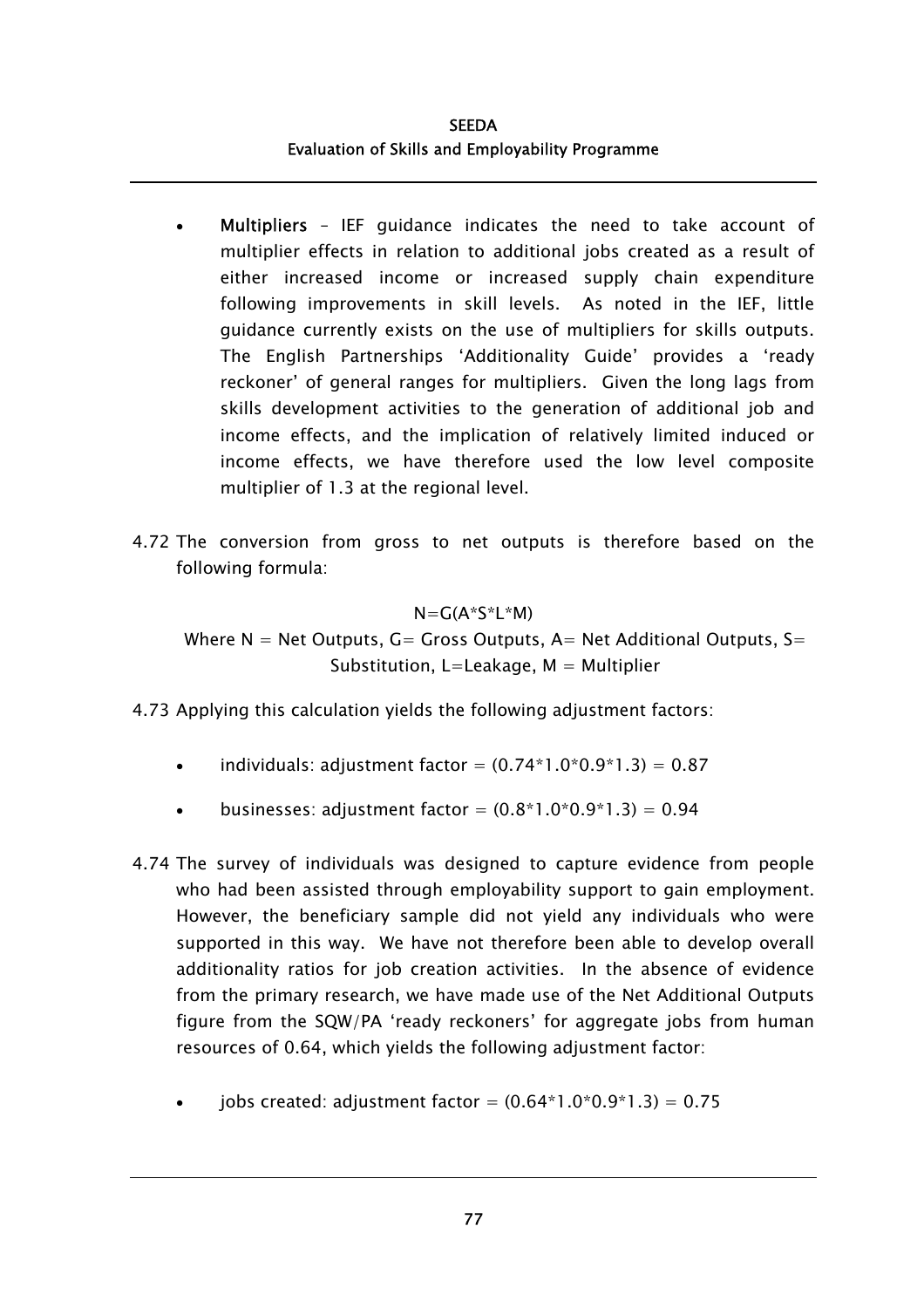**SEEDA** Evaluation of Skills and Employability Programme

4.75 Table 4.6 shows the results of applying these factors to the gross outputs for the sample frame projects summarised earlier in Table 3.5.

| <b>Table 4.6:</b><br>Gross to Net Output Conversion 2002/03 to 2006/07<br><b>Whole Sample Frame</b> |                      |                             |                    |  |  |  |
|-----------------------------------------------------------------------------------------------------|----------------------|-----------------------------|--------------------|--|--|--|
| Output                                                                                              | <b>Gross Outputs</b> | Adjustment<br><b>Factor</b> | <b>Net Outputs</b> |  |  |  |
| Number of jobs created                                                                              | 157                  | 0.75                        | 117                |  |  |  |
| People assisted into employment                                                                     | 26                   | 0.75                        | 20                 |  |  |  |
| People involved in skills development                                                               | 8,699                | 0.87                        | 7,568              |  |  |  |
| Adults receiving basic skills training                                                              | 1,191                | 0.87                        | 1,036              |  |  |  |
| Adults gaining Level 2 or equivalent qualifications                                                 | 99                   | 0.87                        | 86                 |  |  |  |
| Adults receiving high level skills                                                                  | 1,333                | 0.87                        | 1,160              |  |  |  |
| Individuals receiving ICT Training                                                                  | 332                  | 0.87                        | 289                |  |  |  |
| <b>Businesses assisted</b>                                                                          | 3,263                | 0.94                        | 3,067              |  |  |  |
| Source:<br>Calculations based on SEEDA PMS Data                                                     |                      |                             |                    |  |  |  |

- 4.76 Table 4.7 shows how these net outputs are distributed across the activity types.
- 4.77 A number of outputs were originally allocated to expenditure lines classified as either "Other" or "Not Specified". A more detailed review of these expenditure lines enabled the reallocation of these outputs as follows:
	- transferring the "Other" people in skills development total and businesses assisted total to the "Development of Educational Infrastructure" category; •
	- transferring the "Not Specified" jobs created total and adult high level skills total to the "Skills – Sector and Enterprise" category;
	- transferring 90% of the "Not Specified" businesses assisted total to the "Skills – Sector & Enterprise" category. The remaining 10% being transferred to "Development of Educational Infrastructure" category;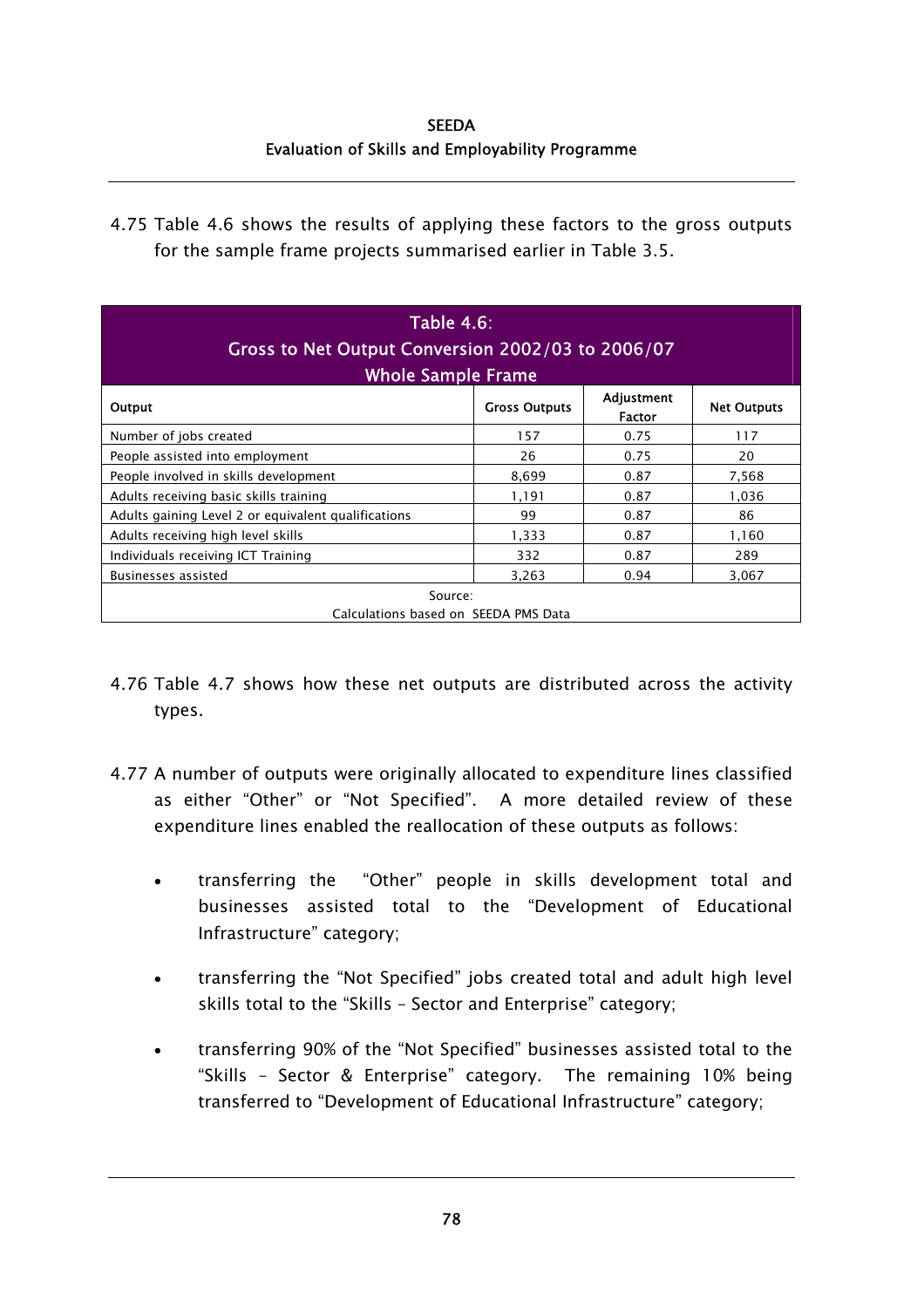SEEDA Evaluation of Skills and Employability Programme

• transferring 95% of the "Not Specified" businesses assisted total to the "Skills – Sector & Enterprise" category. The remaining 5% being transferred to "Development of Educational Infrastructure" category.

| <b>Table 4.7:</b><br><b>Net Outputs by Activity Type</b><br><b>Sample Frame Projects</b>    |                     |                           |                                 |                                        |                            |                                       |                                          |                               |  |
|---------------------------------------------------------------------------------------------|---------------------|---------------------------|---------------------------------|----------------------------------------|----------------------------|---------------------------------------|------------------------------------------|-------------------------------|--|
| <b>Output Type</b>                                                                          |                     |                           |                                 |                                        |                            |                                       |                                          |                               |  |
|                                                                                             | <b>Jobs Created</b> | Employment<br>People into | People in Skills<br>development | Skills training<br><b>Adults Basic</b> | Adults L2 or<br>equivalent | Adults receiving<br>High Level Skills | receiving ICT<br>Individuals<br>Training | <b>Businesses</b><br>Assisted |  |
| Matching people into<br>jobs                                                                |                     |                           | 71                              | 87                                     | 60                         |                                       |                                          |                               |  |
| Skills - Provision of Basic<br>Skills                                                       |                     |                           | 9                               | 540                                    |                            |                                       |                                          | $\overline{4}$                |  |
| Skills - Provision of<br>L2/equivalent                                                      |                     |                           | 10                              |                                        |                            |                                       |                                          | 11                            |  |
| Skills - Provision of L3+                                                                   | 78                  |                           | 2,013                           | 127                                    |                            | 817                                   | 289                                      | 89                            |  |
| Skills - Provision of<br>Vocational<br>Training/General<br>Education                        |                     | 6                         | 137                             |                                        |                            |                                       |                                          | 76                            |  |
| Skills - Sector &<br>Enterprise Skills including<br>supporting leadership<br>and management | 39                  | 14                        | 2,663                           | 282                                    |                            | 321                                   |                                          | 2,706                         |  |
| Development of<br>Educational Infrastructure                                                |                     |                           | 2,665                           |                                        | 26                         | 22                                    |                                          | 180                           |  |
| <b>TOTAL</b>                                                                                | 117                 | 20                        | 7,568                           | 1,036                                  | 86                         | 1,160                                 | 289                                      | 3,066                         |  |
| Source:<br>Calculations based on SEEDA PMS/Agresso Data                                     |                     |                           |                                 |                                        |                            |                                       |                                          |                               |  |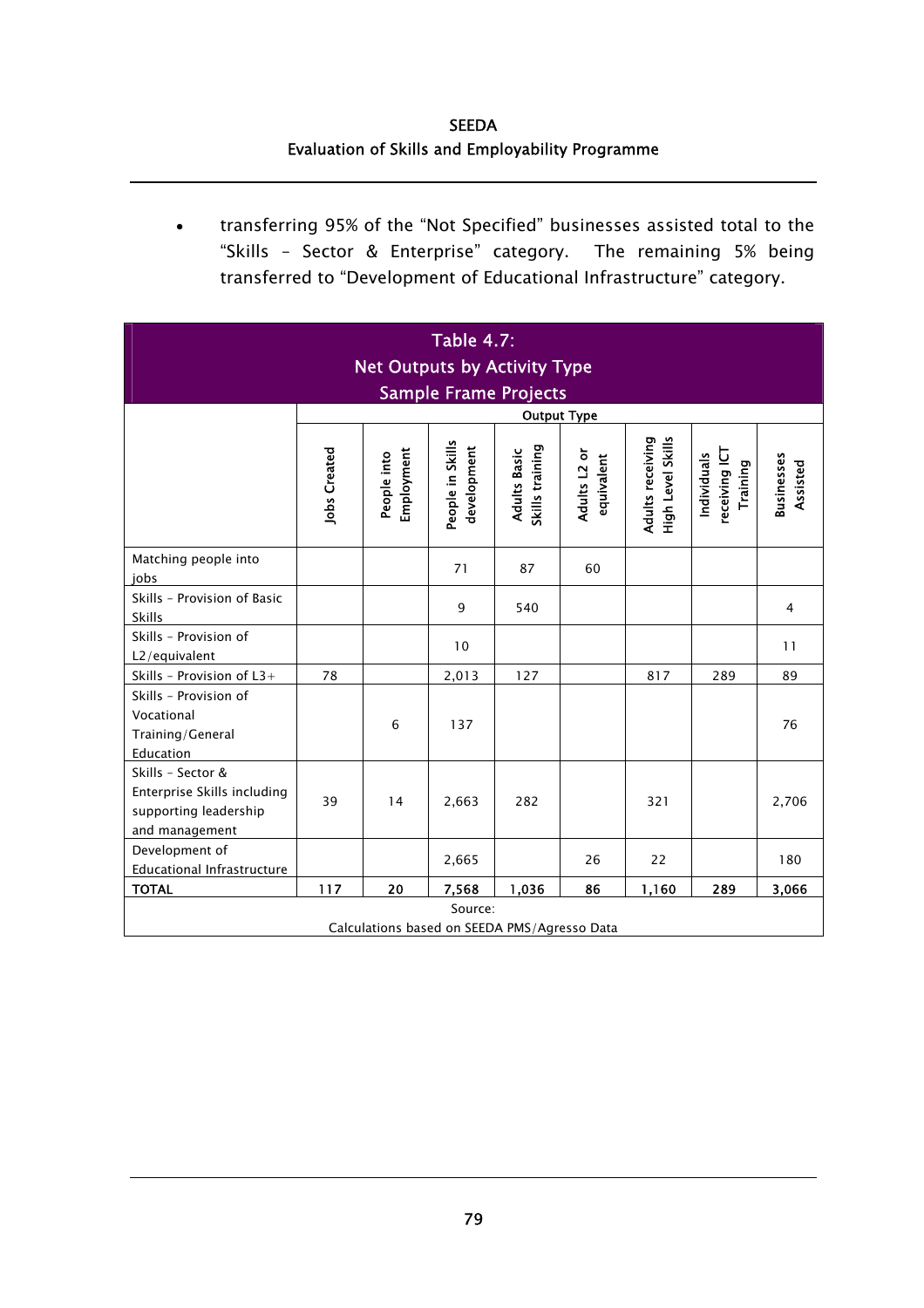4.78 The information provided in Table 4.7 represents the net additional outputs generated by the projects across the sample frame over the period from 2002/03 to 2006/07. In considering the net outputs in this way, we are not seeking to devalue the achievements of SEEDA and its delivery partners in achieving the significant volumes of targeted outputs. Rather, it is a useful step on the way to considering how the activities undertaken are ultimately leading to the generation of impacts in the region, by focusing on the net outputs generated.

### Expected Net Outputs

4.79 Table 4.8 presents the additional net outputs generated by applying the same adjustment factors to the expected outputs for 2007/08 to 2008/09. This results in an increase of 32% of number of jobs created, a six-fold increase in the number of people assisted into employment, an additional 27% people involved in skills development, an additional third of adults receiving basic skills training and an additional 31% of businesses assisted.

| <b>Table 4.8:</b>                                                                        |                      |                             |                    |  |  |  |  |  |
|------------------------------------------------------------------------------------------|----------------------|-----------------------------|--------------------|--|--|--|--|--|
| Gross to Net Output Conversion - Outputs Expected 2007/08 to 2008/09                     |                      |                             |                    |  |  |  |  |  |
| Output                                                                                   | <b>Gross Outputs</b> | Adjustment<br><b>Factor</b> | <b>Net Outputs</b> |  |  |  |  |  |
| Number of jobs created                                                                   | 51                   | 0.75                        | 38                 |  |  |  |  |  |
| People assisted into employment                                                          | 170                  | 0.75                        | 128                |  |  |  |  |  |
| People involved in skills development                                                    | 2,380                | 0.87                        | 2,071              |  |  |  |  |  |
| Adults receiving basic skills training                                                   | 397                  | 0.87                        | 345                |  |  |  |  |  |
| <b>Businesses assisted</b>                                                               | 1.008                | 0.94                        | 948                |  |  |  |  |  |
| Source:                                                                                  |                      |                             |                    |  |  |  |  |  |
| Calculations based on SEEDA PMS Data                                                     |                      |                             |                    |  |  |  |  |  |
| * Combination of actual outputs for 2007/08 and estimates for 2008/09 based on actual Q1 |                      |                             |                    |  |  |  |  |  |
| Performance and Forecasts for Q2-Q4.                                                     |                      |                             |                    |  |  |  |  |  |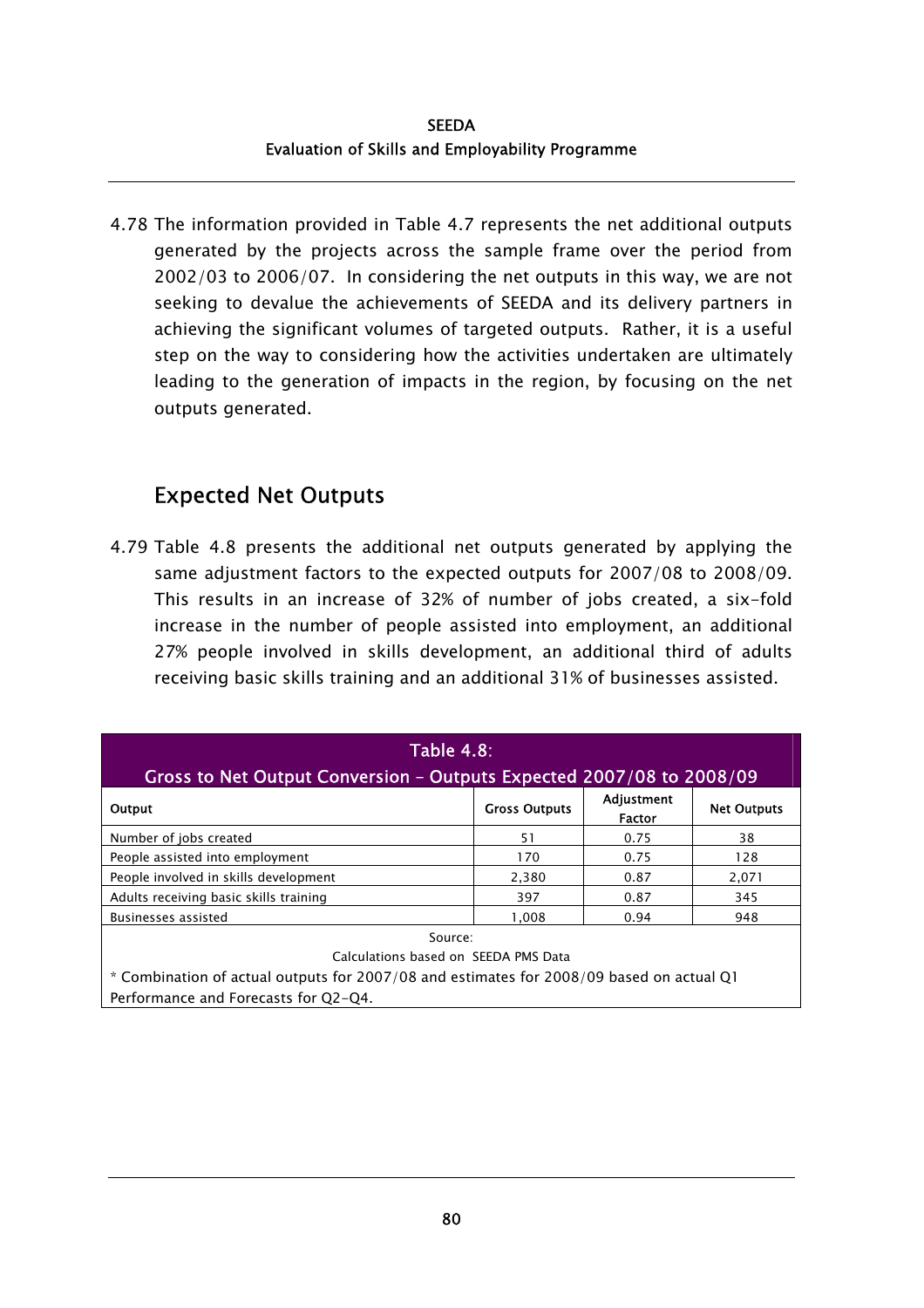### Leverage

- 4.80 Table 4.9 presents the leverage ratio for each of the 19 sample projects. A total of just under £10 million additional funding (private and public) has been generated through the investment of £7,624,814 of SEEDA funding. The two projects providing the highest ratios are the University Centre Folkestone project, which levered in five times its SEEDA investment, and the South East Tourism Skills Network, which generated four times as much additional funding compared to what was invested.
- 4.81 Overall, each £1 of SEEDA investment has levered in an additional £1.30 of private/public funding.

| <b>Table 4.9:</b>                                                           |                |                        |             |  |  |  |  |
|-----------------------------------------------------------------------------|----------------|------------------------|-------------|--|--|--|--|
| <b>Calculation of Leverage Multiplier</b><br>Project                        | Leverage Ratio |                        |             |  |  |  |  |
| Regional Skills Brokerage                                                   | (E)<br>302,673 | Funding (£)<br>183,000 | 1:0.6       |  |  |  |  |
| Technology Skills Managers                                                  | 223,000        | $\Omega$               | $\mathbf 0$ |  |  |  |  |
| Regional Resource Centre                                                    | 460,952        | 0                      | 0           |  |  |  |  |
| Stimulating Physics & Engineering                                           | 820,000        | $\Omega$               | $\mathbf 0$ |  |  |  |  |
| Institute for Urban Renaissance                                             | 250,000        | 100,000                | 1:0.4       |  |  |  |  |
| e-Skills ITMB                                                               | 438,505        | $\Omega$               | $\mathbf 0$ |  |  |  |  |
| University Centre Folkestone                                                | 1,360,000      | 6,450,000              | 1:4.7       |  |  |  |  |
| <b>Global Regions Network</b>                                               | 256,000        | $\Omega$               | 0           |  |  |  |  |
| Action for Business Colleges                                                | 1,455,285      | 2,250,000              | 1:1.5       |  |  |  |  |
| Oxford Skills Escalator                                                     | 100,000        | 125,000                | 1:1.25      |  |  |  |  |
| Kent Skills Escalator                                                       | 102,503        | 32,000                 | 1:0.3       |  |  |  |  |
| Embedding Skills for Life in Local Authorities                              | 244,950        | 20,000                 | 1:0.1       |  |  |  |  |
| Learning Through Work - Phase 2                                             | 144,761        | 30,000                 | 1:0.2       |  |  |  |  |
| Supporting SEEDA's Workplace Basic Skills Strategy                          | 757,424        | 200,000                | 1:0.3       |  |  |  |  |
| West Wight Training                                                         | 80,000         | 16,730                 | 1:0.2       |  |  |  |  |
| Rural Business Advice & Training Network                                    | 131,000        | $\Omega$               | 0           |  |  |  |  |
| Training Pools Pilot (Marine Sector Skills)                                 | 80,630         | 55,000                 | 1:0.7       |  |  |  |  |
| South East Tourism Skills Network                                           | 105,281        | 396,000                | 1:3.8       |  |  |  |  |
| e-Skills diploma & IAG                                                      | 311,850        | $\Omega$               | $\mathbf 0$ |  |  |  |  |
| Total                                                                       | 7.624.814      | 9.857.730              | 1:1.3       |  |  |  |  |
| Source: Additional funding figures obtained via project appraisal documents |                |                        |             |  |  |  |  |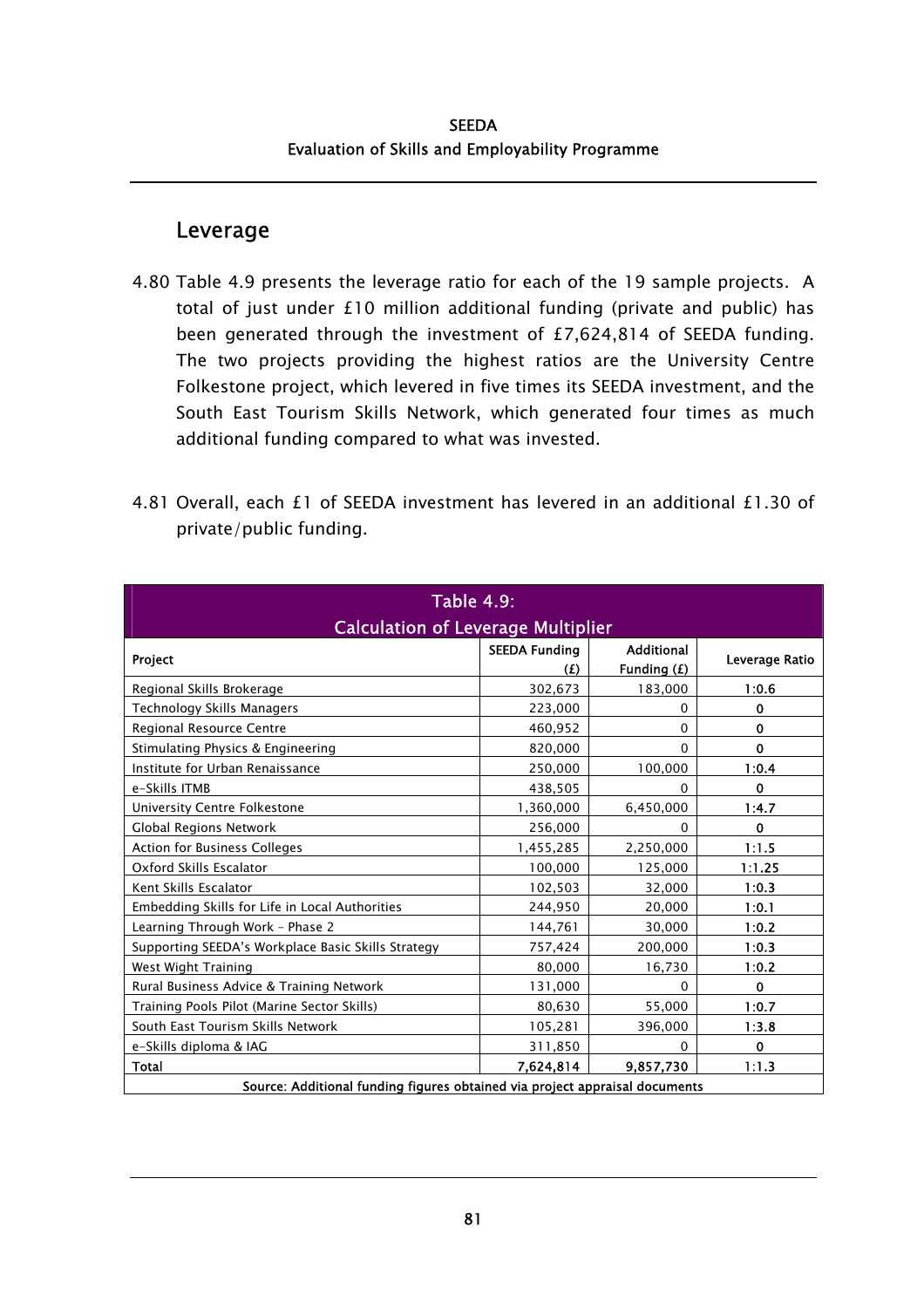# 5 OUTCOMES AND STRATEGIC ADDED VALUE

# Introduction

- 5.1 In this Section, we consider the outcomes and strategic impacts that have been generated by the activities supported and the evidence available in relation to the value for money of the activities delivered.
- 5.2 The outcomes generated by the programme reflect the transition from direct delivery activities to changes in the status of the beneficiaries, in terms of:
	- skills;
	- qualifications;
	- employment status;
	- increase in business employment;
	- increase in business turnover and profitability;
	- improvements in other aspects of organisational performance.
- 5.3 The generation of outcomes represents a step beyond the specific delivery activities yielding outputs and considers the results of the activities undertaken. This relates both to the direct outcomes resulting from skills development activities and the more strategic outcomes and impacts that have been identified as a result of consultations with organisations that have benefited from organisational development support, rather than direct skills provision.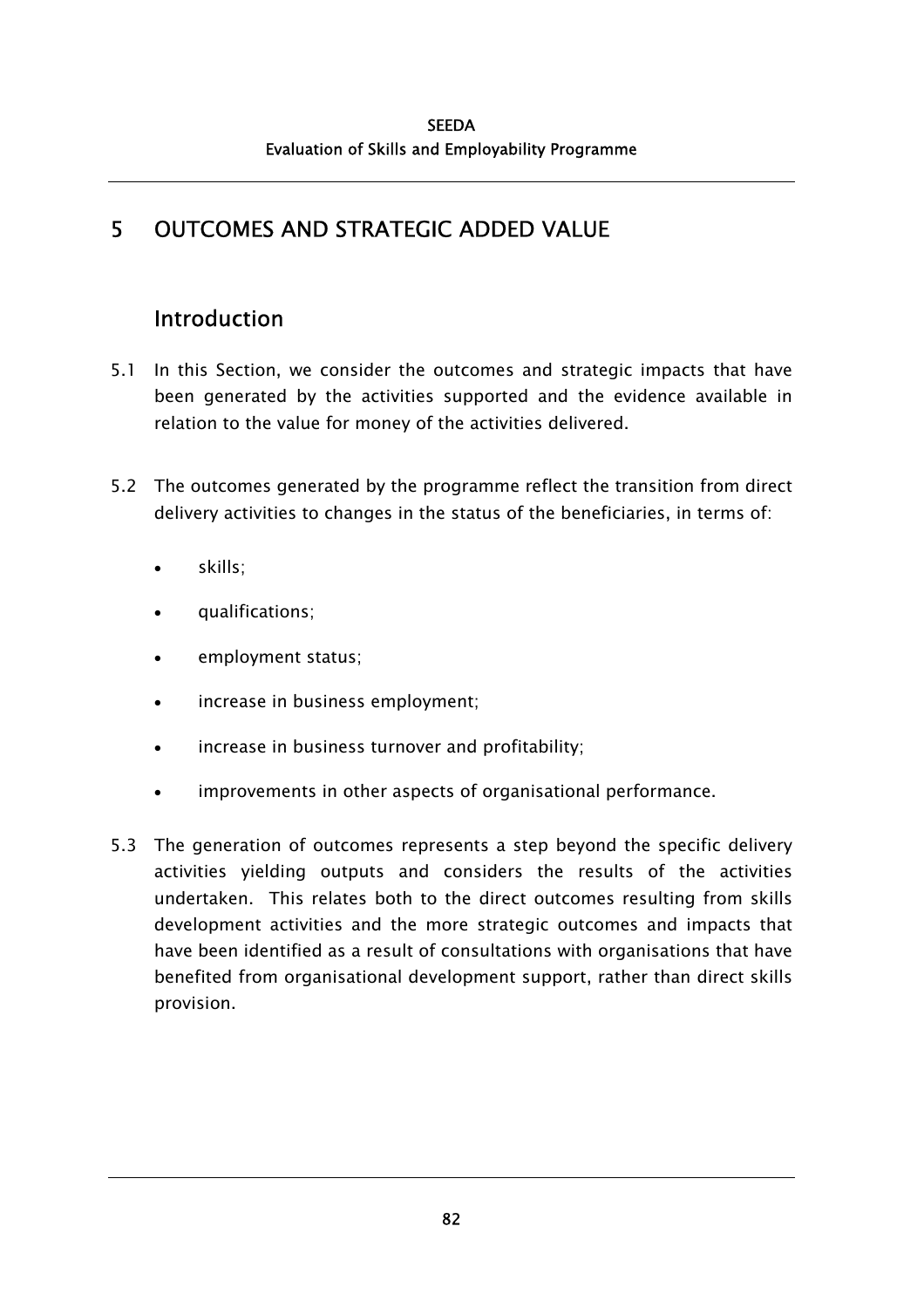### Changes in Individual and Business Beneficiaries

5.4 The surveys of individuals and business beneficiaries have generated a range of evidence of changes that have been experienced following their involvement in a programme of support. The relevant survey results are discussed briefly below.

### Impacts of the Training Received on Individuals

5.5 Survey participants were asked to identify the main impacts of their participation in the training delivered by the sample projects (see Table 5.1 below). The vast majority of respondents (94%) indicated that the training they received had led to some impacts for them.

| <b>Table 5.1:</b><br><b>Impacts on Individuals</b>       |             |  |  |  |  |  |
|----------------------------------------------------------|-------------|--|--|--|--|--|
| <b>Main Impact</b>                                       | % Reporting |  |  |  |  |  |
| New or improved skills that are directly job related     | 67%         |  |  |  |  |  |
| New or improved skills that are not directly job related | 14%         |  |  |  |  |  |
| More knowledge                                           | 3%          |  |  |  |  |  |
| Promoted with the same employer                          | 2%          |  |  |  |  |  |
| Secured a job with a new employer                        | 2%          |  |  |  |  |  |
| Other Impacts                                            | 6%          |  |  |  |  |  |
| No Real Impacts                                          | 6%          |  |  |  |  |  |
| Source:<br><b>Survey of Individual Beneficiaries</b>     |             |  |  |  |  |  |

5.6 Two thirds (67%) of respondents indicated that they had gained new or improved skills that related directly to their jobs, whilst 14% had acquired new skills that were not directly job-related.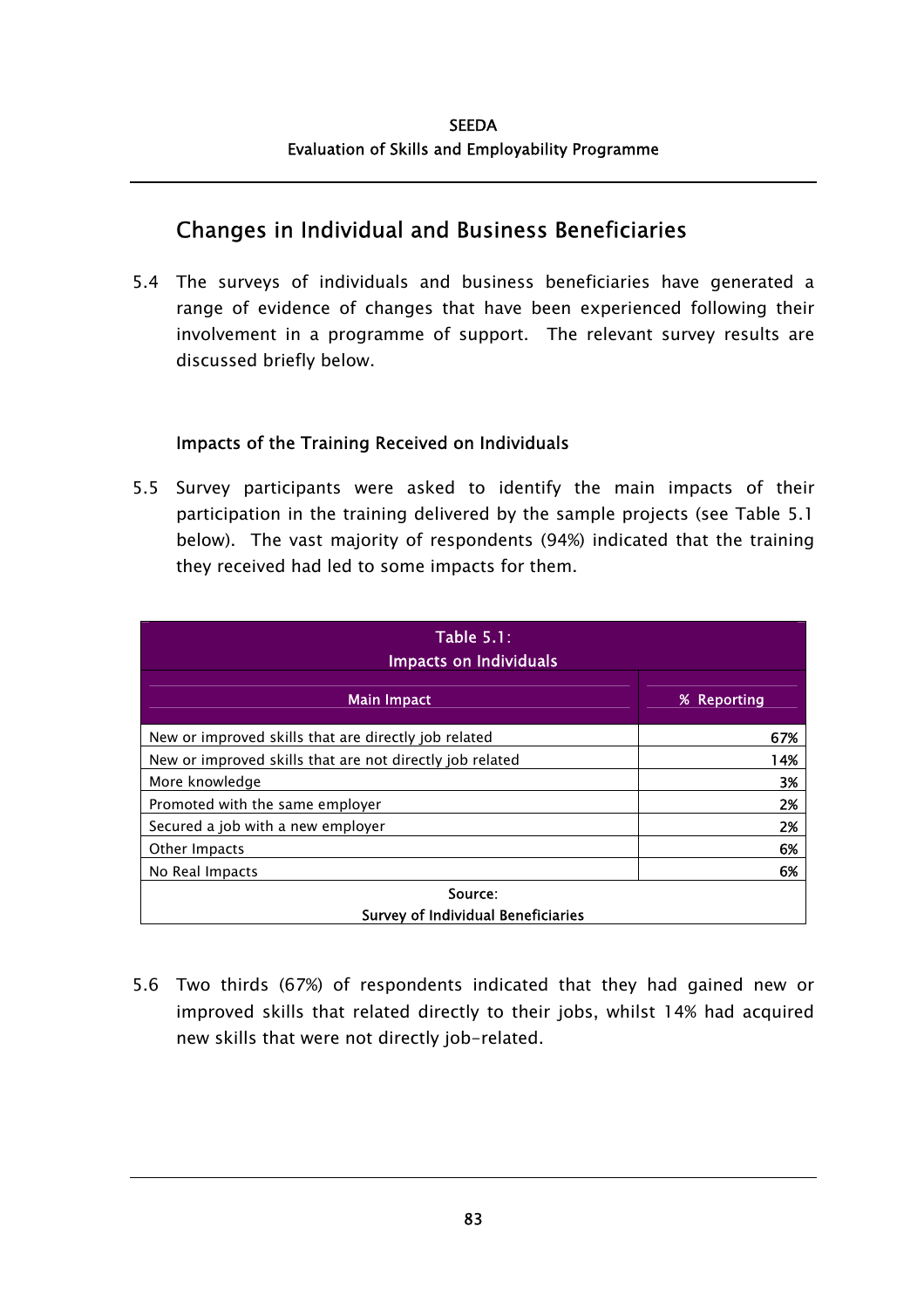- 5.7 The other impacts of the training undertaken are listed below. Each of these was identified by only one respondent and it has not, therefore, been possible to use these responses for more quantitative assessment. In many cases, they also reflect much softer outcomes that do not provide a basis on which to value the impacts generated. The other responses included:
	- being paid more;
	- formal recognition of practical experiences;
	- highlighting further improvements required;
	- the development of greater confidence;
	- recognition of the level of training already received;
	- preparation to take on an apprentice;
	- the development of useful contacts;
	- improving techniques;
	- increased awareness of the position of the job role in their industry.
- 5.8 Where respondents had identified an impact as a result of their participation in the training programme, they were asked to indicate the extent to which the impacts they observed were a direct result of their involvement, as shown in Table 5.2.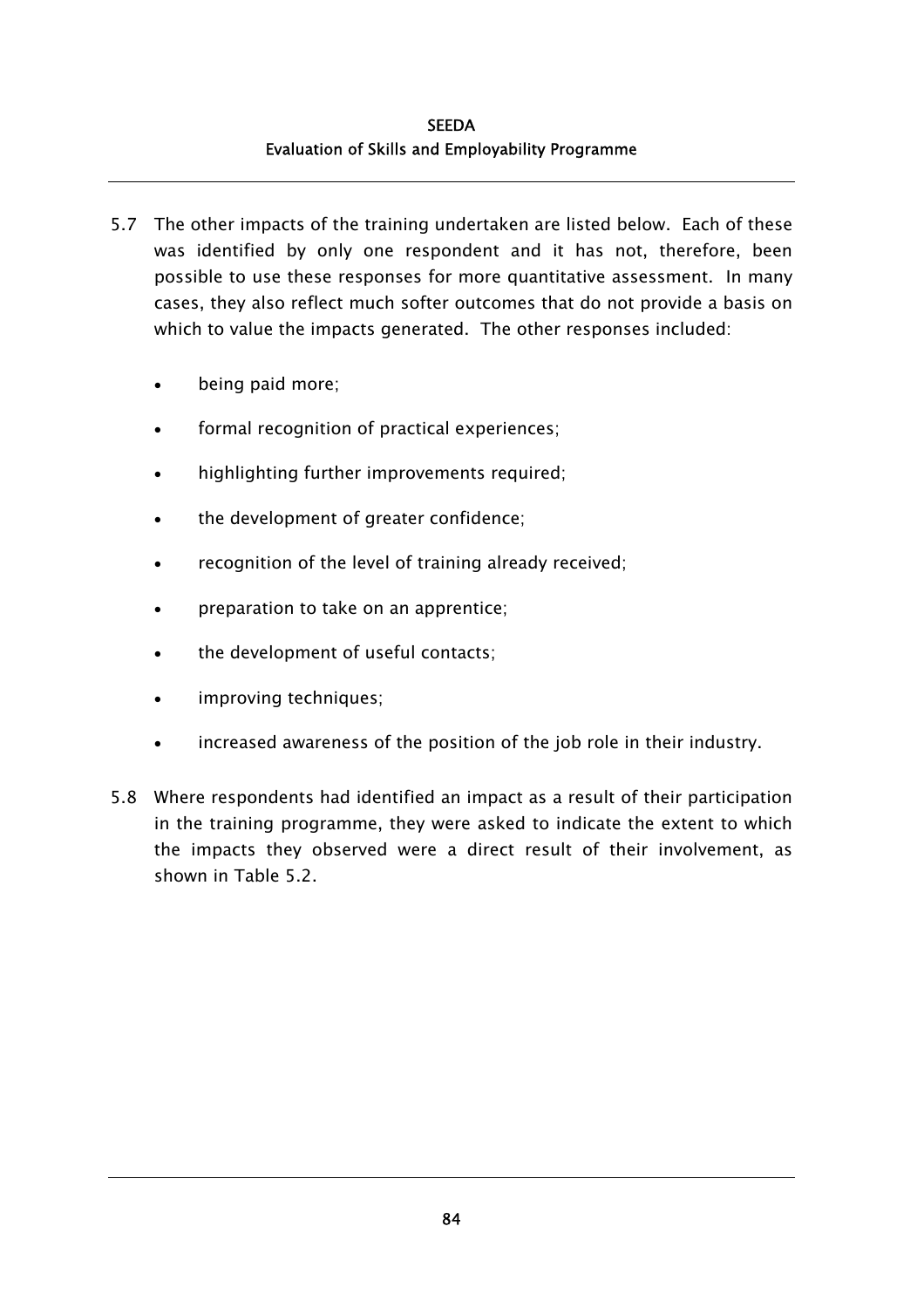| <b>SEEDA</b>                                            |  |  |  |  |  |  |  |  |
|---------------------------------------------------------|--|--|--|--|--|--|--|--|
| <b>Evaluation of Skills and Employability Programme</b> |  |  |  |  |  |  |  |  |

| <b>Table 5.2:</b><br>Attribution of Impact - Number of respondents |                                                      |               |              |                |           |               |  |  |
|--------------------------------------------------------------------|------------------------------------------------------|---------------|--------------|----------------|-----------|---------------|--|--|
|                                                                    | 100%                                                 | 75%           | 50%          | 25%            | No effect | Don't<br>know |  |  |
| New or improved<br>skills that are<br>directly job related         | 22                                                   | 32            | 34           | 20             | 4         | 2             |  |  |
| New or improved<br>skills that are not<br>directly job related     | $\mathcal{P}$                                        | 8             | 5            | $\overline{2}$ | 6         |               |  |  |
| More knowledge                                                     |                                                      | $\mathcal{P}$ |              |                |           |               |  |  |
| Promoted with the<br>same employer                                 |                                                      |               | 1            |                |           |               |  |  |
| Secured a job with<br>a new employer                               | 1                                                    |               | $\mathbf{1}$ | 1              |           |               |  |  |
|                                                                    | Source:<br><b>Survey of Individual Beneficiaries</b> |               |              |                |           |               |  |  |

- 5.9 Across all impacts identified, 16% of respondents indicated that the impacts were 100% due to their participation in the programme. A further 29% of respondents identified that the impacts observed were 75% due to their participation, whilst just over a quarter (28%) indicated that the impacts observed were 50% due to their participation. For 17% of respondents, the impacts they had observed were regarded as being only 25% due to their participation in the training programme, whilst 8% of respondents indicated that, on reflection, the training they had received had no effect on what they are now doing.
- 5.10 These responses are important in establishing the overall net impact of the training supported by SEEDA. Using these numbers and applying the percentage of the impact attributed to the SEEDA funded support generates the following results in relation to skills acquisition:
	- 68 survey respondents (40%) have acquired new or improved skills that are directly job related as a result of their participation in the support •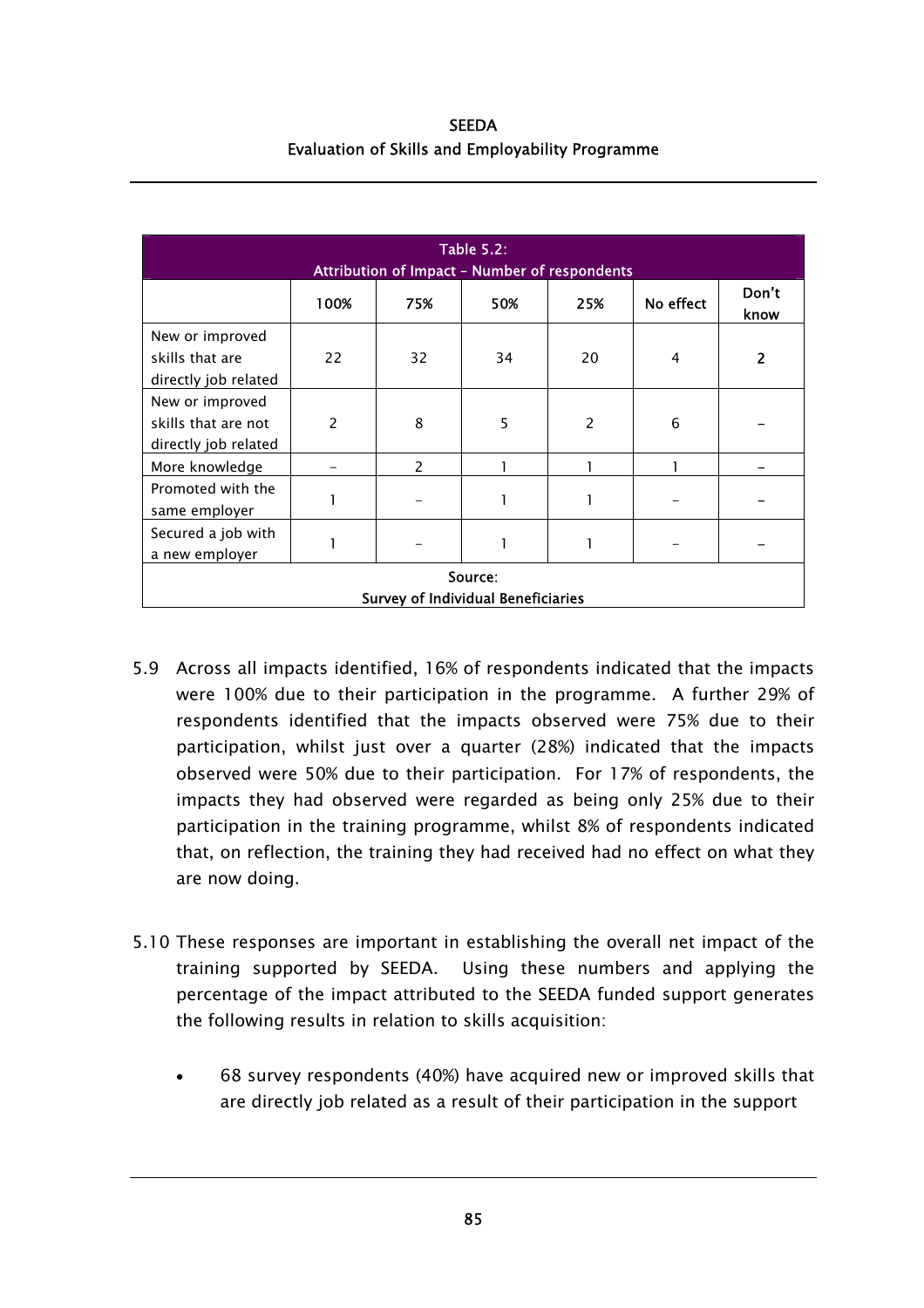- 11 respondents (6.5%) have acquired new or improved skills that are not directly related to their jobs. •
- 5.11 We also need to consider the gross-to-net conversion of these outcomes. Applying the same adjustment factor as we used for outputs yields the following results:
	- 34.8% (40%\*0.87) of individuals assisted in their skills development have acquired new skills that are job related as direct result of the support they have received;
	- 5.7% of individuals assisted (6.5\*0.87) have acquired new skills that are not directly related to their jobs as a result of their participation.
- 5.12 Due to the small number of responses in relation to the other impacts identified, it is not appropriate to carry out these calculations in these instances.
- 5.13 Ninety nine survey respondents were able to identify other benefits resulting from their participation in the training programme. These included:
	- updating skills or knowledge (16%);
	- meeting new contacts (11%);
	- increased confidence (6%);
	- improved awareness of skills and technologies (4%).
- 5.14 In considering the economic impact of skills development activities, the general principle, as outlined in the IEF, is that people whose skills have been enhanced experience increased opportunities for employment, are able to achieve improved productivity and their income earning capacity is increased.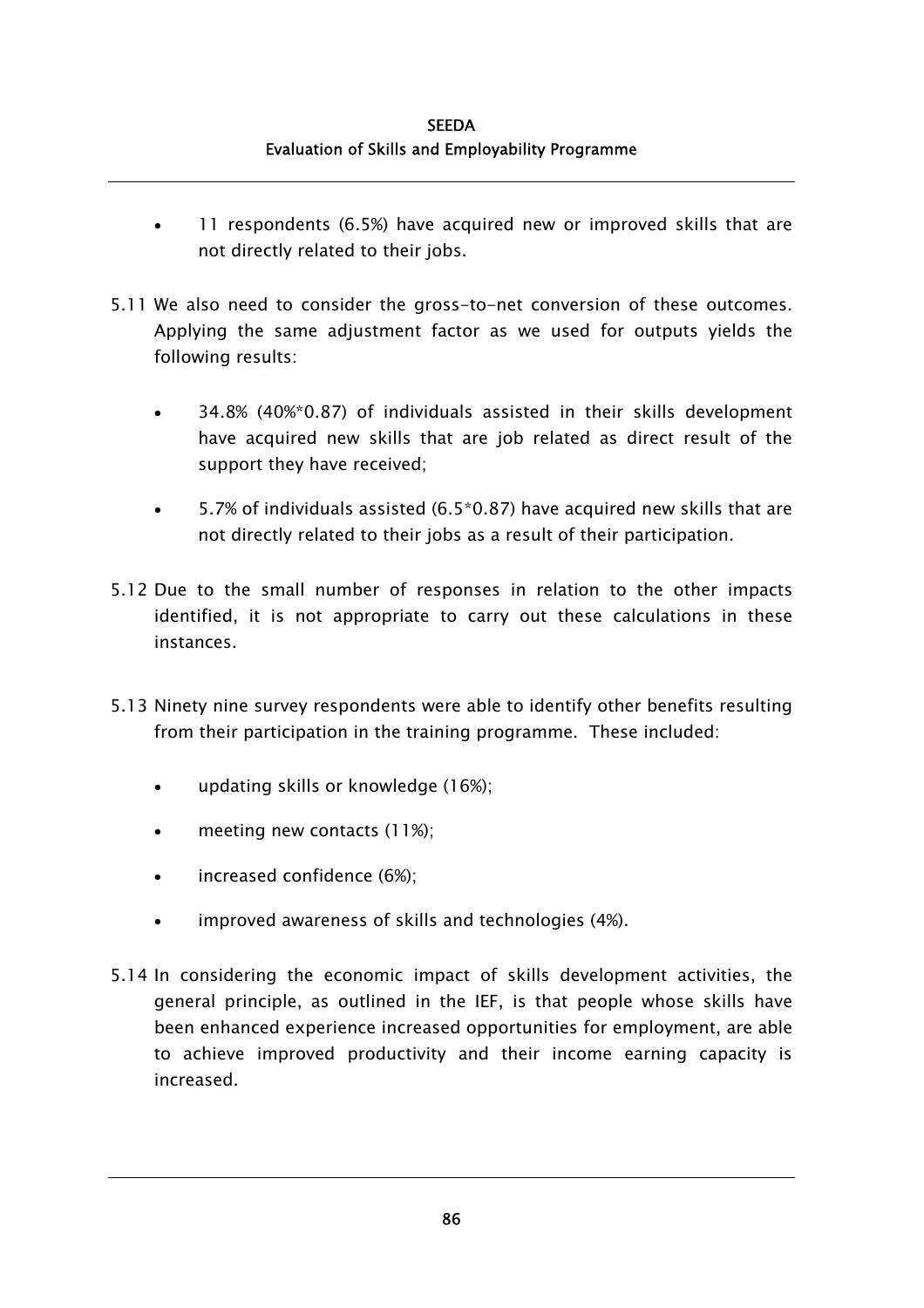- 5.15 Our surveys therefore sought to identify the status of respondents before they participated in the support, and their current employment<sup>16</sup> status to consider any changes.
- 5.16 We found that only five of the survey participants had been out of work at the time of their participation. Of these, only one specifically identified that they had found employment as a result of the support they received. Two other participants had found new jobs with new employers following their involvement in the support and one of these identified that the new job was totally as a result of the training they received.
- 5.17 The very small number of people who found employment as a result of the support they received reflects that the activities supported by sample projects have not been directly focused on supporting job creation. Therefore, the primary research has not been able to address this directly.
- 5.18 The survey also asked beneficiaries about whether they had experienced increased pay as a result of their participation in the support. Only one of the survey participants reported this to be the case. Consequently, it has therefore not been possible to use the survey evidence to assess the income benefits resulting from the SEEDA funded support.
- 5.19 The reasons for a lack of an identifiable impact on the incomes of the participants in the individual beneficiary survey may include:
	- the nature of the activities they have been involved in. The majority of skills development activities supported have been short in duration. Such interventions would not be expected to lead to significant changes in the status of the participants, leading to income effects;

<span id="page-116-0"></span><sup>16</sup> It is important to note that employability became a part of SEEDA's remit towards the end of the evaluation period, and is reflected as an indicator in the RES for 2006 – 2016.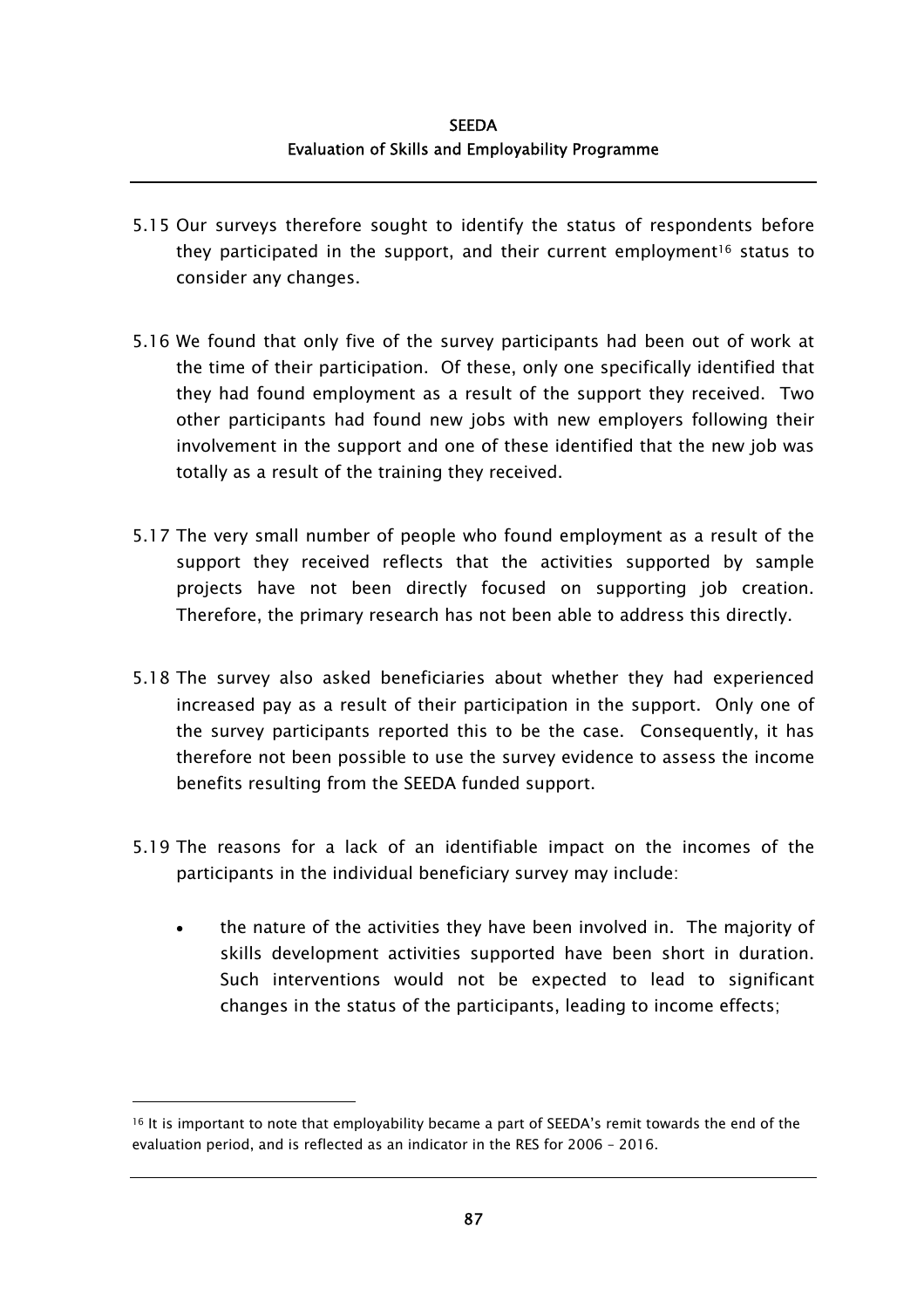- the status of the vast majority of survey participants. The most significant income effects are likely to be seen where people experience new employment status as a result of an intervention. With limited evidence of new employment, job changes or promotions among the survey participants, it would not be expected to identify significant changes in income.
- 5.20 It is necessary to consider how to value the increased skill levels reported by survey participants. One of the key difficulties, in this respect, is that there is no accepted method of directly valuing 'skills' per se. Qualifications are often used as a proxy for skills, as they represent a consistent measure. As a result, a range of research has been carried out to calculate the returns to qualifications in terms of increased income. Research recently published by the SSDA[17,](#page-117-0) which was based on data drawn from the Labour Force Survey, found that there are significant positive income returns to qualifications at Level 2 and above. However, these are driven by significant returns to academic rather than vocational qualifications. Low level vocational qualifications (up to level 2 for men and level 3 for women) receive zero or negative returns.
- 5.21 The survey found that 42% of participants (72) reported receiving any form of qualification following their participation in the support. However, of these, only two participants reported that the qualification they received was higher than Level 3. Two thirds of respondents reported that they had received qualifications at Level 2 or below. The nature of the support services covered by the survey means that these are wholly vocational qualifications and would not, based on the research evidence, be expected to yield positive income effects.

<span id="page-117-0"></span><sup>17 &</sup>quot;The distribution and returns to qualifications in the four countries of the UK", SSDA Research Report 21A, February 2008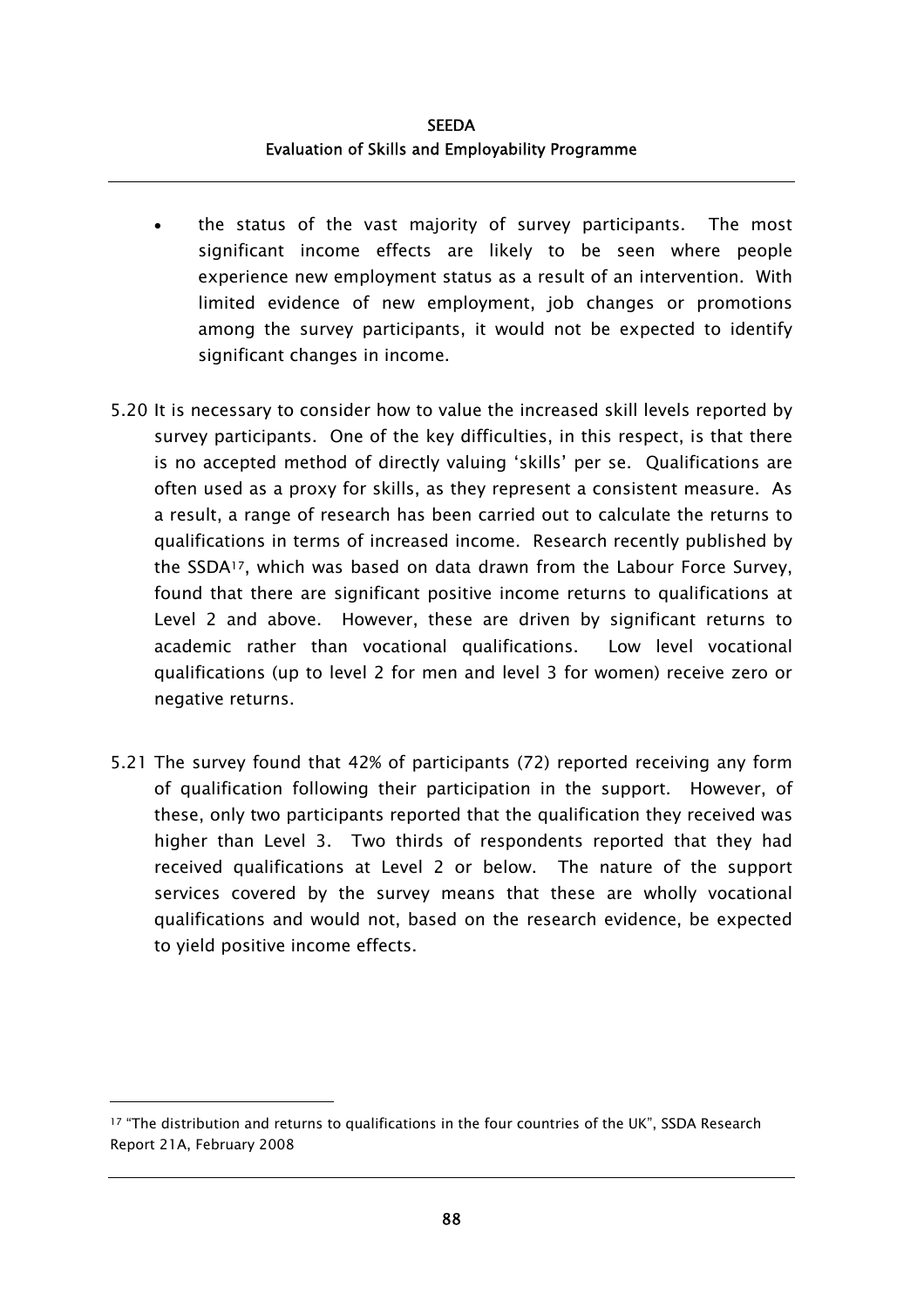5.22 The impacts of the skills improvements reported by the participants in the survey of individuals would require considerable additional research with their employing organisations to be able to isolate productivity and business performance impacts resulting from their skills development activities.

### Business Impacts

- 5.23 Participants in the business survey were asked to comment on the impacts they had observed following their involvement in the programme of support and to identify the extent to which the impacts were directly attributable to their participation, as set out in Table 5.3.
- 5.24 A significant proportion of survey respondents have been able to identify impacts on their businesses as a result of participation in SEEDA funded support. The impacts most frequently identified relate to skills gaps being addressed, improvements in quality standards and the implementation of new working practices, each of which was identified by around two-thirds of respondents. Two-fifths (41%) of respondents indicated that they had experienced increased productivity as a result of their involvement in the support, and the same proportion indicated that their business had an improved chance of survival following their participation.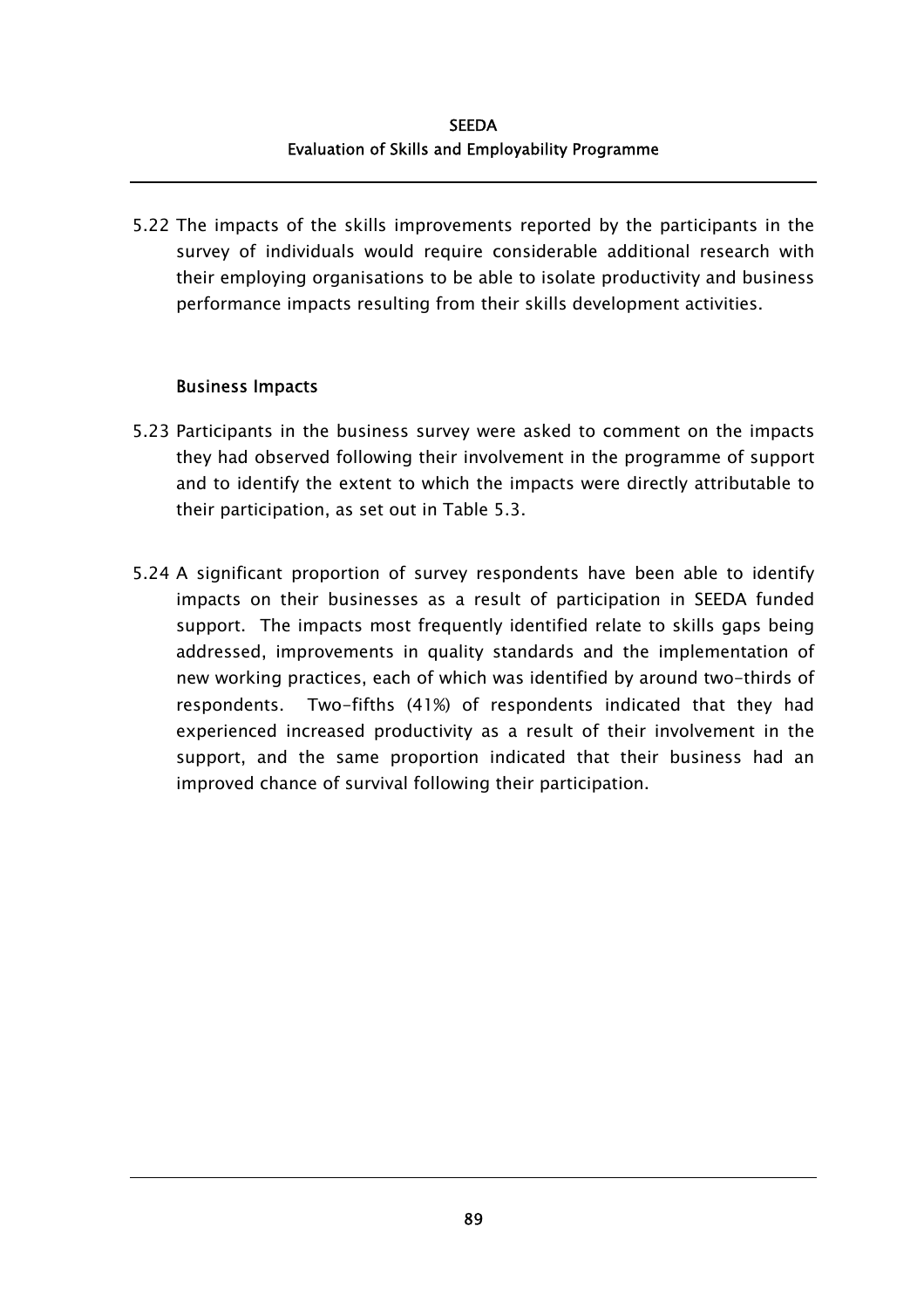SEEDA Evaluation of Skills and Employability Programme

| <b>Table 5.3:</b><br><b>Attribution of Benefits - Businesses</b> |                     |                                                |                |                |                |                      |  |  |
|------------------------------------------------------------------|---------------------|------------------------------------------------|----------------|----------------|----------------|----------------------|--|--|
|                                                                  | <b>Number</b>       | <b>Attribution to Participation in Support</b> |                |                |                |                      |  |  |
| <b>Benefit</b>                                                   | <b>Experiencing</b> | $0 - 24%$                                      | 25-49%         | 50-74%         | 75-100%        | Don't<br><b>Know</b> |  |  |
| Increased<br>employment                                          | 6                   | 4                                              | $\mathbf{1}$   | 1              |                |                      |  |  |
| Increased<br>turnover                                            | 24                  | 14                                             | 5              |                |                | 5                    |  |  |
| Increased profit                                                 | 22                  | 14                                             | $\overline{4}$ |                |                | 4                    |  |  |
| Increased<br>productivity                                        | 37                  | 20                                             | 3              | $\overline{4}$ | $\overline{2}$ | 8                    |  |  |
| Addressed<br>specific skills<br>gaps                             | 58                  | 22                                             | 5              | 15             | 6              | 10                   |  |  |
| Developed new<br>products or<br>services                         | 26                  | 17                                             | 4              | $\overline{4}$ |                | $\mathbf{1}$         |  |  |
| Introduced new<br>technologies                                   | 27                  | 11                                             | 6              | 3              | 3              | 4                    |  |  |
| Increased/new<br>markets                                         | 22                  | 12                                             | $\overline{7}$ | $\mathbf{I}$   | $\mathbf{1}$   | $\mathbf{1}$         |  |  |
| Improved<br>quality<br>standards                                 | 59                  | 26                                             | 8              | 12             | 3              | 10                   |  |  |
| Improved<br>working<br>practices                                 | 59                  | 22                                             | 10             | 13             | 4              | 10                   |  |  |
| Improved<br>likelihood of<br>survival                            | 37                  | 16                                             | 6              | 4              | 4              | $\overline{7}$       |  |  |
| Source:<br><b>Survey of Business Beneficiaries</b>               |                     |                                                |                |                |                |                      |  |  |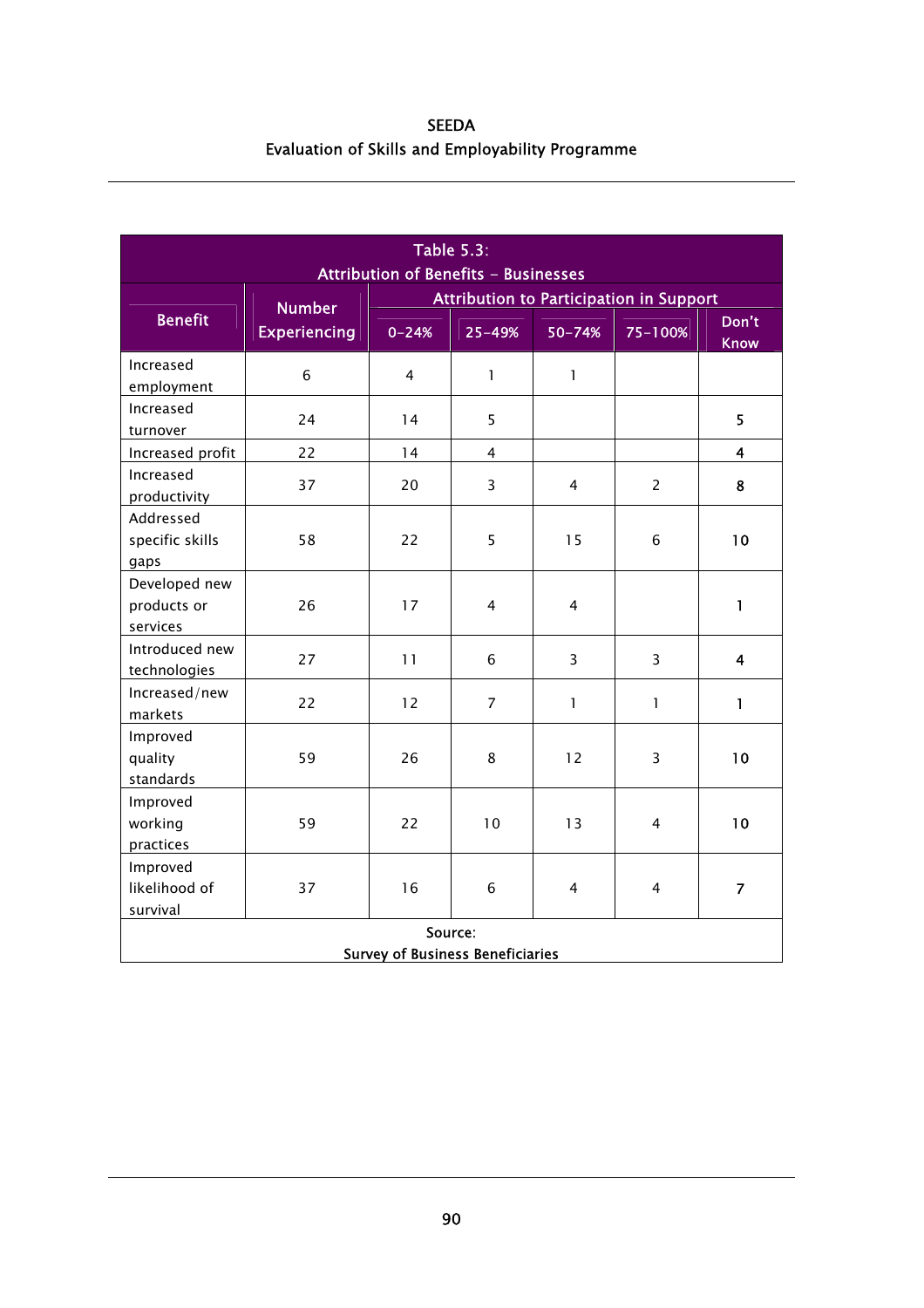5.25 In order to understand more clearly the extent to which the impacts identified are directly attributable to the SEEDA funded support, we have derived an average attribution for each impact. This has been done by taking the mid-point of each percentage impact banding and applying these to the numbers reporting each impact. The results generated are set out in Table 5.4 below.

| <b>Table 5.4:</b><br>Proportions of Change Attributable to Support |                                         |                                                              |  |  |  |  |
|--------------------------------------------------------------------|-----------------------------------------|--------------------------------------------------------------|--|--|--|--|
| <b>Benefit</b>                                                     | <b>Number</b><br><b>Experiencing</b>    | <b>Average % of Change</b><br><b>Attributable to Support</b> |  |  |  |  |
| Increased employment                                               | 6                                       | 24.5%                                                        |  |  |  |  |
| Increased turnover                                                 | 24                                      | 14.7%                                                        |  |  |  |  |
| Increased profit                                                   | 22                                      | 14.4%                                                        |  |  |  |  |
| Increased productivity                                             | 37                                      | 20.9%                                                        |  |  |  |  |
| Addressed specific skills gaps                                     | 58                                      | 32.7%                                                        |  |  |  |  |
| Developed new products or services                                 | 26                                      | 23.1%                                                        |  |  |  |  |
| Introduced new technologies                                        | 27                                      | 29.7%                                                        |  |  |  |  |
| Increased/new markets                                              | 22                                      | 25.1%                                                        |  |  |  |  |
| Improved quality standards                                         | 59                                      | 27.3%                                                        |  |  |  |  |
| Improved working practices                                         | 59                                      | 30.3%                                                        |  |  |  |  |
| Improved likelihood of survival                                    | 37                                      | 27.3%                                                        |  |  |  |  |
| Source:                                                            |                                         |                                                              |  |  |  |  |
|                                                                    | <b>Survey of Business Beneficiaries</b> |                                                              |  |  |  |  |

- 5.26 This shows that in the majority of impacts, between a quarter and one-third of the changes observed are being directly attributed to involvement in the support. Therefore, where changes in business performance are observed, a significant proportion of the change is a direct result of the support received.
- 5.27 The survey also asked whether businesses had taken on any new employees as a result of the support received from the project. Five respondents specifically stated that this was the case. In all these cases, the new employees were reported to be in addition to their existing workforce, rather than displacing previous employees.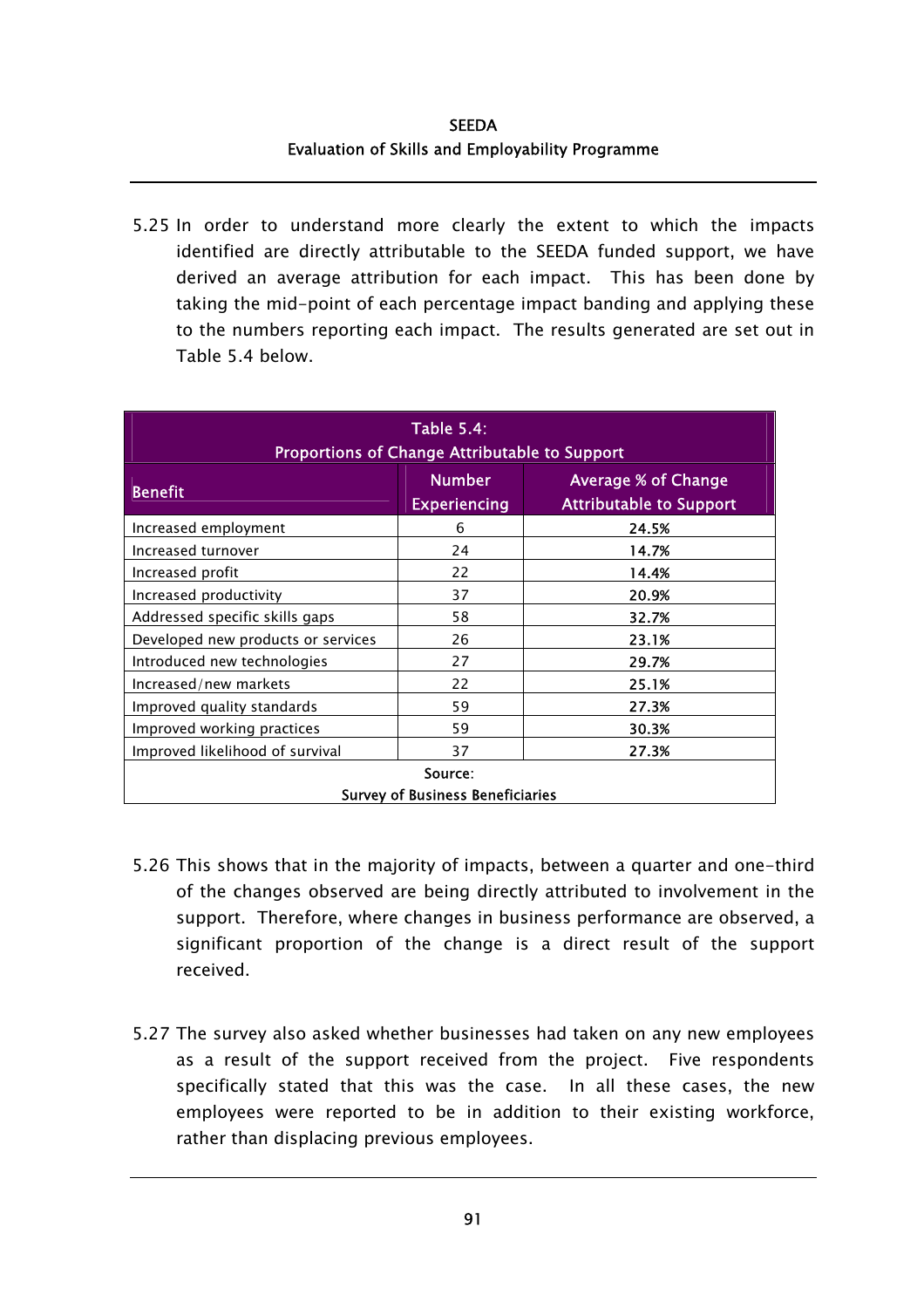## Impacts of Support

- 5.28 Here we consider the evidence from the business survey of the impacts of the skills development activities undertaken. There is a strong intuitive link between the development of new skills and improvements in business performance and productivity. As set out in the IEF however, the generally available evidence on the links between skills and productivity is inconclusive. Skills development can lead to improved business performance, growth and productivity, but there are many other factors that are internal and external to the businesses concerned that will also impact on growth achieved.
- 5.29 As noted above, a significant proportion of the businesses in the survey have indicated that they have experienced improvements in performance through their involvement in the programme, but, on average, the majority of the changes experienced were attributed to other factors, although the skills support was reported as contributing a significant proportion of the changes reported. One of the key challenges in identifying the impacts of skills development activities is isolating the changes resulting from the activities undertaken from other influences on business performance. It is often found that skills development activities are undertaken alongside other changes in a business. The surveys undertaken did not provide the scope to explore these other influences on business performance in more detail. Much more detailed research with individual businesses would be required to achieve this, which would be disproportionate to the level of support they had received previously.
- 5.30 In future, it could be possible to track business beneficiaries and the employing organisations of individual support beneficiaries to assist further in building the evidence base on the impacts of the support provided. This could be part of a coordinated evaluation approach with other support programmes to help in building the wider evidence base.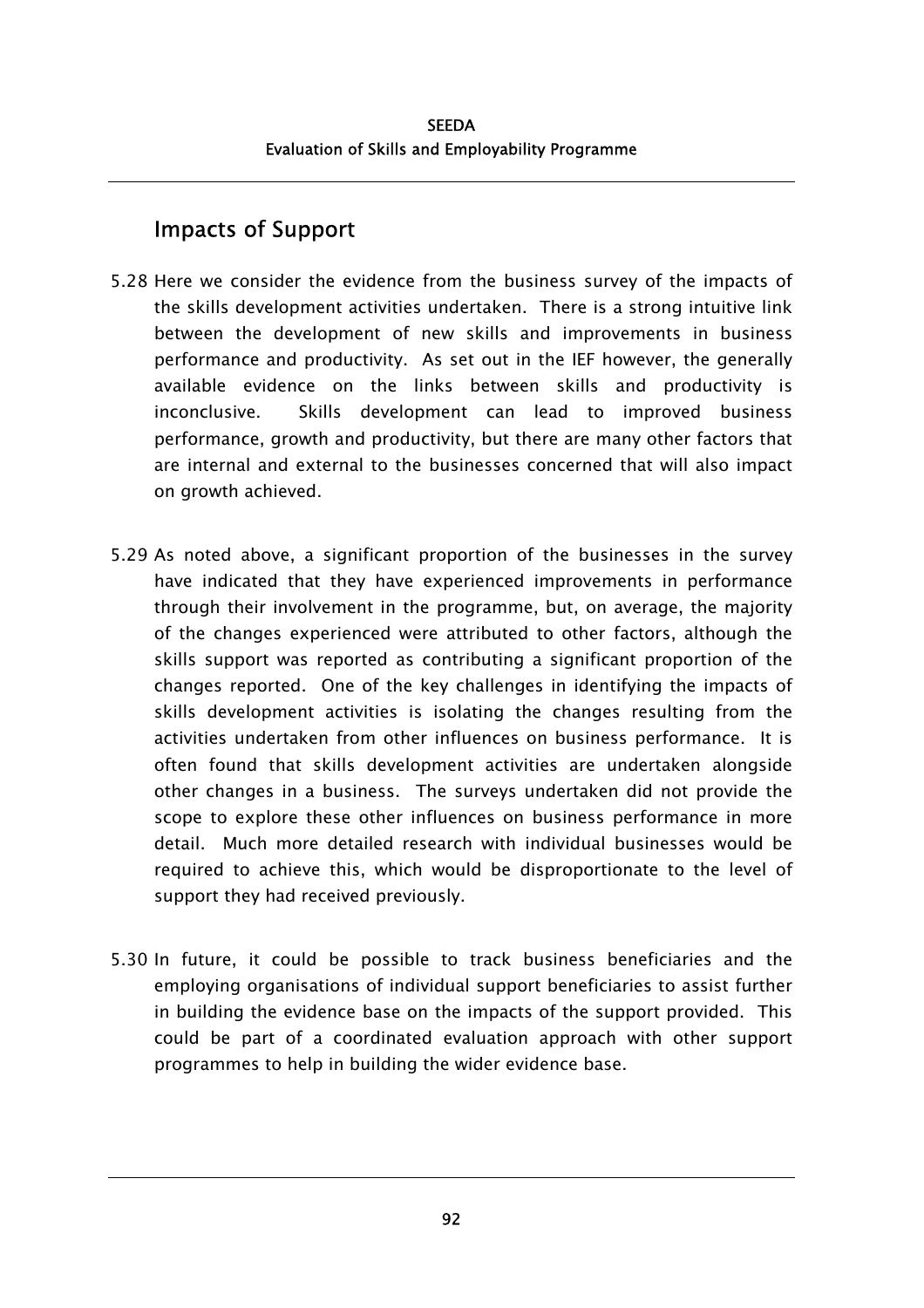### Impact on GVA

- 5.31 Two aspects of GVA growth need to be identified in order to assess the impact of the support provided on GVA:
	- GVA created by an increase in the number of people employed;
	- GVA created by an improvement in business performance as a result of skills development activities.

### **Employment**

- 5.32 In terms of employment, there are two elements to consider:
	- the direct jobs created or people who have found employment directly as a result of the support provided;
	- indirect employment created in the businesses that have received skills support.
- 5.33 Whilst the respondents to the survey indicated only a small number of jobs created as a result of the support received, if this is extrapolated across all the businesses supported during the period from 2002/03 to 2006/07, this would equate to the indirect creation of a further 204 net jobs as a result of the skills support provided. For the 948 businesses that are expected to be supported by the end of 2008/09, this would be estimated to lead to the creation of a further 63 net jobs.
- 5.34 In order to assess the GVA created by these new jobs created, we have used the latest GVA per capita figure available for 2006 of £21,514[18](#page-122-0) for the South East region. Table 5.5 shows the estimated GVA created as a result of the jobs created by the projects within the sample frame.

l

<span id="page-122-0"></span><sup>18</sup> Source: Office for National Statistics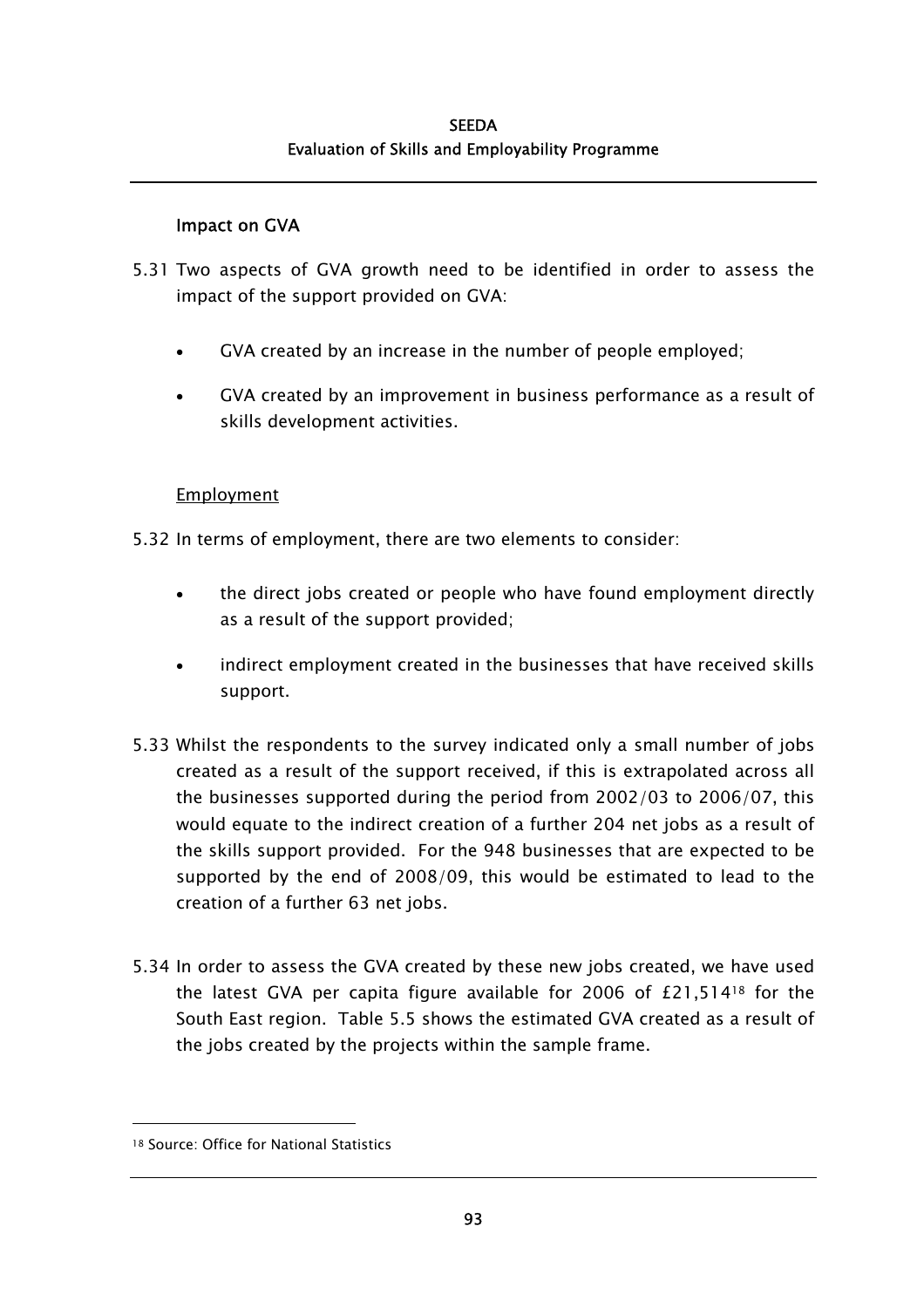**SEEDA** Evaluation of Skills and Employability Programme

| <b>Table 5.5:</b>                                |                                                  |                              |  |  |  |  |  |
|--------------------------------------------------|--------------------------------------------------|------------------------------|--|--|--|--|--|
| <b>GVA through job creation</b>                  |                                                  |                              |  |  |  |  |  |
| <b>Direct Job Outcomes</b><br>2002/03 to 2006/07 | Regional GVA per capita<br>(2006 prices)         | <b>Estimated GVA Created</b> |  |  |  |  |  |
| 13719                                            | £21,514                                          | £2,947,418                   |  |  |  |  |  |
| Indirect Job Outcomes<br>2002/03 to 2006/07      |                                                  |                              |  |  |  |  |  |
| 204                                              | £21,514                                          | £4,388,856                   |  |  |  |  |  |
| TOTAL GVA Created 2002/03 to 2006/07             | £7,336,274                                       |                              |  |  |  |  |  |
| <b>Expected Direct Job</b>                       |                                                  |                              |  |  |  |  |  |
| Outcomes 2007/08 to                              |                                                  |                              |  |  |  |  |  |
| 2008/09                                          |                                                  |                              |  |  |  |  |  |
| 16620                                            | £21,514                                          | £3,571,324                   |  |  |  |  |  |
| <b>Expected Indirect Job</b>                     |                                                  |                              |  |  |  |  |  |
| Outcomes 2007/08 to                              |                                                  |                              |  |  |  |  |  |
| 2008/09                                          |                                                  |                              |  |  |  |  |  |
| 63                                               | £21,514                                          | £1,335,382                   |  |  |  |  |  |
| TOTAL GVA Expected 2007/08 to 2008/09            | £4,906,706                                       |                              |  |  |  |  |  |
| Source:                                          |                                                  |                              |  |  |  |  |  |
|                                                  | PMS Data, Business Survey Responses and ONS Data |                              |  |  |  |  |  |

- 5.35 This shows that the jobs created by the sample frame projects in the period from 2002/03 to 2006/07 are estimated to have generated additional GVA of approximately £7,336,274.
- 5.36 It is estimated that the expected direct and indirect job outcomes to the end of 2008/09 will generate a further £4,906,706 in additional GVA.

<span id="page-123-0"></span><sup>19</sup> Please refer to Table 4.6: Derived by adding number of net jobs created (117) and net number of people assisted into employment (20).

<span id="page-123-1"></span><sup>20</sup> Please refer to Table 4.8: As per footnote 19.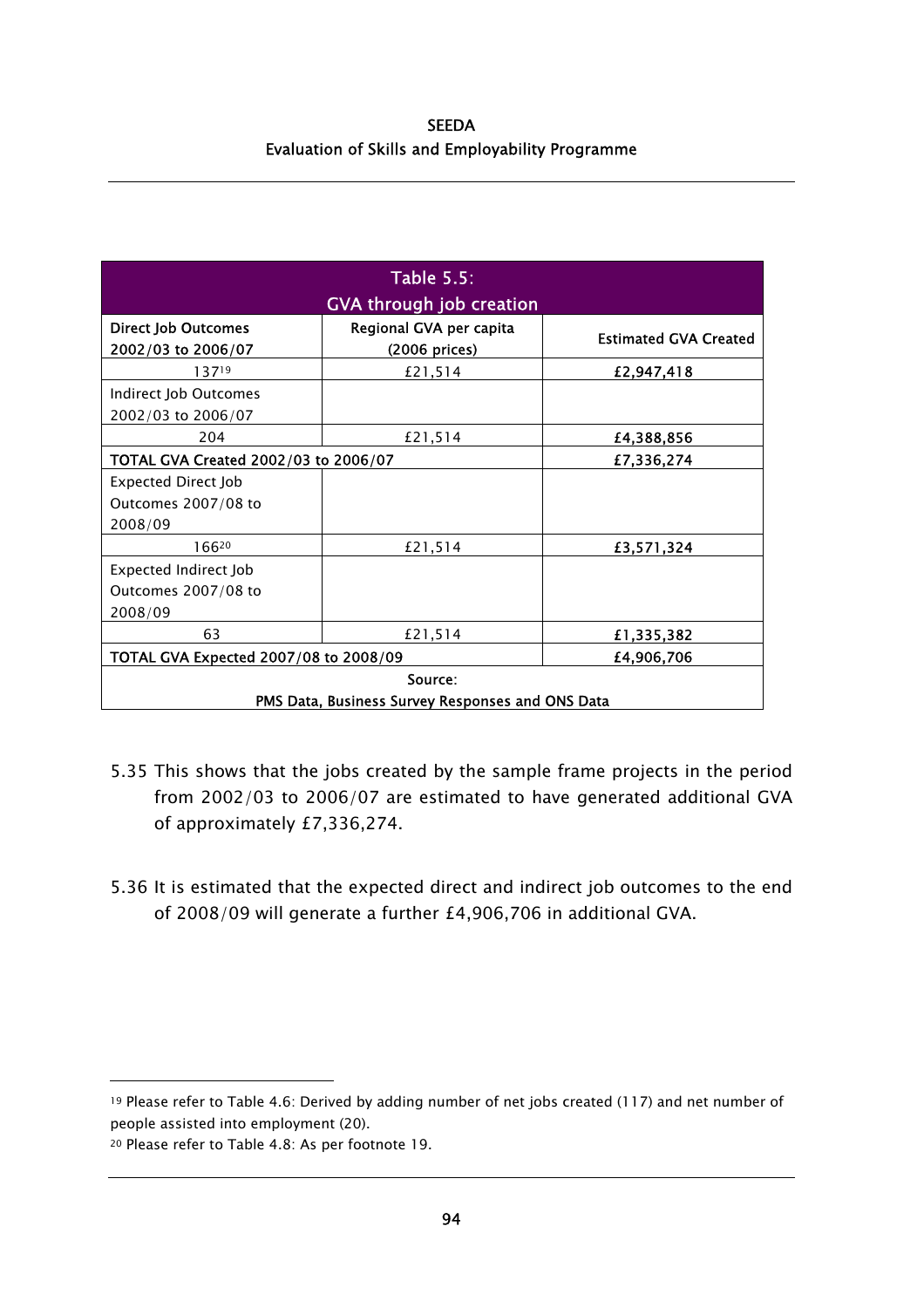- 5.37 The direct job outcome figures relate to actual reported jobs for 2002/03 to 2006/07, and estimates for the period to the end of March 2009 based on contractual targets. Past strong performance in the delivery of contracted outputs means that we can have a high level of confidence that the expected outputs will be achieved.
- 5.38 The indirect job outcomes are based on the responses to the survey, which indicated only a very small number of jobs created in some of the smallest businesses in the survey. It is therefore important to consider the ranges that may be applicable to these indirect job outcome figures. Based on the confidence intervals arising from the business survey, the indirect jobs created over the period from 2002/03 to 2006/07 could range from a minimum of 185 to a maximum of 223 jobs, which means that the GVA generated would range from £3,980,090 to £4,797,622.
- 5.39 For the expected indirect job outcomes, these could range from a minimum of 57 to a maximum of 69 jobs. This would therefore mean that the expected GVA created for the period from April 2007 to March 2009 would range from a minimum of £1,226,298 to £1,484,466.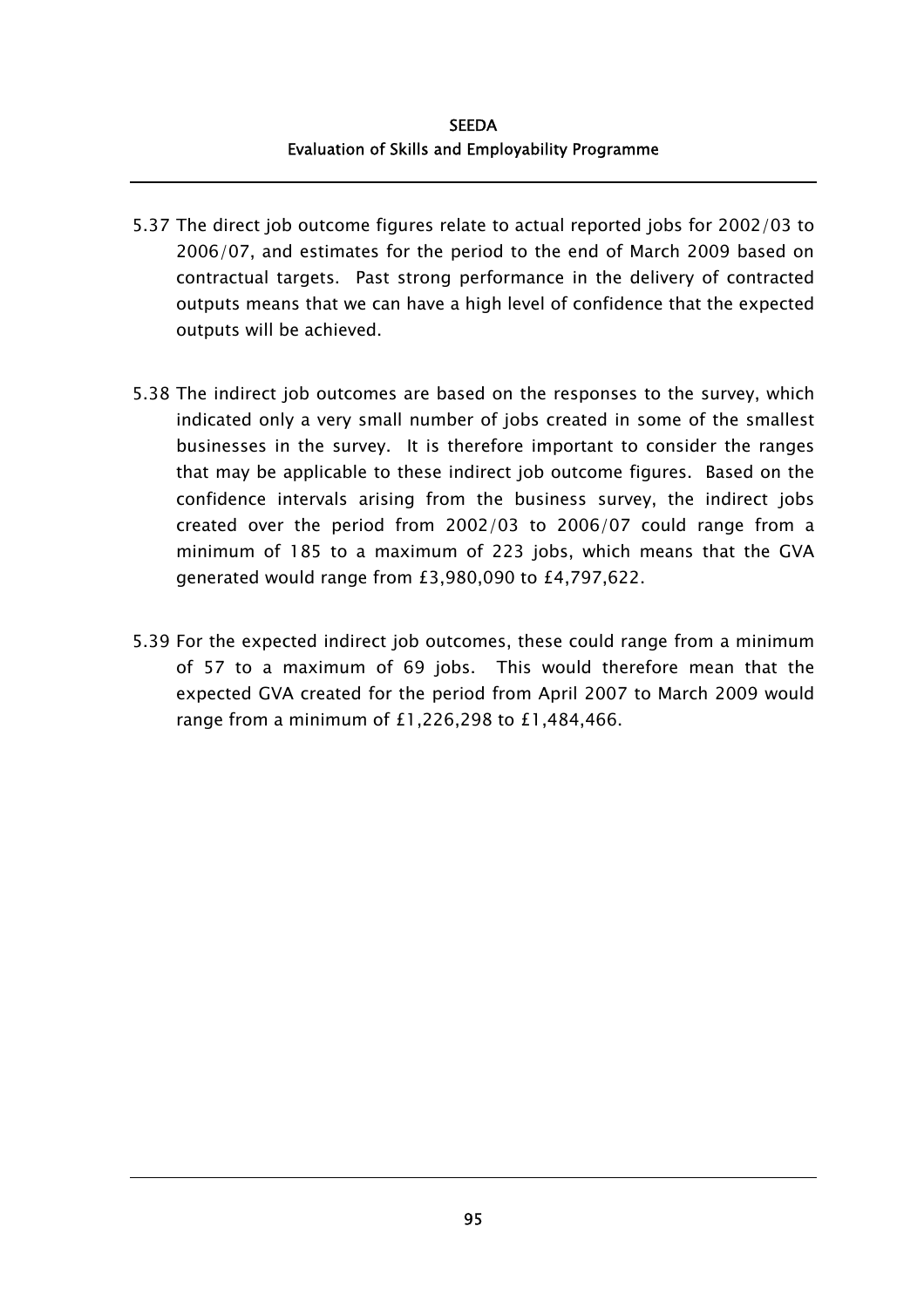#### Business Performance

- 5.40 Assessment of the impact of the improvements on business performance on GVA is less straightforward. The survey of businesses targeted those people who had been engaged in the skills development activities, rather than people within the businesses who were in a position to comment conclusively on financial aspects of business performance. This limits the potential to gather specific data on the component elements of GVA to support analysis. For example, 38% of survey respondents were unable or unwilling to state the annual turnover of their businesses, whilst 53% were unable or unwilling to comment on the levels of profit generated. On this basis, it would not have been possible to secure more detailed data on payroll and other costs to support direct GVA calculations. We are aware that Business Link advisors have found difficulties in securing this data elsewhere with businesses receiving intensive support.
- 5.41 In the absence of specific data on the component GVA elements, we have therefore used data on changes in net profit as a proxy for change in GVA in the businesses supported. This therefore means an assumption of constant payroll and depreciation costs. We know from the survey that only around 7% of the businesses in the survey have experienced job growth over the period since they received the support, and that these have been the smallest businesses, with only single jobs created through the support. We would therefore view the use of the profit figures available as a reasonable proxy.
- 5.42 The data from the business survey indicates that an additional £116,000 of profit had been generated since receiving the skills support, of which 14% was estimated to have been as a result of the support received. If this level of profit increase is extrapolated across all the businesses that received support in the period from 2002/03 to 2006/07, this would equate to additional GVA generated of £4,542,096. Applying the survey confidence intervals to this figure, the additional GVA generated in the period to 2006/07 is estimated to range between approximately £4.1 million and £4.9 million.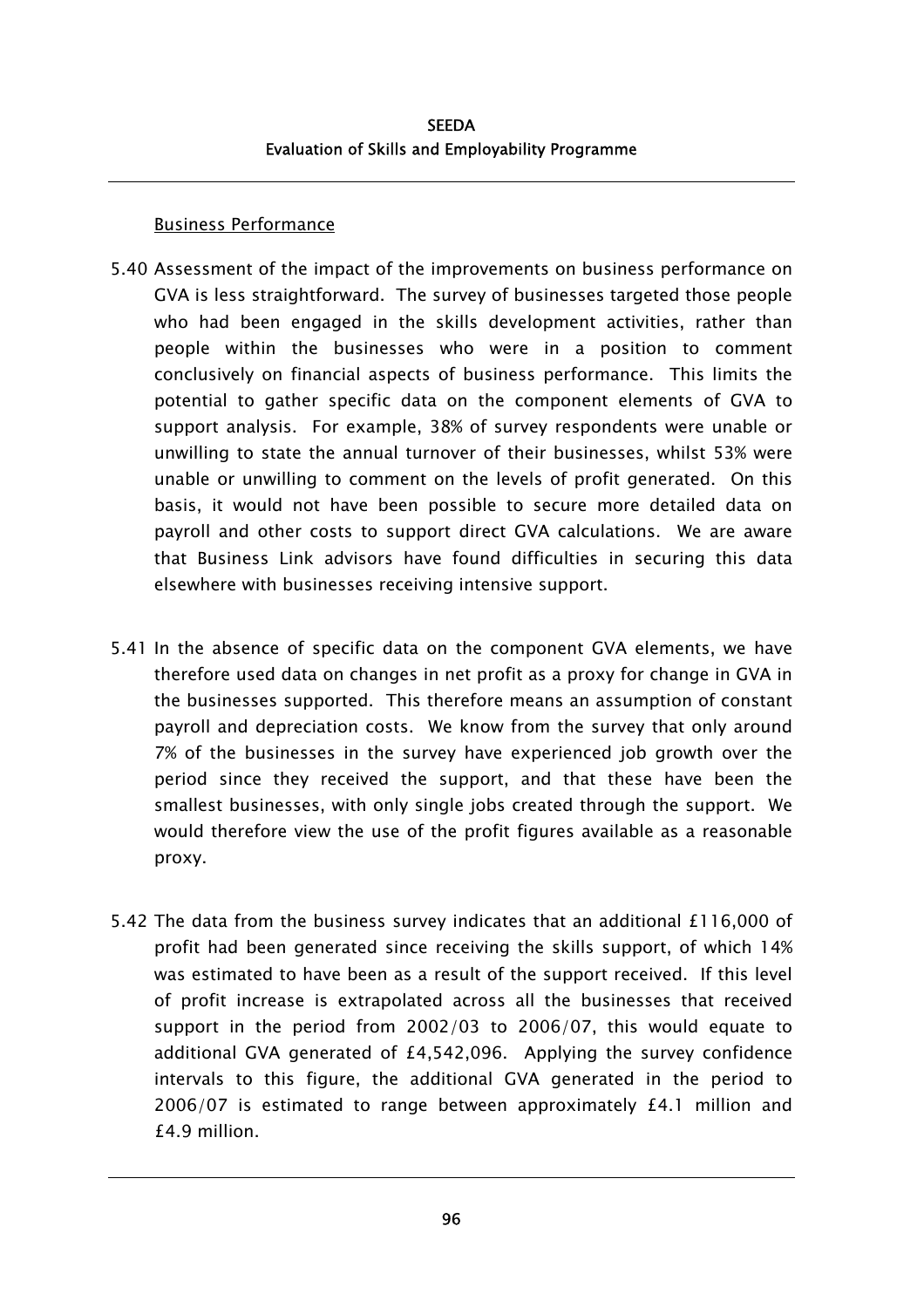5.43 In terms of the expected GVA from improvements in business performance over the period from 2007/08 to 2008/09, we estimate that the support provided will generate a further £1,403,136, with the minimum being approximately £1.2 million and the maximum approximately £1.5 million.

### Accrued and Expected GVA

5.44 Table 5.6 therefore shows the total accrued and expected GVA as a result of the support provided by the projects in the sample frame.

| <b>Table 5.6:</b><br><b>GVA Generated</b> |                                                  |                |                 |  |  |  |  |
|-------------------------------------------|--------------------------------------------------|----------------|-----------------|--|--|--|--|
|                                           | <b>Minimum</b>                                   | <b>Maximum</b> | <b>Estimate</b> |  |  |  |  |
| Direct GVA Accrued                        | £2,667,413                                       | £3.227.423     | £2,947,418      |  |  |  |  |
| Indirect GVA Accrued                      | £8,090,687                                       | £9,775,217     | £8,930,952      |  |  |  |  |
| <b>TOTAL GVA Accrued</b>                  | £10,758,100                                      | £13,002,640    | £11,878,370     |  |  |  |  |
| <b>Expected Direct GVA</b>                | £3,232,048                                       | £3,910,599     | £3,571,324      |  |  |  |  |
| <b>Expected Indirect GVA</b>              | £2,496,136                                       | £3,020,900     | £2,738,518      |  |  |  |  |
| <b>TOTAL Expected GVA</b>                 | £5,728,184                                       | £6,931,499     | £6,309,842      |  |  |  |  |
| Source:                                   |                                                  |                |                 |  |  |  |  |
|                                           | PMS Data, Business Survey Responses and ONS Data |                |                 |  |  |  |  |

5.45 Therefore, the jobs and skills outcomes created as a result of SEEDA's investment in the sample frame projects are estimated to have generated almost £11.9 million in additional GVA as a result of activities undertaken in the five years to March 2007. By March 2009, it is estimated that a further £6.3 million of GVA will have been generated.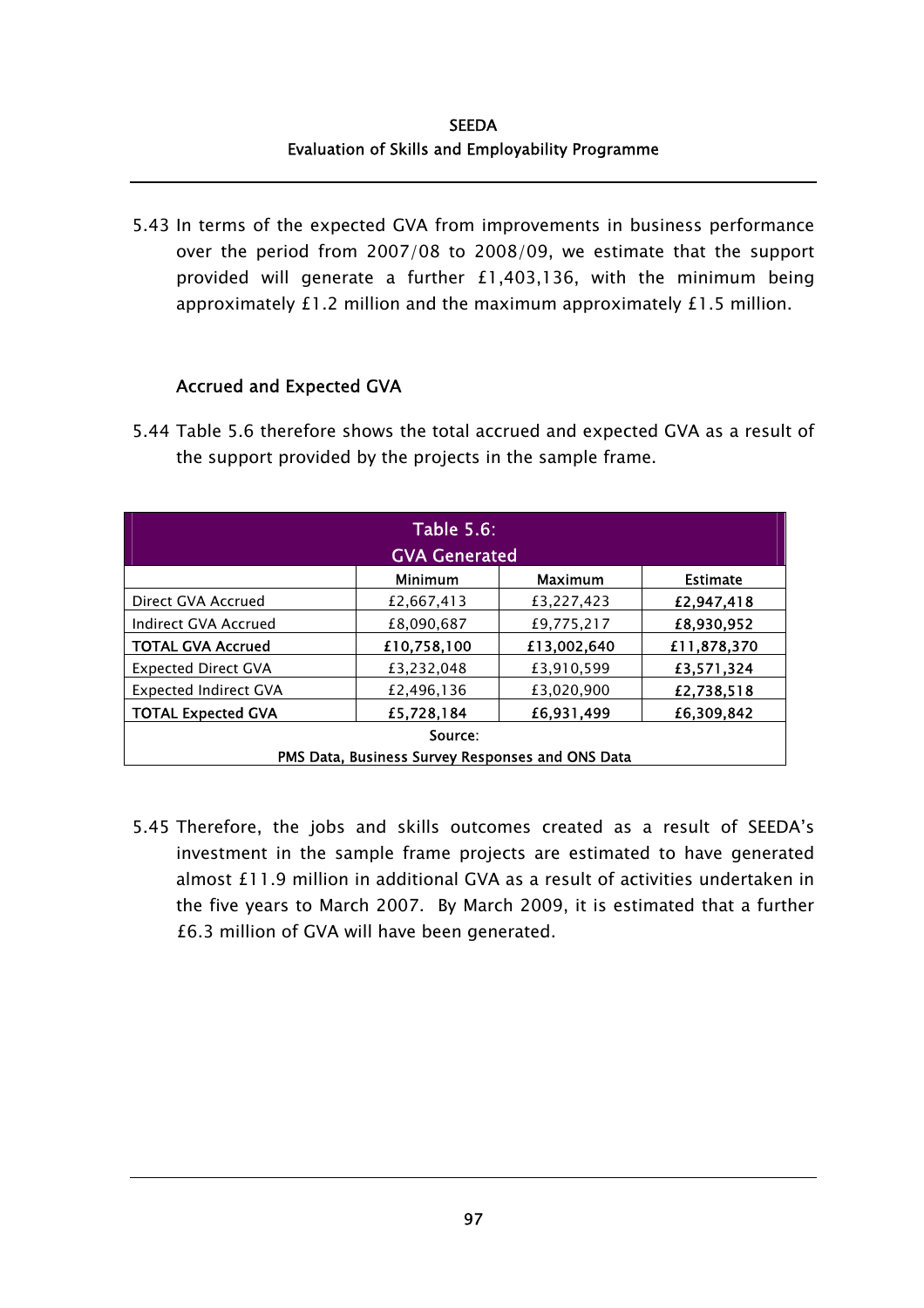## Value for Money

- 5.46 In order to assess the value for money of the support provided, it is necessary to compare these GVA estimates to the value of SEEDA's investment. Across the sample frame projects as a whole, SEEDA's total investment was £14.36 million. However, this included a total of  $£2.64$ million of capital spend which was committed in March 2007, but which did not begin to generate any outputs until September 2007 at the earliest. It is therefore necessary to remove this capital expenditure from the value for money calculations. This therefore leaves the total spend to be considered of £11,723,659.
- 5.47 On this basis, we estimate the cost benefit ratio to be 1.01:1. For the expected expenditure over the period from 2007/08 to 2008/09, we estimate the cost benefit ratio to be 3.28:1. This reflects the achievement of outcomes that have been generated by earlier expenditure in projects that have continued beyond the end of the relevant spend period, and, in particular, the value generated by job outcomes from projects which started late in the 2006/07 financial year. Over the period from 2002/03 to 2008/09, we estimate that the cost benefit ratio is 1.11:1, including the £2.64 million of capital expenditure.
- 5.48 Our estimates therefore indicate a neutral or small positive return on the investment over the relevant spend period. However, in our view, this is likely to significantly under-state the true value of the impacts generated. This reflects that:
	- our calculations are based on reported outputs against contractual targets. We are aware that these do not capture the full range of outputs generated by the activity undertaken; •
	- much of SEEDA's support has been intended to be catalytic in nature. It has stimulated other activities to take place and influenced the direct delivery of skills support. It has not been possible to follow through the full range of these stimulated activities in this evaluation;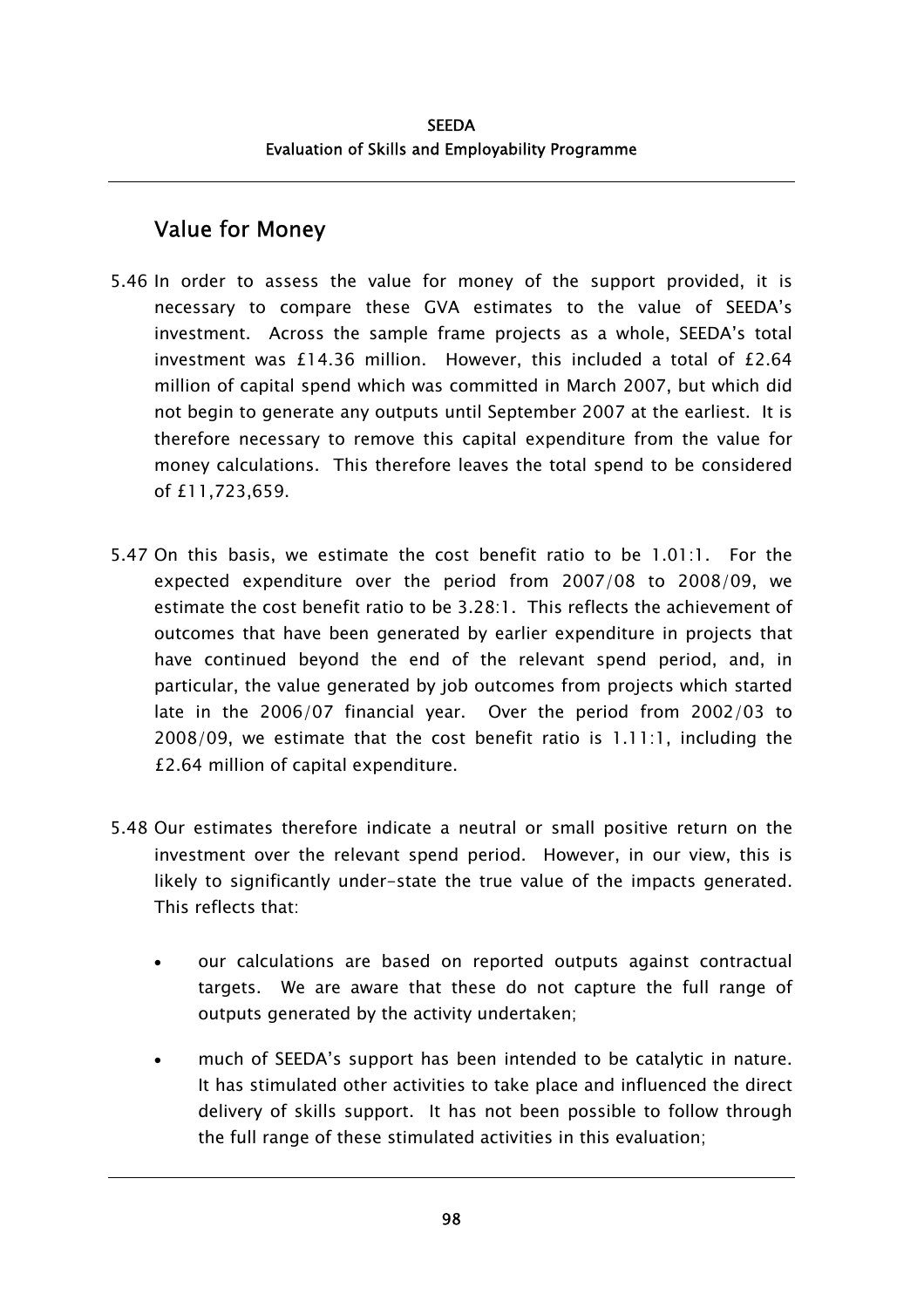- our surveys have necessarily focused on later beneficiaries. However, there are often long lags between skills development activities and impacts on individual and business performance and rewards. It is likely, therefore, that additional impacts could be generated through these activities; •
- the significant investment in the establishment of university centres is contributing to the development of completely new provision in areas that have not previously been served by HE provision and stimulating take-up by people who would not previously have had such opportunities. This is seen as not only benefiting the individual participants, but also helping to change learning cultures and potentially stimulate interest in HE opportunities across generations.
- 5.49 In considering the total value generated by SEEDA's investment, it is therefore necessary to consider the wider strategic impacts of the activities supported, many of which cannot easily be valued in financial terms.
- 5.50 Table 5.7 shows how the unit costs of the net outputs generated by the programme vary by activity type. For these calculations, we have again excluded the significant capital spend projects which are generating later outputs.
- 5.51 The unit costs vary considerably depending on the activity type and number of outputs generated. The lowest unit costs naturally occur in the lower expenditure categories for output types with high volumes of outputs. For example, the unit costs for provision of Level 3 or higher qualification vary from £673 to £15,229. Conversely, the highest unit costs occur in the highest expenditure categories with the lowest number of outputs. For example, the unit cost for adults receiving high level skills was £229,339 for educational infrastructure projects, reflecting that these activities involved significant expenditure that is not directly linked to the delivery of learning outcomes.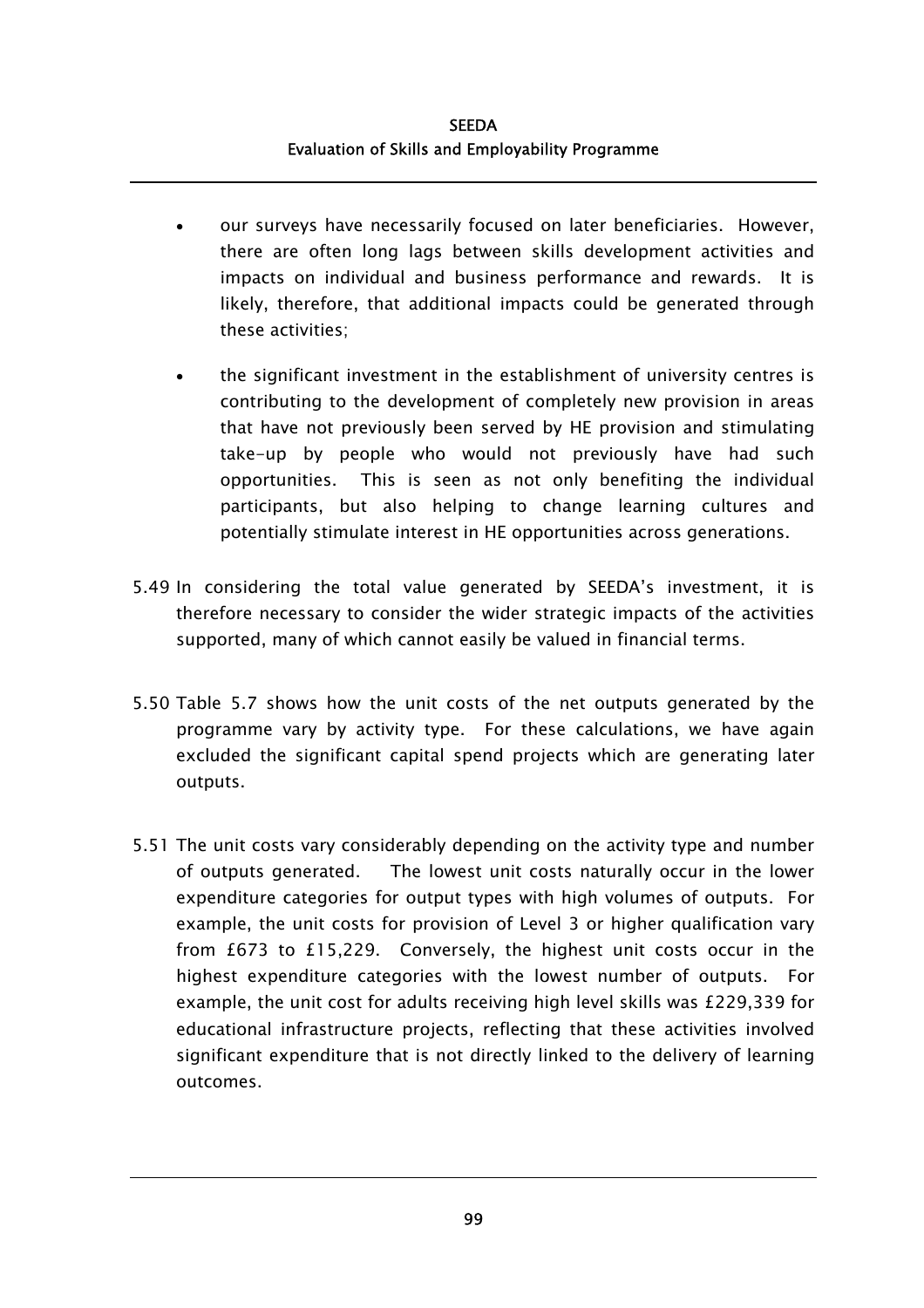SEEDA Evaluation of Skills and Employability Programme

| <b>Table 5.7:</b><br><b>Unit Costs by Activity Type</b><br><b>Sample Frame Projects</b><br><b>Output Type</b> |                                                                                                            |                           |                                 |                                        |                            |                                       |                                          |                               |
|---------------------------------------------------------------------------------------------------------------|------------------------------------------------------------------------------------------------------------|---------------------------|---------------------------------|----------------------------------------|----------------------------|---------------------------------------|------------------------------------------|-------------------------------|
|                                                                                                               | <b>Jobs Created</b>                                                                                        | Employment<br>People into | People in Skills<br>development | Skills training<br><b>Adults Basic</b> | Adults L2 or<br>equivalent | Adults receiving<br>High Level Skills | receiving ICT<br>Individuals<br>Training | <b>Businesses</b><br>Assisted |
| Matching people<br>into jobs                                                                                  |                                                                                                            |                           | £1,127                          | £920                                   | £1,333                     |                                       |                                          |                               |
| Skills - Provision<br>of Basic Skills                                                                         |                                                                                                            |                           | £45,456                         | £758                                   |                            |                                       |                                          | £102,277                      |
| Skills - Provision<br>of L2/equivalent                                                                        |                                                                                                            |                           | £8,063                          |                                        |                            |                                       |                                          | £7,330                        |
| Skills - Provision<br>of $L3+$                                                                                | £17,373                                                                                                    |                           | £673                            | £10,672                                |                            | £1,659                                | £4,689                                   | £15,229                       |
| Skills - Provision<br>of Vocational<br>Training/General<br>Education                                          |                                                                                                            | £69,861                   | £3,060                          |                                        |                            |                                       |                                          | £5,515                        |
| Skills - Sector &<br><b>Enterprise Skills</b><br>including<br>supporting<br>leadership and<br>management      | £92,301                                                                                                    | £257,125                  | £1,351                          | £12,765                                |                            | £11,214                               |                                          | £1,330                        |
| Development of<br>Educational<br>Infrastructure                                                               |                                                                                                            |                           | £1,893                          |                                        | £194,056                   | £229,339                              |                                          | £280,030                      |
|                                                                                                               | Source:<br>Calculations based on SEEDA PMS/Agresso Data<br>* Capital project expenditure has been excluded |                           |                                 |                                        |                            |                                       |                                          |                               |

5.52 The catalytic nature of a significant range of the projects within the sample frame for this evaluation will also mean that some of the unit costs generated appear high, as funding is not directly focused on the delivery of measurable outputs, but rather is supporting the development of structures and frameworks to enable later provision.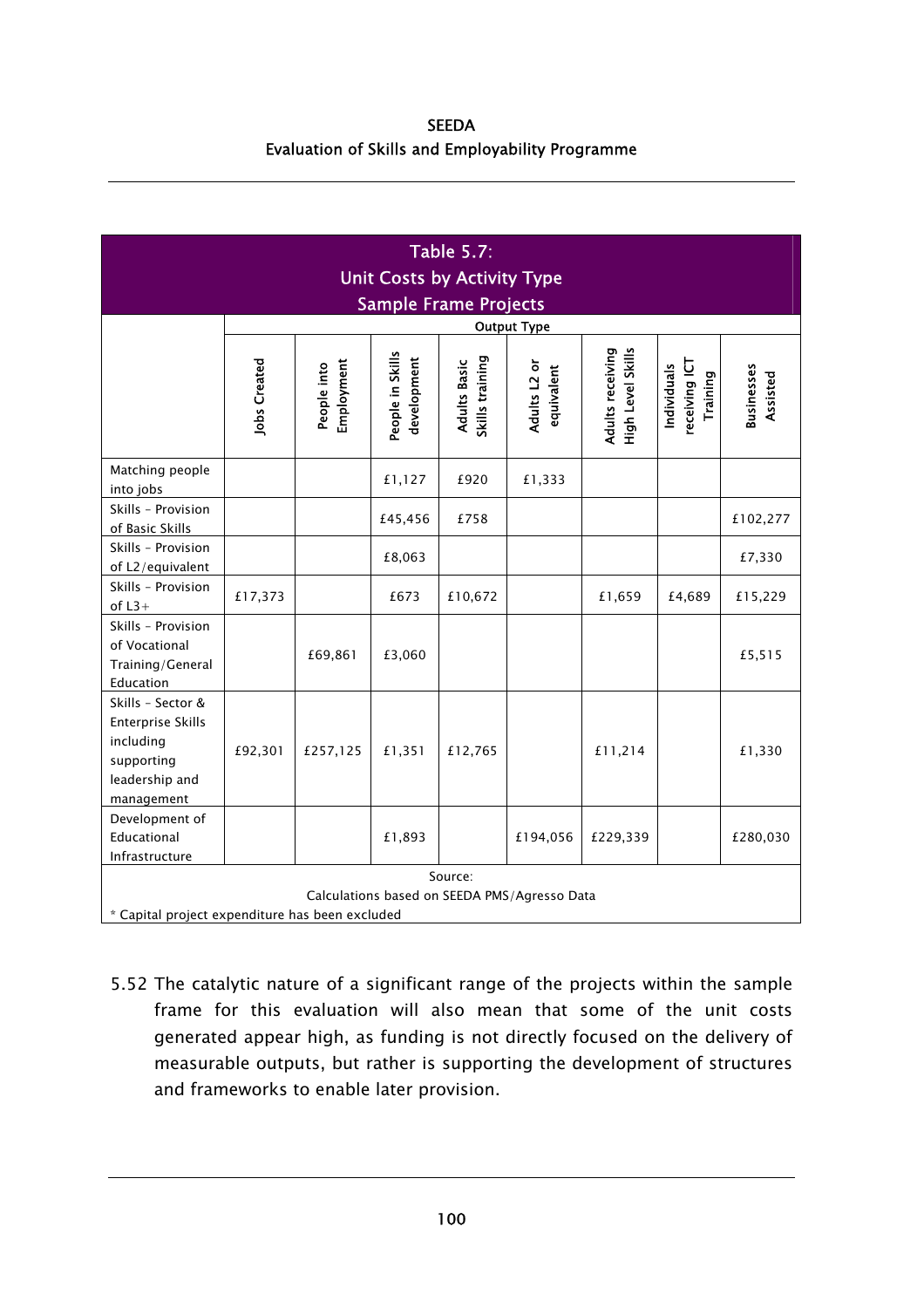5.53 We have considered drawing comparisons with the value for money indicators generated for skills programmes elsewhere. However, given the considerable variation in activities supported by SEEDA and the issues in capturing the full range of outputs generated, we do not believe that meaningful comparisons will be possible.

### Strategic Impact and Added Value

- 5.54 A common theme throughout our consultations with SEEDA staff and external delivery partners and stakeholders has been the strategic role of the skills and employability activities that the Agency has funded. During one SEEDA consultation, the overall philosophy of the directorate was summed up as "to try to influence and shift policy, undertake pilot work and then attempt to mainstream activity".
- 5.55 The philosophy adopted for supporting skills and employability activities represents a strategic approach to intervention, and reflects the relatively limited skills budgets available to SEEDA when compared to the mainstream funders of delivery. The strategic approach to supporting skills and employability has influenced the scale, nature and timing of the direct outputs and outcomes generated, but also places a heavy reliance on successful engagement of other organisations to fund and take forward actions on the back of SEEDA's pump priming and piloting.
- 5.56 Here we provide the evidence of the Strategic Added Value (SAV) generated by the skills and employability projects within the scope of this evaluation. A number of examples from the sample projects are presented throughout this section. Tables setting out specific examples of each category of SAV are included in Appendix E.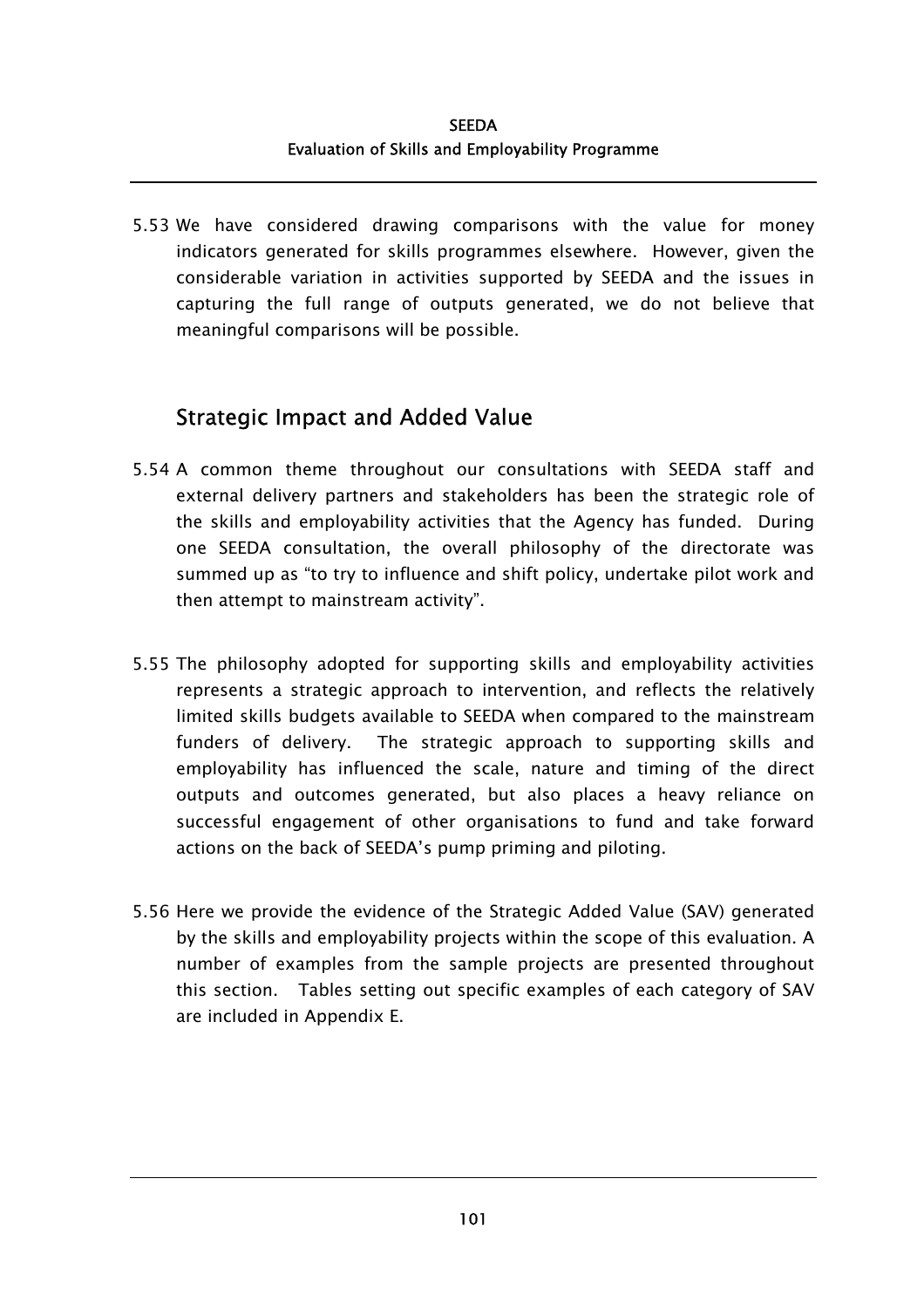### Strategic Leadership and Catalyst

- 5.57 The IEF indicates that the Strategic Leadership and Catalyst SAV could be reflected in an RDA articulating the region's skills needs and influencing actions in response to these needs.
- 5.58 Stakeholders have highlighted a number of key aspects of SEEDA acting as a strategic leader and catalyst through its skills and employability actions, including:
	- supporting the development of a range of pilot initiatives in the region that have now gone on to mainstream implementation; •
	- supporting the development of learning and skills infrastructures that provide a basis through which to address key regional skills needs;
	- shaping new approaches to address skills needs where mainstream approaches have not been effective.
- 5.59 SEEDA's strategic leadership and catalytic role has been demonstrated in a number of specific sample projects across a range of categories of activity.
- 5.60 In each of these cases, the initial catalytic action is critical, but there will be inevitable lags from the expenditure to the delivery of outputs and outcomes. For example, through the Stimulating Physics and Engineering project, SEEDA provided a capital grant of £650,000 in February 2007 to fund the development of a planetarium. The planetarium opened in March 2008, and by the end of July 2008, a total of 7,022 school children and accompanying adults, plus 34,225 members of the public, had attended planetarium shows.
- 5.61 The Action for Business Colleges is a project that demonstrates significant Strategic Added Value that stems from initial catalytic activity.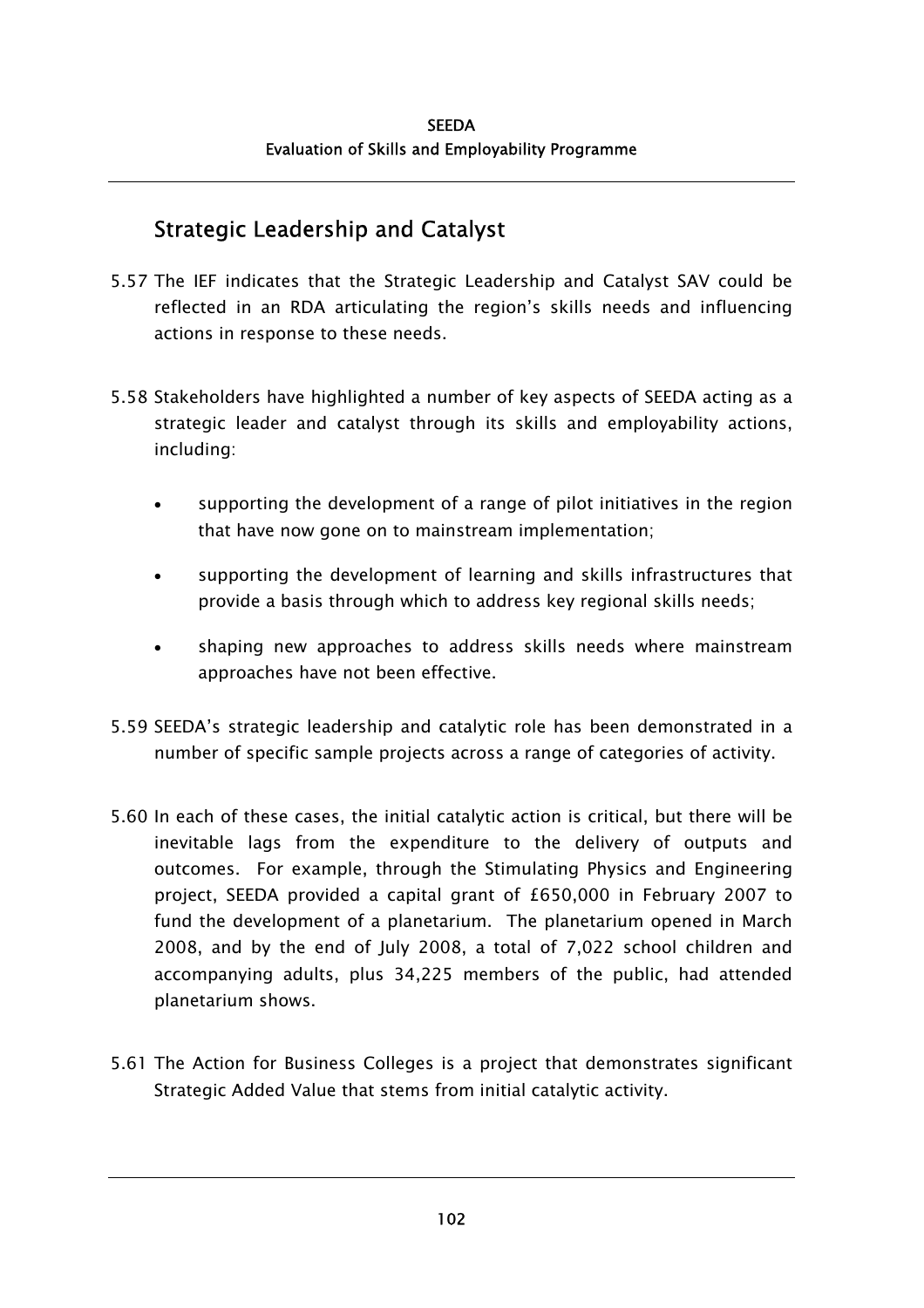#### Action for Business (A4B) Colleges

- Strategic leadership/Catalyst The A4B Standard has been used outside the region, predominantly in the North West. The Standard has also informed the national TQS model which is currently being used by all colleges.
- Setting the skills agenda a demand-led approach is fast becoming a pre-requisite for providers and the programme has helped A4B colleges become employer focused which has required a cultural change.
- Leverage additional resources/investment the programme has not leveraged significant funding, however, A4B colleges have generated an additional £3.5m income compared to other colleges in the region. It is difficult to determine the net additionality of this income.
- Part of a wider co-ordinated programme of activities A4B has a neat fit with external FE policy drivers and other activities delivered via the LSC and its key stakeholders.
- Bringing together organisations involved in skills development the panel process was an opportunity for partners to develop ownership for the programme and its outcomes.
- 5.62 The support for the development of the IT Management for Business Degree led to the creation of a new qualification designed to respond to the needs of employers. Following SEEDA investment over the period from 2004-05 to 2006-07 of £438,500, the first eight students graduated in July 2008. Following SEEDA's support for development of the programme, further funding was provided by DIUS to roll out the programme and it has been reported that there will be in excess of 300 graduates from ITMB programmes in 2010.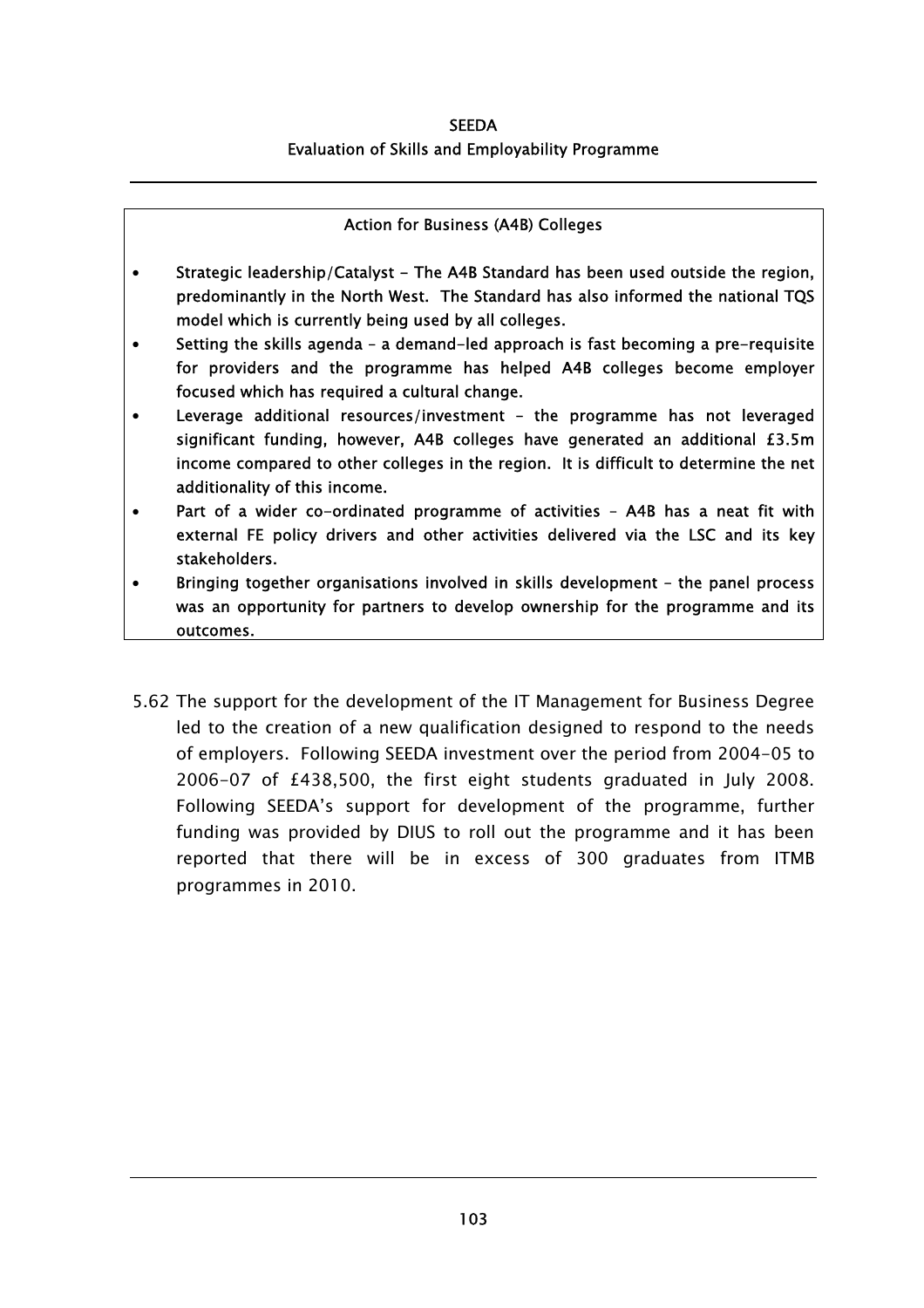- 5.63 It is important that the catalytic effects of SEEDA's activities are captured and effectively communicated. For example, the Action for Business Colleges standard was taken on in other regions and informed the implementation of the Training Quality Standard that has now been rolled out nationally. However, one of the strategic stakeholders consulted expressed the view that the "funding for 'Action for Business' ends up looking wasted because it has been 'shunted out of the way' by national policy". It is important that SEEDA is able to communicate effectively how its catalytic activities have contributed to wider developments. The SEEDA website currently makes reference simply to the Action for Business standard having been superseded by the Training Quality Standard.
- 5.64 Where catalytic activities lead on to much wider implementation at the interregional or national levels, it is important that the benefits generated to the South East reflect the levels of support committed by SEEDA in establishing new programmes.
- 5.65 The ability to identify key skills issues and support strategic actions to address them has been reported as a particular strength of SEEDA by stakeholders and delivery partners. For example, one delivery partner commented "SEEDA is far better at picking up on key skills issues that others (RDAs) don't".

### Strategic Influence

5.66 In demonstrating Strategic Influence, RDAs have a role in setting the skills agenda and therefore generating stakeholder interest and cooperation.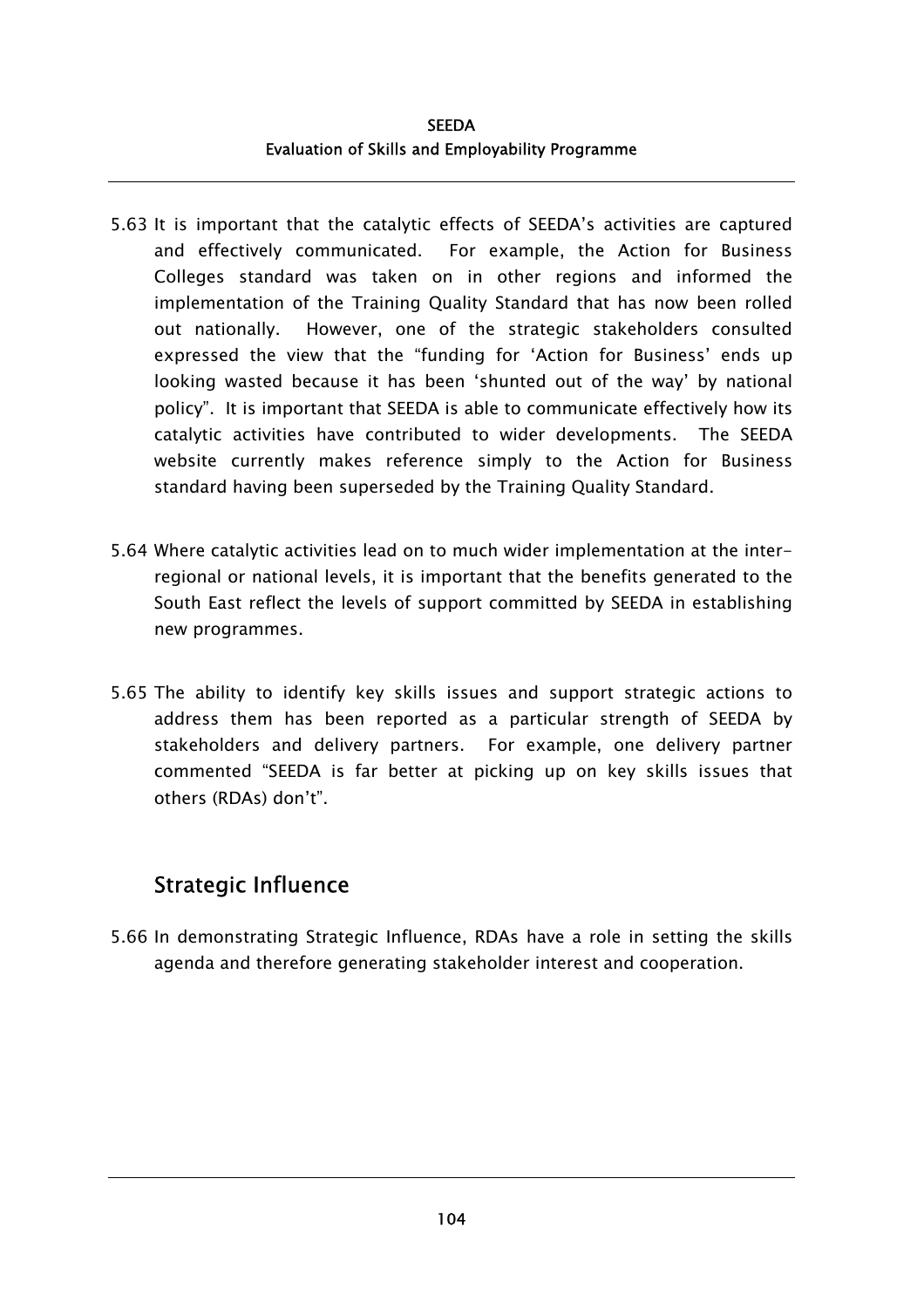5.67 As part of its strategic role, stakeholders have highlighted SEEDA's focus on the skills agenda helping to increase the focus of other agencies on addressing the key skills needs of the region (although it is recognised that more still needs to be done in this area). For example, the support for the development of Action for Business was said by one stakeholder to have led to increasing provider/employer engagement, which helped to improve the readiness of providers to deliver Train to Gain as it was rolled out.

5.68 The Technology Skills Manager project is a good example.

### Technology Skills Managers

- Strategic leadership/catalyst both Farnborough Aviation Consortium (FAC) and the South East Centre for the Built Environment (SECBE) are recognised as the key membership organisations for their respective sectors in the South East. They have effective networks with key stakeholders and provide an effective 'route to market'.
- Setting the skills agenda outcomes from both projects include an articulation of the technological skills issues facing both sectors. For FAC, this takes the form of skills reports. The first defines the skills issues and the second suggest possible solutions. SECBE has used input from sub-sector leaders to develop the Regional Skills Action Plan (RSAP).
- Part of a wider co-ordinated programme of activities although focusing on a discrete activity, it is clear that both FAC and SECBE are involved in a wide range of activity with their partners and stakeholders.

5.69 Other examples from the sample projects include:

- the project manager of the Oxfordshire Skills Escalator being invited to contribute to a national Skills for Life working party; •
- the development of sub-regional Tourism Skills Strategies as a result of the South East Tourism Skills Network.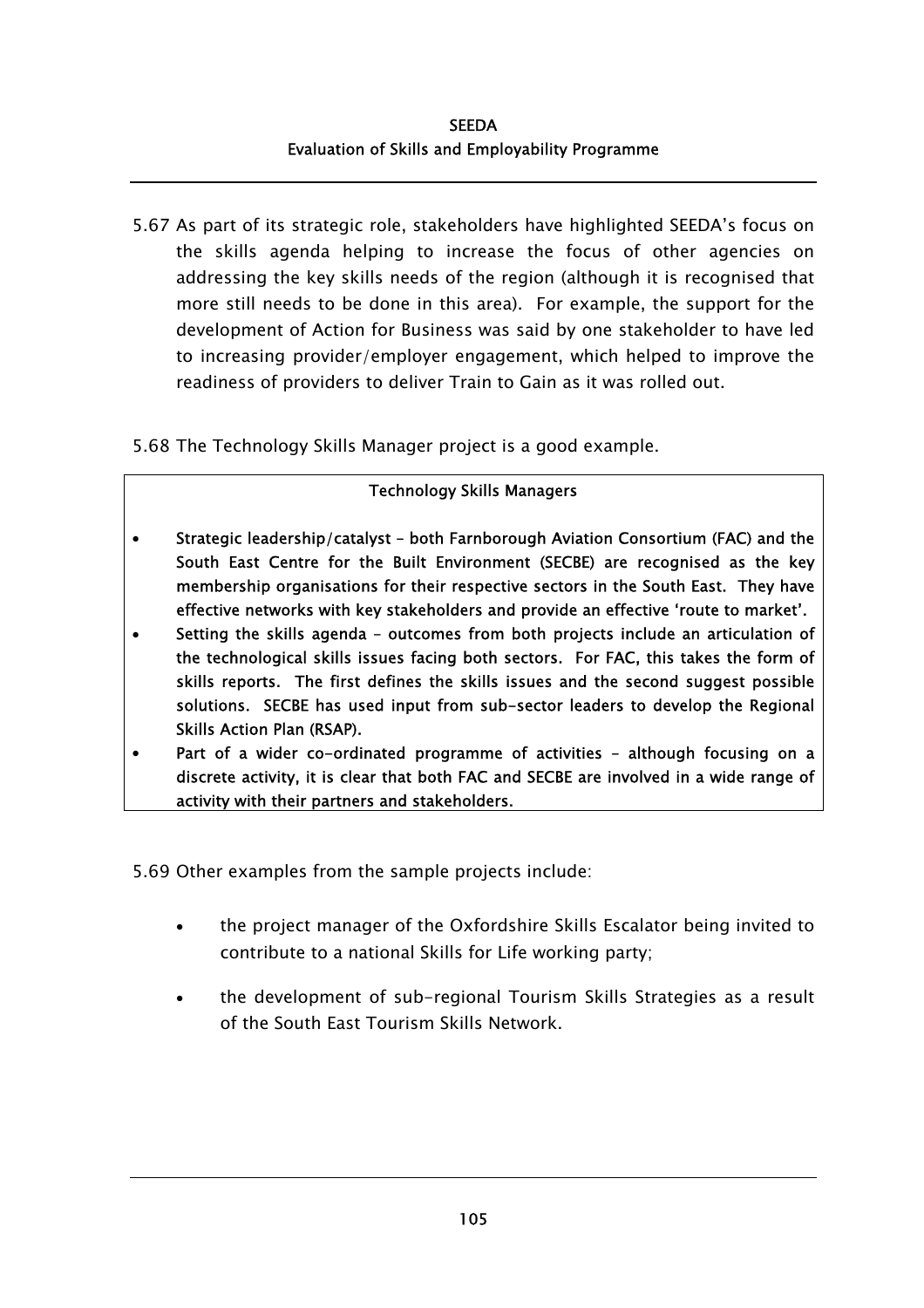### Leverage

- 5.70 Leverage aspects of SAV relate to both the attraction of funding and other resources to respond to skills and employability issues.
- 5.71 In our consultations, stakeholders and delivery partners have made reference to evidence of leverage resulting from SEEDA's investment in skills and employability activities. However, it has been difficult to gain a comprehensive picture of the full value of financial leverage resulting from programme activities. In particular, this reflects that the catalytic effect of many of the projects supported have led to subsequent investment by other organisations, but these have not been captured as part of formal monitoring processes because they have fallen outside of contract periods.
- 5.72 The examples from the sample projects show that, in some instances, SEEDA's investment has played an important role in unlocking significant additional investment. For example, the development of the University Centre Folkestone forms part of the Creative Foundation's support for actions to regenerate Folkestone. SEEDA is contributing 29% of the total costs of £9.1 million for the establishment of the centre. The availability of £460,000 of funding from SEEDA in March 2006 was crucial in enabling a contract for the refit of the premises to be signed, thereby unlocking subsequent project activities. SEEDA was the only agency with funds available at this particular point in time, without which the whole programme would have been placed at risk.
- 5.73 SEEDA's funding of the development of the regional skills brokerage approach has been instrumental in levering the establishment of the integrated business and skills brokerage structure that is now delivering the regional Train to Gain contract. The range of SAV that this project demonstrates is presented below.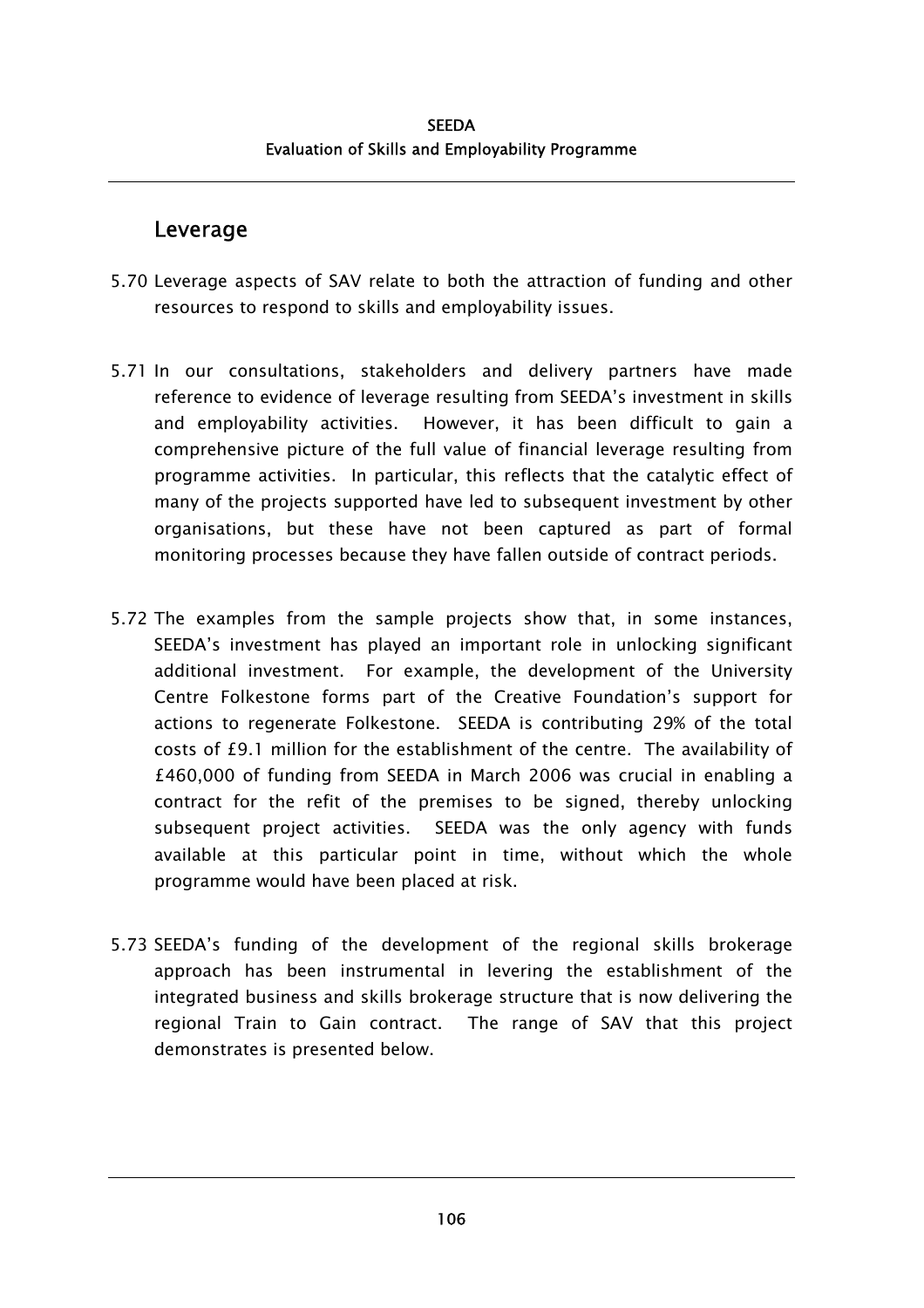### Regional Skills Brokerage

- Strategic leader/catalyst SEEDA was instrumental in getting the key stakeholders around the table, including the local LSCs, Business Links and wider partners. The combination of Business Links, the local LSCs and the regional training provider infrastructure, all playing to their strengths has led to a sum total greater than the aggregation of the individual parts.
- Setting the skills agenda although it could be argued that Train-to-Gain has been an over-riding factor in setting the skills agenda in all regions, not all regions have Business Links acting as the brokers of the service. The RSPA wanted to expand the Train to Gain offer to deliver a more holistic service that included business support and higher skills development including especially in relation to leadership and management skills. This programme has supported this aim.
- Leverage additional resources/investment apart from a small amount of leverage in Phase 1, the development of the service put the stakeholders in a very strong position to bid for, and win, the three-year £15m Train-to-Gain contract.

### Synergy

- 5.74 Strategic Added Value will be generated where roles and actions are effectively coordinated to deliver joint approaches that are optimal in addressing skills needs.
- 5.75 Strategic stakeholders have commented that the ability to capitalise on synergies between key agencies in the region is improving, with less evidence of SEEDA's support overlapping with those of other key regional agencies. A key recent development has been the establishment of the Skills Accord between SEEDA, the LSC and Jobcentre Plus. This Accord reflects the importance of the three organisations working together effectively, whilst recognising the need for each organisation to meet its own contractual commitments. This includes the possibility of co-location of staff responsible for employment, skills and other services, or the establishment of virtual teams, to enable integration and coordination of actions as appropriate.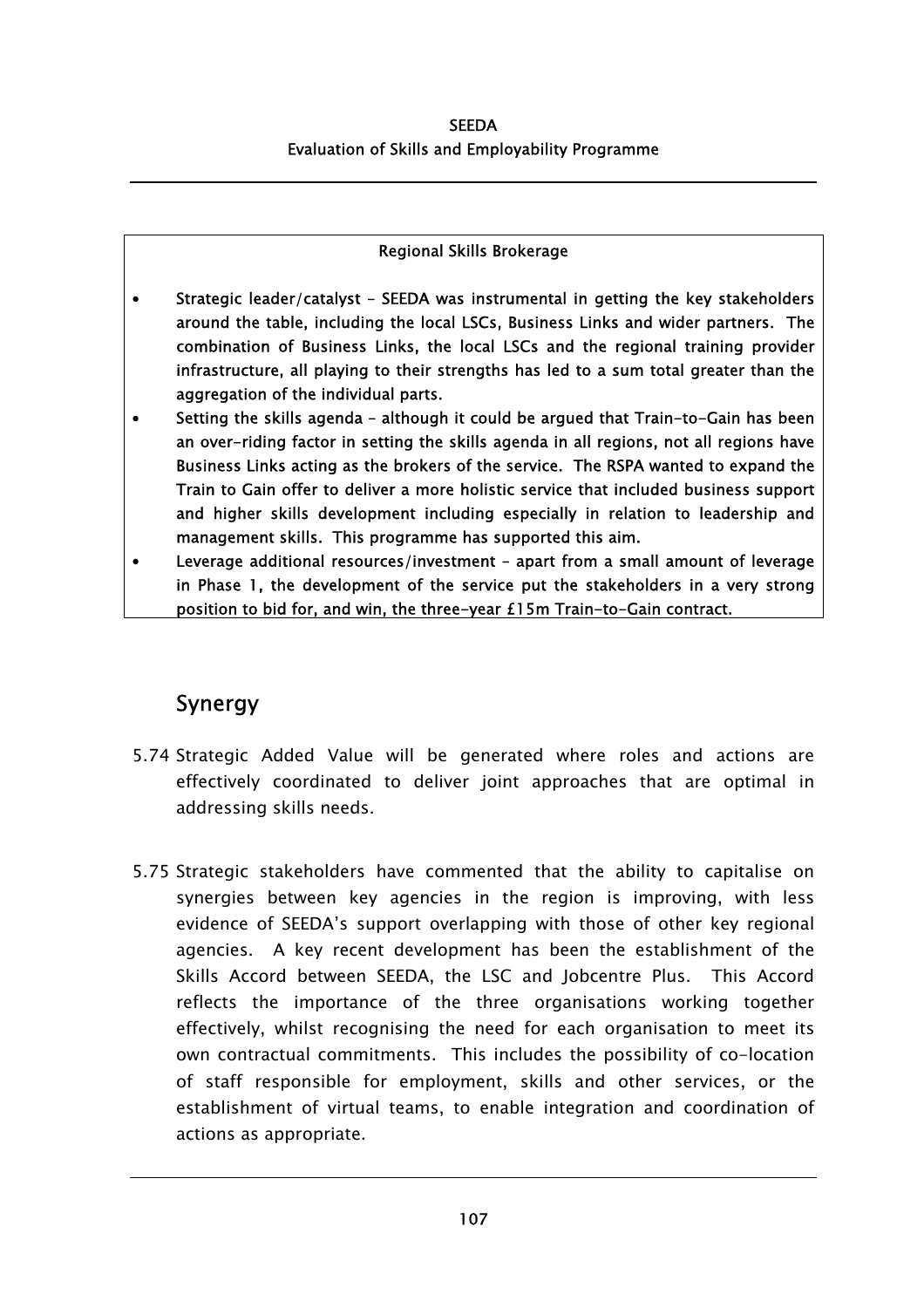- 5.76 The synergistic aspect of SEEDA's role is demonstrated by sample projects that have led to joint work by key agencies within the region to support the development of skills and employability actions.
- 5.77 The key example of synergy from SEEDA's skills and employability actions is in relation to the joint work between SEEDA, the LSC and Business Links in establishing the Regional Skills Brokerage systems. By developing an integrated system, this has prevented duplication of activity between the skills and business brokerage support, enabling more cost effective delivery of the Train to Gain contract than would otherwise have been the case. This integrated approach has not been adopted in all other regions. Crossregional comparisons would be beneficial in understanding the relative efficiencies generated by the integrated model and the lessons for future developments of this nature.
- 5.78 The establishment of the Global Regions Network has facilitated links between the region's HEIs. This has led to the development of the Research Excellence Directory to showcase the opportunities for businesses to tap into the strength of the region's research with the potential for business applications. The creation of the Directory enables more efficient searching by businesses, but required an external impetus for the region's institutions to work together in this way.

### Engagement

5.79 RDAs have a critical role to play in bringing together stakeholders who are working in skills development. A key part of this role is ensuring that the right organisations and individuals are involved in shaping and delivering activities, with effective coordination and clarity of roles to minimise duplication and address key needs.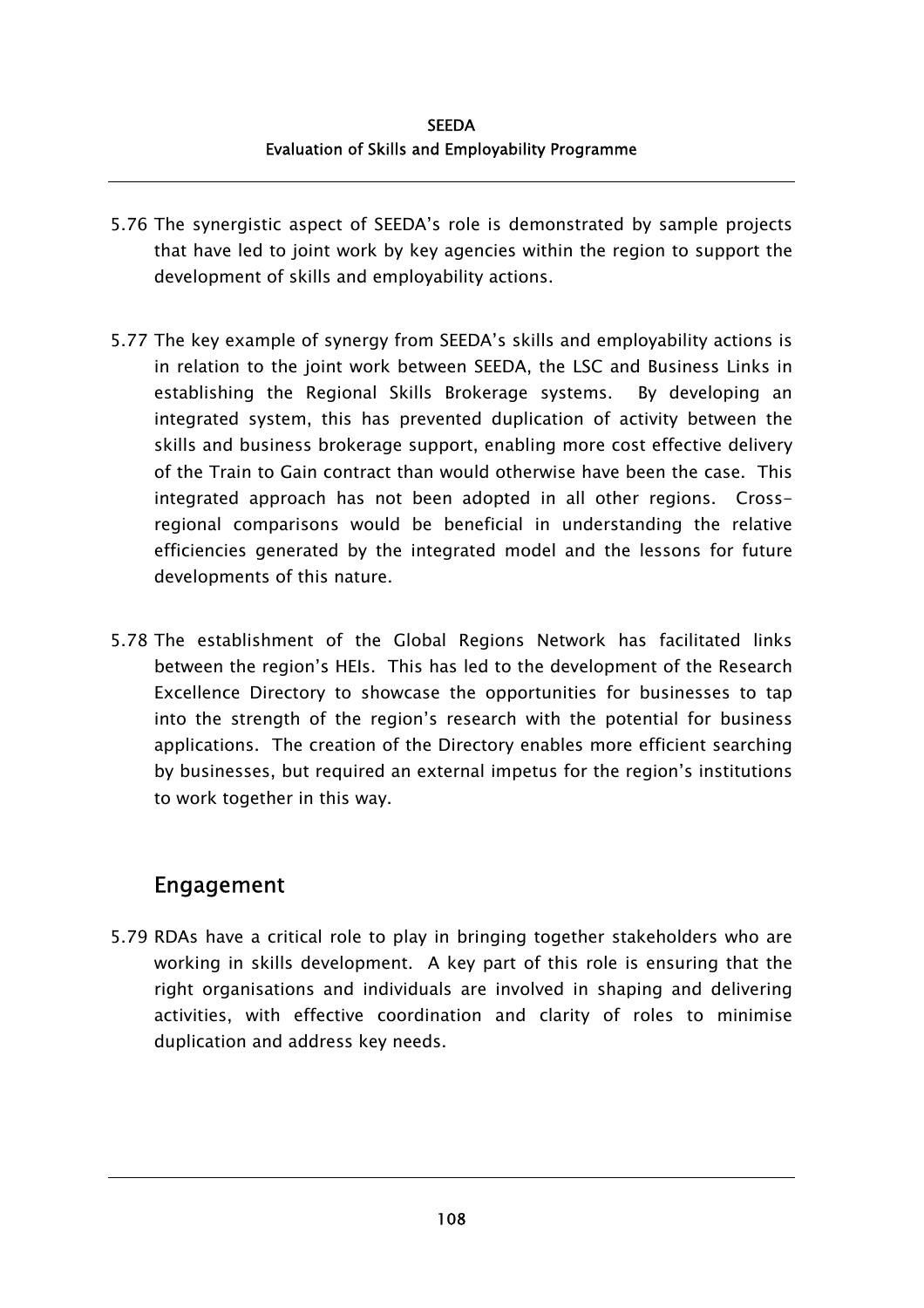5.80 Engagement is one of the areas where strategic stakeholders and external delivery partners have highlighted the importance of SEEDA's role in drawing together key organisations with a role to play in skills and employability. The ability to draw together the appropriate range of organisations to support and carry forward actions is critical given SEEDA's relatively limited resources to undertake activity directly and the lack of formal authority to direct actions. As one strategic stakeholder commented:

"SEEDA has a relatively small budget and, therefore, ought to concentrate on strategic direction and their role as facilitators, rather than delivery of projects. They have undertaken useful pilot activity. On the whole their role is not in delivery."

- 5.81 The view has been expressed within SEEDA that the Regional Skills for Productivity Alliance has brought together the key stakeholders in the region, providing a forum through which the range of potential actions can be considered and decisions can be taken on what should be taken forward. The Alliance now has ownership of the delivery of the skills and employment objectives in the RES, helping to ensure effective coordination of activities.
- 5.82 External stakeholders have expressed the view that the RSPA provides a good networking opportunity for the key skills organisations. There are also good relationships between the key organisations, which is not always evident in other regions. As a forum to enable stakeholders with differing agendas to identify opportunities, the RSPA enables effective engagement, which is valued. Without this forum, stakeholders have expressed the view that activity would be more disjointed. However, concern has been raised regarding the size of the RSPA, and therefore its ability to carry through actions.
- 5.83 As a body with a strategic role in relation to skills and employability, SEEDA is in a unique position to work with organisations across local and sectoral boundaries, reflected in one strategic stakeholder commenting "No other agency could have provided the strategic leadership to pull the various organisations together. That is the added value of SEEDA."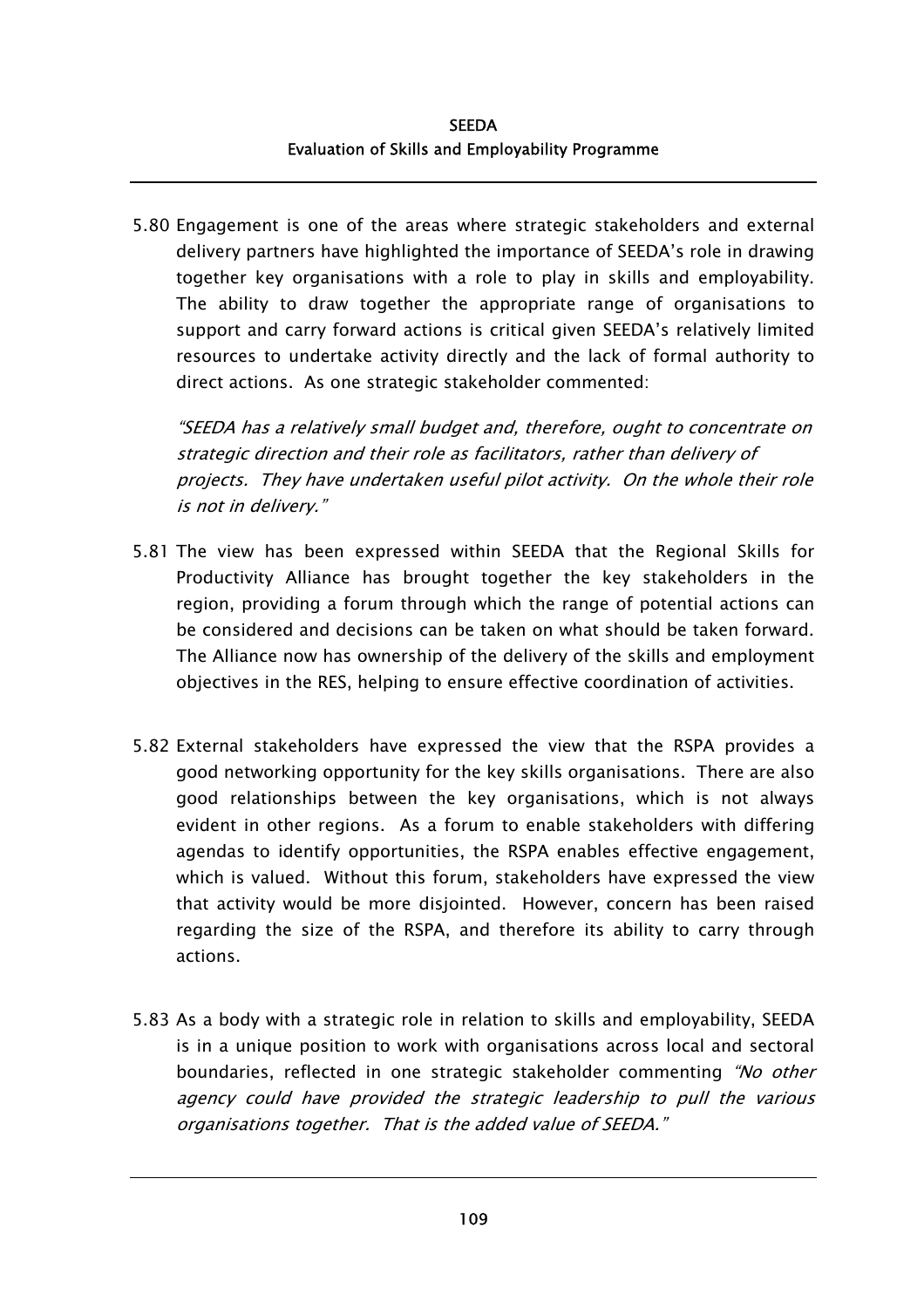5.84 The evidence from the sample projects indicates that SEEDA funded activities have brought together representatives of a range of different organisations in responding to skills and employability issues, but also providing benefits through additional actions resulting from joint working. The Tourism Skills Network South East project is a good example, where the network provides a focal point for a range of skills issues in relation to a specific sector.

### Tourism Skills Network South East – Strategic Added Value

- Strategic leadership/Catalyst examples include being seconded onto the 2012 skills group, working in partnership with Southampton City Council to deliver ESOL training via a successful ESF bid and producing customer service webinars in partnership with Business Link Kent.
- Contribution to broader policy development and/or intelligence examples include attending the consultation meeting with DCMS, SEEDA and People 1st to discuss the National Skills Strategy and preparing an editorial article on 2012 and customer care for the Customer Management magazine.
- Cross-regional partnership examples include meeting with SW Tourism/ Skills Network SW and running Hosting the World national customer service conference.
- 5.85 A key aspect of the added value through engagement of different organisations relates to the development of pilot activities. For example, the development of the IT Management for Business degree brought together key IT employers with HEIs to develop the new qualification, whilst the e-skills Diploma and IAG project has engaged schools, colleges and employers at an early stage in the diplomas developments, which it is expected will improve the potential success of the implementation of the diploma from September 2008.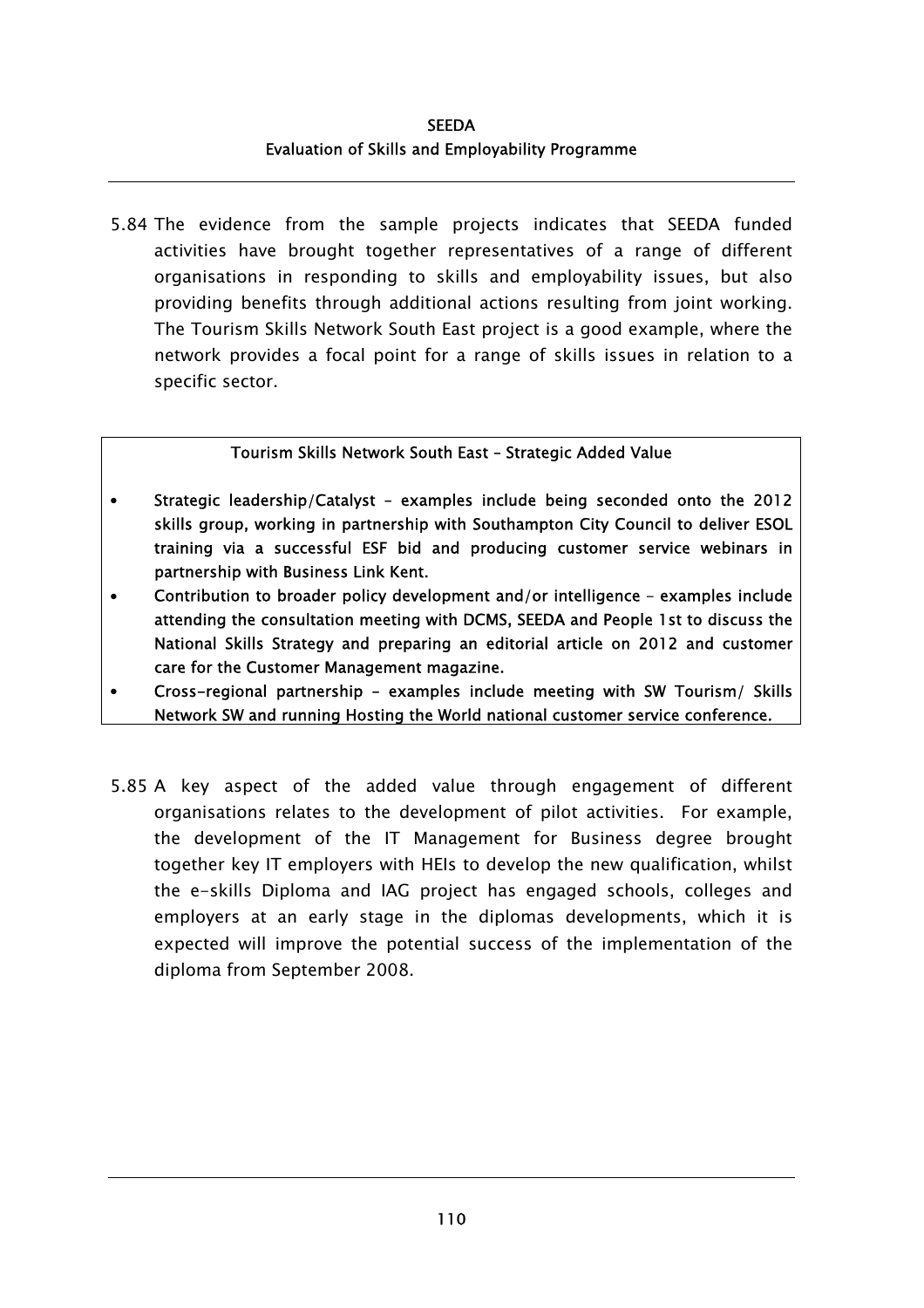- 5.86 There are examples of activities supported by SEEDA that have brought together previously competing organisations in collaborative approaches to respond to identified skills issues. For example, the Rural Business Advice and Training Network (RBAT) has drawn together training providers serving rural businesses that had previously only worked in competition. By building the network and establishing quality standards for member providers, the standards of provision and the levels of take-up have been improved.
- 5.87 It is important to recognise the SAV generated by the activities that SEEDA has supported and that considerable benefits have been generated from the way in which SEEDA has sought to act as an enabler and a catalyst for wider action on skills in the region. However, it is difficult to quantify the scale of the Strategic Added Value of the activities undertaken. It is critical that the activities supported generate both directly attributable outputs and outcomes and SAV if the value of SEEDA's investment is to be maximised. In the absence of hard outputs and quantifiable evidence of SAV, there is a risk that the unit costs of SEEDA's investment cannot be quantified accurately.

# Addressing the key skills and employability issues in the region

5.88 The business survey sought feedback from businesses on changes in the supply of skills in the region since 2002/03. A quarter of respondents were unable to comment on the supply of skills. For those that were able to provide an answer, all but four survey participants indicated that the supply of people with the skills needed by their businesses was the same or better than was the case in 2002/03.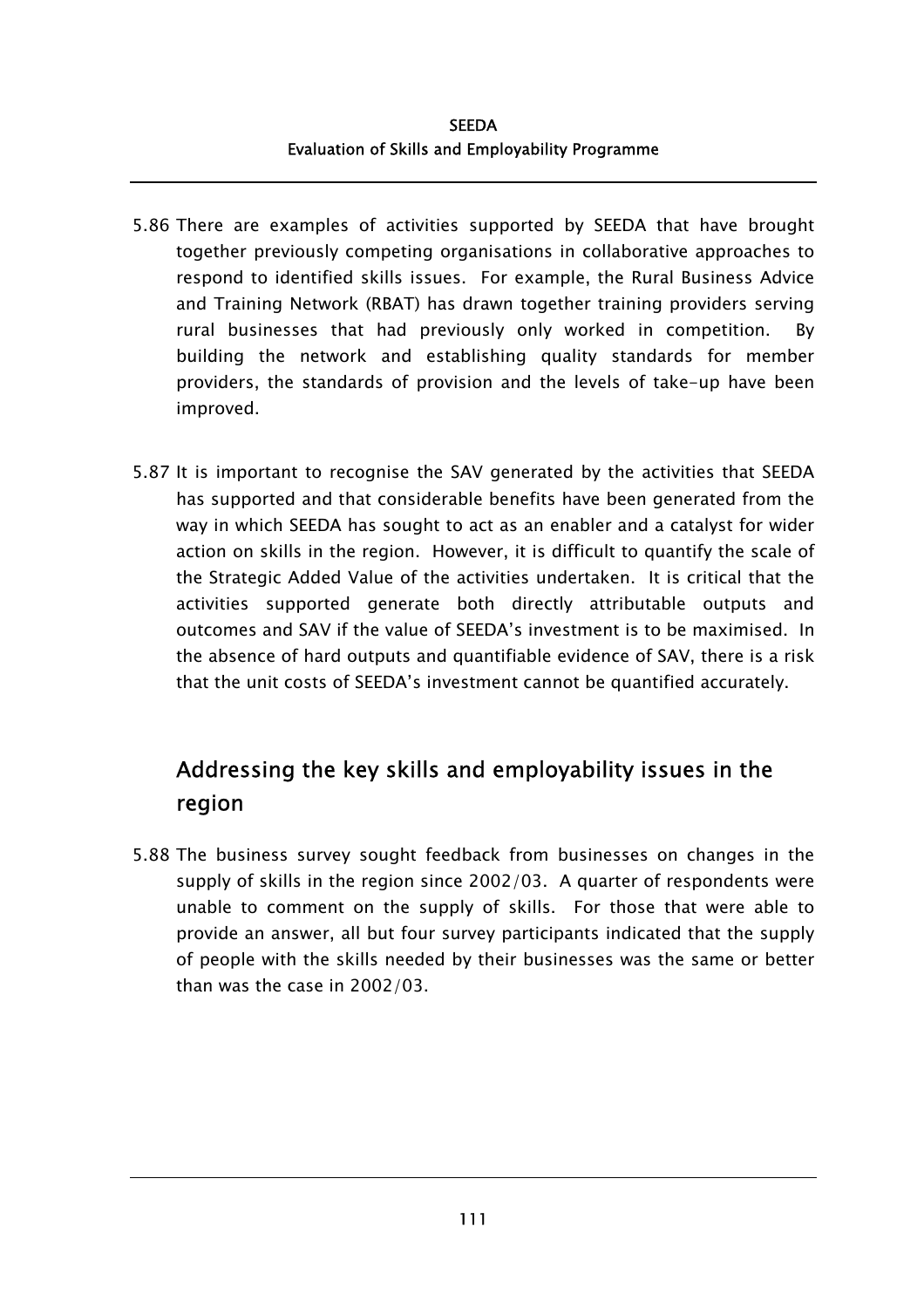- 5.89 Eleven of the survey participants reported the supply of skills to be significantly better than in 2002/03, whilst 15 stated that the supply is now somewhat better than was the case previously. A total of 37 businesses reported that there was no change in the supply of skills to meet their needs over this period.
- 5.90 Where respondents were reporting improved skills supply, they were asked to comment on the extent to which their business was benefiting from improvements in the supply of skilled people. Three businesses were experiencing significant benefits as a result of improved skills supply, whilst 14 reported that they were benefiting to some extent. Five businesses had experienced no real difference as a result of the improvements in skills supply. There was no evidence from the survey that businesses were being disadvantaged as a result of changes to supply of skills in the region.

### Progress Against Key Priorities

5.91 Here we reflect on the contribution of the projects within the scope of this evaluation to the delivery of the two Regional Economic Strategies and four Corporate Plans that are relevant to the period of activity.

### Progress Against RES Priorities

- 5.92 Below we highlight the examples of where the sample projects provide clear evidence of the contribution to the delivery of RES Objectives. In terms of the 2002-2012 RES, examples of contributions are as follows:
	- ensuring skills support for sector and cluster development Technology Skills Managers has provided support for skills development in businesses within Aerospace and Environmental Technologies. South East Tourism Skills Network has provided skills support to tourism businesses;  $\bullet$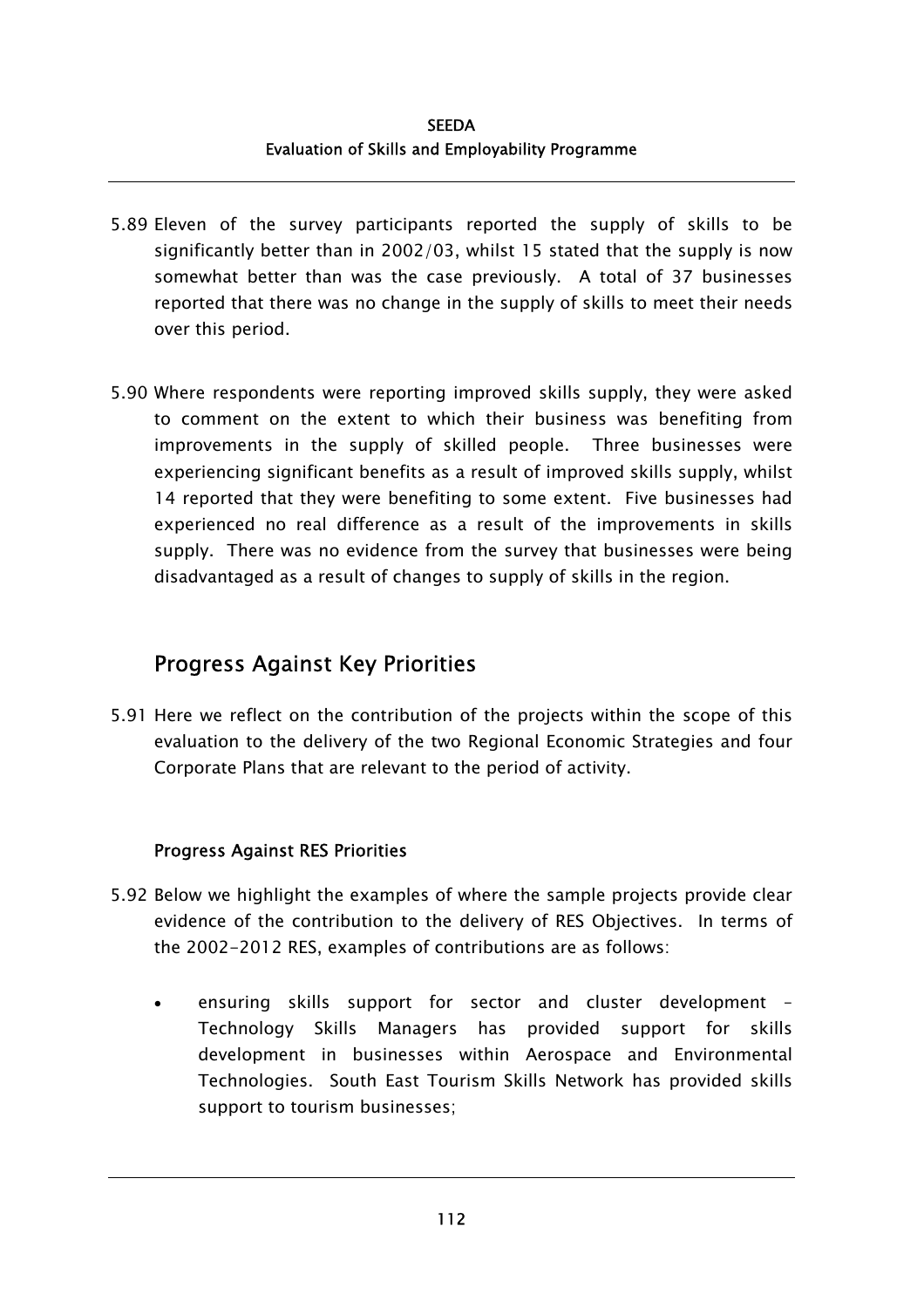- enhancing the regional role of universities the establishment of the Global Regions Network has facilitated links between the region's universities and created the Research Excellence Directory, helping to enable businesses to identify appropriate opportunities to engage with the key universities; •
- promoting workplace learning – in the area of Access to Learning, a key focus of three projects has been on establishing and facilitating workplace learning approaches specifically in order to deliver Literacy, Language and Numeracy learning. The Support for SEEDA's Workplace Basic Skills Strategy project engaged the Workplace Basic Skills Network in supporting the development of capacity to deliver skills for life in the workplace. The Oxfordshire Skills Escalator has provided a mechanism to deliver learning to employees of the local health trust whilst Embedding Skills for Life in local authorities has developed a framework through which to address Skills for Life needs in major public sector employers;
- maximising employability and involvement for all – whilst only modest in scale, the West Wight Training project has enabled the delivery of job-related skills to individuals who have previously been unable to access suitable provision due to poor transport connections;
- implementing a comprehensive network of basic skills provision – the sample projects in the Access to Learning area are making an important contribution in the delivery of this objective.

5.93 In terms of the 2006-2016 RES, examples of contributions are as follows:

• clarify the skills offer to businesses across the region – the development of the Regional Skills Brokerage approach has been seen as a critical area of activity in this respect;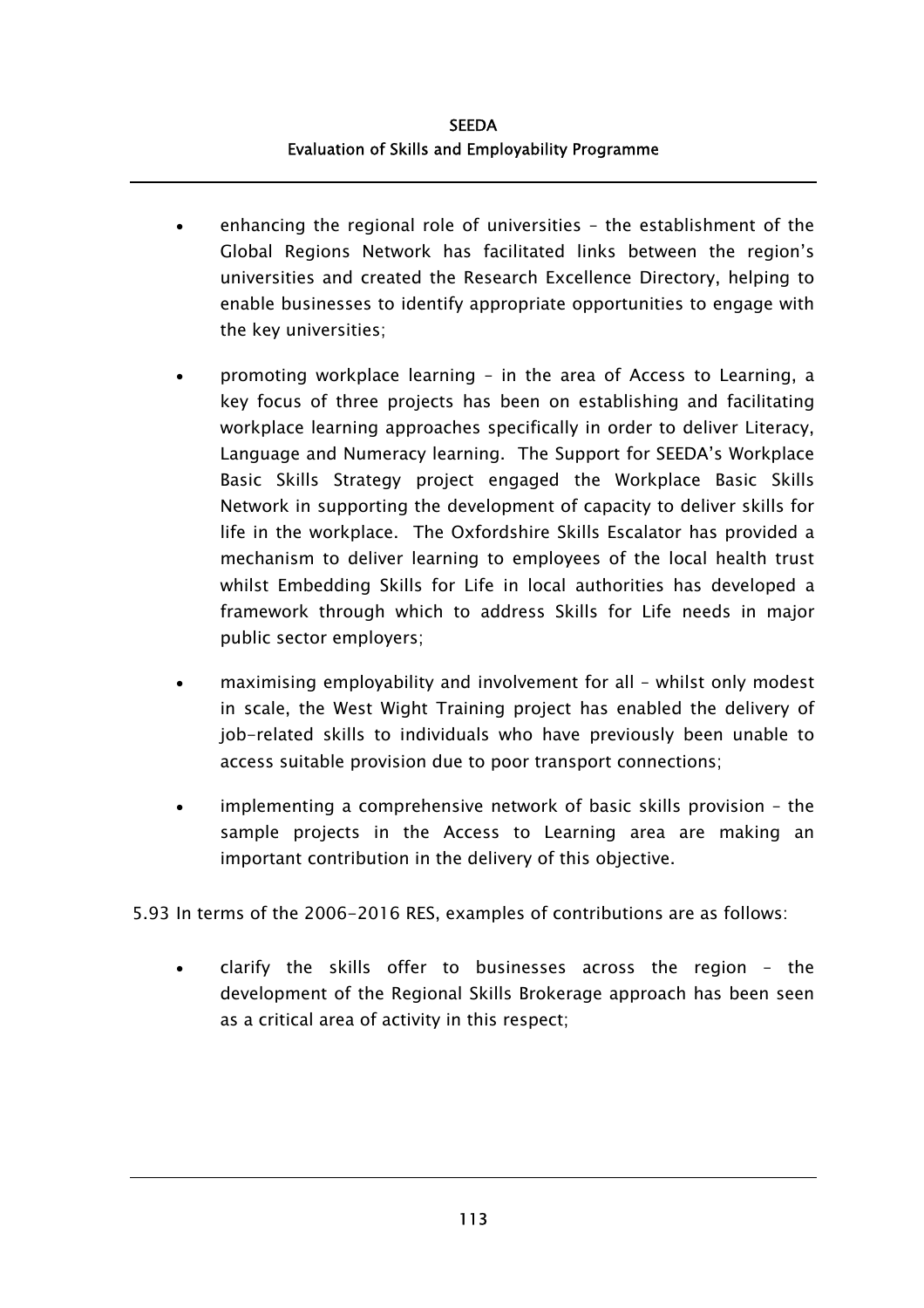- increase the percentage of the working age population with qualifications at level 2 or higher – as noted earlier, the activity supported has tended to focus on enabling the delivery of qualifications, rather than supporting direct delivery of activities leading to qualifications. Therefore, the delivery of hard qualifications outcomes may be modest, but there has been a significant contribution to the delivery of higher level qualifications through the support for educational infrastructure, especially in relation to the University Centre Folkestone, the two Stimulating Physics projects and the investment in the Kent Science Resource Centre; •
- ensure that all young people and adults in the region have access to relevant diplomas – the e-skills Diploma and IAG pilot has focused on preparing young people and schools in the region for the introduction of the new e-skills Diploma;
- transformational action – Education-led Regeneration – there has been an increasing focus on using resources to support the development of University campuses. In the context of the projects within the scope of this evaluation, the £1.36 million committed to the construction of the University Centre Folkestone (with further support to continue from 2007/08 onwards) is a reflection of this and represents almost one tenth (9.5%) of the total relevant spend across the sample frame for the five year period.
- 5.94 This reflects the contribution of projects to key objectives in the two strategies. It is important to recognise that this evaluation has focused on skills and employability expenditure on projects with a total value of £14.3 million, out of total skills and employability expenditure over the five year period of £61.5 million.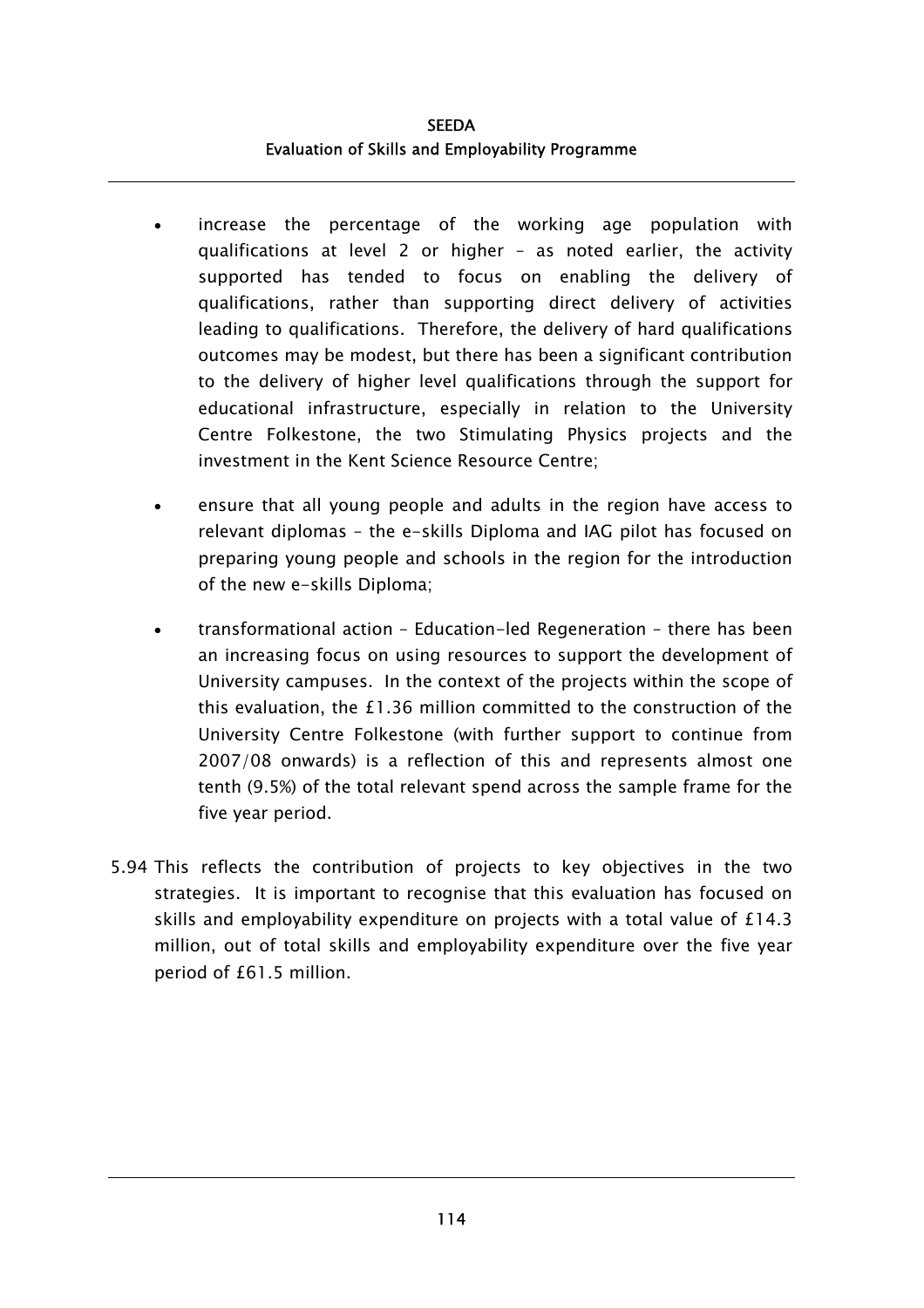#### **SEEDA** Evaluation of Skills and Employability Programme

5.95 In assessing the progress achieved by the skills and employability programme, it is also important to consider the extent to which market failures have been addressed. There is a clear link between the activities supported and market failures identified in the region. However, the size of SEEDA's budgets means that it will not be possible for them to address the failures identified. Rather, they can be seen to contribute, alongside a wide range of other resources, to addressing the key skills issues identified in the region.

#### Progress Against Corporate Plan Priorities

- 5.96 There is a direct correlation between the priorities identified in the four Corporate Plans and the sample projects that have been delivered within the evaluation time period. Examples, grouped across six common themes, are presented below:
	- skills to support key regional sectors/developing centres of excellence (skill or sector) – a common feature of all the Corporate Plans has been a commitment to developing the priority sectors within the region. The Training Pools Pilot project focused on the Marine Sector and the Technology Skills Managers Project concentrated on the aerospace, marine and built environment sectors. There are good examples of how SEEDA is seeking to develop the priority sectors by identifying and addressing skills issues; •
	- recognition of the role of science within the knowledge economy the Stimulating Physics and Engineering project and the Kent Science Regional Resource Centre projects are a direct response to this objective contained within the 2005 to 2008 Corporate Plan;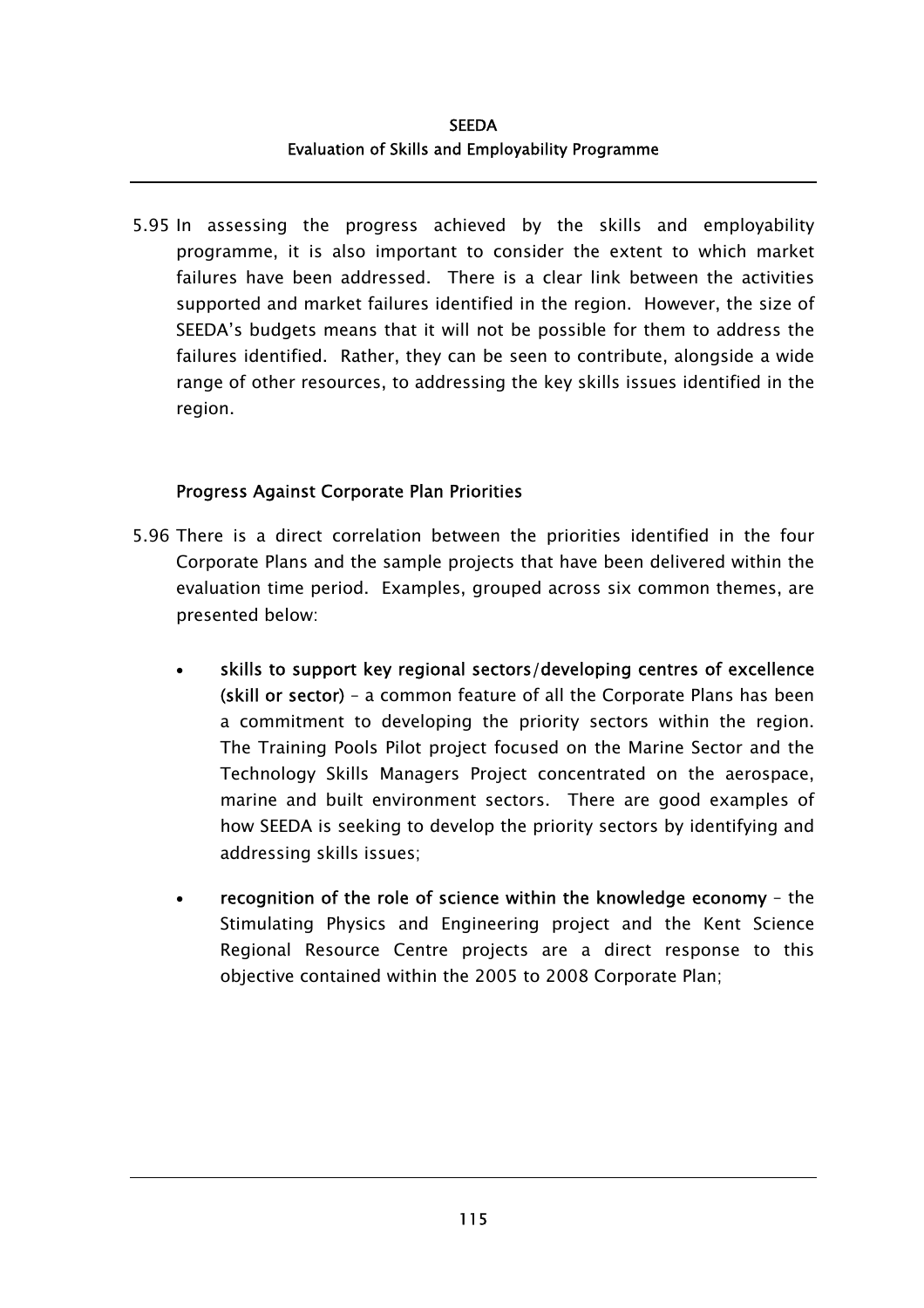**SEEDA** Evaluation of Skills and Employability Programme

- encouraging employers to influence/deliver skills development as part of SEEDA's desire to build a culture of lifelong learning, a number of projects have focused on stimulating employer engagement in training and skills development. Notable examples include the Regional Skills Brokerage which provides a holistic package of business and skills support and the Action for Business Colleges project which encouraged colleges, through self assessment, to become more employer facing; •
- enhancing the role of regional universities – the unique role that higher education institutions play in regional economies was highlighted in the 2003 to 2006 Corporate Plan. The University Centre Folkestone project is a prime example of education-led regeneration that will have a higher level skills impact in the future and the Global Regions Network project provides a mechanism for senior academics to share best practice;
- engaging hard to reach individuals/maximising employability – there are a number of projects that aim to engage non-traditional learners in skills development as a mechanism to get them closer to the labour market. The West Wight Training project is a response to these aims by providing employability skills, work experience and training focused on the childcare sector. Similarly, the key objective of the Kent Skills Escalator project is to enable local people to develop skills, primarily in the retail sector, that will help them get jobs in and around Shepway;
- implementing a comprehensive network of basic skills provision – this was a specific objective within the 2003 to 2006 corporate plan. The Embedding Skills for Life in Local Authorities project and Supporting SEEDA's Workplace Basic Skills Strategy programme are two ways in which the capacity to deliver basic skills training has been developed across the region.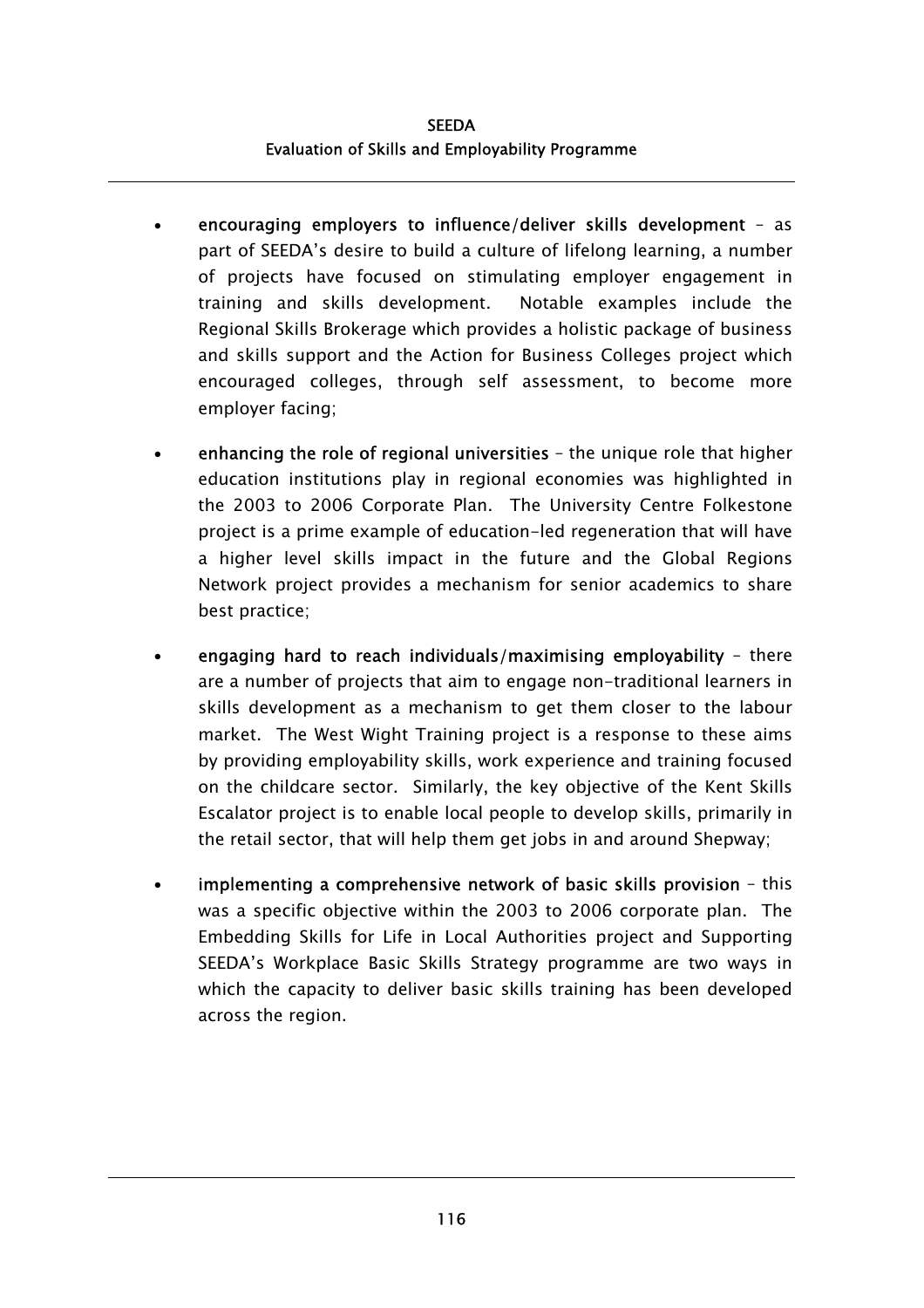# 6 CONCLUSIONS AND LESSONS LEARNT

# Introduction

- 6.1 This evaluation has focused on £14.36 million of SEEDA's funding for Skills and Employability projects over the five years from 2002/03 to 2006/07. As such, its scope has covered just less than a quarter (23%) of the total programme spend on skills and employability over this period. It is therefore an evaluation of only part of the expenditure in this programme area, not an evaluation of the programme as a whole. Consequently, we can only comment on the outputs and impacts of those activities within the scope of our evaluation.
- 6.2 The ability to draw conclusions about the activity undertaken during the period from 2002/03 to 2004/05 has been limited by the unavailability of output data for this period. We have undertaken a backward extrapolation of the outputs generated for the earlier years, but the wide variation in activities and outputs generated mean that the results of this extrapolation must be treated with some caution.
- 6.3 Sourcing beneficiary details for the evaluation was problematic. This meant that the sample sizes for the beneficiary surveys were smaller than would have been ideal. Whilst this has enabled us to draw out general findings in relation to the support provided to individuals and businesses, the data set was not sufficiently large to undertake analysis at the level of the individual types of support and programme areas.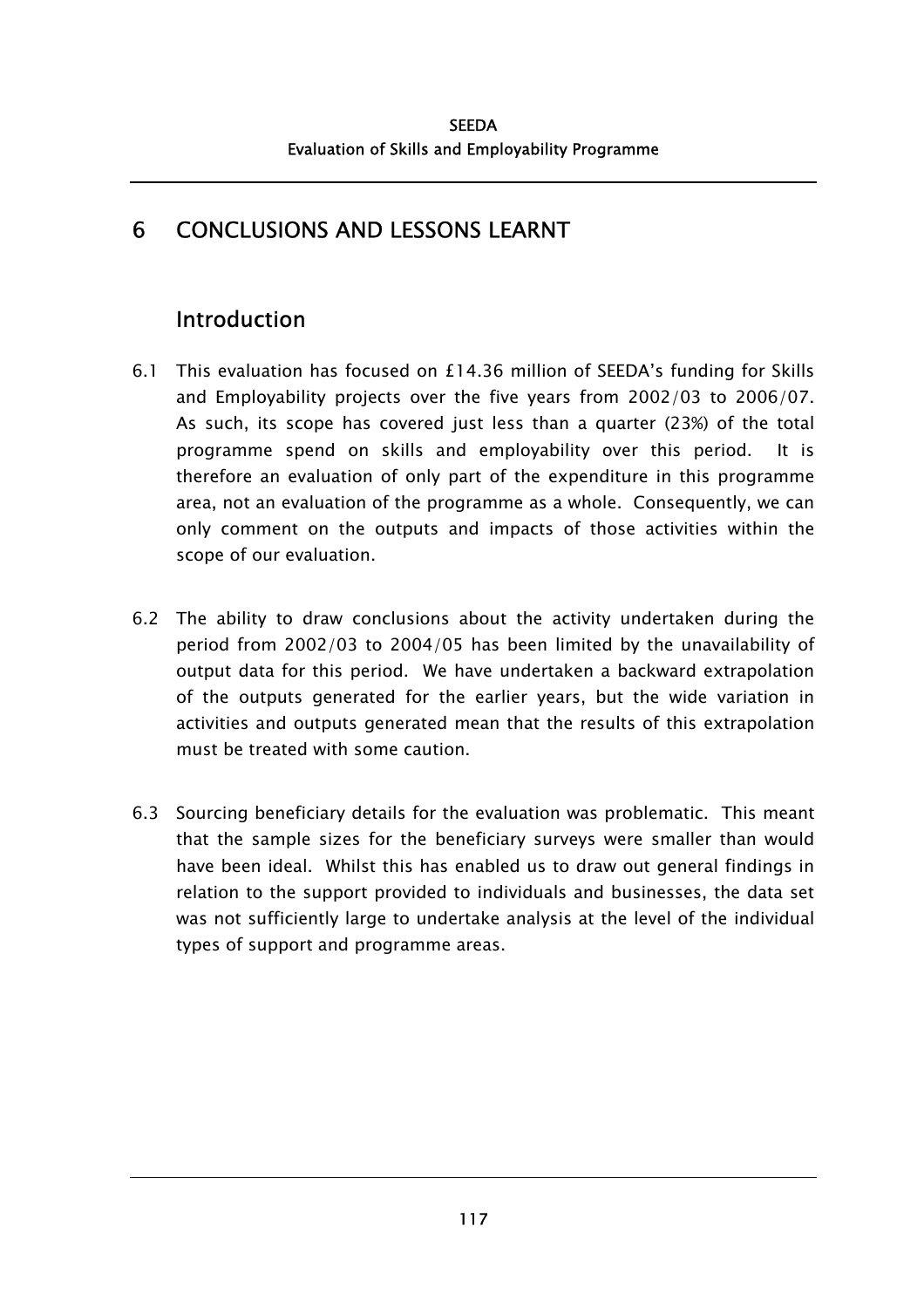### Inputs

- 6.4 The evaluation has covered total expenditure of £14.36 million spread across 113 projects or lines of expenditure in seven programme areas. The projects differed significantly in scale, with expenditure during the period covered by the evaluation ranging from just £4,015 to over £1.3 million.
- 6.5 The wide variation in the scale of inputs is reflected in a very diverse range of activities supported by the funding. This has ranged from direct funding of skills provision, to the establishment of skills support networks, the development and piloting of new skills programmes, to capital support for the establishment of new learning and skills infrastructure. The spend therefore represents a wide-ranging response to the skills needs of the region, at all levels from basic skills to degree level qualifications.
- 6.6 The spend covered by the evaluation is heavily backloaded, with 38% having taken place in 2006/07, whilst just 6.6% of total expenditure took place in 2002/03. The activities falling within the scope of this evaluation may not, therefore, reflect the profile of SEEDA's skills expenditure more generally over the period. The concentration of expenditure in 2006/07 in the projects covered by the evaluation is heavily influenced by investment in the University Centre Folkestone and the Stimulating Physics and Engineering project, which together account for expenditure of £2.18 million or 15% of the total relevant spend.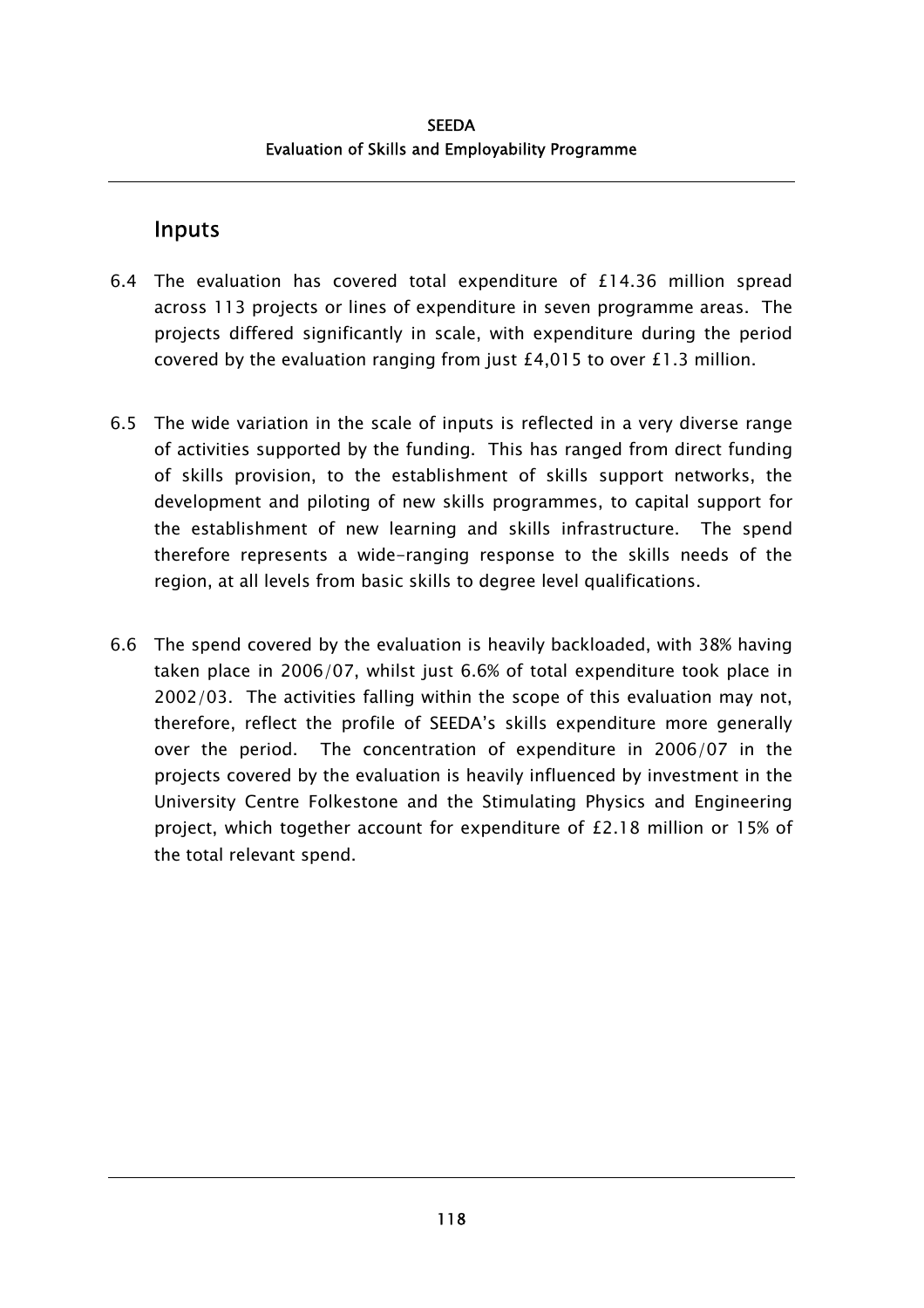## **Outputs**

- 6.7 The data available on gross outputs does not currently provide a comprehensive picture of the overall outputs generated by the programme over the period from 2002/03 to 2006/07. In particular, this relates to the lack of comprehensive output data for the early years. However, it is also important to recognise that the available output data does not necessarily record the full range of gross outputs, especially where these relate to capital investment rather than revenue spending.
- 6.8 The available information on gross outputs does not fully capture the entire range of strategic activities that have been supported through SEEDA's investment. In particular, significant resources have been committed to development activities, creating new delivery mechanisms and support approaches, rather than supporting the direct delivery of learning and the generation of qualifications and other learning outcomes. In many cases, the generation of these specific learning outputs and outcomes has relied on further inputs from other public sector bodies.
- 6.9 Based on the evaluation evidence, we estimate that the expenditure over the period from 2002/03 to 2006/07 generated the following net outputs:
	- Jobs Created/Safeguarded 117;
	- People assisted into employment – 20;
	- Businesses assisted to improve their performance – 3,067;
	- People assisted in skills development – 7,568;
	- Adults receiving basic skills training – 1,036;
	- Adults gaining a Level 2 qualification or equivalent – 86.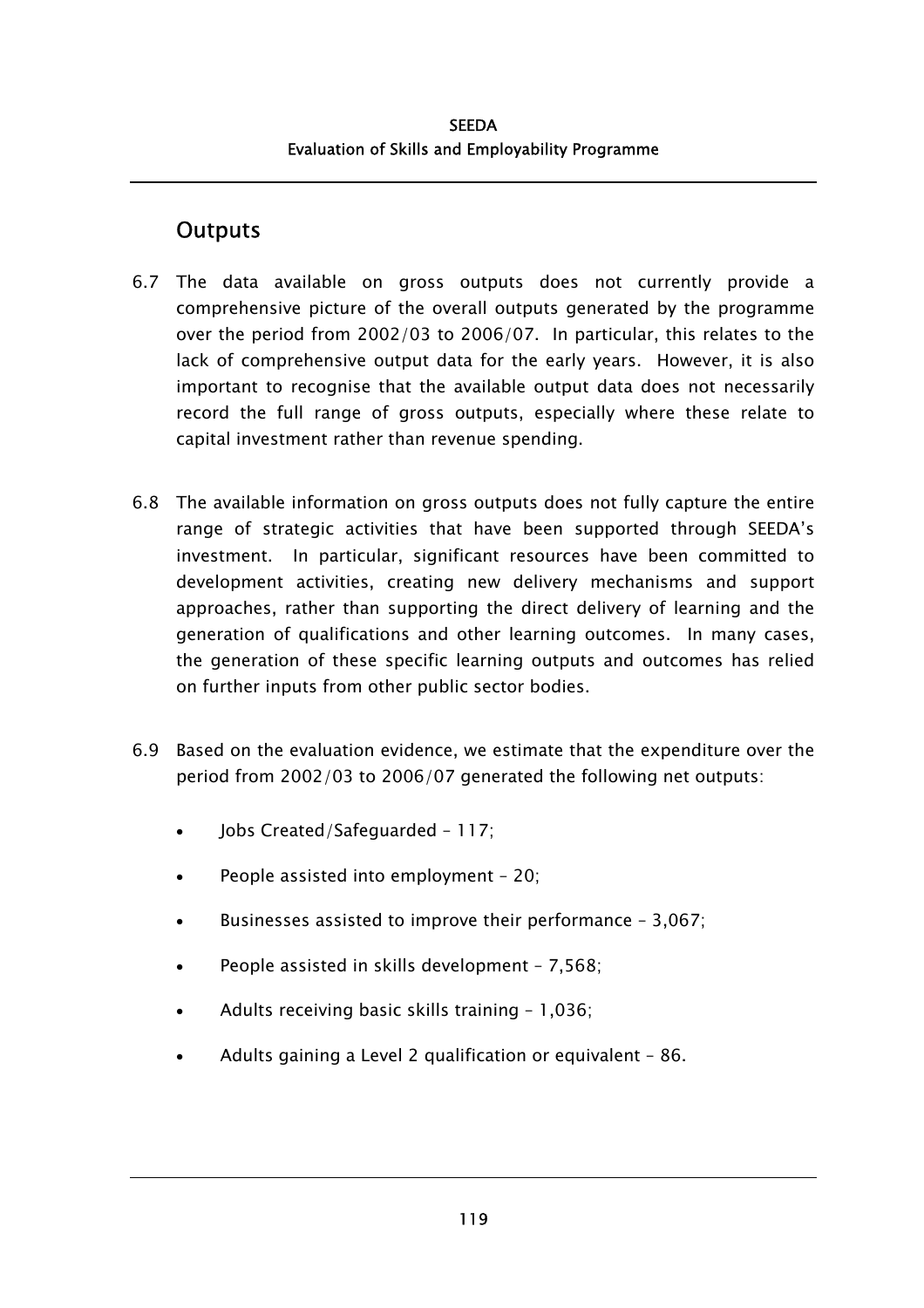### **Outcomes**

- 6.10 The surveys of individuals and businesses have found that the support received has led to identifiable impacts for the vast majority of individuals and a significant proportion of beneficiaries. In general, the outcomes they identified have tended to be softer or unquantified. Two fifths of individual beneficiaries have gained new or improved job-related skills that they have directly attributed to the support received, but these are not necessarily linked to the achievement of qualifications.
- 6.11 The businesses surveyed in the evaluation have identified a range of benefits gained from the support they have received. Although, in all cases where a change has been observed, less than one third of that change has been attributable to the support received. Whilst the support is making a significant contribution to changes in the business beneficiaries, it appears to be responsible for a minority of any changes generated when compared to other factors.
- 6.12 Based on the results of the surveys of individuals and businesses, we estimate that the investment of £11.7 million in the sample frame projects generated Gross Value Added of approximately £11.9 million. However, we regard this as a significant under-estimate of the true impact, due to the difficulties of capturing the full range of outputs generated and the way in which SEEDA's resources have been used to support and stimulate delivery, rather than to fund direct provision of skills development activities.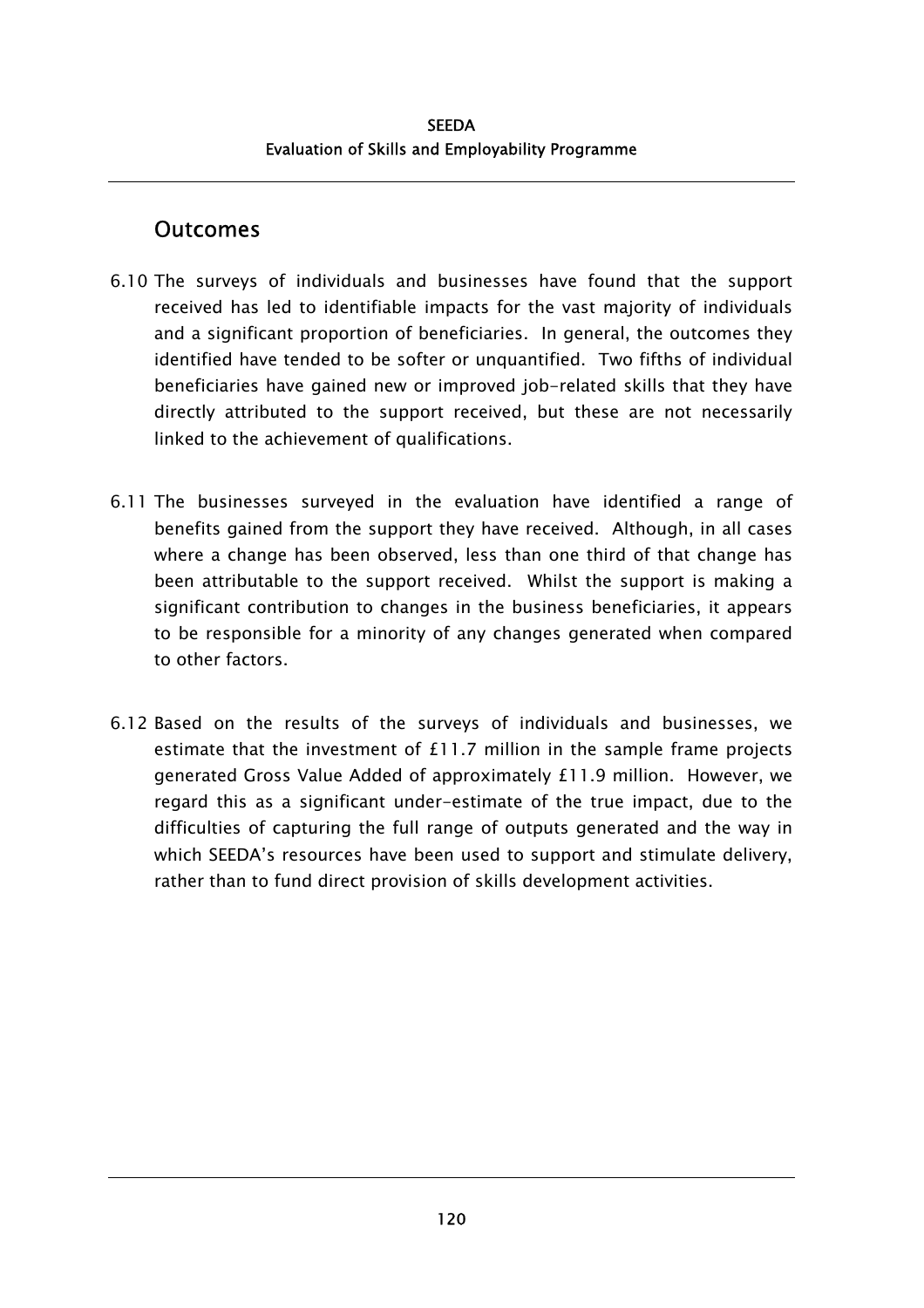#### **SEEDA** Evaluation of Skills and Employability Programme

- 6.13 Considerable emphasis has been placed on the strategic impacts that have been generated through SEEDA's investment in these skills and employability activities. Evidence has been generated of Strategic Added Value across all SAV categories, both in relation to the general role that SEEDA is playing, but also in relation to the activities funded, with specific examples generated across the full range of sample projects. However, it is difficult to quantify the SAV of the activities undertaken. In the absence of hard outputs and outcomes, there is a risk that the value for money of the activities funded may be perceived as relatively poor. We do not believe this to be the case, and are of the view that the strategic role that SEEDA is undertaking with its resources for skills and employability will generate significant on-going benefits. Capturing the scale and value of these longer term benefits will, however, be far from straightforward.
- 6.14 A clear link can be made between the activities that have been funded to support skills and employability and the achievement of the RES Objectives and Corporate Plan priorities. This relates to both Regional Economic Strategies covering the relevant period for the evaluation, with specific projects contributing to a number of the objectives.

## Lessons Learnt

6.15 There is a need to ensure that the full range of outputs generated by SEEDA's investment is reflected in programme monitoring and management information. For example, where resources were committed to capital expenditure, this was not always captured in recording the physical outputs that will be directly generated, whilst learning and skills outputs may come much later.